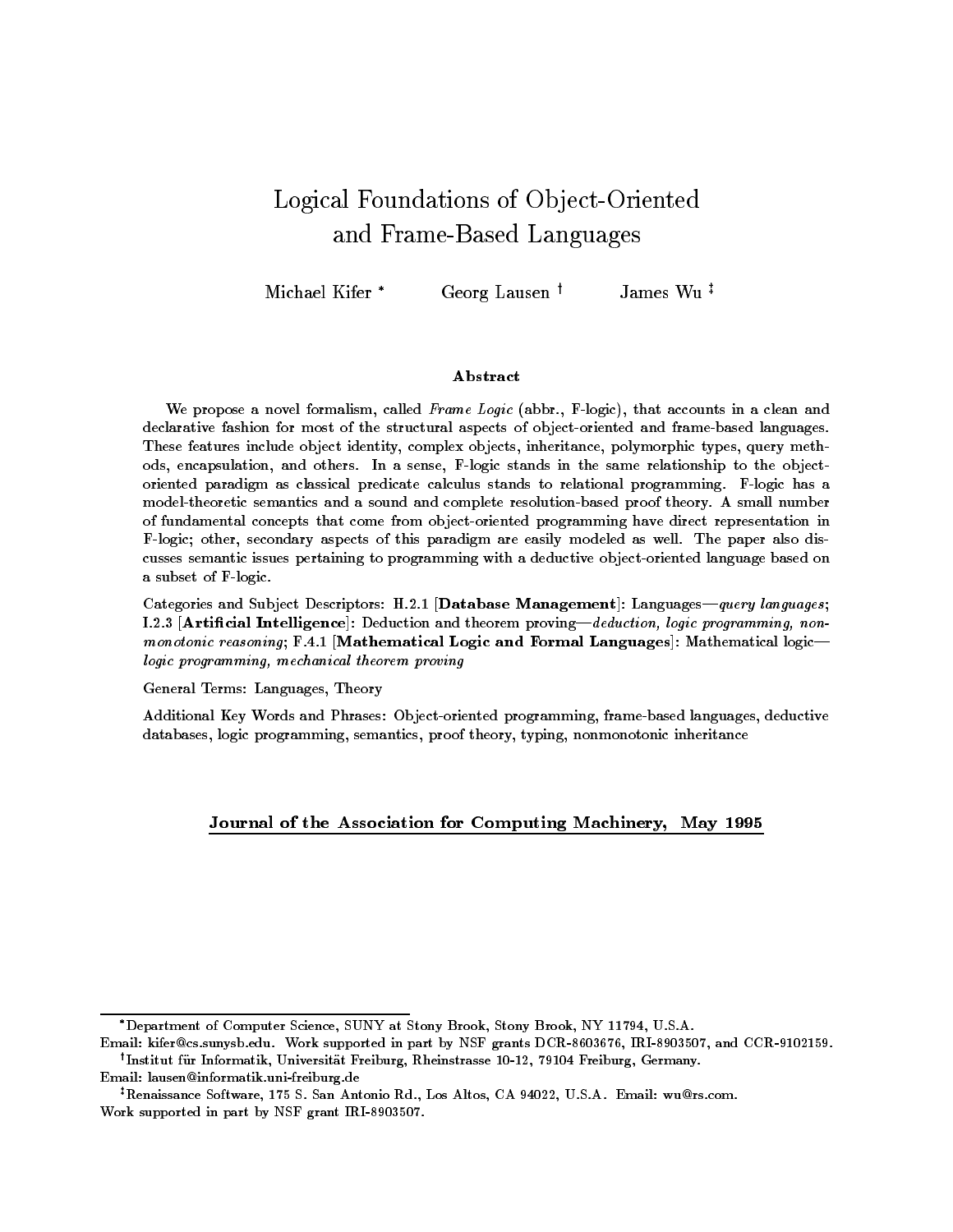# Contents

| 1            |                                                              | Introduction                          | 1  |  |
|--------------|--------------------------------------------------------------|---------------------------------------|----|--|
| $\mathbf{2}$ | A Perspective on Object-Oriented vs. Declarative Programming |                                       |    |  |
| 3            | F-logic by Example                                           |                                       |    |  |
| 4            |                                                              | <b>Syntax</b>                         | 12 |  |
| 5            |                                                              | <b>Semantics</b>                      | 15 |  |
|              | 5.1                                                          |                                       | 15 |  |
|              |                                                              | 5.1.1                                 | 16 |  |
|              |                                                              | 5.1.2                                 | 17 |  |
|              |                                                              | 5.1.3                                 | 17 |  |
|              | 5.2                                                          |                                       | 18 |  |
| 6            |                                                              | <b>Predicates and their Semantics</b> | 20 |  |
| 7            | Properties of F-structures                                   |                                       |    |  |
|              | 7.1                                                          |                                       | 22 |  |
|              | 7.2                                                          |                                       | 23 |  |
|              | 7.3                                                          |                                       | 23 |  |
|              | 7.4                                                          |                                       | 24 |  |
| 8            |                                                              | <b>Skolemization and Clausal Form</b> | 25 |  |
| 9            |                                                              | <b>Herbrand Structures</b>            | 26 |  |
|              |                                                              | 10 Herbrand's Theorem                 | 28 |  |
|              |                                                              | 11 Proof Theory                       | 29 |  |
|              |                                                              |                                       | 30 |  |
|              |                                                              |                                       | 32 |  |
|              |                                                              |                                       | 33 |  |
|              |                                                              |                                       | 33 |  |
|              |                                                              |                                       | 34 |  |
|              |                                                              |                                       | 36 |  |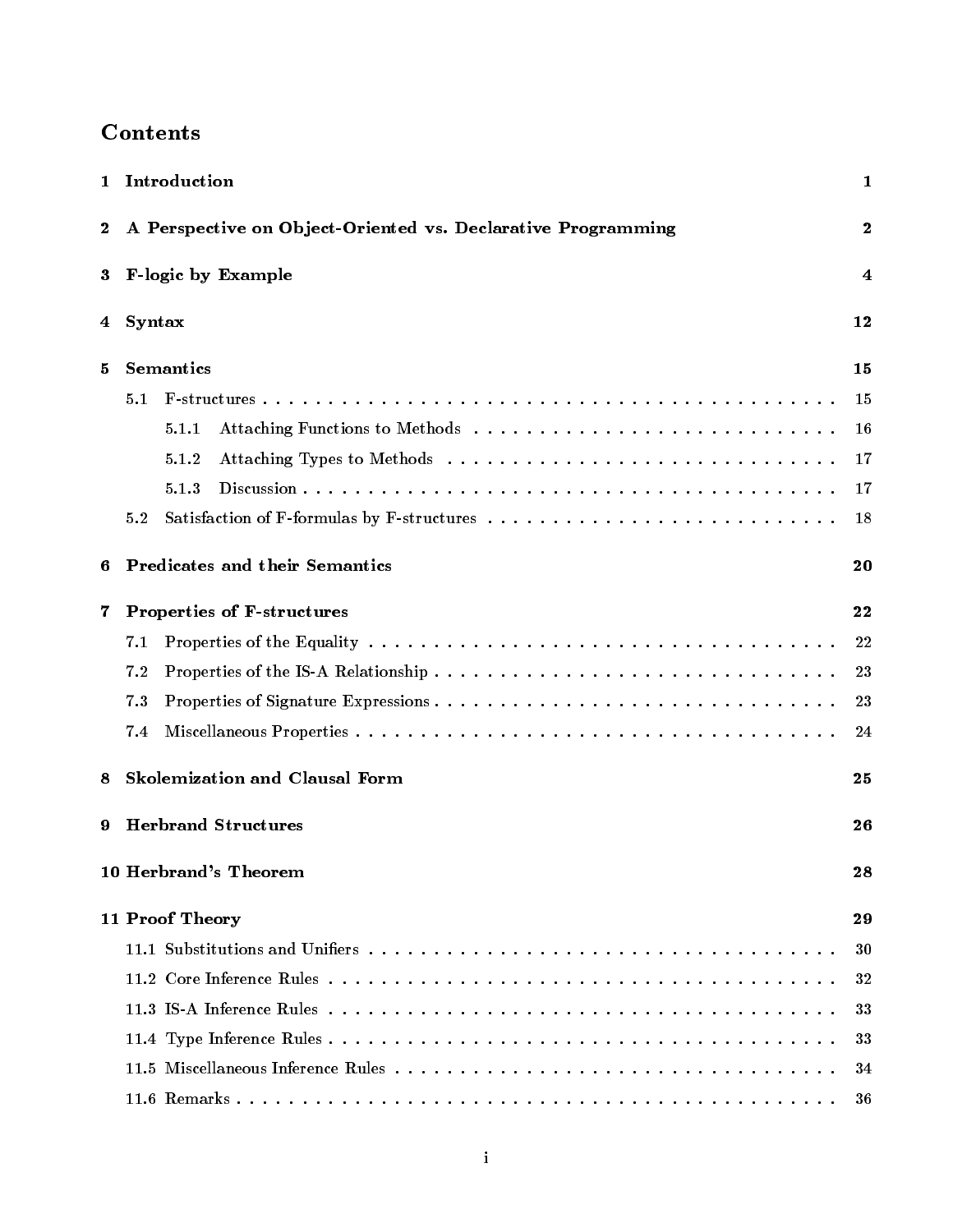|                                   |                                                           | 37 |  |
|-----------------------------------|-----------------------------------------------------------|----|--|
|                                   |                                                           | 37 |  |
| 12 Data Modeling in F-logic<br>39 |                                                           |    |  |
|                                   |                                                           | 40 |  |
|                                   |                                                           | 43 |  |
|                                   |                                                           | 44 |  |
|                                   |                                                           | 45 |  |
|                                   |                                                           | 45 |  |
|                                   |                                                           | 48 |  |
|                                   |                                                           | 49 |  |
|                                   |                                                           | 49 |  |
|                                   |                                                           | 50 |  |
|                                   | 13 Well-Typed Programs and Type Errors                    | 51 |  |
|                                   | 14 Encapsulation                                          | 55 |  |
|                                   |                                                           | 56 |  |
|                                   |                                                           | 57 |  |
|                                   | 15 Inheritance                                            | 59 |  |
|                                   |                                                           | 59 |  |
|                                   |                                                           | 60 |  |
|                                   | 15.2.1 Informal Introduction to the Approach              | 62 |  |
|                                   | 15.2.2 A Fixpoint Semantics for Non-monotonic Inheritance | 63 |  |
|                                   |                                                           | 69 |  |
|                                   | 16 Further Issues in Data Modeling                        | 71 |  |
|                                   |                                                           | 71 |  |
|                                   |                                                           | 71 |  |
|                                   |                                                           | 72 |  |
|                                   |                                                           | 74 |  |
|                                   |                                                           | 74 |  |
|                                   |                                                           | 75 |  |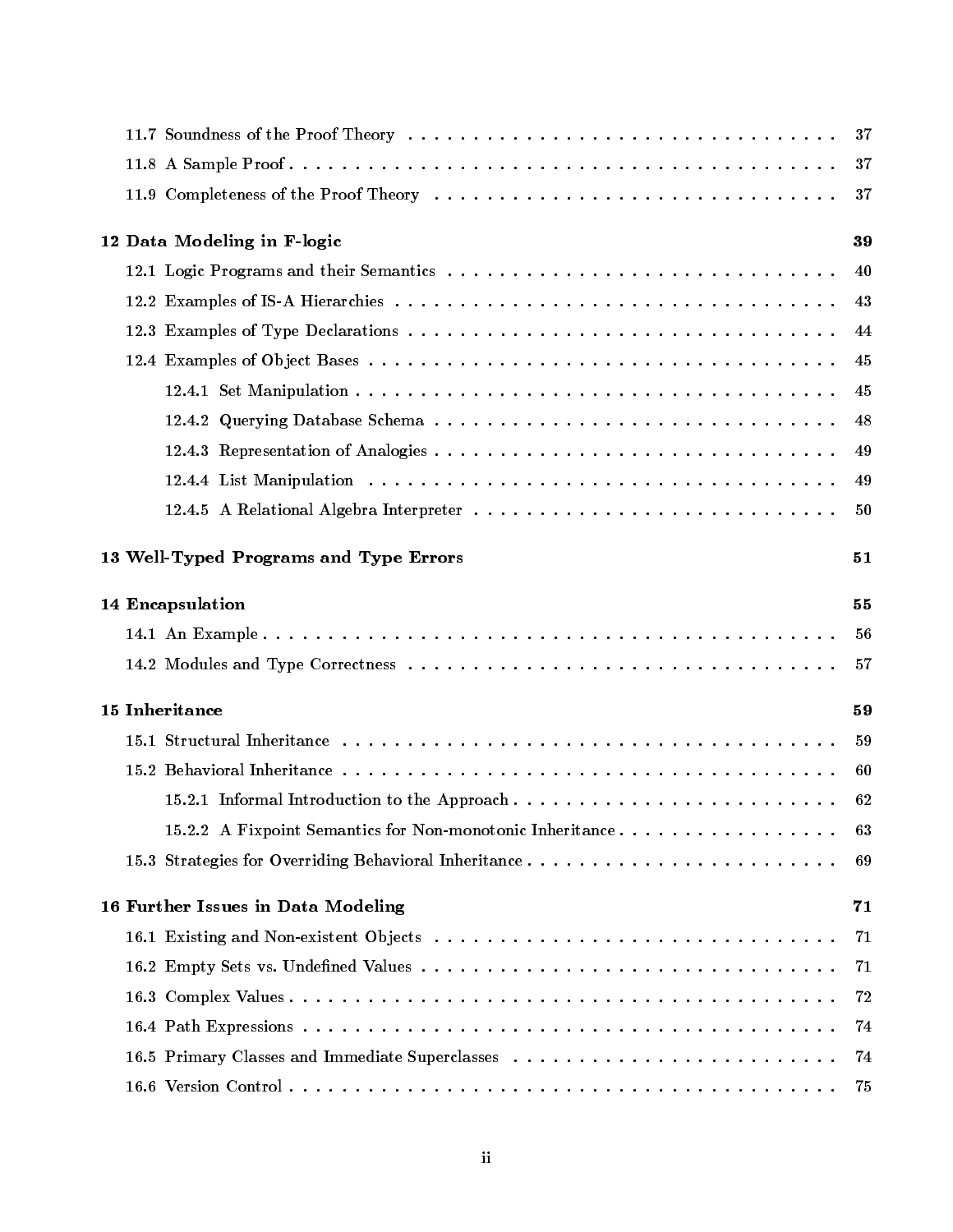| 17 Extensions to F-logic                                  |     |  |
|-----------------------------------------------------------|-----|--|
|                                                           | -76 |  |
|                                                           |     |  |
|                                                           |     |  |
|                                                           |     |  |
| 18 The Anatomy of F-logic                                 | 80  |  |
| 19 Conclusion                                             | 83  |  |
| A Appendix: A Perfect-Model Semantics for F-logic         | 84  |  |
| B Appendix: Perfect Models in the Presence of Inheritance |     |  |
| C Appendix: A Unification Algorithm for F-molecules       | 91  |  |
| References                                                | 93  |  |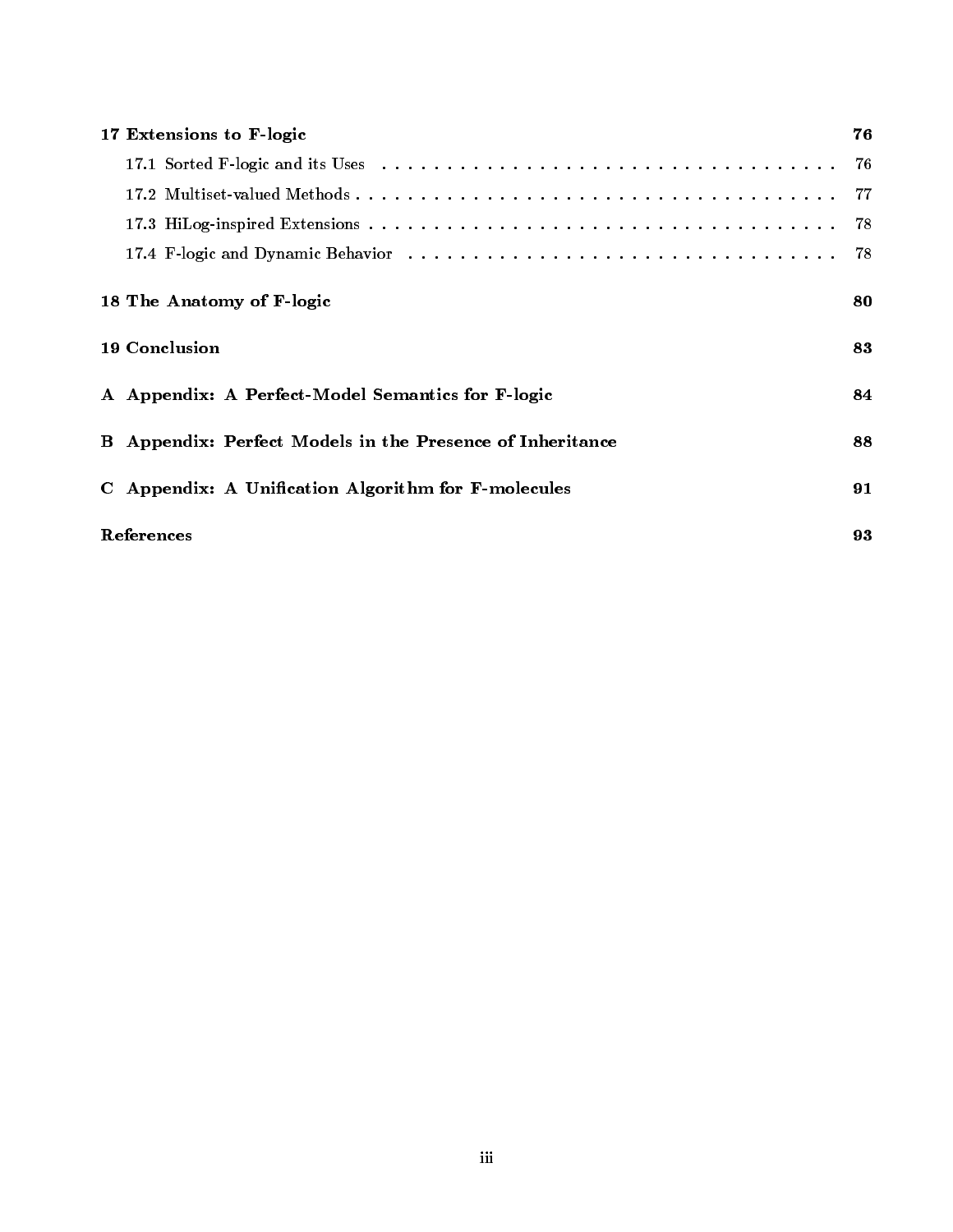### 1 INTRODUCTION 1

#### $\mathbf{1}$ Introduction

In the past decade, considerable interest arose in the so-called *object-oriented* approach, both within the addatabase community and among researchers in programming languages-community and complete and continuous approach" is only a loosely defined term, a number of concepts, such as complex objects, object identity, methods, encapsulation, typing, and inheritance, have been identified as the most salient features of that  $approcch [13, 96, 113, 107, 10].$ 

One of the important driving forces behind the interest in object-oriented languages in databases is the promise they show in overcoming the so called impedance mismatch between programming languages for writing applications and languages for data retrieval- At the same time a dierent deductive approach gained enormous popularity- Since logic can be used as a computational formalism and as a data specification language, proponents of the deductive programming paradigm have been arguing that this approach overcomes the aforesaid mismatch problem just as well- However in their present form both approaches have shortcomings- One of the main problems with the ob jectoriented approach is the lack of logical semantics that, traditionally, has been playing an important role in database programming languages- On the other hand deductive databases rely on a at data model and do not support data abstraction- It therefore can be expected that combining the two paradigms will pay o in a big way-

A great number of attempts to combine the two approaches has been reported in the literature e-g but in our opinion opinion and was entirely successful-complete species successful-contractions. These approaches would either seriously restrict object structure and queries; or they would sacrifice declarativity by adding extra-logical features; or they would omit important aspects of object-oriented systems, such as typing and inheritance.

In this paper we propose a formalism called Frame Logic abbr- Flogic that achieves all of the goals listed above and, in addition, it is suitable for defining, querying, and manipulating database schema. F-logic is a full-fledged logic; it has a model-theoretic semantics and a sound and complete proof theory. In a sense, F-logic stands in the same relationship to the object-oriented paradigm as classical predicate calculus stands to relational programming-

Apart from object-oriented databases, another important application of F-logic is in the area of framebased languages in AI also built around the concepts of complex  $\mathbf{f}(\mathbf{a})$ ob jects inheritance and deduction- It is from this connection that the name Frame Logic was derived-However most of our terminology comes from the ob jectoriented parlance not from AI- Thus we will be talking about objects and attributes instead of frames, slots, and the like.

For reasoning about inheritance and for knowledge base exploration, a logic-based language would be greatly aided by highers-decided by however higher called progress causes at approached with cautions and in order to preserve desired computational properties- In the past a number of researchers suggested that many useful higher-order concepts of knowledge representation languages can be encoded in predicate calculus - From the programmers point of view however encoding is not satisfactory as it gives no direct semantics to the important higher-order constructs and it does not retain the spirit of objectoriented programming- in contrast flogic represents ingents transferred concepts directly for the concepts directly both syntactically and semantically-

This work builds upon our previous papers,  $[58, 55, 60]$ , which in turn borrowed several important ideas from Maiers Ologic that in its turn was inspired by AtKacis work on -terms -

In  $[58, 60]$ , we described a logic that adequately covered the structural aspect of complex objects but was short of capturing methods types and inheritance-term and inheritance-term of Flogic reported in the earlier version of Flogic reported in the earlier version of Flogic reported in the earlier version of Flogic reporte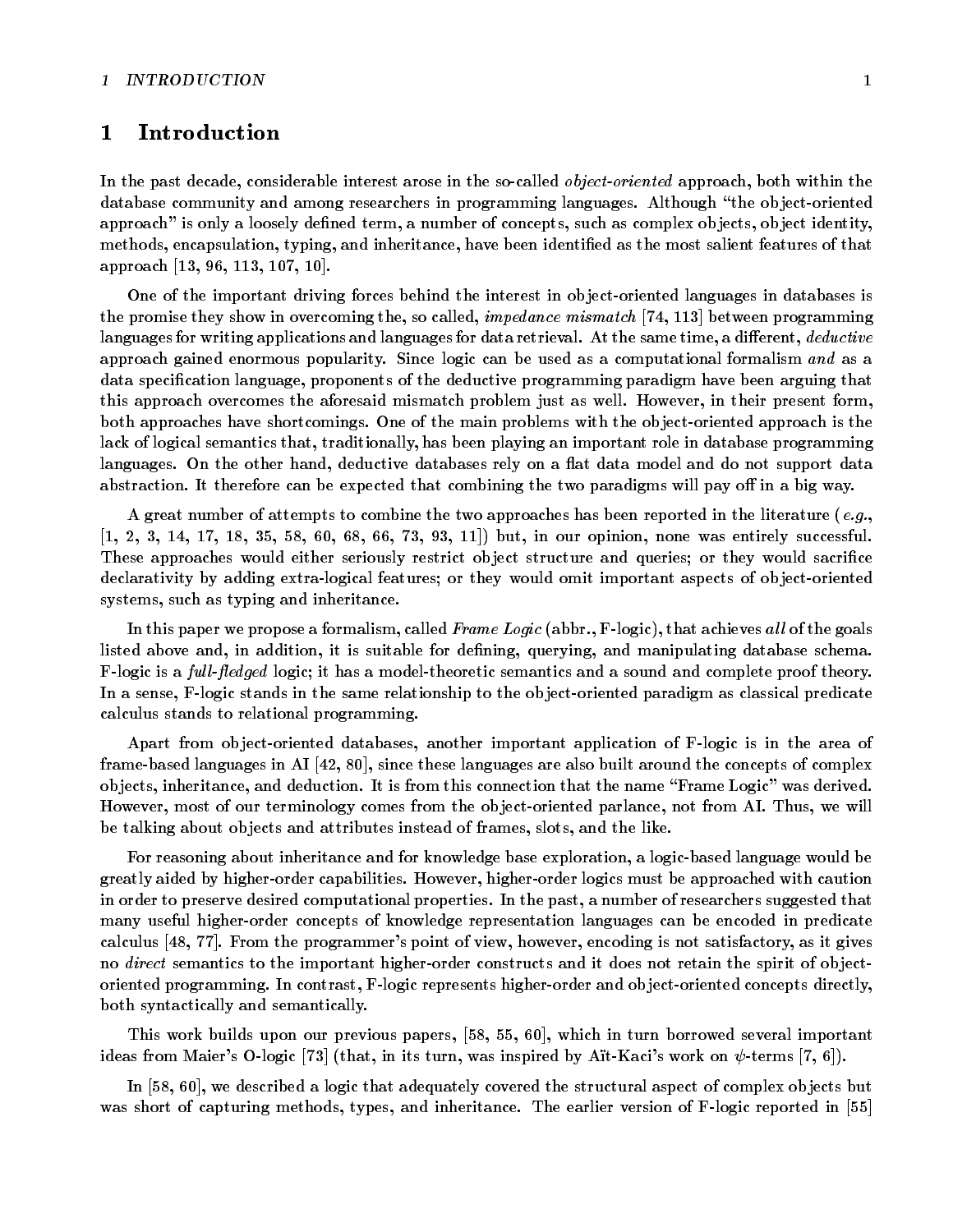was a step towards a higherorder syntax-syntax-syntax-syntax-syntax-syntax-syntax-syntax-syntax-syntax-syntaxstructural indication in the semantic into the semantics-collection of the second second several several colle flaws.

One of the problems was that the universe of objects was required to form a lattice, which turned out to be impractical for a logicbased language- Another problem was that semantics was more appropriate for modeling ob ject types than ob ject states- All these problems have been rectied in the present paper and the logic was extended to accommodate typing, non-monotonic inheritance, and other features.

One aspect of knowledge based systems that is not dealt with here is *database dynamics*, which involves changes to the internal state of the ob jects- Our experience shows that database dynamics is orthogonal to the *structural* aspects of object-oriented systems, which are the focus of this paper. There has been extensive work on formalizing updates within logic- The reader is referred to the recent work on *Transaction Logic*  $[21, 22, 23]$  for a comprehensive discussion of the problem, for an overview of the related work in the eld and for solutions to many of the previously outstanding problems- In section - we brief to issue of the issue of the indication  $\pi$  is the direction of Transaction Logic a combination that captures the dynamic aspects of object-oriented languages, including updates and methods with side effects.

An important aspect of F-logic is its *extensibility*—it can be combined with a broad range of other specialized logical contracts the compiler that the minimum compiles one with Hilog Compiles and the compiles Transaction Logic - Another possible candidate is Annotated Predicate Logic  which is a logic for reasoning with inconsistent and uncertain information- This extensibility places Flogic in the center of a powerful unifying formalism for reasoning about data and knowledge-

This paper is organized as follows- Section discusses the relationship between the ob jectoriented paradigm and the relation paradigm- section to some of the main features in the main features features in of the logic-time the sections in Sections and the symphony and the semantics of Flogic-time the section of  $\mathcal{S}$ discusses various semantic properties of the logic- Sections through develop a proof theory- Section demonstrates the modeling power of Flogic via a number of nontrivial exampless contributed and the section of typing- in section is the notion of the notion-to-complement in propose to view encapsulationas a kind of typecorrectness policy and show that semantically rich encapsulation disciplines can be represented in this way- Section presents a semantics for inheritance- An array of issues in data modeling, such as complex values, versions control, and path expressions, is covered in Section 16. Further extensions to the logic are discussed in Section - In Section we provide a retrospective .... in the internal structure of Flogic and relate this logic to classical prediction calculus- and control concludes the paper.

#### -A Perspective on Object-Oriented vs. Declarative Programming

A number of researchers argued that object-oriented languages are fundamentally different from (and even incompatible with other paradigms especially with logic programming  - This point of view was reflecting disappointment with the lack of early success in formalizing a number of central aspects of object contenting programming- the problem  $\rho$  framework in the lack of a framework in the lack of which to compare various approaches, so that differences and similarities could not be seen in a common framework- In this section we make an attempt to clarify these issues-

It has become customary to define the notion of object-orientation via a long list of properties an ob ject technically come must possesse a comet officially properties and mandale properties and mandales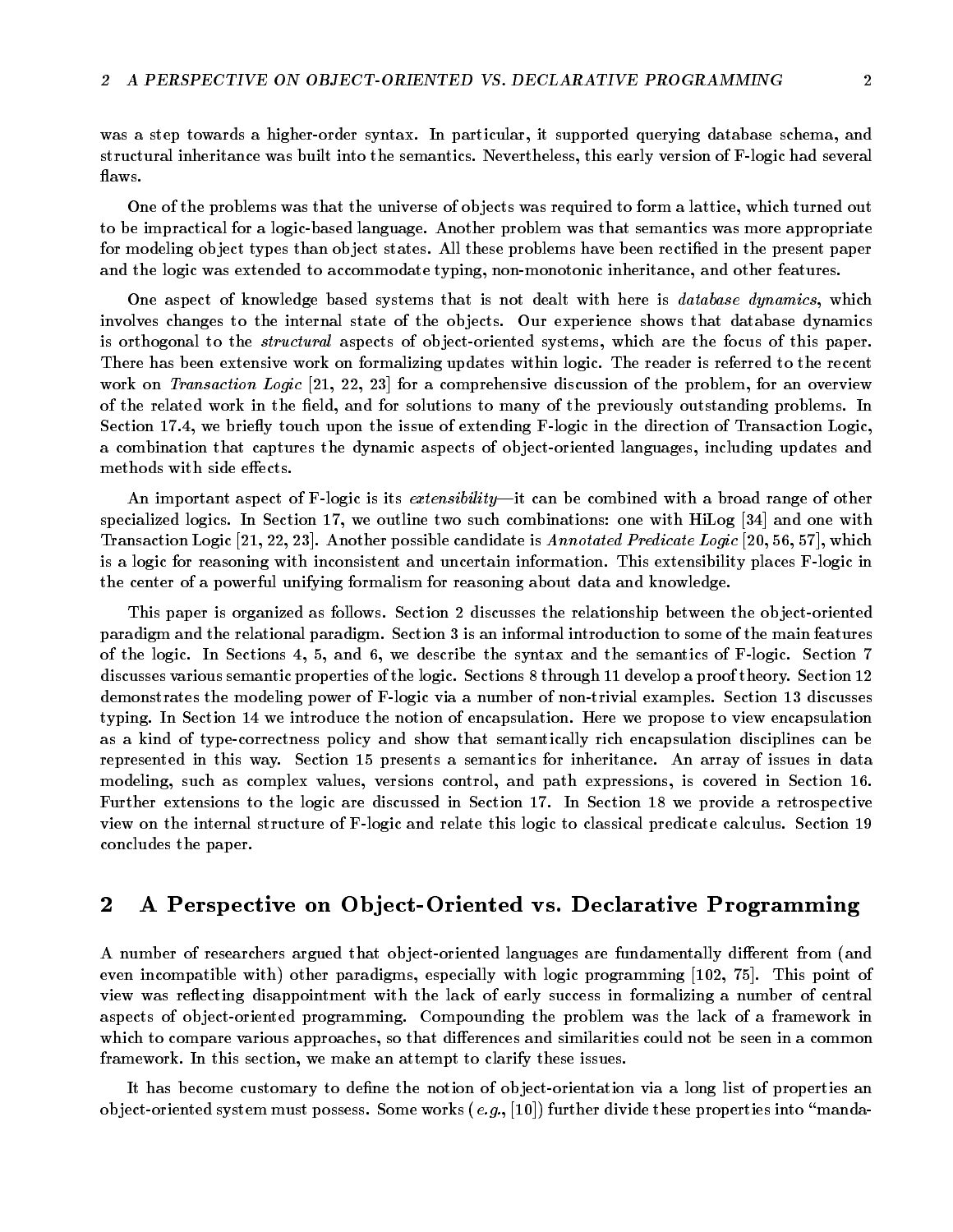tory and optional- While these surveys helped identify the issues dening a paradigm by enumerating its features stations station perfunction perfunction is so fundamental about the features that alleged  $\mu$ set the object-oriented approach apart from the relational paradigm? And why is it that some features are claimed to be "more object-oriented" than others?

We believe that the answer lies in the way various languages represent data- In our view one central feature of the relationship model is that data are conceptually grouped around properties- --instance, information regarding a given person would normally be scattered among different relations, such as employee manager and project each describing dierent properties attributed to persons- On the other hand pieces of data that describe dierent persons via the same property e-g- pro jects they work only work as grouped together in a single relation such as project-material such a single relation representation seeks to group data around ob jects again at the conceptual level- According to this philosophy in language design, the user can access—directly or by inheritance—all public information about an object once a handle to that object is obtained that is no handle is usually referred to as physically  $object\ identity$ —an implementational notion that also has a conceptual counterpart, which we call *logical* object identity- Logical oids were introduced in  and subsequently were utilized in and other works-

The concept of ob ject identity was widely discussed in database literature- An early attempt to bring this notion into the fold of a logical theory was reported by Maier - provided by Maier - and the company of th  concluded that the very concept of ob ject identity is incompatible with logic- We feel that both Maier's difficulties and Ullman's pessimism, arise from a confusion that can be traced to lumping physical and logical object identities together in one notion.

Having decided to group data around objects, it is only natural to try and tap into the potential of such representation by making use of class hierarchies inheritance typing and so on- The dierence between "optional" and "mandatory" properties put forward in  $[10]$  now becomes a subjective matter of what one perceives to be the most important features of this style of data representation.

To sum up, our view is that the main difference between object-oriented and relational languages is in their data representation paradigm.

Another classification dimension for programming languages is their *programming paradigm*, which consists mainly of the following three categories procedural functional functional functional functional functional functional functional functional functional functional functional functional functional functional functio how various languages may t into this framework- Our contention is that the misconception about the incompatibility of deductive and object-oriented languages comes from overlooking the fact that the the commonly classication at Figure . And is commonly referred to assume the commonly referred to as determined database languages," is simply a class of languages characterized by the flat, relational data model and the deductive programming paradigm- in contrast most contrast most of the systems that are perceived as object oriented are procedural-dominated are procedural-dominated logical-dominated logical-dominated logical-dominated logical-dominated logical-dominated logical-dominated logical-dominated logical-dominated logics have been de introduced  $\left[ 35, 58, 55 \right]$ , which made it clearer how the perceived incompatibility gap could be bridged. The present work continues this line of research, closing many gaps and rectifying the flaws of our earlier attempts  $[58, 55]$ .

We also note that practical considerations often force different paradigms to co-exist under one roof. For instance Prolog has control primitives that give it procedural avor- Logical ob jectoriented languages allow grouping of data around properties i-e- relationally as well as around objects- IQL relies on a small mumber of procedural features- oers access access access access to data, although the overall structure of the language is procedural.

We believe that the future belongs to multi-paradigm languages, so the aforementioned "impurity"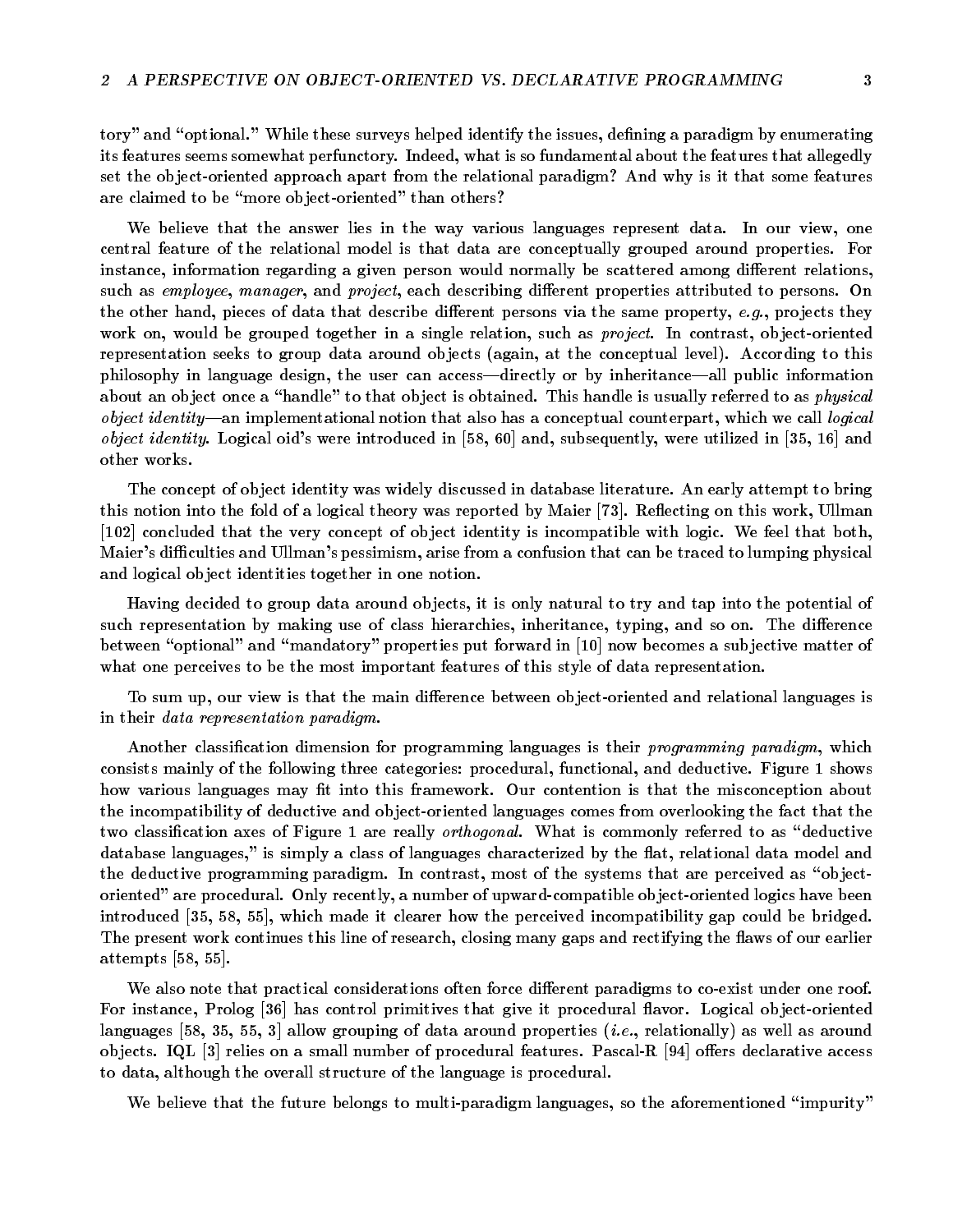

Figure 1: A Classification of Database Programming Languages

is not necessarily a drawback- However clean integration of various paradigms is an important research issue- It will be clear from the present paper that in the deductive domain relational and ob jectoriented data representation paradigms go handinhand- However we are unaware of any clean solution to the integration problem for procedural object-oriented and relational languages; likewise, there is no generally agreed upon framework for integrating functional and deductive paradigms-

#### 3 Flogic by Example

The development of F-logic is guided by the desire to capture, in a logically clean way, a number of knowledge representation scenarios- Several of the most salient features of Flogic are described in this section by way of an example.

# The IS-A Hierarchy

Figure 2 shows part of a hierarchy of classes and individual objects, where solid arcs represent the subclass relationship and dotted arcs represent class membership- This hierarchy asserts that faculty and manager are subclasses of empl; student and empl are subclasses of person; "Mary" and "CS" are members of the class string is and mary is a f aculty while sally is a member of the classes student-classes student-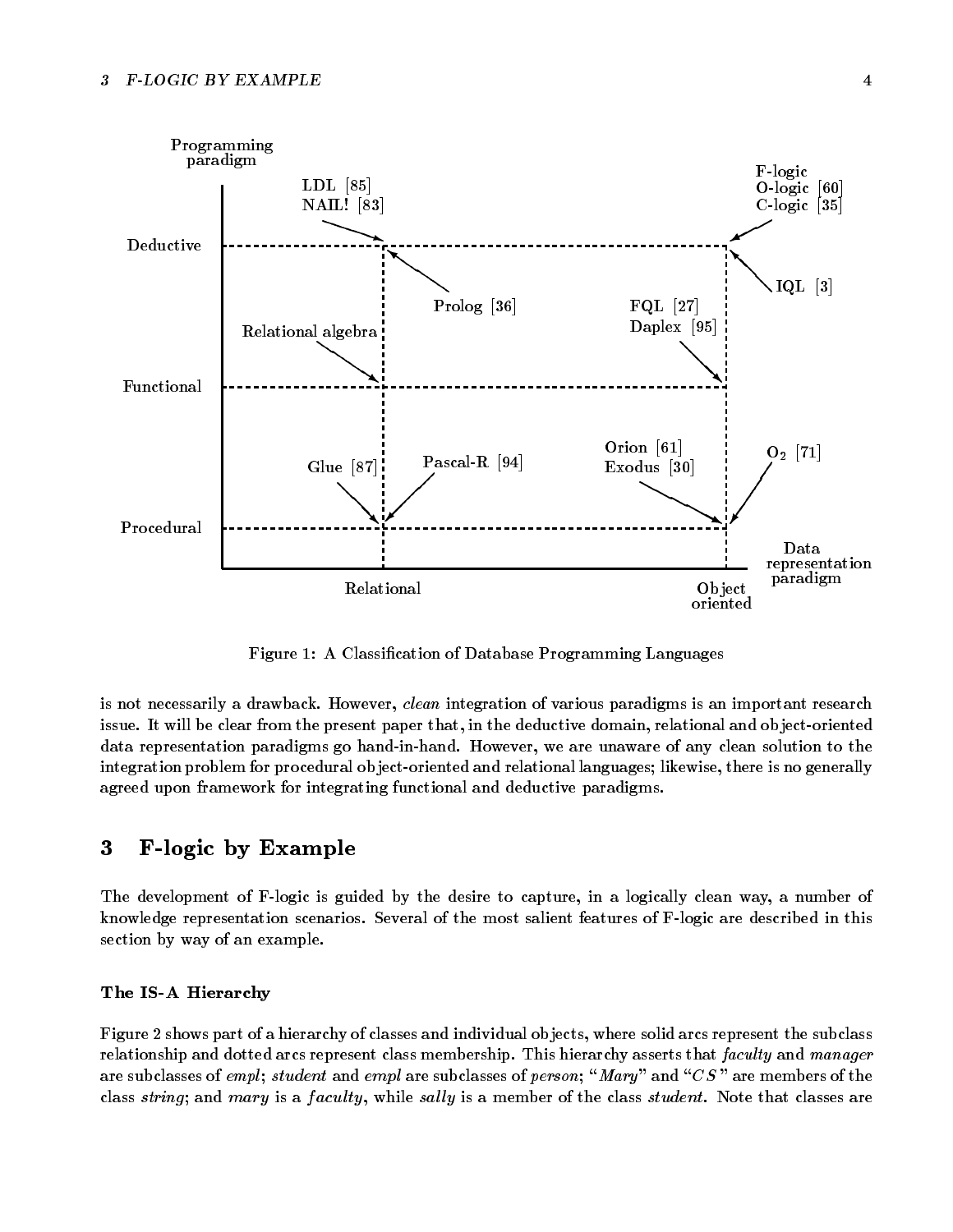

Figure 2: Part of an IS-A Hierarchy

reied i-e- they belong to the same domain as individual ob jects- This endows Flogic with a great deal of uniformity making it possible to making make classes and ob jects in the same language- and particularly the when viewed as an observed as an observed as an observed as another class-instance in Figure . The classes of a string and integer are members of the class *datatype*.

In the actual syntax of F-logic, we use ":" to represent class membership and "::" to denote the subclass for instance the form instance the highest contract in Figure . The shown in Figure . The state of  $\sim$ Here a statement such as *empl* :: *person* says that *empl* is a subclass of *person*; *john* : *empl* says that john is an instance i-definition i-definition i-definition i-definition i-definition i-definition i-definition i-definition i-definition i-definition i-definition i-definition i-definition i-definition i-definition i-defi

Notice that ob jects are denoted via the usual rstorder terms john empl person etc- At this point we do not assume that every object has a *primary* class (the unique, lowest class in the class hierarchy where the object is a member) or that the class hierarchy is *discrete* (every path that connects a pair of classes goes through only a nite number of intermediate classes- Although primary classes and discrete hierarchies are assumed by many object-oriented systems, they do not seem to be fundamental enough to deserve canonization in a logic-strategie can be represented in Flogic-strategie can be represented in Flo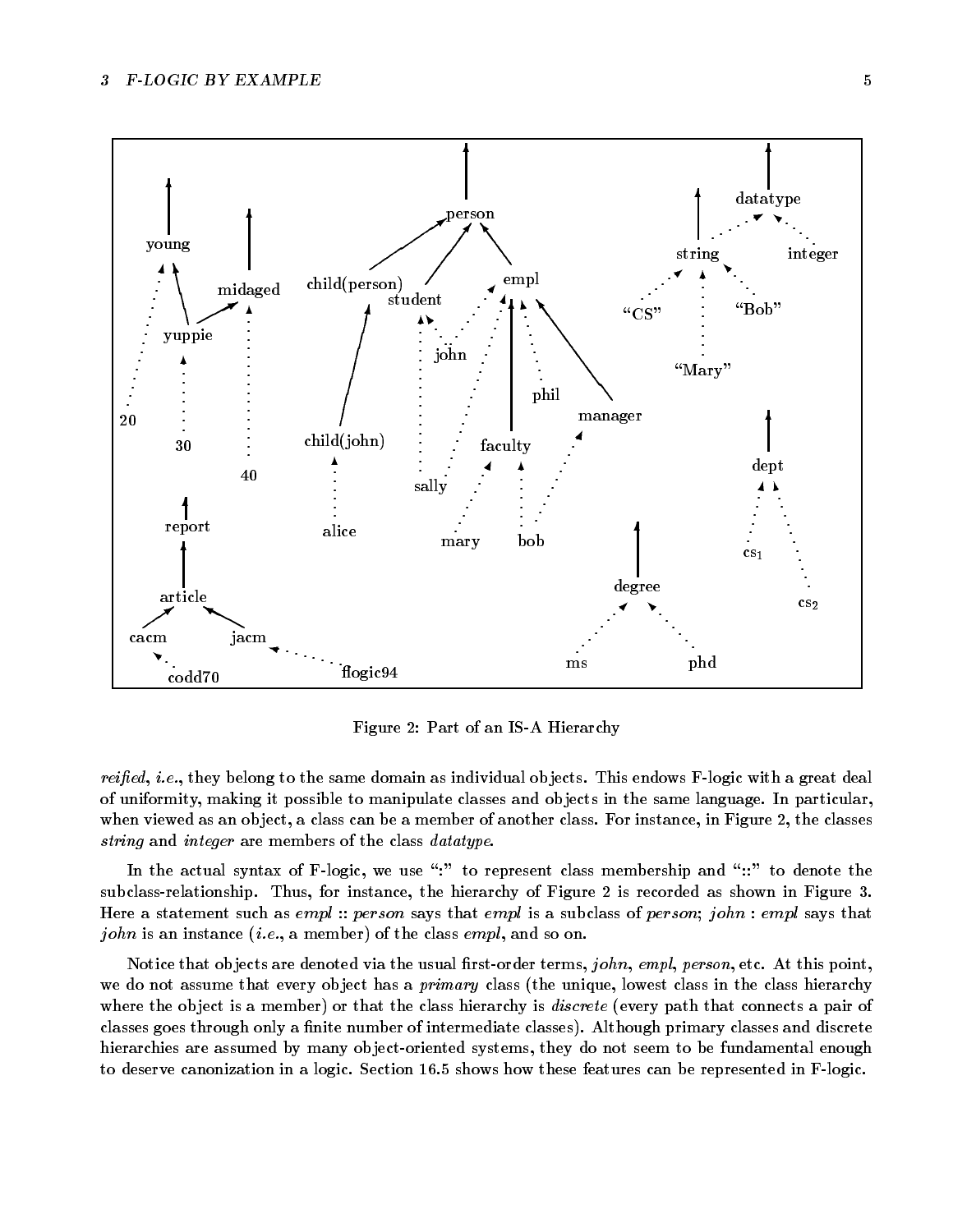| empl::person            | yuppe::young        |
|-------------------------|---------------------|
| student::person         | 20: young           |
| faculty :: empl         | 30: yappie          |
| child(person) :: person | 40: midaged         |
| john: student           | C'S'' : string      |
| john:empl               | "Bob": string       |
| $cs_1 : dept$           | alice : child(john) |
|                         |                     |

Figure 3: F-logic Representation of the IS-A Hierarchy of Figure2

# The Ob ject Base

Figure presents a database fragment describing employees students and other entities- The rst statement there says that the object bob has an attribute, name, that takes the value "Bob" on bob. Here bob is a logical id of an ob ject that supposedly represents a person- In fact it represents a faculty according to Figure - In contrast Bob is a member of class string it represents the value of one of  $bob$ 's attributes, called name.

Note that Flogic does not emphasize the dichotomy between ob jects and values- We believe that complications introduced by this dichotomy do not justify the benefit the benefit the benefit the benefit the as an oid that represents itself the string Bob- However the dichotomy between ob ject ids and atomic ....... is easily represented in a sorted in a sorted in a sorted in a sorted in a sorted version of  $\sim$   $\sim$ addition in Section - we discuss modeling of so called complex values  $\mathbf{a}$ to complex objects, but which have no oid's.

 $\begin{array}{cc} S \setminus I & \text{if} & \text{if} & \text{if} & \text{if} & \text{if} & \text{if} & \text{if} & \text{if} & \text{if} & \text{if} & \text{if} & \text{if} & \text{if} & \text{if} & \text{if} & \text{if} & \text{if} & \text{if} & \text{if} & \text{if} & \text{if} & \text{if} & \text{if} & \text{if} & \text{if} & \text{if} & \text{if} & \text{if} & \text{if} & \text{if} & \text{if} & \text{if} & \text{if} & \text{if} & \text{$ name is represented by the oid CS and its and its manager is described by the object with restrictions and th bob has cyclic references to itself- Statement ii represents similar information about mary- Unlike the attributes name, highestDegree, and age, which return a single value, the attribute friends is set-valued. Syntactically, this is indicated by the double-headed arrow " $\rightarrow$ " and the braces "{ }".

Statements iii vi provide general information about classes and their signatures- A signature of a class specifies names of attributes and the methods that are applicable to this class, the type of arguments each method takes and the type of the result it returns-that for it returns-that for it returns - that for every object in class faculty, the attributes age and highest  $Degree$  must be of types midaged and degree, respectively, and that the attribute boss returns results that simultaneously belong to classes faculty and *manager*.

In object-oriented systems, a *method* is a function of the form  $Objects \times Objects^* \longrightarrow Objects$  or  $Objects \times Objects^n \longrightarrow \mathcal{P}(Objects)$ , where  $\mathcal P$  is a power-set operator. Given an object, its methods are encapsulated inside that ob ject and constitute its interface to the rest of the system- The rst argument of a method is the object the method is involved the the the involved onthe hostobility of the involved other arguments are called *proper* arguments of the invocation.

The reader may have already noticed that double-headed arrows,  $\rightarrow$  and  $\Rightarrow$ , are used in conjunction with set-valued attributes, while  $\to$  and  $\Rightarrow$  signify scalar attributes. Also, double-*shafted* arrows,  $\Rightarrow$  and  $\Rightarrow$ , specify types, while the arrows  $\rightarrow$  and  $\rightarrow$  describe values of attributes. A double-shafted arrow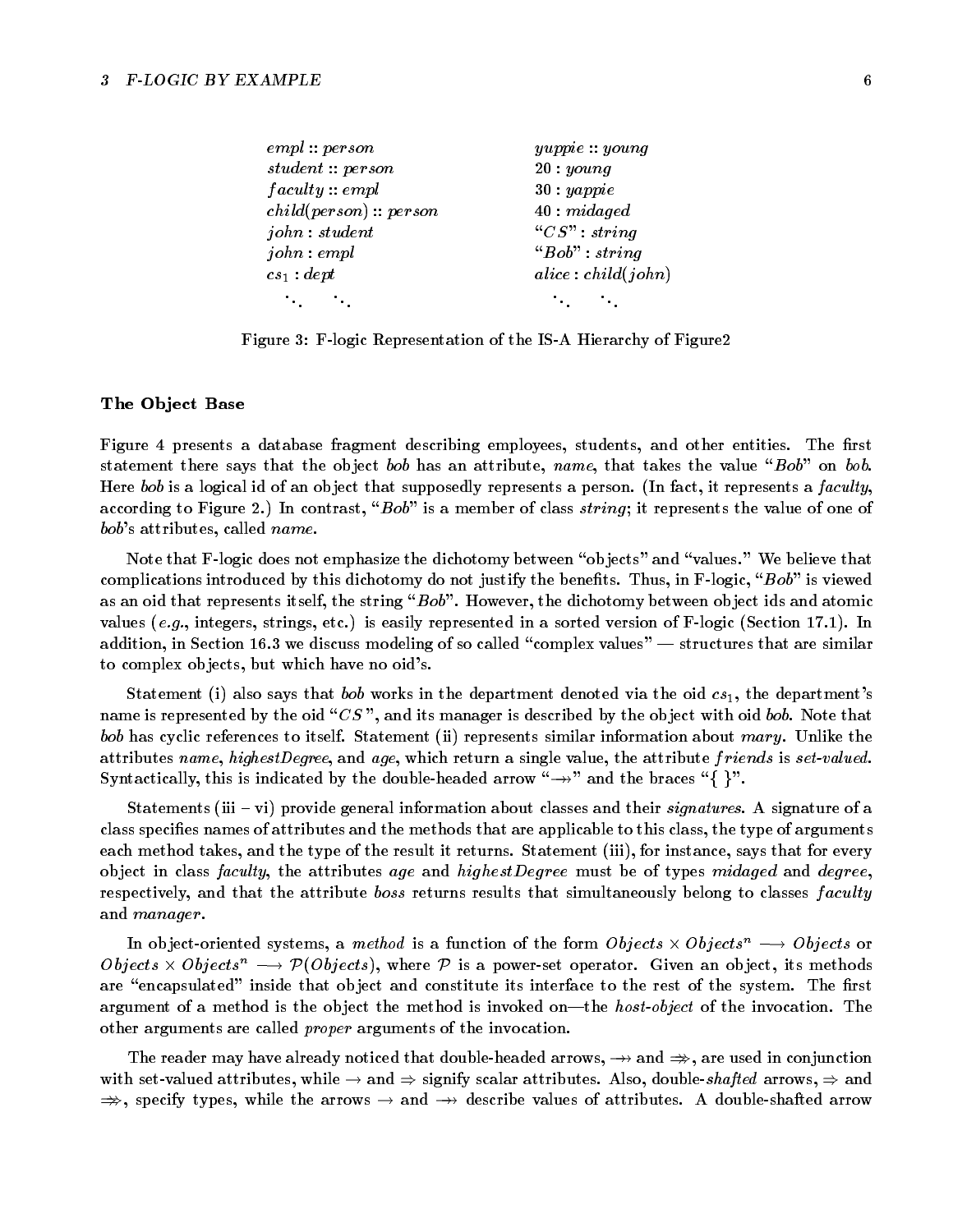# Database facts

(i) bob  $\lceil name \rightarrow "Bob";$  % Defining a scalar property name of bob  $age \rightarrow 40;$  $%$  Defining a scalar property age of bob affination  $\rightarrow cs_1$  aname  $\rightarrow \neg \cup s$ ;  $mngr \rightarrow bob;$  $\emph{assistants} \rightarrow \emph{\{john, sally\}}]$ (ii)  $\quad mary [name \rightarrow "Mary";$  $highestDegree \rightarrow ms;$  $friends \rightarrow \{bob, \, sally\};$  % Defining a set-valued property of mary  $\alpha$ ffiliation  $\rightarrow cs_2[drame \rightarrow "C S"]$ 

# General class information

| (iii) | $\,faculty[$ boss $\Rightarrow$ (faculty, manager); |      | % Typing: Scalar attribute boss returns objects belonging     |
|-------|-----------------------------------------------------|------|---------------------------------------------------------------|
|       | $age \Rightarrow midaged;$                          | %    | simultaneously to classes <i>faculty</i> and <i>manager</i> . |
|       | highestDegree $\Rightarrow$ degree;                 | %    | Attribute returning objects from class degree.                |
|       | papers $\Rightarrow$ article;                       | %    | Returns sets of objects from class article.                   |
|       | highest $Degree \rightarrow phd$ ;                  |      | % Defining an inheritable property highestDegree.             |
|       | $avgSalary \rightarrow 50000$                       |      | % Defining a non-inheritable property avgSalary.              |
| (iv)  | <i>person</i> $name \Rightarrow string$             |      |                                                               |
|       | friends $\Rightarrow$ person;                       |      | % Typing: Attribute friends returns sets of persons.          |
|       | $children \Rightarrow child (person)$               | %    | Returns sets of elements from class <i>child(person)</i> .    |
| (v)   | empl $\lceil$ affiliation $\Rightarrow$ dept;       |      |                                                               |
|       | $\textit{boss} \Rightarrow \textit{empl};$          |      |                                                               |
|       | jointW orks $\mathbf{Q}$ empl $\Rightarrow$ report  |      | % Typing: Method joint Works takes one argument of class      |
|       |                                                     | %    | <i>empl</i> and returns a set of <i>report</i> -objects.      |
| (vi)  | $\vert \det(t) \vert$                               | $\%$ | Returns sets of objects that simultaneously                   |
|       | $m n q r \Rightarrow e m p l$                       | %    | belong to classes <i>student</i> and <i>empl.</i>             |
|       |                                                     |      |                                                               |

# Deductive rules

$$
\begin{array}{ll}\n\text{(vii)} & E\left[ boss \rightarrow M\right] \leftarrow E: empl \land D: dept \\
& \land E\left[affilation \rightarrow D\left[mmgr \rightarrow M: empl\right]\right] \\
\text{(viii)} & X\left[jointWorks \t\t@Y \rightarrowtail Z\right] \leftarrow Y: faculty \land X: faculty \\
& \land Y\left[paper \rightarrowtail Z\right] \land X\left[paper \rightarrowtail Z\right]\n\end{array}
$$

# Queries

$$
\begin{array}{ll} \text{(ix)} & ?- & X: \mathit{empl} \wedge X \,[\; \mathit{boss} \rightarrow Y; \\ & \mathit{age} \rightarrow Z: \mathit{midaged}; \\ & \mathit{affiliation} \rightarrow D \,[ \mathit{dname} \rightarrow ``CS" \, ] \, ] \\ \text{(x)}] & ?- & \mathit{mary}\,[ \mathit{jointWorks} \, @\, Y \rightarrow \mathit{jacm90} \, ] \\ \text{(xi)}] & ?- & \mathit{mary}\,[ \mathit{jointWorks} \, @\, \mathit{phil} \rightarrowtail Z \, ] \end{array}
$$

Figure A Sample Database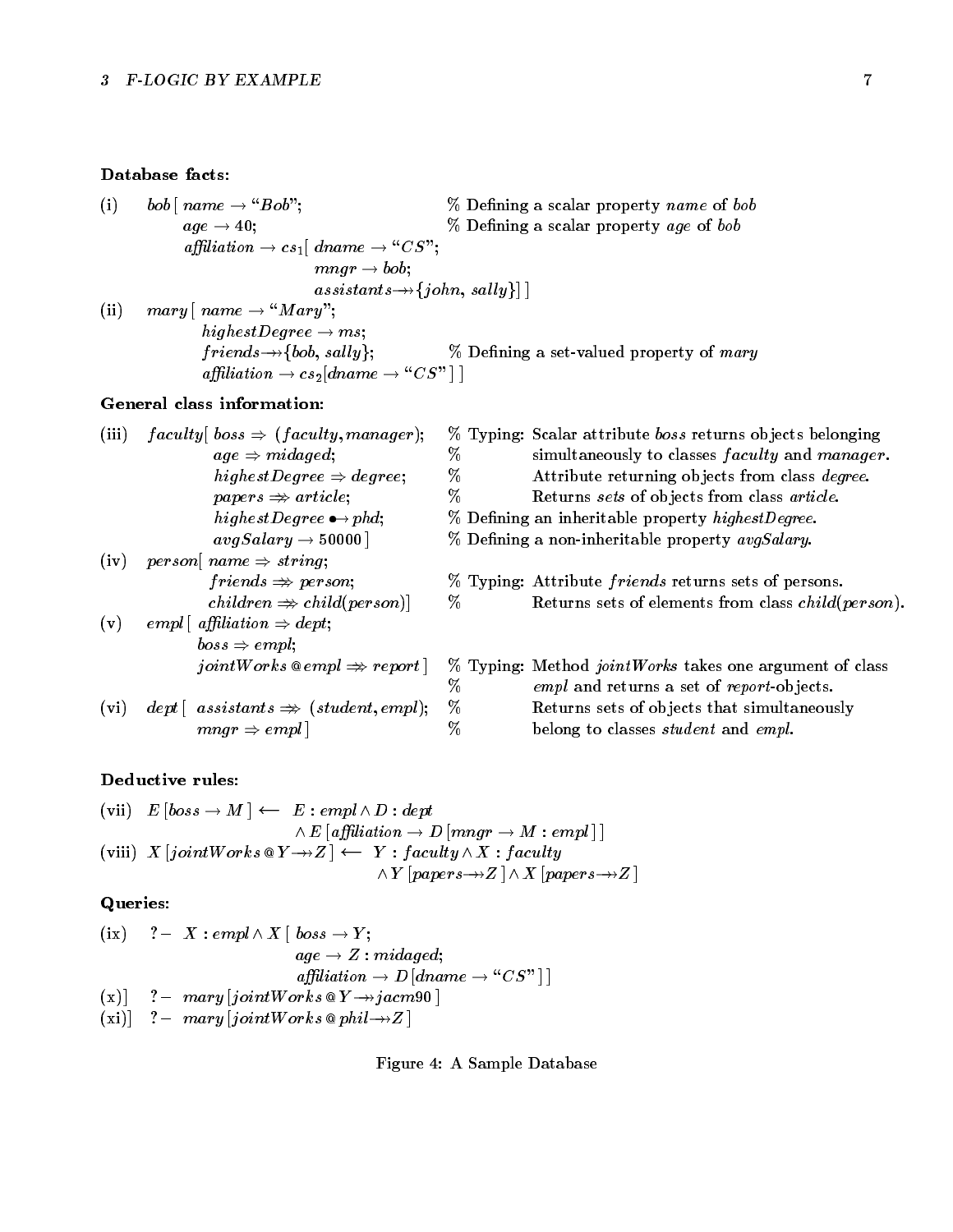specifies that an attribute (or a method) is defined; if it is not given, the single-shafted arrow may not be used with this attribute. For instance, given  $cl$   $|attr \Rightarrow \cdots |$ , one cannot write  $ob_l|attr \rightarrow \cdots |$ , where  $ob_l$ is in class cl, to specify the value of attr, unless  $[attr \Rightarrow \cdots]$  is specified for this or other class of obj. Also, note that  $(a, b, c)$  in  $cl [attr \Rightarrow (a, b, c)]$  signifies a conjunction of types: the value of attr on any object in class class class class can be and consequent the complete and complete a b and co-c-c-c-c-c-c-c-c-c to the right of a double-shafted arrow, " $\Rightarrow$ " or " $\Rightarrow$ ", is a singleton set, e.g., c  $|attr \Rightarrow$   $|empty|$ , we shall omit the surrounding parentheses and write  $c$  [attr  $\Rightarrow$  empl].

Dierent kinds of information about ob jects can be mixed in one statement- For instance in State ment (iii), the expression highestDegree  $\Rightarrow$  degree specifies the type of the attribute highestDegree; the expression highestDegree  $\rightarrow$  phd specifies an inheritable property of faculty; and  $avgSalary \rightarrow 50000$  is a non-inheritable property of faculty.

Asserting an inheritable property for a class-object has the effect that every member-object of that class inherits this property, unless it is overwritten. For instance, the assertion bob  $\vert n \iota q n e s t D e q r e e \rightarrow p n a \vert$ is derivative by inheritance from index from the fact bob . In and fact the fact border when  $\mu$  and  $\mu$ inherited by a member of the class, it becomes non-inheritable; this explains why inheritance derives bob  $|nq$ nest $D$ e $q$ ree  $\rightarrow$   $p$ n $a$ | rather than bob  $|nq$ nest $D$ e $q$ ree  $\rightarrow$   $p$ n $a$ |. An inheritable property may also be inherited by a subclassification of inheritable international case the inheritable international cases in this and as such it can be passed further down in the hierarchy of ob jects. It is inducted if the lecturer were a subclass of faculty then lecturer [highestDegree  $\rightarrow$  phd] would be derivable by inheritance, unless lecturer nad another inheritable property (*e.g., nighestDegree*  $\rightarrow$   $ms$ ) to override this inheritance. Inheritance will be discussed in detail in Section 15.

In contrast to inheritable properties, the property  $avgSalary \rightarrow 50000$  in (iii) is not inheritable by the members and subclasses of faculty- And indeed it makes no sense to inherit average salary as it is an aggregate property of all members of the class and has no meaning for individual members- Inheriting  $avg\,Sular\,y \rightarrow$  50000 to a subclass is also meaningless, because subclass members, e.q., all lecturers, are likely to have a different average salary than all members of the larger class  $\emph{faculty.}$ 

Observe that the same property may be inheritable and non-inheritable at the same time, depending on the context- This duality may even take place within one ob ject For instance let for  $\emph{ma}$ t be an attribute that specifies the space needed to represent an object. Then  $\emph{integer}$  format  $\rightarrow$ byte; format  $\rightarrow$  word asserts that representing the object integer itself takes one byte, while representing any member of class  $\mathit{integer}$  (such as  $\mathit{t}$  takes one machine word. In other words,  $\mathit{format} \rightarrow \mathit{byte}$  is a non-inheritable property of integer as an object, while format  $\rightarrow$  word is an inheritable property of inte $ger$  as a class of objects. Each individual object in that class, such as  $\mu$  is 2, would inherit  $\tau \sigma r m$   $\to w \sigma r$ as a non-inheritable property. To further confuse the reader, we could assert  $\emph{a}$ atatype format  $\leftrightarrow$  oyte). In this case, since presumably *integer* : *datatype* holds, *integer* [format  $\rightarrow$  byte] would become derivable by inheritance and so this property will not need to be stated explicitly-

stationistic iv vi specify typing constraints for contraint personal and depth-oneses personally it can be said that these statements denes signatures of methods at these classes constants in the complete are worth noting here. First, in (v), the expression *jointW orks* @ *empl*  $\Rightarrow$  *report* describes a method, jointW orks, that expects one proper argument from class empl and returns a set of elements, each in class reporter means the person that whenever a means that whenever a personal criterial completes a message o jointWorks, with an argument from class empl, then the reply-message returned by obj will consist of a set of ob jects each being a member of class report- Note that there is no essential dierence between methods attributes the latter are simply methods without arguments-strictly speaking in Figure . we should have written  $name@ \Rightarrow string$  and  $age@ \rightarrow 40$  instead of  $name \Rightarrow string$  and  $age \rightarrow 40,$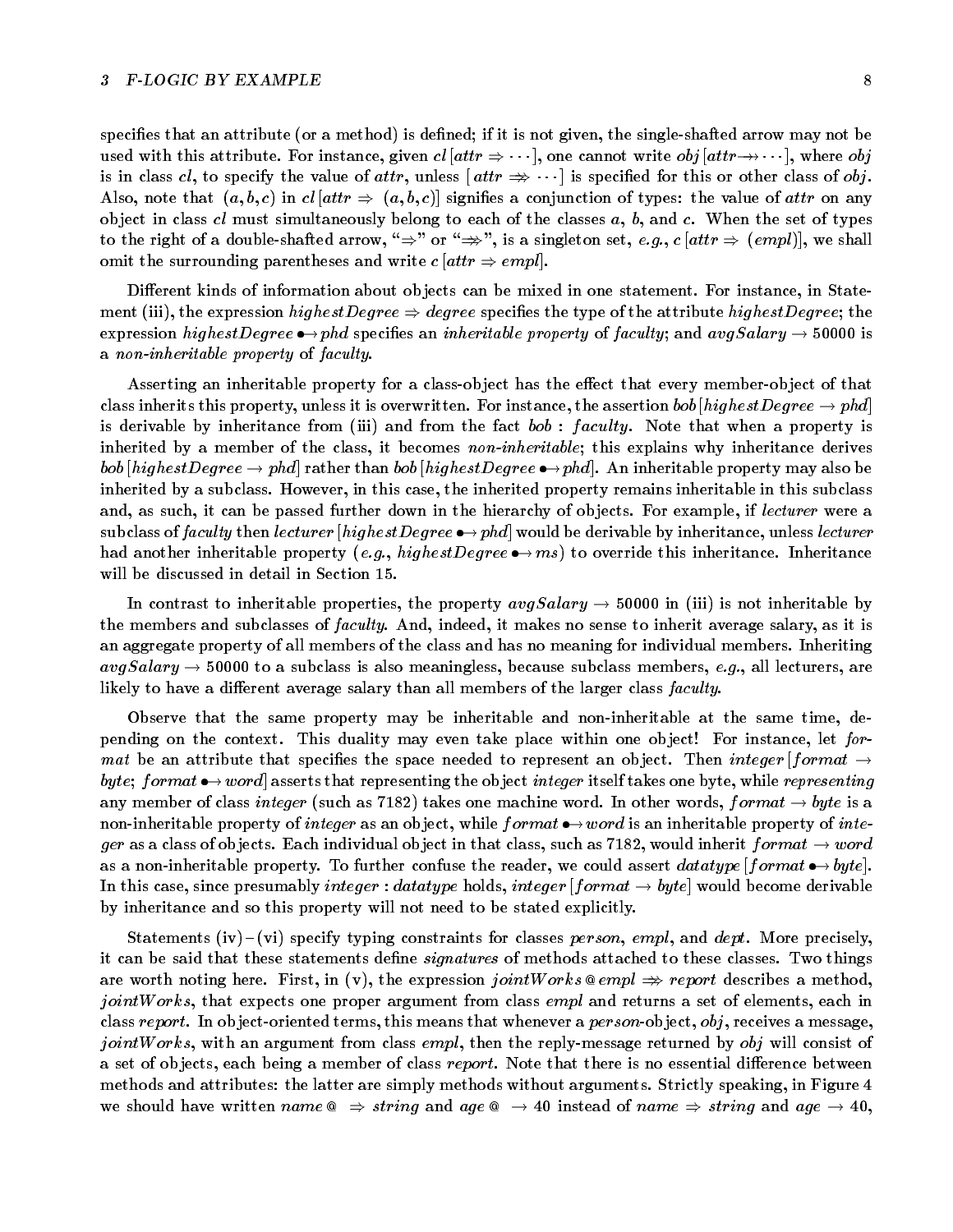# 3 F-LOGIC BY EXAMPLE 9

but the latter short-hand notation is more convenient when no arguments are expected.

The second thing to note is the expression *children*  $\Rightarrow$  *child(person)* in (iv), which specifies a type constraint for the attribute children-children-child is a unity function symmetry function at the symbol and a construction the term children is a logical ideas of another class-class-class-class-class-class-class-class symbols are used as constructors of object and class id's.

We shall often omit braces surrounding singleton sets and write, say,  $friends \rightarrow bob$  instead of  $friends{\rightarrowtail} \{bob\}$ . However, in  $friends{\rightarrowtail} \{bob, sally\}$  in Statement (ii) and in  $assistants{\rightarrowtail} \{john, sally\}$ in (i), braces must be kept to indicate sets. (Actually,  $cs_1[assistants{\rightarrow}\verb+\{john,sally}\!]$  is equivalent to a conjunction of  $cs_1 |assistants{\,\rightarrow\,}jonn|$  and  $cs_1 |assistants{\,\rightarrow\,}sality|,$  but the use of braces leads to a more concise notation).

Statement vii is a deductive rule that denes a new attribute boss for ob jects of class empl- It says that an employees boss is the manager of the department the employee works in- Here we follow the standard convention in logic programming that requires names of logical variables to begin with a capital letter- Statement viii denes a method jointW orks whose signature is given in v- For any object in class person, jointWorks is a function that takes an argument of type person and returns a set of objects of type report; each object in this set represents a paper co-authored by the two people. Informally, this rule should be read as follows: If a report-object,  $Z$ , simultaneously belongs to the sets  $\Lambda$  papers and Y papers, where  $\Lambda$  and Y are faculty objects, then  $Z$  must also belong to the set returned by the method joint W orks when invoked on the host-object X with the argument Y.

We emphasize that the variable Z ranges over the members of the set X papers  $\cap$  Y papers—it is not instantiated to the set itself- Note also that we do not need the restriction Z report in the rule body because, for each object in *faculty*, the attribute *papers* specifies a set of *article*-objects (by (iii)), and article is a subclass of report  $\{x_i\}$  if we were interested in the subclass of the papers only the model in a restriction, such as  $Z$  : jacm, would have been necessary in the body of (viii).

two uses of the method joint with methods are shown in  $\mathcal{S}$  is a shown in  $\mathcal{S}$  is a query about  $\mathcal{S}$ co-authors of mary's paper represented by the oid jacm90; the query  $(xi)$  requests all joint papers that mary coauthored with phil- Statement ix is a query about all middleaged employees working for . In particular for particular for every such employee the attributes boss, age, when alliation are a requested-by-contract and the expected-by-contract answer to intervention of the expected-by-contract and the expected-by-contract and the expected-by-contract and the expected-by-contract and the expected-by-contract and

$$
\text{(xii)}\quad \textit{bob}\;[\textit{boss}\rightarrow\textit{bob};\, \textit{age}\rightarrow 40;\, \textit{affiliation}\rightarrow\textit{cs}_1].
$$

The object mary does not qualify as an answer to  $(ix)$  because of the unknown age.

In this context, we would like to mention the fact that attributes and methods are *partial* functions. They may be dened on some ob jects in a class and undened on another- Flogic distinguishes two reasons for undefinedness: 1) the attribute (or method) may be *inapplicable* to the object; or 2) it may ... appendixed a discussed are announced to the to the top the top which is discussed and the case of the case of the the other hand, is essentially a form of a *null value* known from the database theory.

In the above example and in the rest of this paper, the term "type" of an object is used interchangeably to refer to classes of that ob ject and to its declared signatures- The exact meaning will be clear from the context- the dual use of this term is appropriate since  $\mu$  the notion of type refers to arbitrary collections of abstract values-such collections-second-collections-second-collections-second-collections-second-

 $\tau$   $\Lambda$  papers here denotes the set of oid's returned by the attribute papers on the object  $\Lambda$  ,  $\imath$  e., the set of all  $\varDelta$  such that  $\Lambda$  |papers  $\rightarrow$  Z | noids. Similarly for Y papers.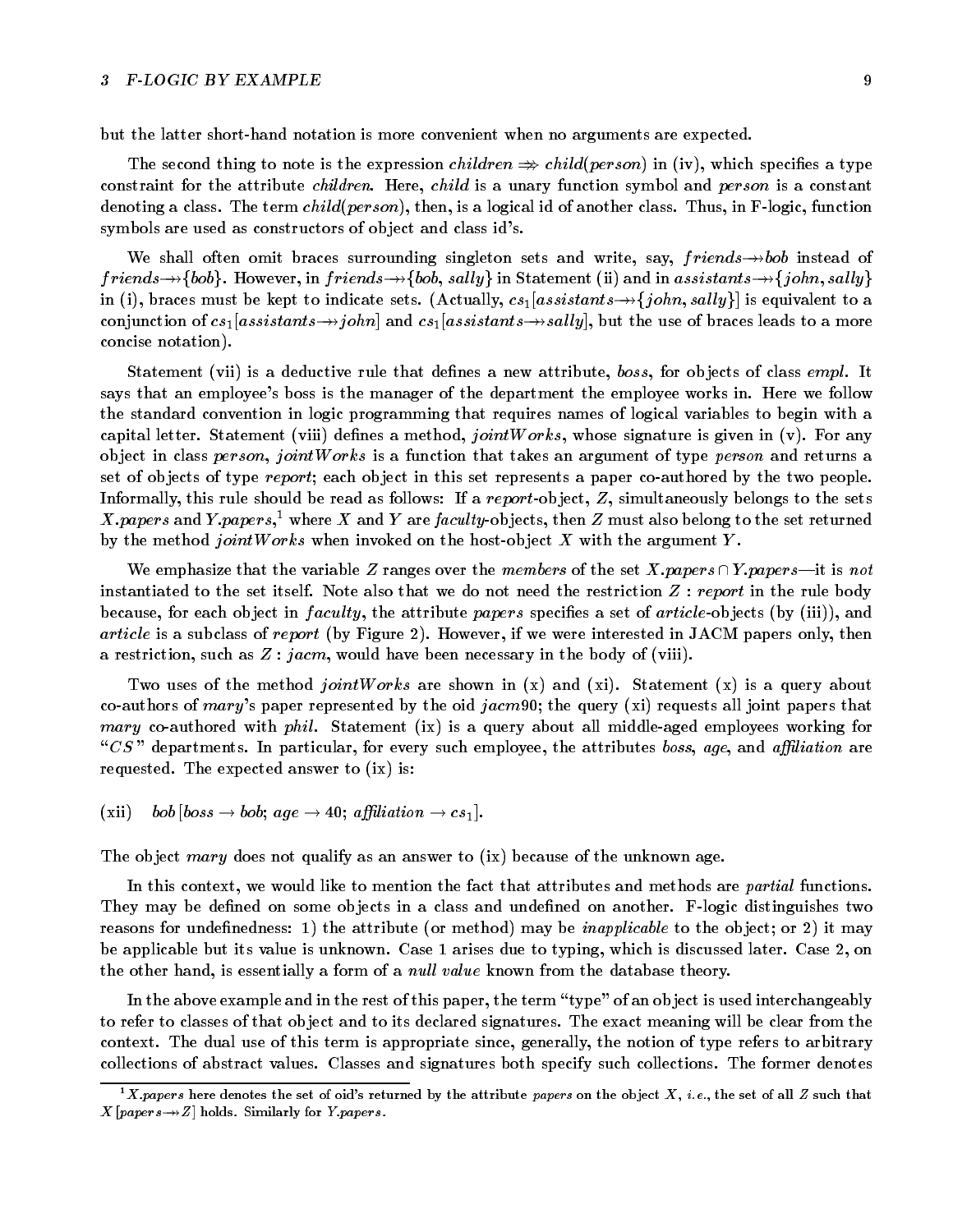collections of class members i-e- of semantically related ob jects the latter denotes collections of ob jects that are structured- structure similarity implies similarity usually implies structured and the two uses two u of the term "type" are closely related.

# Other Features

Before bidding farewell to our introductory example, we would like to highlight some other features of F-logic. Suppose that in Statement (1) we replace  $m n q r \rightarrow$  000 with  $m n q r \rightarrow p n u$ . Then we would have had a *type error*. Indeed, on the one hand, the deductive rule (vii) implies *bob* [*boss*  $\rightarrow$  *phil*]; on the other hand from Figure phil is neither a faculty nor a manager- This violates the typing constraint on the attribute  $ooss$  in (iii). As will be seen in Section 13, the notions of well-typing and type error have precise model-theoretic meaning in F-logic.

A related aspect of the type system of Flogic is that signature declarations are enforced- For instance the following methods are declared in Figure for the members of class f aculty

- $\bullet$   $name,$   $p$ riends, and children $\leftarrow$ the methods inherited from person;
- $\bullet$  -*affination* and *jointw orks—*methods inherited from  $empi;$  and
- $\bullet$  *boss, age, nignestDegree,* and  $papers$ —the methods directly specified for the class faculty.

Enforcing signature declarations means that these are the only methods applicable to the members of class faculty is in the method in the scope of the scope of that class-controlled in the score it is a type error the method is not argument that is not a member of class  $\mathbb{R}^n$  . The member of class employees employees a type error to invoke the methods in the last group on objects that represent employees who are not faculty, or to invoke *affiliation* or *jointWorks* on objects that are not members of class *empl.* 

In our example, invocations of all methods, except *avgSalary*, are sanctioned by signatures declared for appropriate classes-in the method avgsalary on the other hand is not covered by any signature which is not co a violation of the welltyping conditions to be discussed in Section -  $\mathbf{M}$ faculty (in its role as an object) has to be made into a member of another class, say employment Group whose members would be the various categories of employees such as employees such as employees such as employees give avgSalary a proper type, we could then declare employmentGroup  $\left[avgSalary \Rightarrow integer\right]$ .

Observe a difference in the treatment of the non-inheritable method *avgSalary* (and of all other noninheritable methods in the the inheritable methods in the inheritable method in and of the indicate method in t covered by a signature declared for a class where *faculty* is a *member*, while the latter should be covered by a signature declared for a class where *faculty* is a *subclass*. This is because the non-inneritable method avgSalary is a property of the object faculty itself, while the inheritable method highestDegree is, effectively, a property of the objects that are members of the class faculty.

Yet another important aspect of Flogic type system is polymorphism- This means that methods can be invoked on dierent terrent verschen tegenseis of dierent types- instance the following signatures.

$$
integer \, [plus@integer \Rightarrow integer] \qquad \qquad real \, [plus@real \Rightarrow real] \qquad \qquad (1)
$$

<sup>&</sup>quot;Note that  $p hil$  is an employee and, thus,  $bob|boss \to p hil|$  complies with the typing of boss for the class  $empl,$  as specified in  $(v)$ . However, bob is also a member of class faculty, and (iii) imposes a stricter type on the attribute boss in that class, requiring phil to be a member of both faculty and manager.

<sup>&</sup>lt;sup>3</sup>This class could be *faculty* itself, since the subclass-relationship in F-logic is non-strict.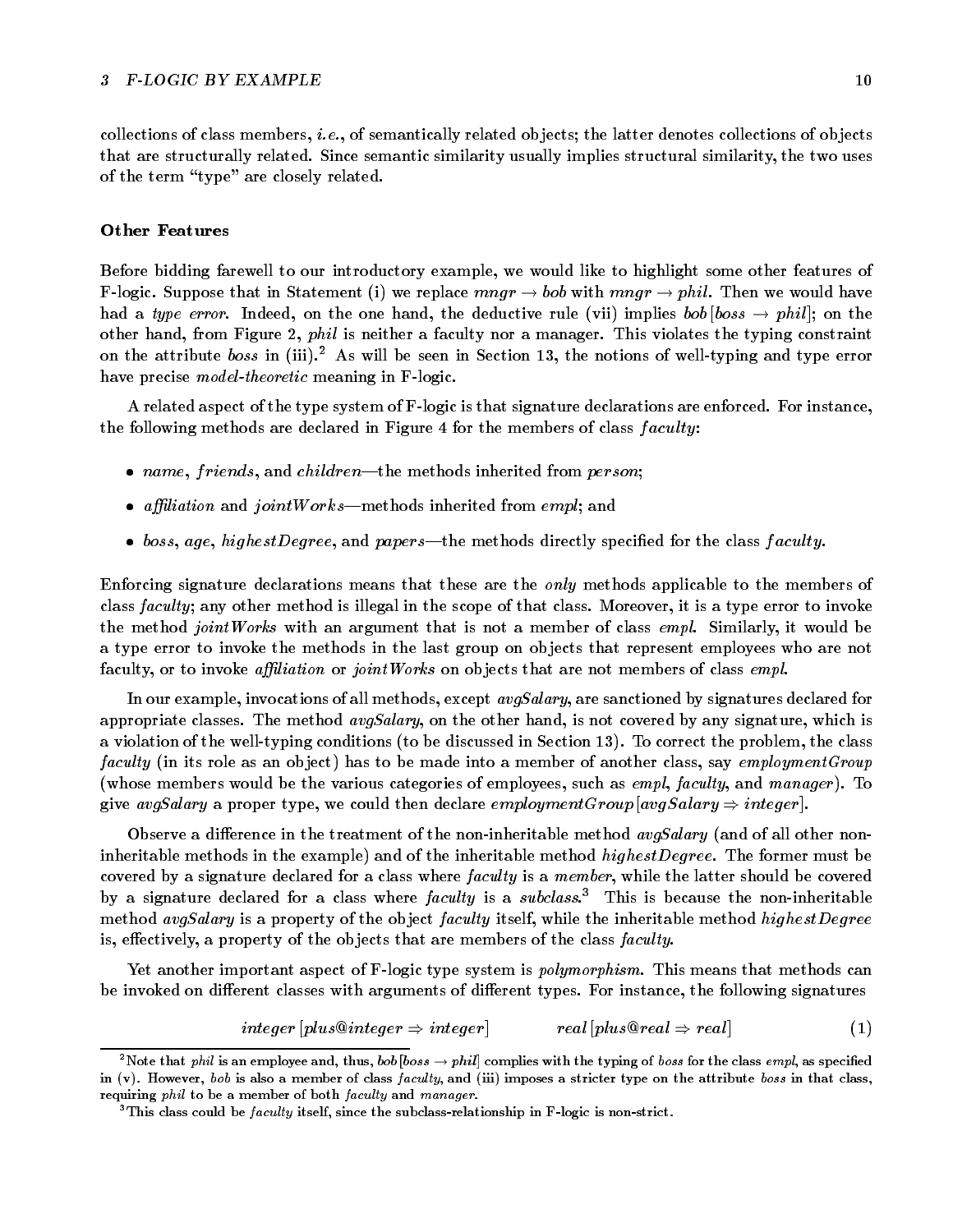# 3 F-LOGIC BY EXAMPLE 11

say that plus is a method that returns an integer when invoked on an *integer*-object with an *integer*argument-is is invoked on an observer when an observer the comes real with an argument that also comes that als from that class the method returns an ob ject in class real- In general just as in specifying poly morphic types requires more than one signature- The polymorphism of the kind illustrated in is called over examples of the called the polymorphic types in parameterized the called types will be given a second

A form of polymorphism when a method can be invoked with varying number of arguments is called arity-polymorphism. For instance, student  $|avgGrade \Rightarrow grad$  and student  $|avgGrade \otimes year \Rightarrow grad$ may both be legal invocations (say, the first implicitly assuming the current year).

Aritypolymorphism is very popular in logic programming languages such as Prolog- However unlike Prolog, arity polymorphism in F-logic is controlled via signatures, just as any other kind of polymorphism. This means that to be able to invoke a method with any given number of arguments, an appropriate signature must be specied- For instance if no other signature is given avgGrade cannot be invoked with more than one arguments-control arity is the control polymorphism is a processing Florence in sorted language- This extension is described in Section -

One more kind of polymorphism arises when a method is declared to be both set-valued and scalar. For instance, suppose the following types are defined:

$$
student\left[grade\ @\ course\ \Rightarrow\ integer\right]\qquad\qquad student\left[grade\ @\ course\ \Rightarrow\ integer\right]
$$

In the first case, grade is a set-valued method of one argument that for any student and any given course returns the set of this student's scores in the course (say, the scores for all projects and examinations). In the second case only the overall grade for the course is returned- For instance if sally is a student the query

$$
? - \quad sally \, [grade \otimes db {\,\rightarrow\hspace{-.5ex}{\rightarrow}\,} X]
$$

will return the set of Sally's scores in the database course, while the query

$$
? - \hspace{5pt} sally \hspace{5pt} [grade \, @ \hspace{5pt} db \rightarrow X]
$$

will return the natural grade-based-as before via polymorphism is controlled as before via signature it can also be controlled via sorts, similarly to arity-polymorphism.

observe that Flogic manipulates several higher concepts- and algebra in Figure f riendsis a setvalued function- Similarly we can view the classes in the ISA hierarchy of Figure as sets ordered by the subset relation- Furthermore attributes and methods are also viewed as ob jects- This for instance implies that their names can be returned as query answers- In this way schema information is turned into data and it can be manipulated in the same language- where it is useful for the same  $\sim$ schema exploration in databases Section - - inheritance with overriding Section - and for many other applications Sections - - and - --

Despite the higher-order syntax, the underlying semantics of F-logic formally remains first-order,<sup>4</sup> which is how we circumvented the difficulties normally associated with higher-order theories. These important issues are beyond the scope of this paper a more complete discussion appears in -

<sup>&</sup>lt;sup>4</sup>Following [34], being first-order here means that variables do not range over complex domains, such as the domain of sets or the domain of functions, but they can range over the intensions of those higher-order entities.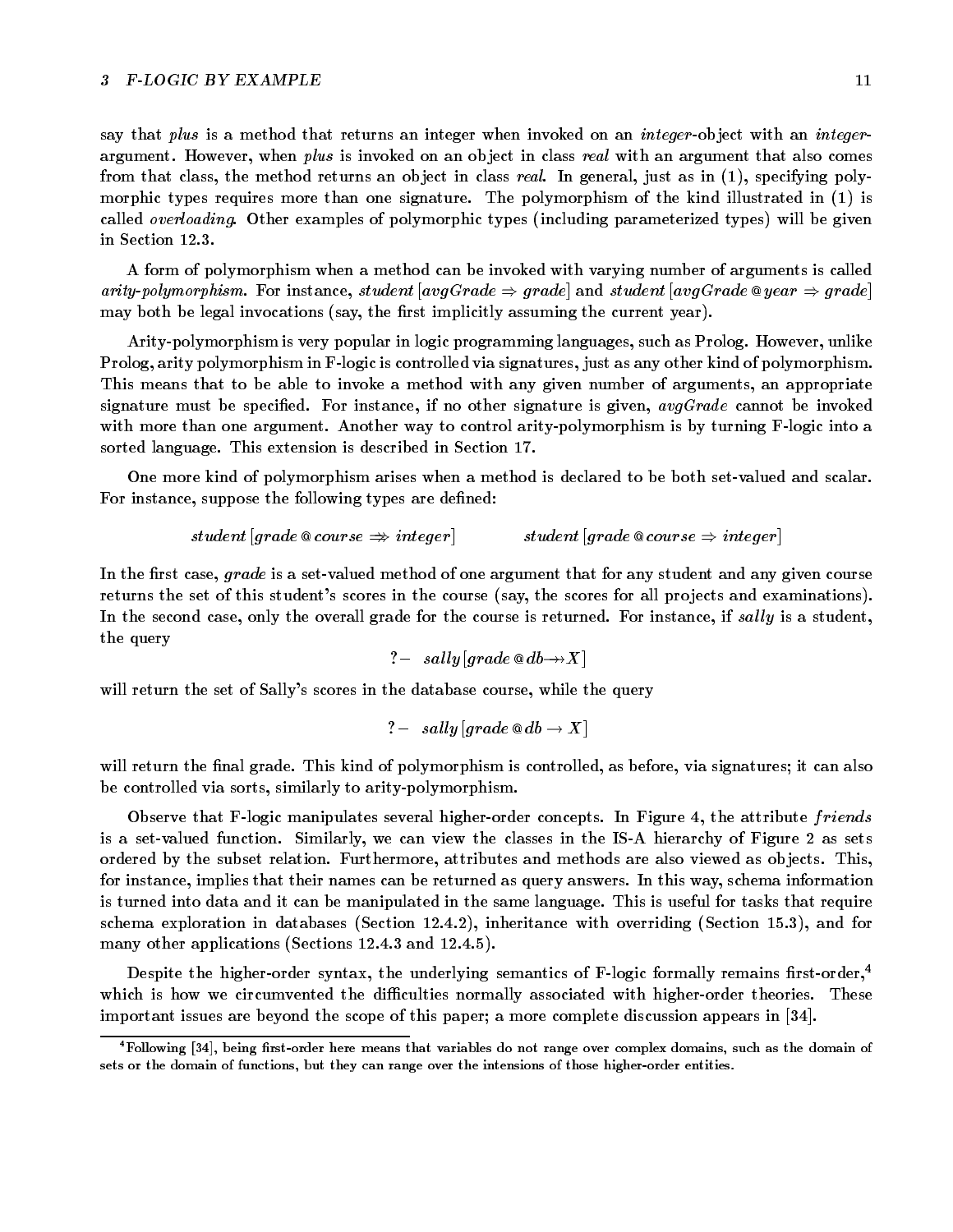#### 4 Syntax

The *alphabet* of an F-logic language,  $\mathcal{L}$ , consists of:

- a set of *object constructors*,  $\mathcal{F}$ :
- $\bullet$  an infinite set of  $variables, \mathcal{V};$
- auxiliary symbols, such as,  $( , ) , | , | , \rightarrow, \rightarrow, \bullet \rightarrow, \bullet \rightarrow, \Rightarrow, \Rightarrow, \Rightarrow$ , etc; and
- usual logical connectives and quantifiers,  $\vee$ ,  $\wedge$ ,  $\neg$ ,  $\leftarrow$  ,  $\forall$ ,  $\exists$ .

Object constructors (the elements of  $\mathcal{F}$ ) play the role of function symbols of F-logic. Each function symbol has an  $arity$ —a nonnegative integer that determines the number of arguments this symbol can take. Symbols of arity 0 are also called  $constants;$  symbols of arity  $\geq 1$  are used to construct larger terms out of simpler ones- An id term is a usual rstorder term composed of function symbols and variables as in predicate calculus. The set of all *ground* (*i.e.*, variable-free) id-terms is denoted by  $U(\mathcal{F})$ . This set is also commonly known as *Herbrand Universe*.

Conceptually, ground id-terms play the role of *logical object id's*—a logical abstraction of the implementational concept of physical object identity - Since this paper is about a logic the term ob ject id abbr- oid will be used for logical ids only-

Objects represented by "compound" id-terms, such as  $addr(13, main street, anywhere)$ , usually arise when a complex ob ject or a class is constructed out of simpler components e-g- mainstreet and  $anywhere, in this example.$ 

Throughout this paper, F and  $U(\mathcal{F})$  will be used to denote the set of function symbols and ground terms, respectively, where the language,  $\mathcal{L}$ , will be known from the context.

# Molecular Formulas

A language of F-logic (henceforth called F-language, for brevity) consists of a set of formulae constructed ... ... .... in many other logical contracts for any other logical communication for simpler formulas by using the usual connectives  $\neg, \vee,$  and  $\wedge,$  and quantifiers  $\exists$  and  $\forall$ . The simplest kind of formulas are called molecular Factor abbre- abbre- in the molecules or  $\mathcal{F}_1$  above molecules  $\mathcal{F}_2$ 

We adopt a convention inspired by Prolog's syntax, whereby a symbol that begins with a lower-case letter denotes a ground id-term and a symbol that begins with a capital letter denotes an id-term that may be non-ground.

denis and the contract of the contract of the contract of the contract of the contract of the contract of the c A molecule in F-logic is one of the following statements:

- (i) An is-a assertion of the form  $C : D$  or of the form  $O : C$ , where  $C, D$ , and  $O$  are id-terms.
- (ii) An object molecule of the form  $O \mid a$  ';'-separated list of method expressions ].

A method expression can be either a non-inheritable data expression, an inheritable data expression, or a signature expression.

 $\bullet$  *INon-inheritable data expressions* take one of the following two forms: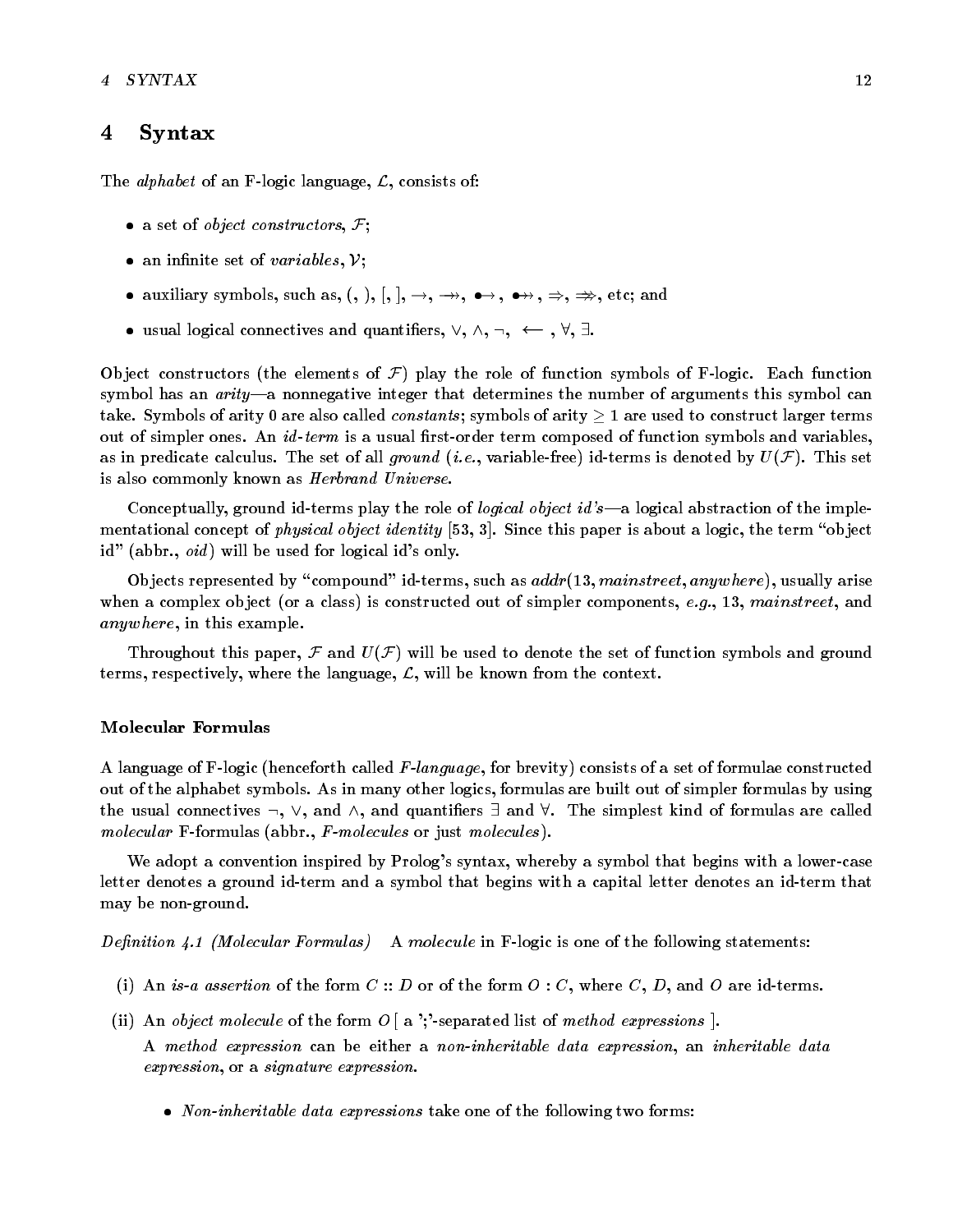- A non-inheritable scalar expression  $(k > 0)$ :

$$
ScalarMethod \, @ \, Q_1, \ldots \, , Q_k \rightarrow T
$$

- A non-inheritable set-valued expression  $(l, m \geq 0)$ :

$$
SetMethod @. R_1, \, \ldots \, , R_l{\twoheadrightarrow} \{ S_1, \, \ldots \, , \, S_m \}
$$

- $\bullet$  *Inheritable* scalar and set-valued data expressions are like non-inheritable expressions except that " $\rightarrow$ " is replaced with " $\rightarrow$ " and " $\rightarrow$ " is replaced with  $\rightarrow$ .
- $\bullet\$  *Signature expressions* also take two forms:
	- $A$  scalar signature expression  $(n, r \geq 0)$ :

$$
ScalarMethod \ @ \ V_1, \ \ldots \ , V_n \ \Rightarrow \ (A_1, \ldots \ , A_r)
$$

- A set-valued signature expression  $(s, t > 0)$ :

$$
SetMethod @W_1, \ldots, W_s \Rightarrow (B_1, \ldots, B_t) \qquad \qquad \Box
$$

the rest is assertion in it, a non-detection include that cases of D i-cases of D i-cases of the cases of the c when  $\cup$  and  $D$  denote the same class). The second assertion,  $\cup$  :  $\cup$  , states that  $\cup$  is a member of class  $C<sub>1</sub>$ 

In ii O is an idterm that denotes an ob ject- ScalarM ethod and SetM ethod are also idterms-However, the syntactic context of  $Scalar Method$  indicates that it is invoked on  $O$  as a scalar method, while the context of SetM ethod indicates a set while involved in an operator in the set  $\alpha$  setM ethod and are terms that have variables in them then each term represents a family of methods rather than a single method.) Double-headed arrows,  $\twoheadrightarrow$  ,  $\bullet$  and  $\Rightarrow$  , indicate that  $SetMethod$  denotes a set-valued function. The single-headed arrows,  $\rightarrow$  ,  $\rightarrow$  , and  $\Rightarrow$ , indicate that the corresponding method is scalar.

In the above data expressions,  $T$  and  $S_i$  are id-terms that represent output of the respective methods, Scalar M ethod when the state when  $\gamma$  and they are invoked on the host O  $\gamma$  with the arguments  $\gamma$   $\gamma$  $\mathcal{L}$  arguments are identically arguments are identically arguments are identically are identically are identically are in

In the signature expressions,  $A_i$  and  $B_j$  are id-terms that represent types of the results returned by the respective methods when they are invoked on an observed on an observed on an observed on an observed on an  $v_n$  and  $w_1, \ldots, w_s$ , respectively; these arguments are also id-terms. The notation  $(\cdots)$  in signature expressions is intended to say that the output of the method must belong to all the classes listed in parentheses to the right of " $\Rightarrow$ " or " $\Rightarrow$ ".

The order of data and signature expressions in a molecule is immaterial-  $\mathbf{F}$ method and even the same data/signature expression may have multiple occurrences in the same molecule. Likewise, the same id-term may occur multiple times in the braces inside a data expression or in the parameters inside a signature expression- a method does not expect are whenever an  $\eta$  method we will be omitted. For instance, we will write  $P$   $|$   $M$  thd  $\rightarrow$  V  $al$  instead of  $P$   $|$   $M$  thd  $@$   $\rightarrow$  V  $al$   $|$ , and similarly for  $\to$ ,  $\Rightarrow$ , and  $\Rightarrow$ . Likewise, when only one element appears inside { }, we may write  $P[\ldots \rightarrow S]$  instead of  $P[\ldots \rightarrow \{S\}]$ ; similarly, we shall write  $Q[\ldots \Rightarrow T]$  and  $Q[\ldots \Rightarrow T]$  instead of  $Q \, | \ldots \Rightarrow (T)|$  and  $Q \, | \ldots \Rightarrow (T)|.$ 

 $\frac{1}{6}$ Assertions, such as *person* :: *person*, will later turn out to be tautologies, *i.e.*, any class is a subclass of itself.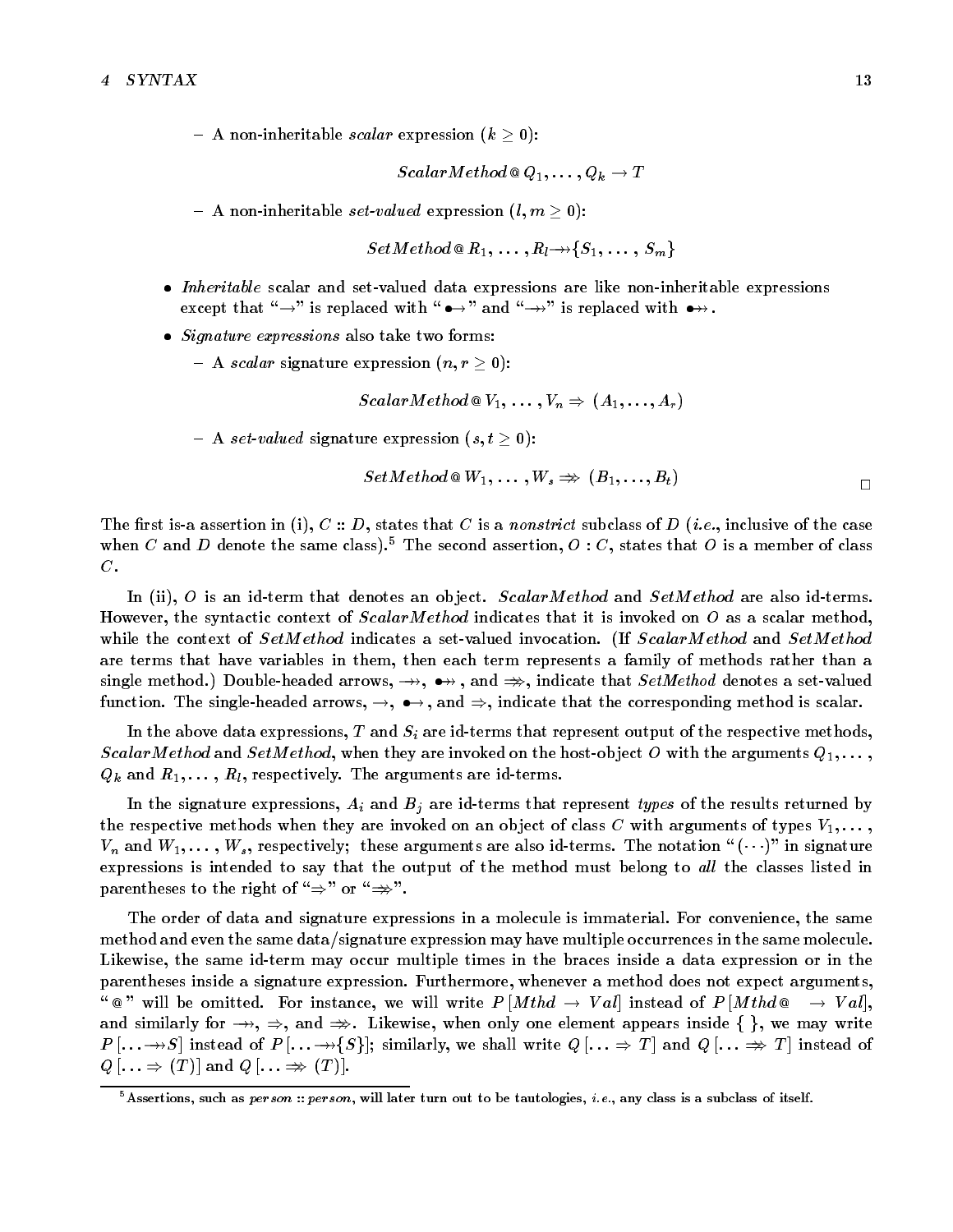## Discussion

 $-$  17  $-$  1  $-$  1  $-$  1

Informally, an object molecule in (ii) above asserts that the object denoted by O has properties specied by the method expressions listed inside the brackets - Data expressions are used to dene properties of ob jects in terms of what their methods are supposed to do- Inheritable data expressions may be inherited by subclasses and individual members of the object (when it plays the role of a class); in contrast properties specied as noninheritable cannot be inherited- A signature expression in ii species type constraints on the methods applicable to the ob jects in class O- Typing is given both for method arguments and for their results- For instance the scalar signature expression in ii says that ScalarMethod is a scalar method (indicated with a " $\Rightarrow$ ") and that when it is invoked on a host-object of class O with proper arguments community coming from classes  $V$  then the result must simultaneously community community community community community community community community community community community communit belong to classes a-1) ii jihal - setmentenyi ii says the time that it is a set  $\mathcal{A}$  in it is a set is a set when method (indicated with a " $\Rightarrow$ "); when it is invoked on a host-object of class O with proper arguments resulting was defined with a set must set must set must simultaneously belong the result of the results of the

Notice that a molecule, such as  $a [attr \rightarrow b; attr \rightarrow \{c, d\}; attr \rightarrow e],$  is syntactically well-formed despite the fact that  $attr$  is used to specify a non-inheritable scalar property of the object  $a$  in one data expression, a non-inheritable set-valued property in another, and also an inheritable scalar property in the third part- This apparent contradiction is easily resolved at the semantic level The attribute attr has value b on object a when invoked as a non-inheritable scalar method (with the arrow " $\rightarrow$ "); it returns the set  $\{c, d\}$  when called as a non-inheritable set-valued method (with " $\rightarrow$ "); and it returns the value e when called as an inheritable scalar method (with the arrow "  $\rightarrow$  " ). If  $a$  happens to be a class-object, the properties  $attr \rightarrow b$  and  $attr {\rightarrow} \{c, d\}$  are not inheritable by the members and subclasses of  $a.$  However, attr  $\rightarrow e$  is inheritable, since it is specified as such.

It follows from the syntax that every logical id can denote an entity or a method, depending on the syntactic context of this idea in this idea in the formula-denote either as a method this idea in the formulathe type of the two sets and the type of the involution-the involution scalar or setting in the involution of the i context viz- by the type of the associated arrow-

Isa assertions are always atomicthey cannot be decomposed further into simpler formulas- Other molecular formulas, however, are not always atomic. As will be seen shortly, a molecule such as  $X$   $|attr_1 \rightarrow$ a; attr<sub>2</sub>  $\rightarrow$  Y | is equivalent to a conjunction of its atoms, X |attr<sub>1</sub>  $\rightarrow$  a|  $\wedge$  X |attr<sub>2</sub>  $\rightarrow$  Y |. It is for this property that we can such formulas molecular instead of atomic- the atomic- the such atomiclater, in Section 7.

# Complex Formulas

F-formulae are built out of simpler F-formulae by means of logical connectives and quantifiers:

- $\bullet\,$  Molecular formulae are F-formulas;  $\,$
- $\bullet\;\;\varphi\vee\psi,\;\varphi\wedge\psi,\;\neg\varphi\;\;$  are F-formulae, it so are  $\varphi$  and  $\psi;\;$
- $\forall X \varphi, \exists Y \psi \text{ are formulae, if so are } \varphi, \psi \text{ and } X, Y \text{ are variables.}$

In addition, we define a *literal* to be either a molecular formula or a negation of a molecular formula.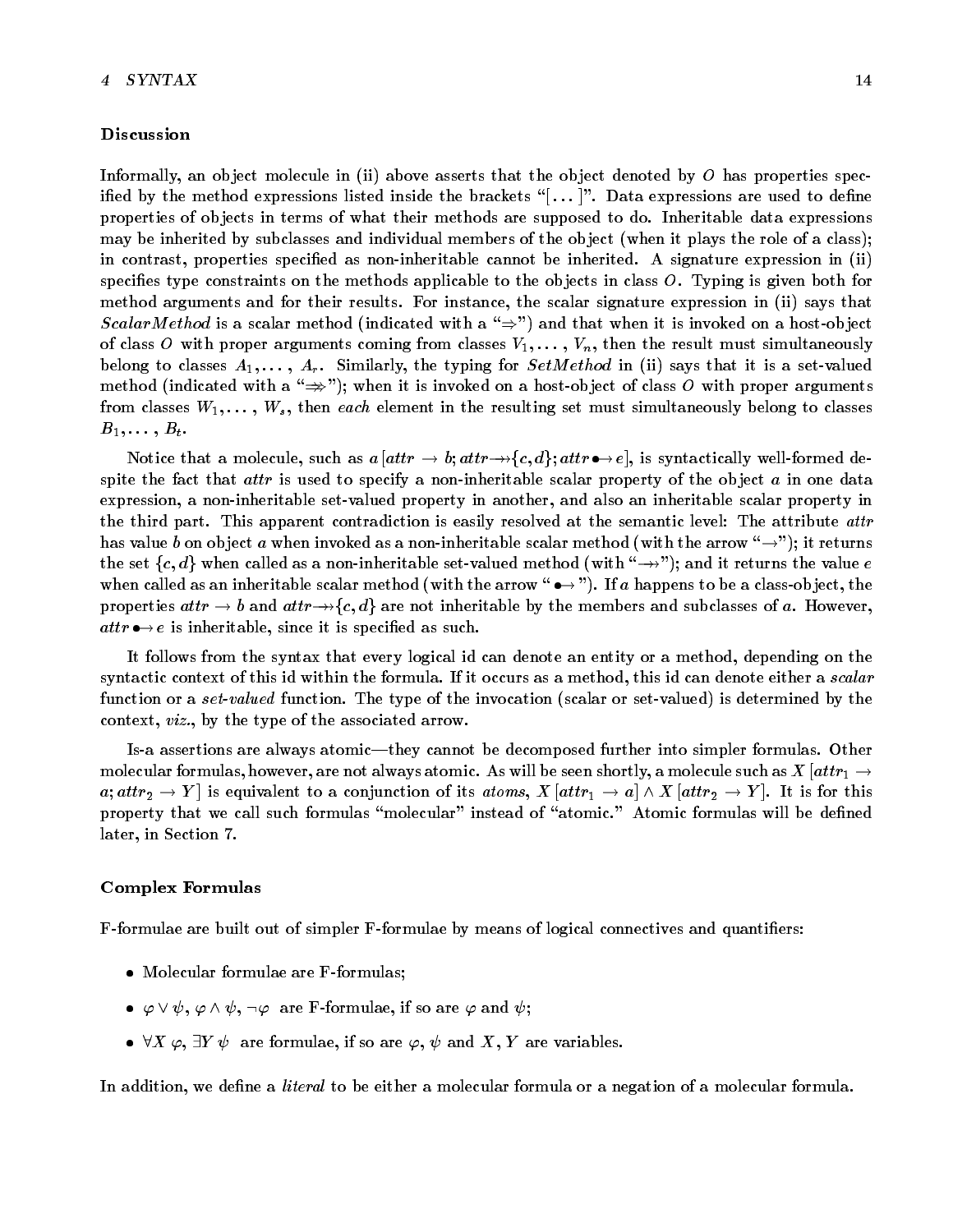### 5 SEMANTICS 15

In Section and the shall of this paper we shall often use the implication connective - - - - - -F-logic, this connective is defined as in classical logic:  $\varphi \leftarrow \psi$  is a shorthand for  $\varphi \vee \neg \psi$ . There is a tradition to refer to  $\Gamma$  implications written as implications as rules-was rules-was already was already was already was already was already was already was already was already was already was already was already was al used in the example of Section 3, and we shall continue this practice.

It is sometimes convenient to combine different kinds of molecules (as in (vii), (viii) and (ix) of Figure and write say

$$
Q: P\left[Scal M\circledast X\rightarrow (Y:S);\, Set M\circledast Y, W \Rightarrow \left(Z:R,T\right)\right]
$$

as an abbreviation for

$$
Q: P \wedge Q \ [\mathit{ScalM} \ @ \ X \rightarrow Y] \wedge Y: S \wedge Q \ [\mathit{SetM} \ @ \ Y, W \Rightarrow \ (Z,T)] \wedge Z: R.
$$

Furthermore, even though the symbols on the right-hand side of the arrows denote id-terms by definition, it is often convenient and in fact customary to combine  $\mathbf{f}$  in in in in in in in in in infact customary to combine  $\mathbf{f}$ instance

 $P [ScalM \otimes X \rightarrow Q [SetM \otimes Y \rightarrow \{T, S\}]]$ 

can be defined as an abbreviation for

$$
P\left[Scal\,M\,\mathfrak{A}\,\,X\,\rightarrow\,Q\,\right]\wedge\,Q\left[Set\,M\,\mathfrak{A}\,Y\mathbin{\rightarrow\!\!\!\rightarrow} \{T,S\}\right]
$$

# 5 Semantics

Given a pair of sets, U and V, we shall use  $Total(U, V)$  to denote the set of all total functions  $U \rightarrow V$ ; similarly,  $Partition(V, V)$  stands for the set of all partial functions  $U \longrightarrow V$  . The power-set of  $U$  will be denoted by  $\mathcal{P}(U).$  Further, given a collection of sets  $\{S_i\}_{i\in\mathcal{N}}$  parameterized by natural numbers,  $\prod_{i=1}^\infty S_i$ will denote the Cartesian product of the  $S_i$ 's, that is, the set of all infinite tuples  $\langle s_1,\ldots,s_n,\ldots\rangle$ .

#### $5.1$ F-structures

In F-logic, semantic structures are called *F-structures*. Given an F-language,  $\mathcal{L}$ , an *F-structure* is a tuple  ${\bf I}=\langle U,\prec_v,\in_v,I_{\cal F},I_\to,I_\to,I_\bullet,I_\to,I_\to,I_\to\rangle.$  Here  $U$  is the domain of  ${\bf I},\prec_v$  is an irreflexive partial order on U, and  $\in_{U}$  is a binary relation. As usual, we write  $a\preceq_{U} b$  when  $a\prec_{U} b$  or  $a=b$ . We extend  $\preceq_{U}$  and  $\in_U$  to tuples over  $U$  in a natural way: for any  $\vec u, \vec v \in U^n,$  we write  $\vec u\preceq_U\vec v$  or  $\vec u\in_U\vec v$  if the corresponding relationships hold between  $\vec{u}$  and  $\vec{v}$  component-wise.

The ordering  $\prec_U$  on  $U$  is a semantic counterpart of the subclass-relationship, i.e.,  $a\prec_U b$  is interpreted as a statement that  $a$  is a subclass of  $b$ . The binary relation  $\in_U$  will be used to model class membership, *i.e.*,  $a \in U$  should be taken to mean that a is a member of class b. The two binary relationships,  $\prec_U$  and  $\in_U$ , are related as follows: If  $a\in_U b$  and  $b\preceq_U c$  then  $a\in_U c$ . This is just another way of saying that the extension of a subclass i-e- its set of members is a subset of the extension of a superclass-

We do not impose any other restrictions on the class membership relation, which lets us accommodate a wide range of applications. In particular,  $\in_U$  does not have to be acyclic and even  $s\in _{U}s$  is a possibility  $(i.\ell.,$  a class may be a member of itself when viewed as an object). The reader should not be misled

 $6$ Such flexibility is sometimes required in AI applications, where s would be interpreted as a "typical" element of class s.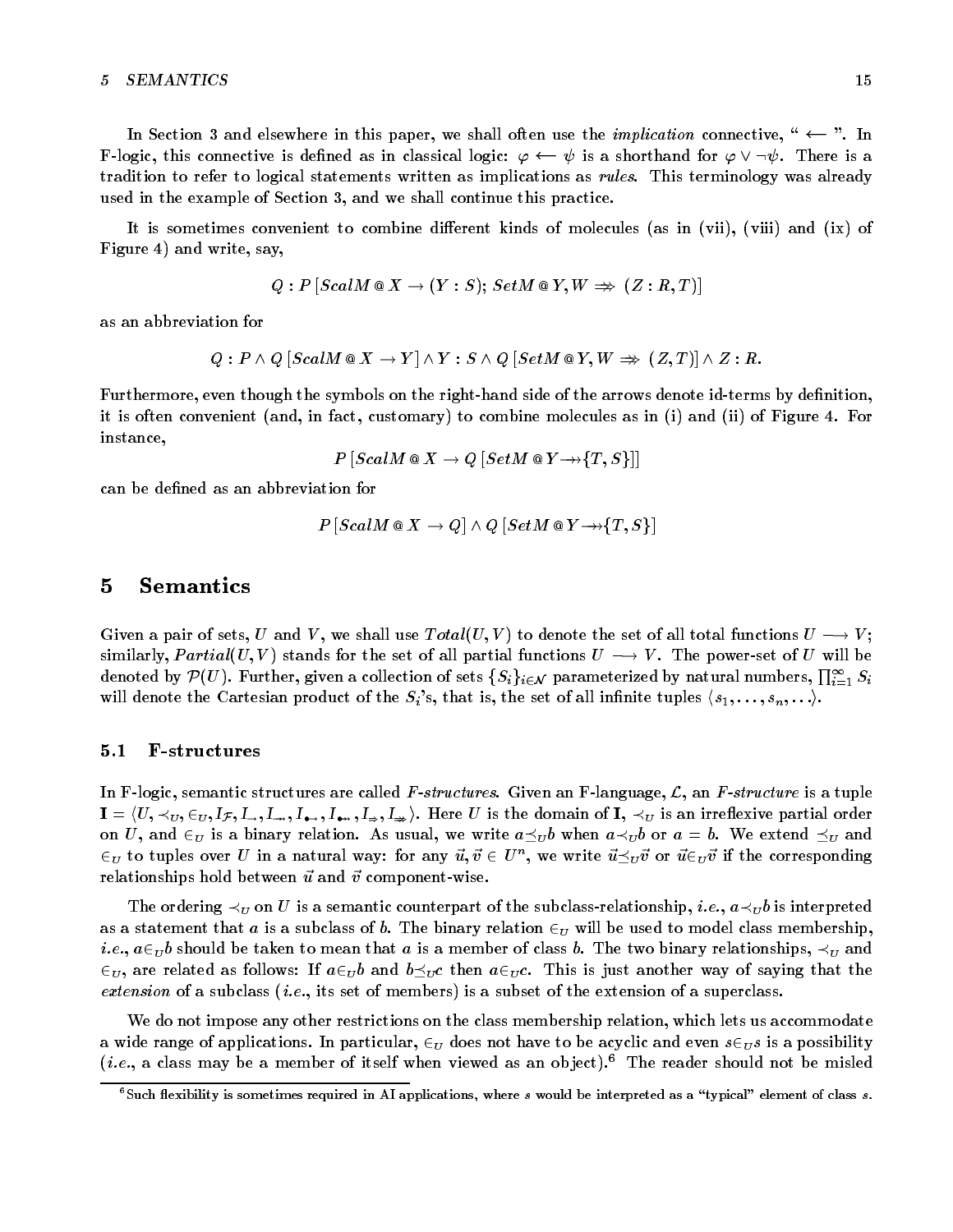into thinking that  $v$  in  $u \in_{\scriptscriptstyle{U}} v$  is a subset of  $U$  that contains  $u$ . The actual meaning of such a statement is that v is an element of U that *denotes* a subset of U that contains u.

By analogy with classical logic, we can view U as a set of all *actual* objects in a *possible world*, I. Ground id-terms (the elements of  $U(\mathcal{F})$ ) play the role of logical object id's. They are interpreted by the objects in  $U$  via the mapping  $I_{\cal F}: {\cal F} \longrightarrow \cup_{i=0}^\infty Total(U^i,U).$  This mapping interprets each k-ary object constructor,  $f \in \mathcal{F}$ , by a function  $U^k \longrightarrow U$ . For  $k=0,$   $I_{\mathcal{F}}(f)$  can be identified with an element of  $U$ . Thus, function symbols are interpreted the same way as in predicate calculus.

The remaining six symbols in I denote mappings for interpreting each of the six types of method expressions in Flogic- These mappings are described next-

## Attaching Functions to Methods — The Mappings  $I_{\rightarrow}$ ,  $I_{\rightarrow}$ ,  $I_{\leftarrow}$ , and  $I_{\leftarrow}$

As in classical logic, the mapping  $I_{\mathcal{F}}$  above is used to associate an element of U with each id-term. However in Flogic idterms can also be used to denote methods- A method is a function that takes a host-object and a list of proper arguments and maps them into another object or a set of objects, depending on whether the method is invoked as a scalar or a setvalued function- Therefore to assign meaning to methods, an F-structure has to attach an appropriate function to each method.

Since id-terms can play the role of method names, each id-term will have a function for representing the actual method named by this term- There is one subtlety though- Using idterms as method names is not particularly useful, unless variables over method names are also allowed, which would make querying the database schema possible-to-give a meaning that to give a meaning to  $\mathbf{u}$ it is necessary to associate functions with the elements of U, rather than with the elements of  $U(\mathcal{F})$ . Furthermore, since any method name can be used with different arities, an id-term needs a separate function for each possible arity.

Formally, in their role as methods, objects are interpreted via the assignment of appropriate functions to each element of U, using the maps  $I_\rightarrow$ ,  $I_\leftarrow$ ,  $I_\rightarrow$ , and  $I_\leftarrow$ . Specifically, for every object, its incarnation as a scalar method is obtained via the mappings

$$
\bullet\ \ I_\rightarrow,\ I_\bullet\rightarrow\ U\ \mathbin{\longrightarrow}\ \textstyle{\prod_{k=0}^\infty \mathit{Partial}(U^{k+1},U)}
$$

Each of these mappings associates a tuple of partial functions  $\{f_k \, : \; U^{k+1} \to U \,\mid\, k\, \geq\, 0\}$  with every element of U; there is exactly one such  $f_k$  in the tuple, for every method-arity  $k\geq 0$ . In other words, the same method can be invoked with different arities.

In addition to different arities, every method can be invoked as a scalar or as a set-valued function (e.g. sally grade  $\cup$  alo  $\rightarrow$   $\lambda$  ) and sally grade  $\cup$  ab  $\rightarrow$   $\lambda$  ) in Section 3). Semantically this is achieved by interpreting the set-valued incarnations of methods via a different pair of mappings:

 $\bullet$   $I_{\twoheadrightarrow}, I_{\bullet \twoheadrightarrow}: U \longrightarrow \prod_{k=0}^{\infty} Partial(U^{k+1}, {\mathcal P}(U))$ 

For every method-arity  $k$ , each of these mappings associates a partial function  $U^{k+1}\to {\mathcal P}(U)$  with each element of U. Note that each element of U has four different sets of interpretations: two provided by  $I_{\rightarrow}$ and  $I_{\bullet\bullet}$  and two provided by  $I_{\bullet\bullet}$  and  $I_{\bullet\bullet\bullet}$ .

 $^\tau$ This is a subtle technical point whose necessity will become apparent once the notion of truth in F-structures is defined.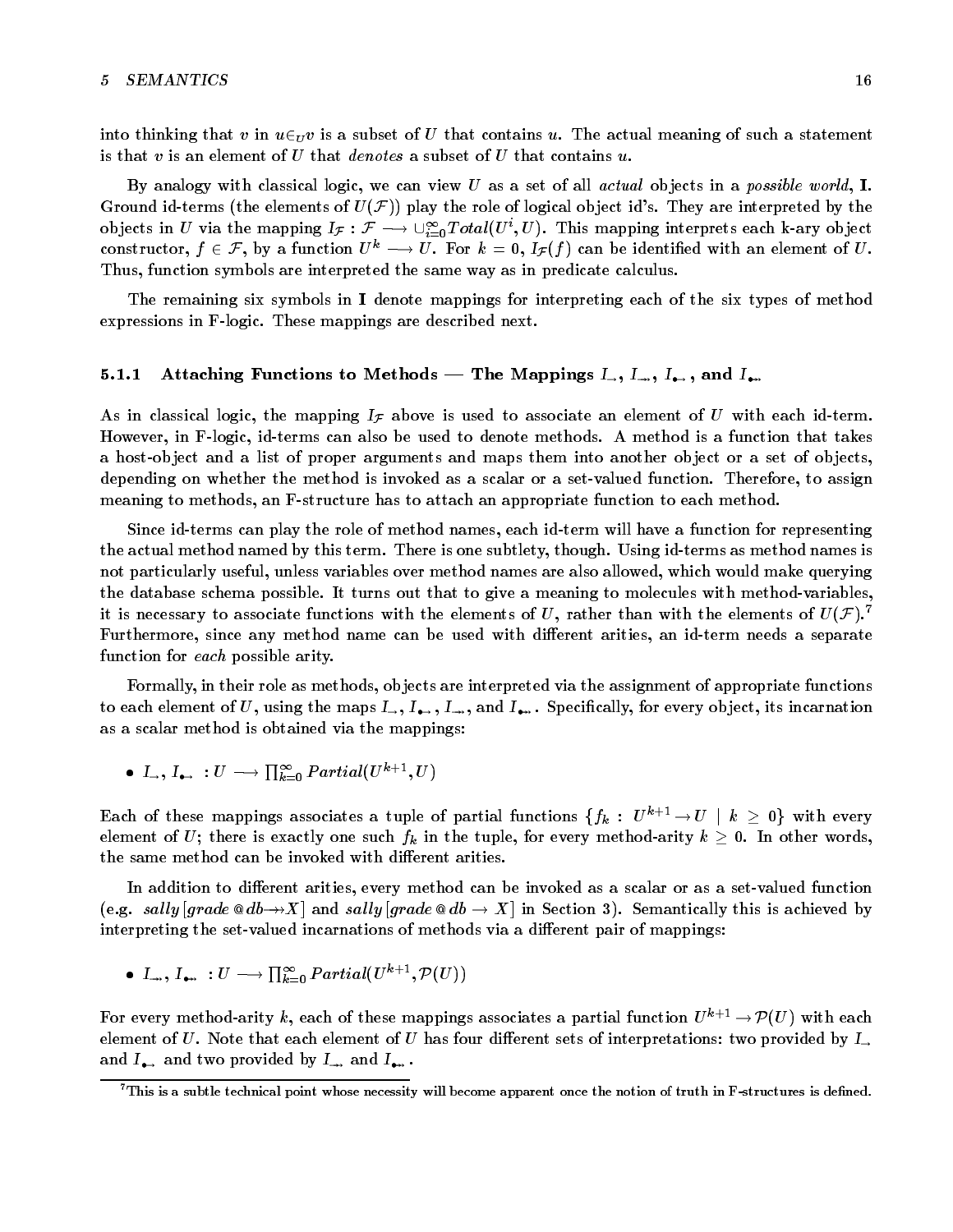The difference between the " $\rightarrow$ "-versions and the " $\rightarrow$ "-versions in the above mappings is that the " $\rightarrow$ "-versions are used to interpret non-inheritable data properties, while the " $\rightarrow$ "-versions are for the inheritable ones- The distinction between inheritable and noninheritable properties was explained in Section 3; the formal treatment will be given in Section 15.

As seen from the above definitions,  $I_\rightarrow(m)$  (and  $I_\rightarrow(m)$ ,  $I_\leftarrow(m)$ ,  $I_\leftarrow(m)$ ), where  $m \in U$ , is an infinite tuple of functions parameterized by the arity  $k\geq 0$ . To refer to the k-th component of such a tuple, we use the notation  $I^{\scriptscriptstyle{(k)}}_{\scriptscriptstyle{\rightarrow}}(m)$  (resp.,  $I^{\scriptscriptstyle{(k)}}_{\scriptscriptstyle{\rightarrow}}(m)$ ,  $I^{\scriptscriptstyle{(k)}}_{\scriptscriptstyle{\rightarrow}}(m)$ , or  $I^{\scriptscriptstyle{(k)}}_{\scriptscriptstyle{\rightarrow}}(m)$ ). Thus, a method, m, that occurs in a scalar non-inheritable data expression with  $k$  proper arguments is interpreted by  $I_{\to}^{(k)}(m);$  if  $m$  occurs in a set-valued non-inheritable data expression with k arguments, it is interpreted by  $I_{\infty}^{(\kappa)}(m)$ , and so on. Note that  $I^{(n)}_{\gamma}(m)$  and the other three mappings are  $(k+1)$ -ary functions. The first argument here is the host-object of the invocation of the method  $m$ ; the other k arguments correspond to the proper arguments of the invocation. In the parlance of object-oriented systems,  $I_{\to}^{(\kappa)}(m)(obj, a_1, \ldots, a_k)$  is a request to ob ject obj to invoke a scalar method m on the arguments a- ak-

#### 5.1.2 Attaching Types to Methods — The Mappings  $I_{\Rightarrow}$  and  $I_{\Rightarrow}$

Since methods are interpreted as functions, the meaning of a signature expressions must be a functional type for its role is to specify the type of a method- To specify a functional type one must describe the types of the arguments to which the function can be applied and the types of the results returned by the function- Furthermore the description should account for polymorphic types cf- earlier-

Model-theoretically, functional types are described via the mappings  $I_{\Rightarrow}$  and  $I_{\Rightarrow}$  that satisfy the usual properties of polymorphic functional types, as spelled out below. As in the case of  $I_\rightarrow$  and related functions, these mappings are attached to the elements of U rather than  $U(\mathcal{F})$ .

We start with a rather succinct definition of  $I_{\Rightarrow}$  and  $I_{\Rightarrow}$  and then continue with a discussion on the properties of these mappings

- $\Psi \colon L \to \prod_{i=0}^\infty \operatorname{PartialAntiMonotone}_{\prec_U} (U^{i+1}, {\mathcal P}_\uparrow (U))$
- $\bullet\;\; I_{\Rightarrow}\; : U \longrightarrow \prod_{i=0}^{\infty} PartialAntiMonotone_{\prec_U} (U^{i+1}, {\mathcal P}_{\uparrow}(U))$

Here  ${\mathcal P}_1(U)$  is a set of all upward-closed subsets of U. A set  $V\, \subseteq\, U$  is upward closed if  $v\, \in\, V$ and  $v \prec_U v'$  (where  $v' \in U$ ) imply  $v' \in V$ . When V is viewed as a set of classes, upward closure simply means that, along with each class  $v \in V$ , this set also contains all the superclasses of v. Partial Anti Monotone<sub> $\prec_U(U^{i+1}, {\cal P}_\uparrow(U))$  denotes the set of partial anti-monotonic functions from  $U^{i+1}$ </sub> to  $\mathcal{P}_1(U)$ . For a partial function  $\rho: U^* \longrightarrow \mathcal{P}_1(U)$ , anti-monotonicity means that if  $\vec{u}, \vec{v} \in U^k$ ,  $\vec{v} \preceq_U \vec{u}$ , and  $\rho(\vec{u})$  is defined, then  $\rho(\vec{v})$  is also defined and  $\rho(\vec{v}) \supseteq \rho(\vec{u})$ .

#### 5.1.3 .3 Discussion: The Relationship between  $I_{\rightarrow}$  and  $I_{\Rightarrow}$

. The denition of Fstructures is now complete: An the rest of the properties the properties the properties of of  $I_{\Rightarrow}$  and  $I_{\Rightarrow}$  and show that they coincide with the standard properties of functional types (e.g., [29]),

 ${}^{8}$ Signatures constitute a fairly advanced level of F-logic; its basic features-is-a hierarchy and data expressions-do not depend on the specifics of the above type system. For this reason, on the first reading it is possible to skip signature-related aspects of F-logic, including the remaining part of this subsection.

<sup>&</sup>quot;Actually, these functions are *monotone* with respect to *Smyth's ordering* [28]. For upward-closed sets,  $S \subseteq^{symy,n} S'$  if and only if  $S \supseteq S'$ .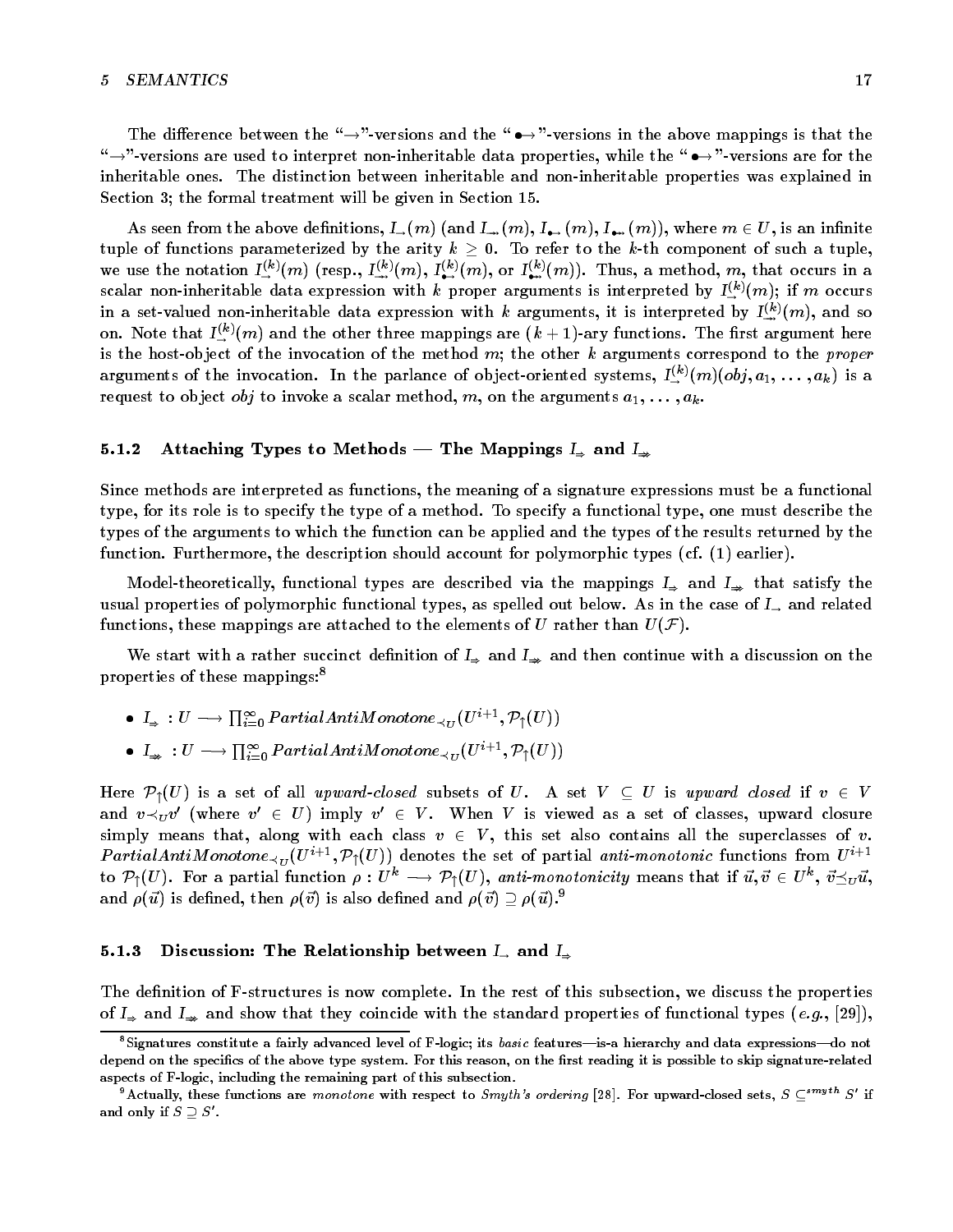albeit expressed in a different, model-theoretic notation. As with  $I_\rightarrow$ , we use  $I_\pm^{(\kappa)}(m)$  to refer to the  $k$ -th component of the tuple  $I_{\Rightarrow}(m)$ . We use similar notation,  $I_{\Rightarrow}^{(k)}(m)$ , for set-valued methods.

The intended meaning of  $I_{\succeq}^{(\kappa)}(m)$  is the type of the  $(k+1)$ -ary function  $I_{\succeq}^{(\kappa)}(m)$ . In other words, the domain of definition of  $I_{\Rightarrow}^{(k)}(m)$  is a set of  $(k+1)$ -tuples of classes,  $\langle host\ cl,\ arg\ cl_1,\ \ldots\ ,\ arg\ cl_k\rangle,$  that specify the type for the tuples of arguments,  $\langle o, \, arg_1, \, \ldots, \, arg_k \rangle,$  to which  $I^{(k)}_{\to}(m)$  can be meaningfully applied (these are those argument-tuples for which  $\langle o, arg_1, \ldots, arg_k \rangle \in_{U} \langle host\text{-}cl, arg\text{-}cl_1, \ldots, arg\text{-}cl_k \rangle$  holds). For every tuple of classes,  $\langle host\text{-}cl, arg\text{-}cls\rangle\in U^{k+1},$  if  $I^{(k)}_{\Rightarrow}(m)(host\text{-}cl, arg\text{-}cls)$  is defined, it represents the type of  $I^{(k)}_\to(m)(o,a\vec{rg}s)$  for any tuple of arguments such that  $\langle o,a\vec{rg}s\rangle \in _{\sigma}\langle host\text{-}cl, arg\text{-}cls\rangle.$  This means that if  $v\,=\,I^{(k)}_{\to}(m)(o,\vec{args})$  is defined,  $v\in_Uw$  must hold for every class,  $w,$  in  $I^{(k)}_{\Rightarrow}(m)(host\cdot cl,\,arg\cdot cls).$ In particular a set of types is interpreted essentially as an extended and of its members- This is the  $r$  reason for the notation  $(r \cdot r)$  and the signatures (cf. Figure 4).

Similarly, the meaning of  $I_{\infty}^{(\kappa)}(m)$  is defined to be the type of the set-valued function  $I_{\infty}^{(\kappa)}(m)$ . In this case, since  $I_{\to}^{(k)}(m)(o, a\vec{rg}s)$  is a set of objects, every object in  $v\in I_{\to}^{(k)}(m)(o, a\vec{rg}s)$  must belong to every class, w, in  $I_{\nArr}^{(k)}(m)$ (host-cl, arg-cls), i.e., the relationship  $v \in Uw$  must hold.

The rationale behind the conditions of anti-monotonicity and upward-closure in the definition of  $I_{\omega}^{(\kappa)}(m)$  and  $I_{\omega}^{(\kappa)}(m)$  should now become clear from the intended meaning of these functions. For instance, if the object  $I^{(\kappa)}_\pm(m)(o,args)$  is of type  $cl$   $(i.e., I^{(\kappa)}_\pm(m)(o,args) \in _{\sigma} cl)$  then, clearly,  $I^{(\kappa)}_\pm(m)(o,args)$  must --be a member of every superclass of  $cl$  (i.e.,  $I^{{\scriptscriptstyle (k)}}_{\rightarrow}(m)(o,args) {\in}_C cl'$ , for every  $cl'$  such that  $cl {\prec}_C cl'$ ); thus  $I_{\Rightarrow}^{(k)}(m) (host\text{-}cl, arg\text{-}cls)$  must be upward-closed. Similarly, if  $I_{\rightarrow}^{(k)}(m)$  can be invoked on every member of class host-cl with proper arguments of type  $arg-cls$ , then m must also be invocable on every member, o, of any subclass host-cl' of host-cl with arguments  $a\vec{r}g\vec{s}$  such that  $a\vec{r}g\vec{s} \in_{U} a\vec{r}g$ -cls', where  $\langle host-cl',$  $arg\text{-}cls'\rangle \leq_U \langle host\text{-}cl, arg\text{-}cls\rangle$ . Furthermore, the result of this application,  $v = I_{\rightarrow}^{(k)}(m)(\langle o, \overrightarrow{args}\rangle)$ , must still be typed by  $I_{\Rightarrow}^{(k)}(m) (host\text{-}cl,\text{arg}\text{-}cls)$ . Now, since the type of  $v$  is given by  $I_{\Rightarrow}^{(k)}(m) (host\text{-}cl',\text{arg}\text{-}cls'),$ we obtain  $I_{\Rightarrow}^{(k)}(m)$  (host-cl', arg-cls')  $\supseteq I_{\Rightarrow}^{(k)}(m)$  (host-cl, arg-cls), viz., anti-monotonicity.

The above relationship between  $I_\Rightarrow$  ,  $I_\Rightarrow$  and  $I_\rightarrow$  ,  $I_\rightarrow$  is not part of the definition of F-structures. Instead, it is captured at the metalevel by the denition of typecorrectness in Section - The relationship between  $I_\Rightarrow$ ,  $I_\Rightarrow$  and  $I_\bullet$ ,  $I_\bullet$ , is also captured by the notion of type-correctness. However, it is slightly different from the relationship between  $I_\Rightarrow$ ,  $I_\Rightarrow$  and  $I_\rightarrow$ ,  $I_\rightarrow$  described above; it is fully explained in Section 13.

#### $5.2$ Satisfaction of  $F$ -formulas by  $F$ -structures

A variable assignment,  $\nu$ , is a mapping from the set of variables,  $\mathcal V$ , to the domain U. Variable assignments extend to id-terms in the usual way:  $\nu(d) = I_{\mathcal{F}}(d)$  if  $d \in \mathcal{F}$  has arity 0 and, recursively,  $\nu(f(\ldots, T, \ldots)) =$  $I_{\mathcal{F}}(f)(\ldots,\nu(T),\ldots).$ 

# Molecular Satisfaction

Let I be an F-structure and  $\nu$  a variable assignment. Intuitively, a molecule I  $|\cdot|$  is true under I with respect to a variable assignment  $\nu$ , denoted  $I \models_{\nu} T [\cdots]$ , if the object  $\nu(T)$  in I has properties that the formula  $I$   $|\cdots|$  says it has. As a special case, molecules of the form  $I$   $||$ , which specify no properties, are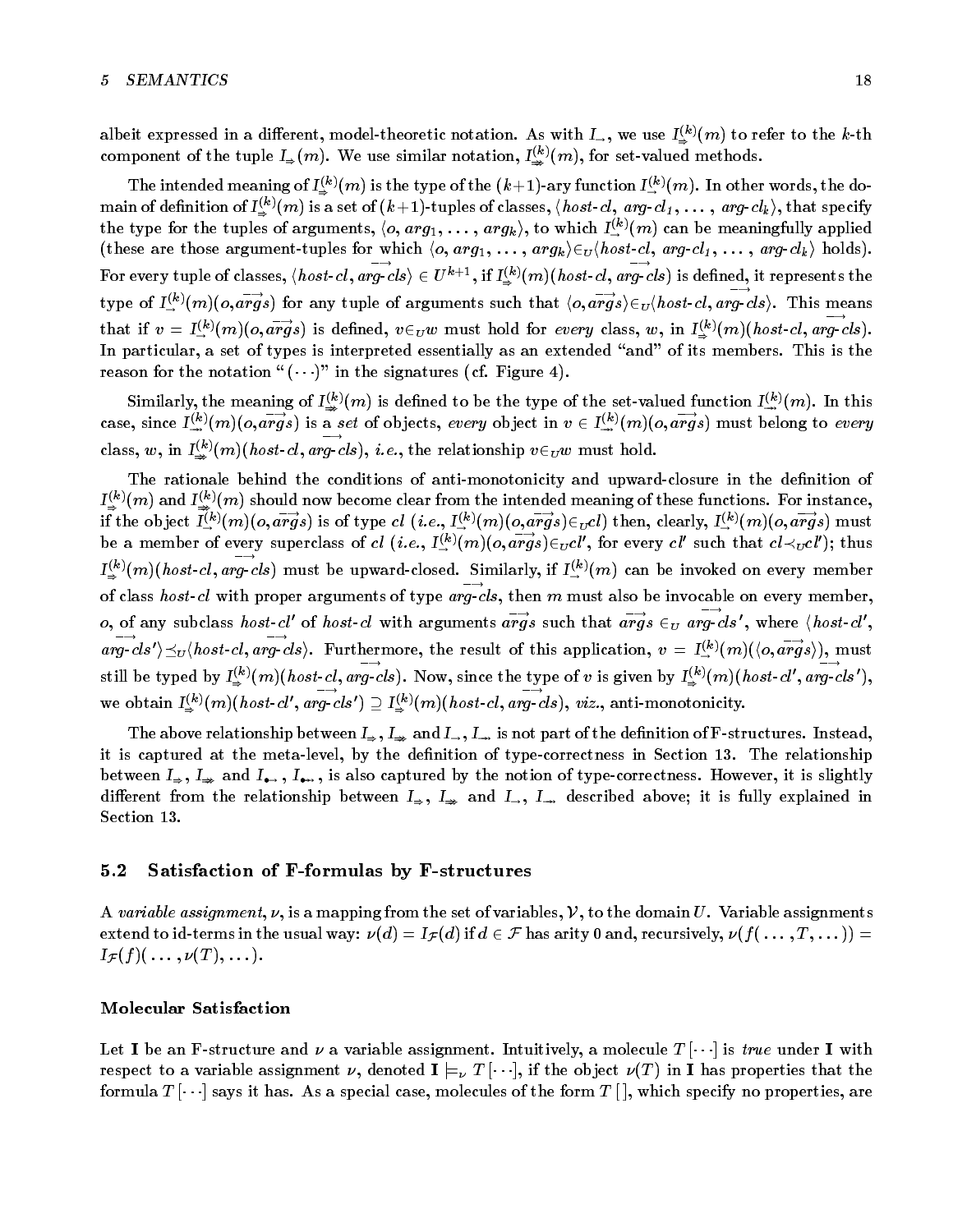vacuously true- An isa molecule P Q orP Q is true if the ob jects involved P and Q are related via  $\prec_U$  or  $\in_U$  to each other.

denition - Satisfaction - Satisfaction of FMO let I be an Fmolecule-Be and G be an Fmolecule-Be and G be an Fmo  $\mathbf{I} \models_{\nu} G$  if and only if all of the following holds:

 $\bullet\,$  when  $\sigma$  is an is-a assertion then:

(i)  $\nu(Q) \preceq_{U} \nu(P)$ , if  $G = Q :: P$ ; or  $\nu(Q) \in_U \nu(P)$ , if  $G = Q : P$ .

- $\bullet$  When G is an object molecule of the form  $O+a$  ; separated list of method expressions | then for every method expression  $E$  in  $G$ , the following conditions must hold:
	- (ii) If E is a non-inheritable scalar data expression of the form  $\textit{ScainM}\otimes Q_1,\ldots,Q_k\rightarrow T,$  the element  $I^{(\kappa)}_\rightarrow(\,\nu(ScalM\,))(\nu(O),\nu(Q_1),\,\ldots\,,\nu(Q_k))$  must be defined and equal  $\nu(T).$ Similar conditions must hold if E is an inheritable scalar data expressions, except that  $I^{(k)}$ should be replaced with  $I^{(k)}$  .
	- (iii) if E is a non-inheritable set-valued data expression, of the form  $S$ etM  $\otimes$   $R_1, \ldots, R_l \rightarrowtail$  $\{S_1,\,\ldots\,,S_m\},$  the set  $I^{(\iota)}_\rightarrow(\nu(Set M)\,)(\nu(O),\nu(R_1),\,\ldots\,,\nu(R_l))$  must be defined and contain the set  $\{\nu(S_1), \ldots, \nu(S_m)\}.$

Similar conditions must hold if E is an inheritable set-valued data expression, except that  $I_{\cdot}^{(k)}$ should be replaced with  $I^{(k)}$  .

- (iv) If E is a scalar signature expression,  $Scal M \otimes Q_1, \ldots, Q_n \Rightarrow (R_1, \ldots, R_u)$ , then the set  $I^{(n)}_\Rightarrow(\nu(ScalM))(\,\nu(O),\nu(Q_1),\,\ldots\,,\nu(Q_n)\,)$  must be defined and contain  $\{\nu(R_1),\,\ldots\,,\nu(R_u)\}.$
- (v) If E is a set-valued signature expression of the form  $Set M @ V_1, \ldots, V_s \Rightarrow (W_1, \ldots, W_v)$ , the set  $I^{(s)}_\ncong(\nu(Set M))$  (  $\nu(O), \nu(V_1), \ldots, \nu(V_s)$  ) must be defined and contain  $\{\nu(W_1), \ldots, \nu(W_v)\}.$

 $\Box$ 

Here i says that the ob ject Q must be a subclass or a member of the class P - Conditions ii and (iii) say that—in case of a data expression—the interpreting function must be defined on appropriate arguments and yield results compatible with the experiments in the expression- compatible yield by the expression say that, for a signature expression, the type of a method  $(ScalM$  or  $SetM)$  specified by the expression must comply with the type assigned to this method by I-

The following observations may help shed some light on the rationale behind some aspects of the definition of F-structures:

• It follows from (iv) and (v) above that a signature of the form  $c \, | m@c_1, \ldots, c_k \, \Rightarrow \,$  ( )) (with nothing inside the parentheses is not a tautology- Indeed there are Fstructures in which  $I^{(\kappa)}_\Rightarrow(\nu(m))(\nu(c),\nu(c_1),\,\ldots\,,\nu(c_k))$  is undefined. Similarly for  $\Rightarrow$ 

Such an "empty" signature intuitively says that the respective scalar method is applicable to objects in class complete arguments drawn from collection  $\cdot$  ,  $\cdot$  ,  $\cdot$  ,  $\cdot$  ,  $\cdot$  ,  $\cdot$  ,  $\cdot$  ,  $\cdot$  ,  $\cdot$  ,  $\cdot$  ,  $\cdot$  ,  $\cdot$  ,  $\cdot$  ,  $\cdot$  ,  $\cdot$  ,  $\cdot$  ,  $\cdot$  ,  $\cdot$  ,  $\cdot$  ,  $\cdot$  ,  $\cdot$  ,  $\cdot$  ,  $\cdot$  ,  $\cdot$  ,  $\cdot$ of the context - method method in the signature in the above context without the signature the signature of th  $c | m@c_1, \ldots, c_k \Rightarrow |$  ) being true. These and other constraints are part of the well-typing conditions discussed in Section 13.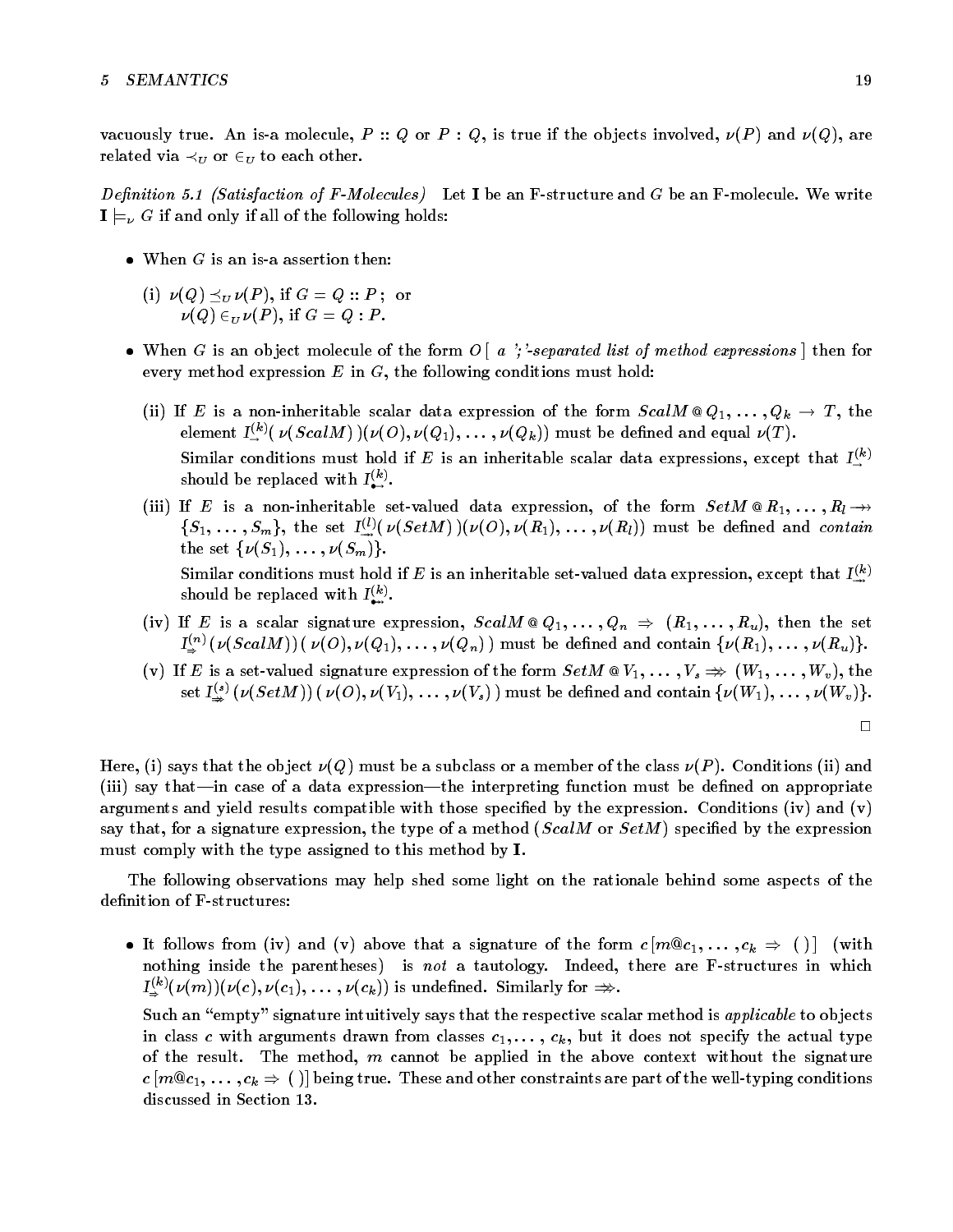- When  $c | m@c_1, \ldots, c_k \Rightarrow$  () is true in I but  $I_+(v(m))(\nu(o), \nu(a_1), \ldots, \nu(a_k))$  is undefined, where  $\nu(o) \in_U \nu(c)$  and  $\nu(c_1) \in_U \nu(a_1), \ldots, \nu(c_k) \in_U \nu(a_k)$ , we have a null value of the kind "value missing," a situation well-known in the database theory  $|103|$ . When  $c$   $|m \mathbb{C} q_1, \ldots, c_k \Rightarrow |$   $|$  is false, the welltyping conditions of Section 13 mandate that  $I_{\rightarrow}(\nu(m))(\nu(o), \nu(a_1), \ldots, \nu(a_k))$  must be undefined. This is analogous to a null value of the kind "value inapplicable," meaning that the value of the invocation of m on o with arguments a- an does not and cannot exist-
- $\bullet$  The deceptive simplicity of items (iv) and (v) is a direct result of the upward-closure of the codomain of  $I=(\nu(ScalM))$  and  $I=\nu(SetM)$ ). Without the upward-closure, (iv) would have looked like this

 $I^{(n)}_\omega(\nu(ScalM))(\nu(O),\nu(Q_1),\ldots,\nu(Q_n))$  must be defined and, for every  $i$   $(1\leq i\leq u),$ there must be an element, p, in this set such that  $p\preceq_{U} \nu(R_i)$ .

A similar change would have been needed for  $(v)$ .

A more serious consequence of dumping the upward-closure condition would be that the elegant anti-monotonicity constraint on  $I_{\Rightarrow}(v(ScalM))$  and  $I_{\Rightarrow}(v(SetM))$  will have to be replaced with a rather awkward condition needed to coerce signatures into behaving as functional types (see Section --

 $\bullet$  Notice now the above definition determines the meaning of molecules of the form  $a$   $\vert$   $\!\! M$   $\otimes$   $\!$   $\to$   $\;\! o$   $\vert$ ,  $c\, | M \Rightarrow d |,$  etc. The subtlety here is in how method-functions are associated with  $M$  — a variable that ranges over methods-

If  $\nu$  is a variable assignment, then  $\nu(M)$  is an element in  $U,$  not in  $U(\mathcal{F}).$  Therefore, associating method-functions with ground id-terms would have been useless for interpreting the above molecules. This explains why earlier we insisted that  $I_\rightarrow$ ,  $I_\Rightarrow$ , etc., must be functions of the form  $U \longrightarrow \cdots$  and not of the form  $U(\mathcal{F}) \longrightarrow \cdots$ .

# Models and Logical Entailment

The meaning of the formulae  $\varphi \lor \psi, \, \varphi \land \psi,$  and  $\neg \varphi$  is defined in the standard way:  $\textbf{I} \models_\nu \varphi \lor \psi$  (or  ${\rm\bf I} \models_\nu \varphi \wedge \psi,$  or  ${\rm\bf I} \models_\nu \neg \varphi)$  if and only if  ${\rm\bf I} \models_\nu \varphi$  or  ${\rm\bf I} \models_\nu \psi$  (resp.,  ${\rm\bf I} \models_\nu \varphi$  and  ${\rm\bf I} \models_\nu \psi;$  resp.,  ${\rm\bf I} \not\models_\nu \varphi).$  The meaning of the quantifiers is also standard:  ${\rm\bf I}\models_\nu \psi,$  where  $\psi=(\forall X)\varphi$  (or  $\psi=(\exists X)\varphi),$  if and only if  $\mathbf{I} \models_{\mu} \varphi$  for every (resp., some)  $\mu$  that agrees with  $\nu$  everywhere, except, possibly, on X.

For a closed formula,  $\psi,$  we can omit the mention of  $\nu$  and simply write  ${\rm\bf I} \models \psi,$  since the meaning of a closed formula is independent of the choice of variable assignments-

An F-structure, I, is a  $\textit{model}$  of a closed formula,  $\psi,$  if and only if  ${\rm I}\models \psi.$  If  ${\rm \bf S}$  is a set of formulae and  $\varphi$  is a formula, we write  $S \models \varphi$  (read:  $\varphi$  is logically *implied* or *entailed* by S) if and only if  $\varphi$  is true in every model of S.

# Predicates and their Semantics

It is sometimes convenient to have usual rstorder predicates on a par with ob jects cf  as certain things are easier to specify in a valuebased setting and because experience shows that using predicates alongside with ob jects leads to more natural specications- For instance a program may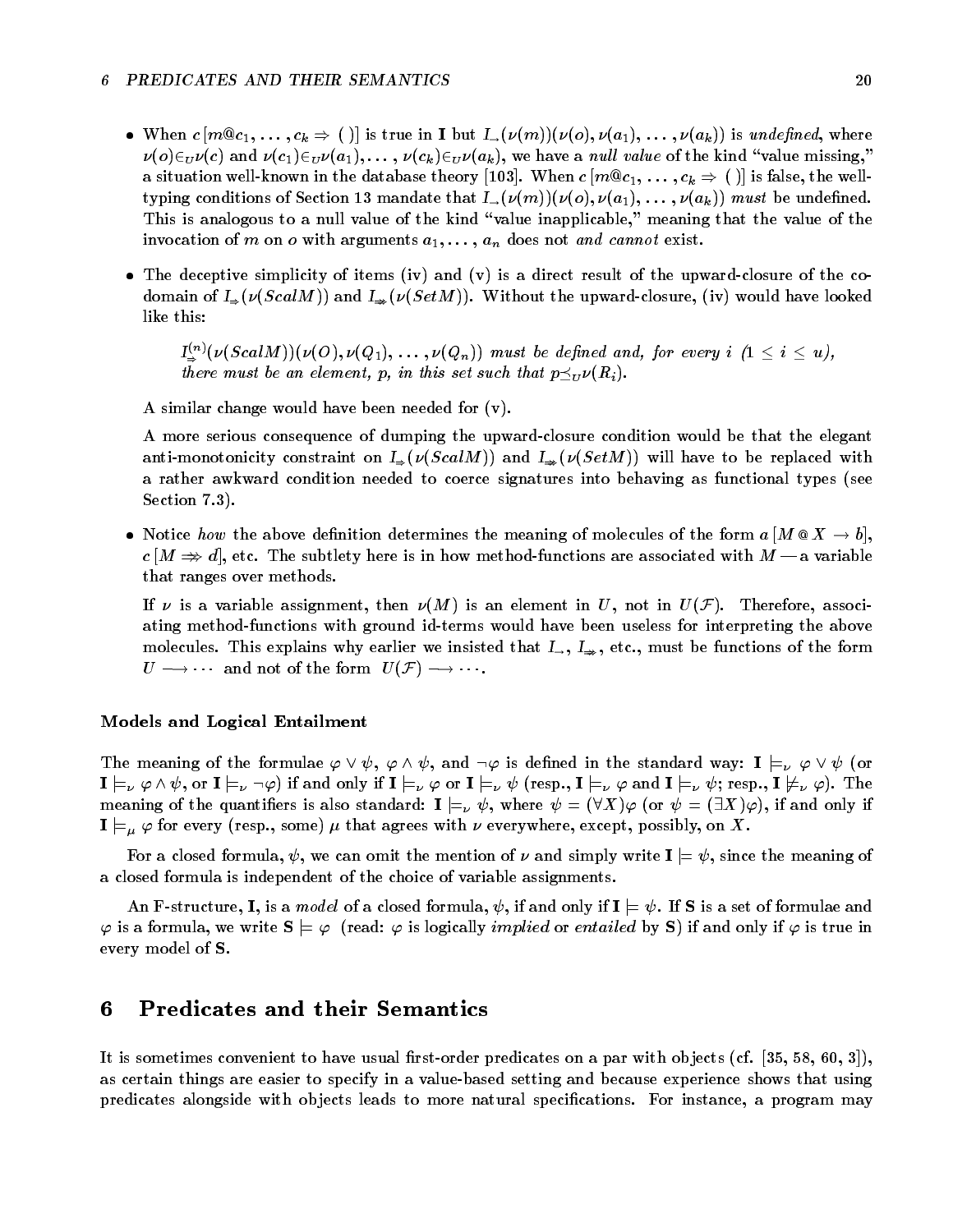manipulate mostly ob jects but occasionally it may need to check if a symmetric relationship e-g equality or proximity from although these objects- amounting relationships can always be encoded via ob jects these encodings may be contrived or cumbersome- In this subsection we rst explain how predicates can be encoded as Fmolecules- Then we show that with only minor extensions to Flogic we can incorporate predicates directly, both into the syntax and the semantics.

Predicates can be simulated in several dierent ways- The approach described here is an adaptation from proposal and there are no predicated a predicate symbol p will be controlled the symbol will want to will conveniently reuse the same symbol p-same symbol p-same symbol-particle be a new nary function symbol-particle  $(\forall X_1 \ldots \forall X_n)(p\text{-tuple}(X_1, \ldots, X_n): p)$  and write classical atoms of the form  $p(T_1, \ldots, T_n)$  as molecules of the form

$$
p\text{-}\text{tuple}(T_1,\ldots,T_n)[\text{arg}_1\to T_1;\ldots;\text{arg}_n\to T_n] \qquad \qquad (2)
$$

It is easily seen that the oid temperature problem in the sense of the sense of  $\mathbb{R}^n$ it is uniquely determined by the values of its attributes-the first cannot purple  $\mathbf{r}$  and  $\mathbf{r}$  and the viewed as an oid that represents a prelationship and the prelationship and the prelationship and the prelationship and  $\begin{array}{ccc} S & I & I & I \end{array}$ 

To incorporate predicates directly, we can extend the notion of F-language with a new set,  $\wp$ , of predicate symbols. If  $p \in \emptyset$  is an n-ary predicate symbol and  $T_1, \ldots, T_n$  are id-terms, then  $p(T_1, \ldots, T_n)$ is a predicate molecule abbr- Pmolecule-

To avoid confusion between id-terms and P-molecules, we assume that predicates and function symbols belong to two disjoint sets of symbols as in classical logic-calculation programming languages, the however, this restriction may not be necessary and, as in Prolog, there are advantages in overloading symmetry is the used them be used as function as function as function symmetry and assumption section in the s

A (generalized) molecular formula is now either an F-molecule in the old sense, or a P-molecule (including the case of the equality predicate, e.g.,  $T = S$ ).  $\sim$  A *literal* is either a molecular formula or a negated molecular formula.

Predicate symbols are interpreted as relations on U using the function  $I_{\varphi}$ , which, from now on, becomes part of the definition of F-structures:

•  $I_{\varphi}(p) \subseteq U^{n}$ , for any n-ary predicate symbol  $p \in \varphi$ .

Given an F-structure  ${\bf I}=\langle U,\prec_{\upsilon},\in_{\upsilon}, I_{\mathcal F},I_\varphi,I_\to,I_\to,I_\bullet,I_\star,I_\star,I_\to,I_\Rightarrow\rangle$  and a variable assignment  $\nu,$  we write  $\mathbf{I} \models_{\nu} p(T_1, \ldots, T_n)$  if

 $\bullet \ \langle \nu(T_1), \ldots, \nu(T_n) \rangle \in I_{\wp}(p).$ 

We also fix a diagonal interpretation for the equality predicate:

• 
$$
I_{\wp}(\doteq)
$$
  $\stackrel{\text{def}}{=} \{ \langle a, a \rangle | a \in U \}.$ 

This, obviously, implies that if  $T$  and  $S$  are id-terms, then  $\mathbf{I} \models_{\nu} T = S$  if and only if  $\nu(T) = \nu(S).$ 

 $\lceil$  So, the term "F-molecule" will now include P-molecules.

 $\lceil$  In this paper, we do not deal with signatures of P-molecules, as they are studied in  $\lvert \mathfrak{dd} \rvert$  ,  $\lvert \mathsf{U8} \rvert$ .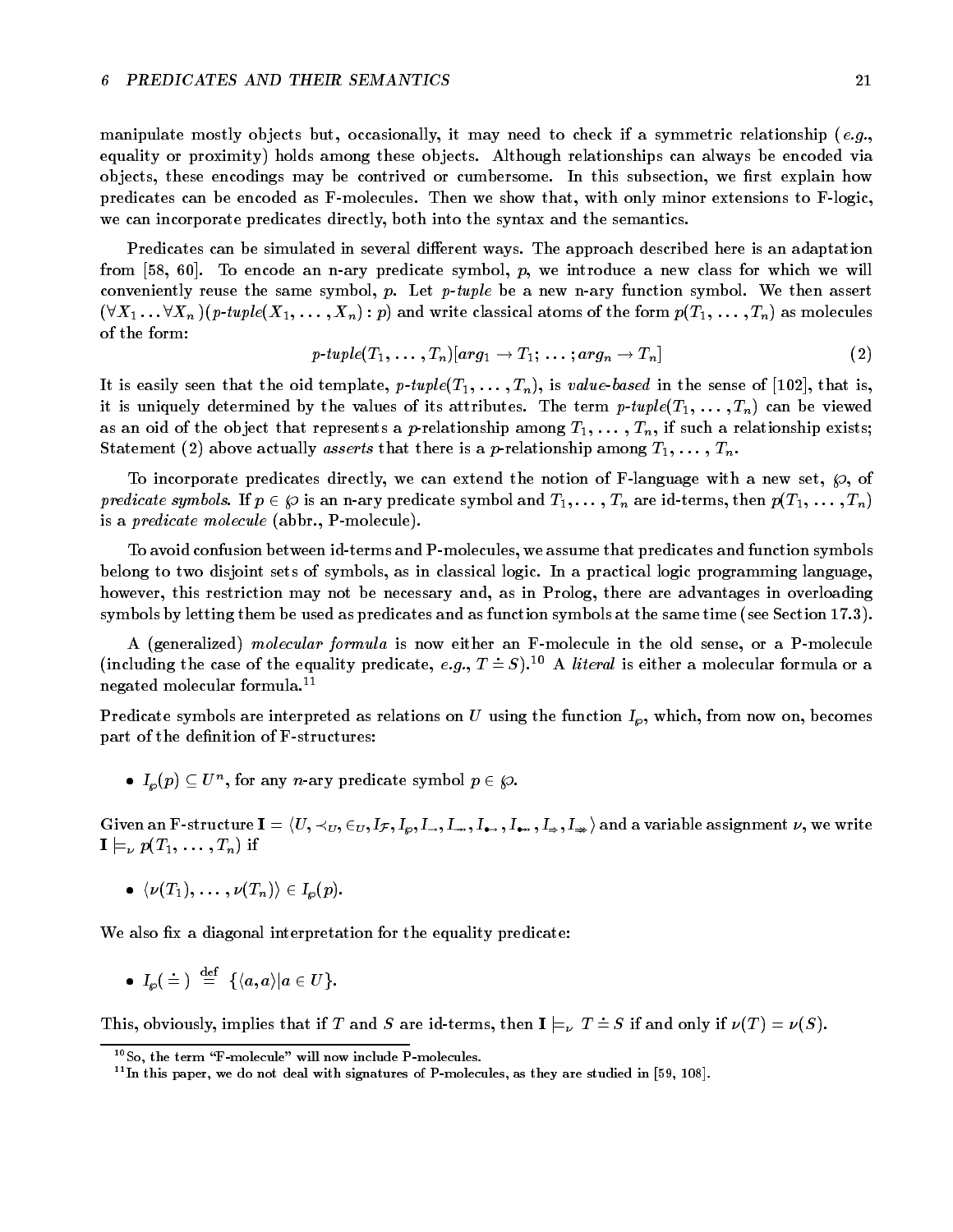To fully integrate P-molecules into F-logic, we now let F-formulae to be built using all kinds of before.

Predicates serve another useful purpose: classical predicate calculus can now be viewed as a subset of Flogic- This has a very practical implication classical logic programming too can be thought of as a special case of programming in Flogic-Collections additional exception is classical logic programming theory can be adapted to F-logic, which would make it upward-compatible with the existing systems. Section 12 and Appendix A make a first step in this direction.

Another, complimentary way of incorporating predicates into F-logic is to attach them to data molecules syntactically like methods- As with our earlier integration scheme these predicative methods do not increase the expressive power of the language, but they may lead to more natural representation. For instance

 $Point[position \rightarrow P; inside(Shape)]$ 

can be viewed as a shorthand for  $Point[position \rightarrow P] \wedge inside(Point, Shape)$  or for  $Point[position \rightarrow$  $P$ ;  $\it insiae$   $\omega$   $\it base$   $\rightarrow$   $\it true$  . The latter representation also suggests that much of the theory developed for methods in the following sections including behavioral inheritance Section -- is applicable to predicative methods-

#### $\overline{7}$ Properties of F-structures

To get a better grip on the notions developed in the previous sections, we present a number of simple, yet important lemmas about Fstructures that directly follow from Denition - and from other denitions in Sections 5 and 6. We express these properties as assertions about logical entailment, " $\models$  ", assertions that are true in an arbitrary Fstructure III. I-maximum is simplicity each assertion deals with ground  $\mathbf{M}$ only and is an immediate consequence of the denitions easy proofs are left as an exercise- In Section we shall see that the properties presented herein form the basis for F-logic's inference system.

#### -Properties of the Equality

The lemmas, below, express the usual properties of equality. Together, they express the fact that "  $\pm$  " is a congruence relation on  $U(\mathcal{F})$ .

 $Reflexivity:$ 

 $\bullet \quad \text{For all} \quad p \in U(\mathcal{F}), \ \ \mathbf{I} \ \models \ \ p \doteq p$ 

Symmetry

 $\bullet$  If  $\mathbf{I} \models p = q$  then  $\mathbf{I} \models q = p$ 

Transitivity

 $\bullet$  If  $\mathbf{I} \models p = q$  and  $\mathbf{I} \models q = r$  then  $\mathbf{I} \models p = r$ 

Substitution:

 $\bullet$  If  $\textbf{I} \models s = t \, \land \, L, \, \text{ and } \, \, L' \,$  is obtained by replacing an occurrence of  $s$  in  $\, L \,$  with  $\, t, \,$  then  $I \models L'$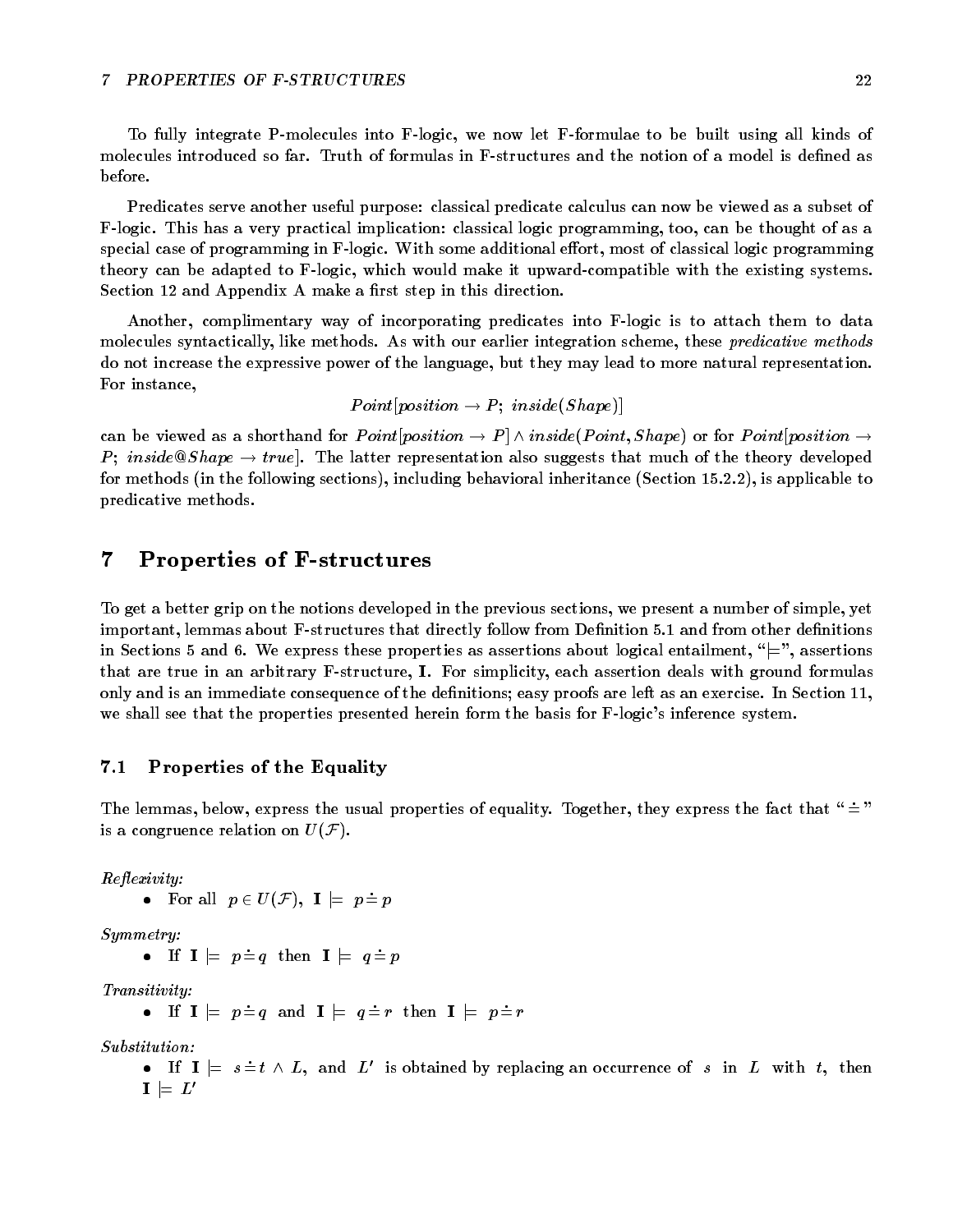#### $7.2$ Properties of the IS-A Relationship

The following states that "::" specifies a partial order on  $U(\mathcal{F})$ .

IS-A reflexivity:  $\bullet$   $\;\mathbf{I}\;=\;p::p$  $IS-A$  transitivity:  $\bullet\quad\mathrm{If}\;\; \mathbf{I}\;\models\; p::q\;\;\mathrm{and}\;\;\mathbf{I}\;\models\; q::r\;\;\mathrm{then}\;\;\mathbf{I}\;\models\; p::r$  $IS-A$  acyclicity:  $\bullet\quad \mathrm{If}\;\; \mathbf{I}\;\models\; p::q\;\;\mathrm{and}\;\;\mathbf{I}\;\models\; q::p\;\;\mathrm{then}\;\;\mathbf{I}\;\models\; p \ \dot{=} \ q$ Subclass inclusion  $\bullet\quad\text{If}\;\;{\mathbf{I}}\;{\models}\;p:q\;\;\text{and}\;\;{\mathbf{I}}\;{\models}\;q::r\;\; \text{then}\;\;{\mathbf{I}}\;{\models}\;p:r$ 

The first three claims are direct consequences of the fact that the relation  $\prec_U$  on the domain of I is a partial order; the last property follows from the interplay between  $\prec_U$  and  $\in_U$ .

#### $7.3$ Properties of Signature Expressions

In the following properties, the symbol  $\gg$  denotes either  $\Rightarrow$  or  $\Rightarrow$  . Also, in the first two rules, the symbol s stands for an element of  $U(\mathcal{F})$  or for "()" — the empty conjunction of types.

Type inheritance

 $\bullet\quad {\rm If}\;\; {\rm I}\;=\;p\,[mthd\,\textcircled{a} \,q_1,\,\ldots\,,q_k\approx s]\;\; \text{ and }\;\; {\rm I}\;=\;r::p\;\; \text{then}\;\;{\rm I}\;=\;r\,[mthd\,\textcircled{a} \,q_1,\,\ldots\,,q_k\approx s]\;\; .$ 

Input restriction

c  $\begin{array}{rclclclcl} \text{If} & \text{I} & \models & p \,[mthd \, @\, q_1, \, \ldots \, , q_i, \, \ldots \, , q_k \approx \triangleright s] & \text{and} & \text{I} & \models & q_i' & :: & q_i & \text{ then} & \text{I} & \models \end{array}$  $p_{\hspace{0.4mm}|\hspace{0.1mm}mtnd\hspace{0.1mm}@q_1,\hspace{0.4mm}\ldots,\hspace{0.4mm}q_i,\hspace{0.4mm}\ldots,\hspace{0.4mm}q_k\hspace{0.1mm}\approx\hspace{0.1mm}s_{\hspace{0.4mm}|\hspace{0.1mm}}$ 

Output relaxation

 $\bullet\;\; \text{If}\;\; \mathbf{I}\;=\; p\,[mthd\, @\, q_1,\, \ldots\, ,q_k\approx\rho\, r] \;\; \text{and}\;\; \mathbf{I}\;=\; r::s \;\; \text{then}\;\; \mathbf{I}\;=\; p\,[mthd\, @\, q_1,\, \ldots\, ,q_k\approx\rho\, s]$ 

The first two claims follow directly from the anti-monotonicity constraint on the mappings  $I_{\rightarrow}(v(mthd))$ and  $I_{\nArr}(\nu(mthd))$  in Section 5.1.2, where  $\nu$  is a variable assignment. The last property follows from the upward-closure of  $I_{\Rightarrow}(\nu(mthd))( \nu(p), \nu(q_1), \ldots, \nu(q_k))$  and  $I_{\Rightarrow}(\nu(mthd))( \nu(p), \nu(q_1), \ldots, \nu(q_k)).$ 

## Structural Inheritance and Typing

The above properties of signatures are quite interesting and merit further comments- The rst of these type inheritance (or structural inheritance)—states that structure propagates down from classes to subclasses-in Floridae in Floridae is monotonic in the sense that any additional structure species in the sense i for a subclass is added to the structure inherited from a superclass- Moreover structure inherited from diese superclasses adds up- for instance suppose a class class class class class complete expressions for the the same method mthd- These signatures can be specied directly or inherited by cl- Then adding up means that—as a function invoked on a member of class  $cl$ —the method mthd belongs to the intersection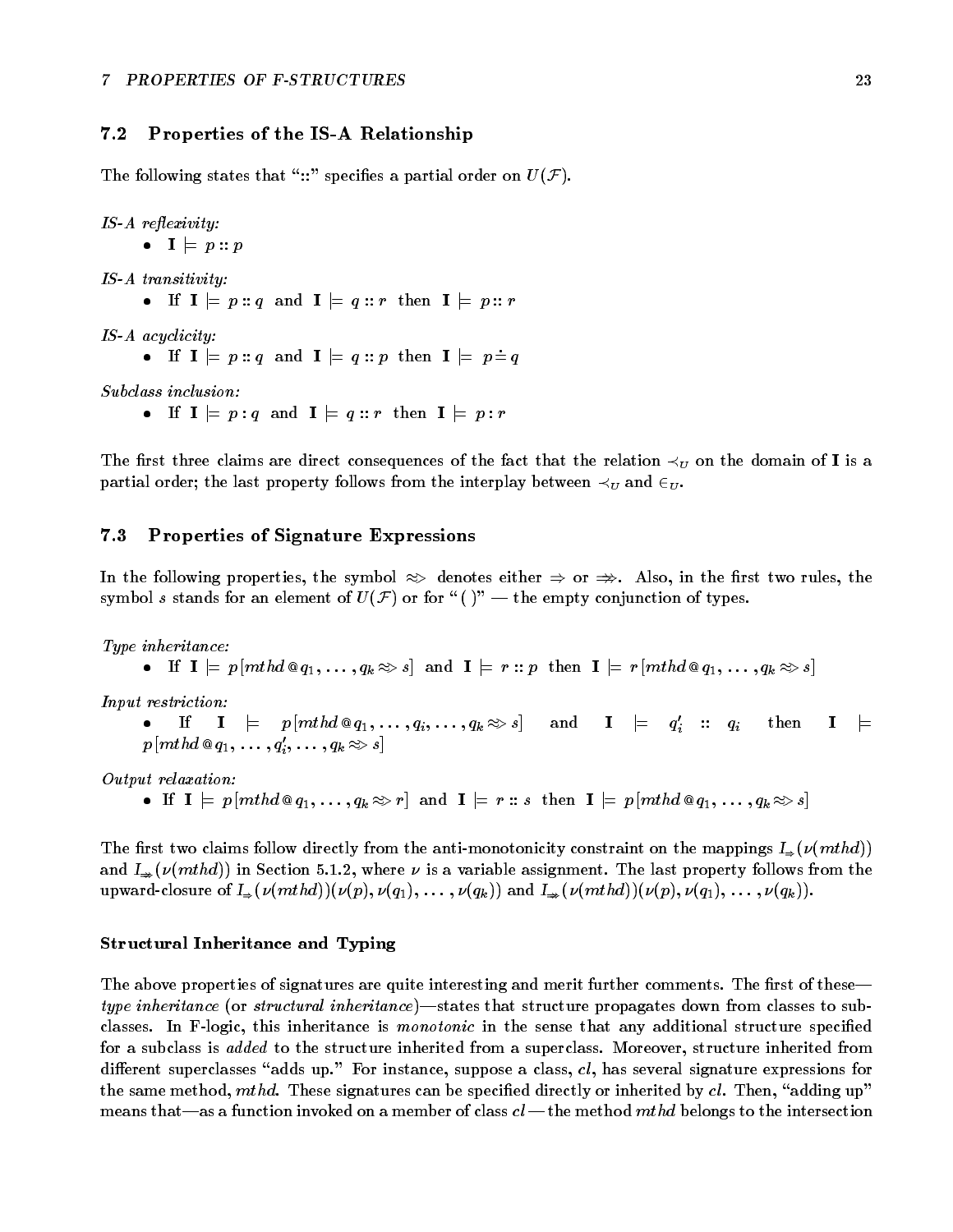of all functional types determined by all signatures (whether specified directly or inherited) that m has in cl-

To illustrate, consider the following example:

| empl::person                       | $person name \Rightarrow string $                                                                |
|------------------------------------|--------------------------------------------------------------------------------------------------|
| $\emph{assignment}::student$       | student $\left[drinks \Rightarrow beer; drives \Rightarrow bargain \right]$                      |
| $\emph{assignment} :: \emph{empl}$ | $\mathit{empl}\left[\mathit{salary}\Rightarrow\mathit{int};drives\Rightarrow\mathit{car}\right]$ |
|                                    | $\mathit{assignment}\left \mathit{drives} \Rightarrow \mathit{oldThird}\right $                  |

The signature accumulated by *assistant* from all sources will then be as follows:

 $\textit{assignment}~|name \Rightarrow \textit{string};~drinks \Rightarrow \textit{been};~drives \Rightarrow~(bargain, car, oldThinking);~salary \Rightarrow integer|$ 

In other words, an assistant inherits the type of name from the class person, the type of salary from employee, habit and interesting and the come from the come from the attribute drives is the attribute at determined by three factors: the explicitly given signature,  $drives \Rightarrow oldThis$  and the two signatures inherited from classes studient and employees studies that assistants drive old cars of  $\mathbf{M}$ bought at bargain prices.

We should note that the additive, monotonic signature inheritance of the kind used in F-logic is not appendente in all cases- in fact most object cases- in fact most of signatures under under certain circumstances-instances-instances-in-the above example suppose we had richS tudent and richS tudent an rich Student drives  $\Rightarrow$  expensiveCar. Under the monotonic inheritance of F-logic, we would derive richStudent drives  $\Rightarrow$  (expensiveCar, bargain). Since an expensive car of the kind a rich student might drive is not always a bargain, the inheritance of drives  $\Rightarrow$  bargain from student to rich Student leads to unintended results- A more appropriate action in such a case would be to block the inheritance of drives  $\Rightarrow$  bargain.

Nevertheless, monotonic signature inheritance is appropriate in a wide variety of cases and it is much easier to formalize than signature overring- it is easy to see that monotonic indicated and the blocked by giving up the anti-monotonicity property of the mappings  $I_{\Rightarrow}(u)$  and  $I_{\Rightarrow}(u)$  on the *first argument* (see Section --- Nonmonotonic signature inheritance can then be achieved through a technique analogous to (but simpler than) the one developed in Section 15.

The next two properties of signature expressions, *input restriction* and *output relaxation*, say that when methods are viewed as functions, they have the usual properties as far as typing is concerned. For instance, input restriction says that if a method,  $mthd$ , returns values of class s when it is passed arguments of certain types, then  $mhd$  will still return values of class s when invoked with arguments of more restricted types- Similarly output relaxation states that if mthd returns values from some class r then these values also belong to every superclass s of r- Output relaxation may seem like an obvious and redundant property but, strictly speaking, it does not logically follow from other properties.

#### $7.4$ Miscellaneous Properties

The first lemma in this category simply states that scalar methods are supposed to return at most one value for any given set of arguments- that statement says that of pics molecules that assert in properties are trivially true in all Fstructures- The last claim is the raison detre for the name molecular formula- According to this property a molecule that is true in I may spin o a bunch of other simpler formulas that are also true in I- Moreover these formulas cannot be decomposed further and in a sense they can be viewed as subformulas of the original molecule-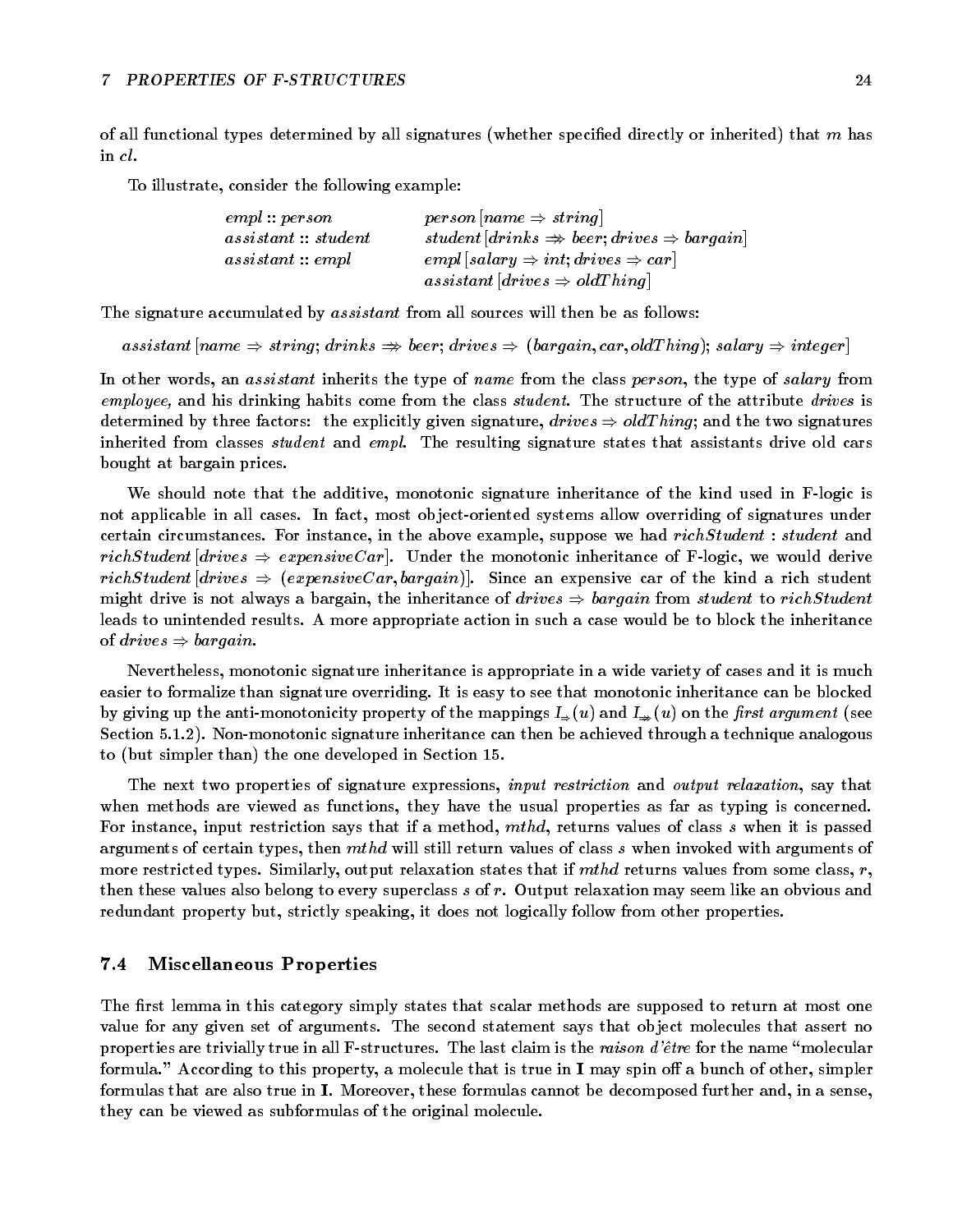### Scalarity:

- $\bullet\;\; \mathrm{If}\;\; \mathrm{I}\;=\;p\,[scal\,M\circledcirc q_1,\,\ldots\,,q_k\rightarrow r_1]\;\;\mathrm{and}\;\;\mathrm{I}\;=\;p\,[scal\,M\circledcirc q_1,\,\ldots\,,q_k\rightarrow r_2],\;\;\mathrm{then}\;\;\mathrm{I}\;=\;r_1\stackrel{.}{=}r_2$
- $\bullet\;\; \mathrm{If}\;\; \mathrm{I}\;=\;p\,[scal\,M\circledcirc q_1,\,\ldots\,,q_k\bullet\rightarrow r_1]\;\;\mathrm{and}\;\; \mathrm{I}\;=\;p\,[scal\,M\circledcirc q_1,\,\ldots\,,q_k\bullet\rightarrow r_2],\;\;\mathrm{then}\;\;\; \mathrm{I}\;=\;r_1=r_2$

Trivial object-molecules:

 $\bullet~~$  For every id-term,  $~t,~~$  we have  $~\mathbf{I}~\models~t~[~]$ 

Constituent atoms

• For every molecule,  $u,$   $\textbf{I} \models u$  if and only if  $\textbf{I} \models v$  holds for every *constituent atom*  $\textit{v}$  of  $\textit{u}$ 

The constituent atoms mentioned in the last property are, essentially, the indivisible submolecules of  $u$ ; they are formally defined as follows (for later use, we define constituent atoms for arbitrary molecules, not just the ground ones

- $\bullet$  -Every P-molecule or an is-a assertion is its own constituent atom;
- $\bullet$  for an object-molecule,  $G = P \mid a \mid$ ; -separated list of method expressions , the constituent atoms are
	- For every signature expression M thd Q- Qk R- Rn in G where is either  $\Rightarrow$  or  $\Rightarrow$ , the corresponding constituent atoms are:

 $P | Mthd \& Q_1, \ldots, Q_k \, \gg$  ( ) ; and  $P \mid M \, t \, h \, a \otimes Q_1, \ldots, Q_k \otimes B_i \mid, \quad i = 1, \ldots, n$ 

 $-$  for every scalar data expression  $\mathit{M}$  thd  $\circledast Q_1,\ldots,Q_k \rightsquigarrow S$  in G, where  $\rightsquigarrow$  is either  $\rightarrow$  or  $\bullet \rightarrow$  , the corresponding constituent atom is

$$
P\left[ Mthd \, @ \, Q_1, \, \ldots \, , Q_k \rightsquigarrow S \right]
$$

 $-$  For every set-valued data expression,  $Mthd$  @  $Q_1,\,\ldots\,,Q_k\sim\{T_1,\,\ldots\,,\,T_m\}$  in  $G,$  where  $\sim$  is either  $\rightarrow$  or  $\rightarrow$ , the constituent atoms are:

> $P\left[ Mthd \, @ \, Q_{1},\, \ldots\, , Q_{\,k} \sim\ \{\,\}\right]\ \ \text{and}$  $P$   $\mathbf{u}$   $\mathbf{v}$   $\mathbf{v}$   $\mathbf{v}$   $\mathbf{v}$   $\mathbf{v}$   $\mathbf{v}$   $\mathbf{v}$   $\mathbf{v}$   $\mathbf{v}$   $\mathbf{v}$   $\mathbf{v}$   $\mathbf{v}$   $\mathbf{v}$   $\mathbf{v}$   $\mathbf{v}$   $\mathbf{v}$   $\mathbf{v}$   $\mathbf{v}$   $\mathbf{v}$   $\mathbf{v}$   $\mathbf{v}$   $\mathbf{v}$   $\mathbf{v}$

The property of scalarity follows from the simple fact that scalar invocations of methods are interpreted via singlevalued functions- The other claims are straightforward from Denition --

#### 8 Skolemization and Clausal Form

As in classical logic, the first step in developing a resolution-based proof theory is to convert all formulas into the prenex normal form and then to Skolemize them- Skolemized formulas are then transformed into an equivalent *clausal form*.

It is easy to verify that the usual De Morgans laws hold for Fformulas- Therefore every Flogic formula has a prenex normal form-

Once a formula is converted into an equivalent prenex normal form it is Skolemized- Skolemiza tion in F-logic is analogous to the classical case, since id-terms are identical to terms in predicate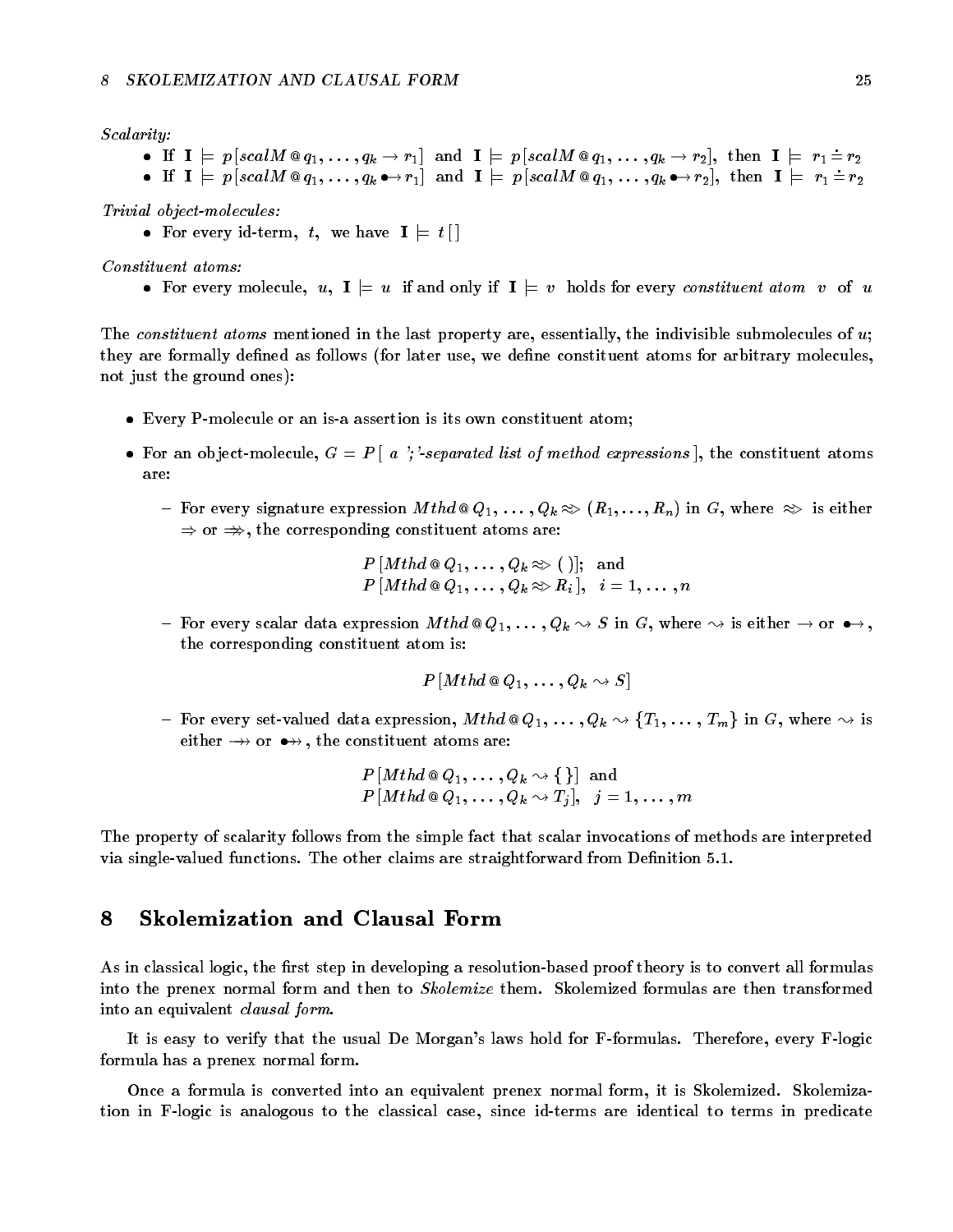calculus and because quantication is dened similarly in both cases- For instance a Skolem normal form for the molecule  $(\forall X\exists Y)g(X,Y)[Y \to f(X,Y); a \to \{X,Y\}]$  would be  $(\forall X)g(X,h(X))[h(X) \to$  $f(X, h(X)); a \rightarrow \{X, h(X)\}\,$ , where h is a new unary function symbol.

**Theorem 8.1 (cf. Skolem's Theorem)** Let  $\varphi$  be an F-formula and  $\varphi$  be its Skolemization. Then  $\varphi$ is unsatisfiable if and only if so is  $\varphi'$ .

The proof of this theorem is virtually identical to the standard proof for predicate calculus, and so it is omitted- From now on we assume that all formulas are Skolemized- De Morgans Laws further ensure that every formula has a conjunctive and a disjunctive normal form- We can therefore transform every Skolemized formula into a logically equivalent set of clauses, where a *clause* is a disjunction of literals.

# Herbrand Structures

Given an F-language, L, with F as its sets of function symbols and  $\wp$  as the set of predicate symbols. the *Herbrand universe* of L is  $U(F)$ , the set of all ground id-terms. The *Herbrand base* of L,  $H\mathcal{B}(L)$ , is the set of all ground molecules (including P-molecules and equality).

Let  ${\bf H}$  be a subset of  ${\cal HB}({\cal L});$  it is a  $Herbrand$  structure (abbr.,  $H\text{-}structure$  ) of  ${\cal L}$  if it is closed under the logical implication, " $\vert =$  ", introduced in Section 5.2. The requirement of  $\vert$ =-closure is convenient because ground molecules may imply other molecules in a non-trivial way. For instance,  $\{a::b,b::c\} \models a::c$  and  $\{a::b,d \left[ m\Rightarrow a\right] \} \models d \left[ m\Rightarrow b\right] .$  This is reminiscent of the situation in predicate calculus with equality, where sets of ground atomic formulas may imply other atomic formulas  $(e.g.,\,\{a=b,\,p(a)\}\models p(b))$  and where closure with respect to congruence is used for similar reasons.

Since H-structures are  $=$  closed, it is easy to see that they have *closure properties* similar to those in Section - These closure properties are obtained from the properties in Section by replacing each statement of the form  ${\rm\bf I}\, \models\, \phi$  with a statement of the form  $\phi\, \in\, {\rm\bf H},$  where  $\phi$  is a molecule,  ${\rm\bf I}$  is an F-structure, and **H** is an Herbrand structure. For instance, the transitivity property for  $=$  ",

$$
\text{If I } \models \hspace{.1cm} p \doteq q \hspace{.1cm} \text{and} \hspace{.1cm} I \hspace{.1cm} \models \hspace{.1cm} q \doteq r, \hspace{.1cm} \text{then} \hspace{.1cm} I \hspace{.1cm} \models \hspace{.1cm} p \doteq r
$$

now becomes

$$
\text{If} \quad p \doteq q \in \mathbf{H} \quad \text{and} \quad q \doteq r \in \mathbf{H}, \text{ then} \quad p \doteq r \in \mathbf{H}
$$

We can now define truth and logical entailment in H-structures, which we shall do only for sets of clauses.

denition - Satisfaction of Formulas by Hstructure-Basic by Hstructure-Basic by Hstructure-Basic by Hstructure-

- $\bullet\;$  A ground molecule,  $t,$  is  $\mathit{true}\;$  in  $\mathbf{H},$  denoted  $\mathbf{H}\models t,$  if and only if  $t\in\mathbf{H};$
- $\bullet\;$  A ground negative literal,  $\neg t,$  is  $\mathit{true}\;$  in  $\mathbf{H},\ i.e.,$   $\mathbf{H}\models\neg t,$  if and only if  $t\not\in\mathbf{H};$
- A ground clause,  $L_1 \vee \cdots \vee L_n$ , is true in **H** if and only if at least one  $L_i$  is true in **H**;
- A clause,  $C$ , is true in **H** if and only if all ground instances of  $C$  are true in **H**.

If every clause in a set of clauses,  $S$ , is true in  $H$ , we say that  $H$  is a *Herbrand model* (or an *H-model*) of S-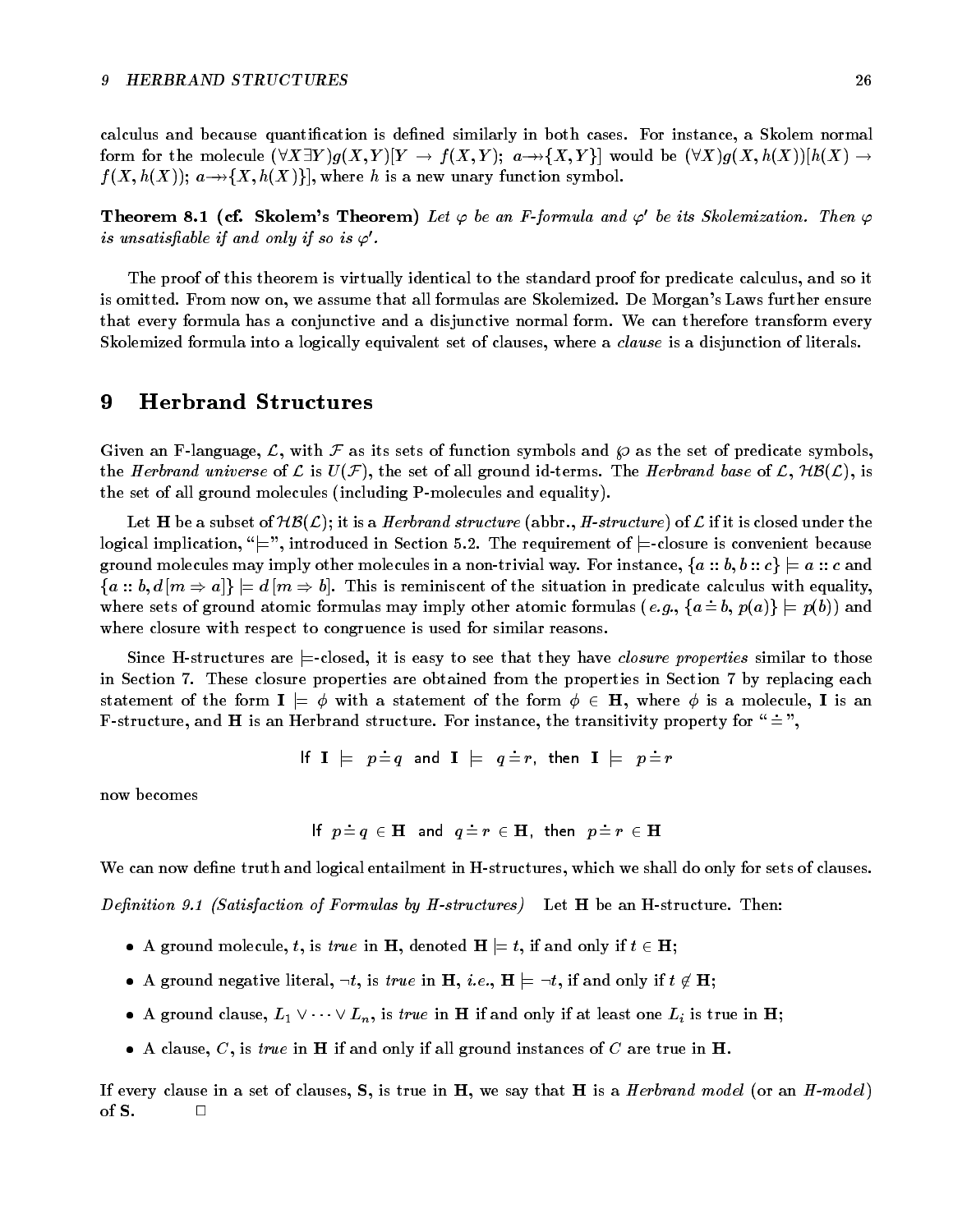## Correspondence between H-structures and F-structures

The definition of H-structures indicates that, as in classical logic, there might be a simple way to construct Fstructures out of Hstructures and vice versa- One minor problem here is that the Herbrand universe the domain of all Hstructurescannot always serve as a domain of an Fstructure- Indeed in F structures dierent die represent represent observations represent die eerste die van die versie with the case Herbrand universes. For instance, if  $\jmath \rho h n = \jmath \tau h e r (m a r y)$  belongs to an H-structure, then the terms john and father(mary) represent the same object, yet they are different elements of the Herbrand universe-

The same phenomenon is encountered in classical logic with equality and the cure for this problem is wellknown- Indeed from Section and the remarks above it follows that equality is a congruence relation on the Herbrand universe. So, we can construct a domain of an F-structure by factoring  $U(\mathcal{F})$ with this relation.

The correspondence between H-structures and F-structures can now be stated as follows: Given an F-structure for a set of clauses S, the corresponding H-structure is the set of ground molecules that are true in the Fstructure- Conversely for an Hstructure H the corresponding Fstructure  ${\bf I}_{H}=\langle U,\prec_{\scriptscriptstyle U},\in_{\scriptscriptstyle U}, I_{\mathcal F}, I_{\varphi}, I_{\rightarrow}, I_{\rightarrow\!\rightarrow}, I_{\bullet\!\rightarrow}, I_{\rightarrow\!\rightarrow}, I_{\rightarrow\!\rightarrow}\rangle,$  is defined as follows:  $^{12}$ 

- 1. The domain, U, is  $U(\mathcal{F})/=$  the quotient of  $U(\mathcal{F})$  induced by the equalities in H. We denote the equivalence class of t by  $[t]$ .
- 2. The ordering,  $\prec_U$ , and the class membership relation,  $\in_U$ , are determined by the is-a assertions in **H**: For all  $[t], [s] \in U$ , we assert  $[s] \preceq_{U} [t]$  if and only if  $s :: t \in H$ ; and  $[s] \in_{U} [t]$  if and only if  $s:t\in \mathbf{H}.$
- 3. I $\mathcal{F}(c) = |c|$ , for every 0-ary function symbol  $c \in \mathcal{F}$ .
- 4.  $I_{\mathcal{F}}(f)(|t_1|, \ldots, |t_k|) = |f(t_1, \ldots, t_k)|$ , for every k-ary  $(k \geq 1)$  function symbol  $f \in \mathcal{F}$ .

$$
5. \ \ I_{\rightarrow}^{(k)}( [scalM])([obj], [t_1], \ \ldots \ , [t_k]) \ \ = \ \ \left \{ \begin{array}{ll} [s] & \text{if } obj\, [scalM \ @ \ t_1, \ \ldots \ , t_k \rightarrow s] \in \textbf{H} \\ \text{undefined} & \text{otherwise}. \end{array} \right.
$$

6. 
$$
I_{\rightarrow}^{(k)}([set M])([obj], [t_1], \ldots, [t_k]) =
$$
\n
$$
\begin{cases}\n\{[s] \mid \text{ where } obj[set M \otimes t_1, \ldots, t_k \rightarrow s] \in \mathbf{H}\} & \text{if } obj[set M \otimes t_1, \ldots, t_k \rightarrow t]\} \in \mathbf{H} \\
\text{undefined} & \text{otherwise.}\n\end{cases}
$$

The mappings  $I_{\bullet\bullet}$  and  $I_{\bullet\bullet}$  are defined similarly to (5) and (6), except that inheritable data expressions must be used instead of the non-inheritable ones.

7. 
$$
I_{\Rightarrow}^{(k)}([scal M])([obj], [t_1], \ldots, [t_k]) =
$$
\n
$$
\begin{cases}\n\{[s] \mid \text{where } obj[scal M \otimes t_1, \ldots, t_k \Rightarrow s] \in \mathbf{H}\} & \text{if } obj[scal M \otimes t_1, \ldots, t_k \Rightarrow ()] \in \mathbf{H} \\
\text{undefined} & \text{otherwise.} \n\end{cases}
$$

8. 
$$
I_{\nRightarrow}^{(k)}([set M])([obj], [t_1], \ldots, [t_k]) =
$$
\n
$$
\begin{cases}\n\{[s] \mid \text{where } obj[set M \otimes t_1, \ldots, t_k \Rightarrow s] \in \mathbf{H}\} & \text{if } obj[set M \otimes t_1, \ldots, t_k \Rightarrow ()] \in \mathbf{H} \\
\text{undefined} & \text{otherwise.} \n\end{cases}
$$

<sup>-</sup>Observe the similarity with the corresponding construction in classical logic with equality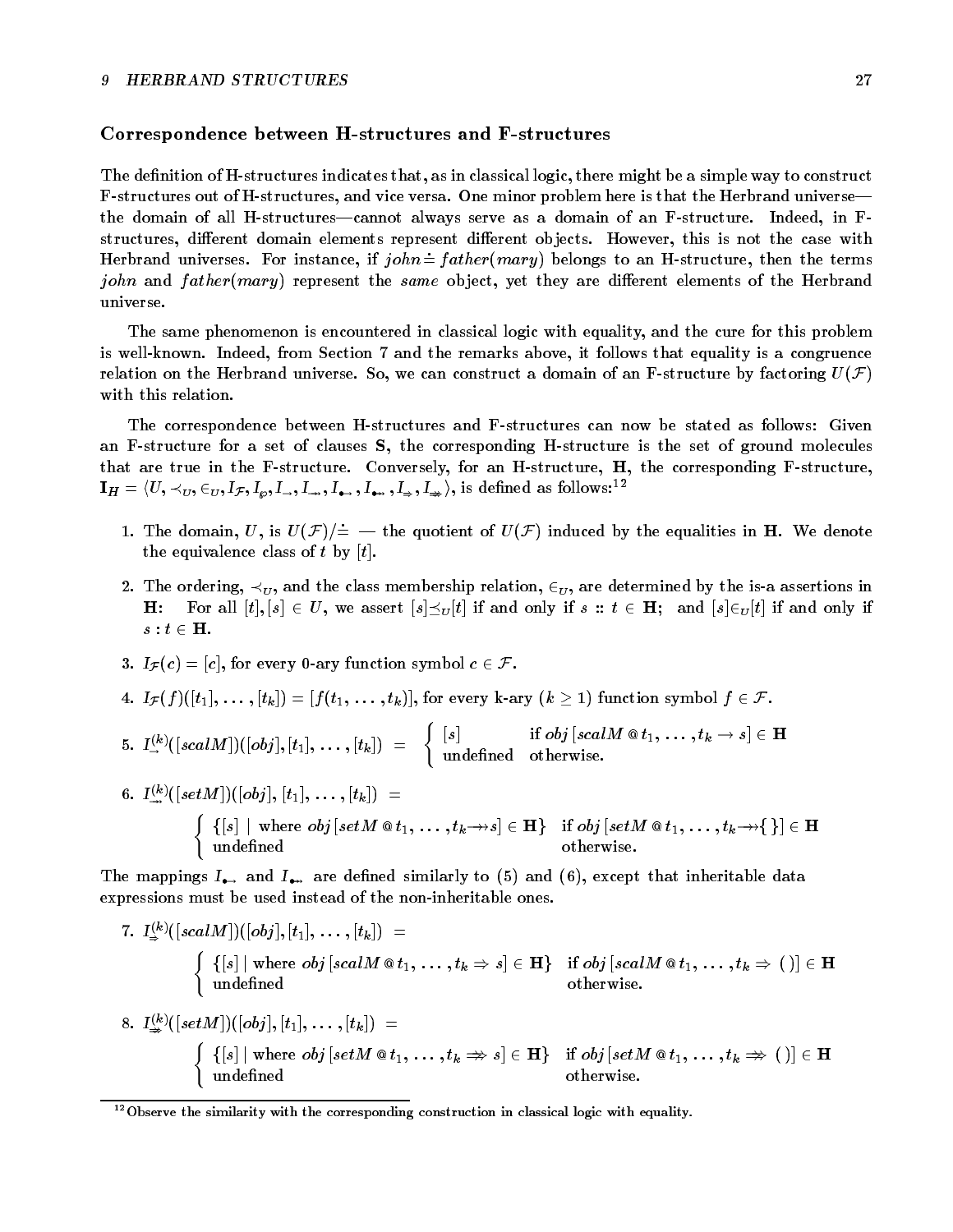$\text{9. \ }I_{\wp}(p) \;=\; \;\; \{\langle [t_1],\,\ldots\,, [t_k]\rangle\;|\; p(t_1,\,\ldots\,,t_k)\in \mathbf{H} \}.$ 

We remark that, in (6), there is a difference between the set  $I^{(\kappa)}_{\ldots}(|setM|)(|obj|,|t_1|,\ldots,|t_k|)$  being undenned and being empty. It is undenned if **H** contains no atoms of the form  $oo$  [SetM  $@$  t $_1,\ldots,$  t $_k$   $\rightarrow\cdots$  . not even  $obj$  [setM @  $t_1,\,\ldots\,,t_k$   $\to$  { }]. In contrast,  $I^{(k)}_{\to\uparrow}([setM])([obj],[t_1],\,\ldots\,,[t_k])$  is empty when  ${\bf H}$  does contain  $obj\,[set M\ @\ t_1,\ \ldots,\ t_k{\to}{\to}\{\,\}\],$  but has no atoms of the form  $obj\,[set M\ @\ t_1,\ \ldots,\ t_k{\to}{\star}s],$  for any  $s\in U(\mathcal{F}).$  Similar remarks apply to  $I_{\Rightarrow}^{(k)}$  in (7) and to  $I_{\Rightarrow}^{(k)}$  in (8).

It is easy to see that  ${\bf I}_H=\langle U,\prec_{\scriptscriptstyle U},\in_{\scriptscriptstyle U}, I_{\mathcal F}, I_{\scriptscriptstyle\phi}, I_{\scriptscriptstyle\rightarrow}, I_{\scriptscriptstyle\rightarrow}, I_{\scriptscriptstyle\rightarrow}, I_{\scriptscriptstyle\leftrightarrow}, I_{\scriptscriptstyle\rightarrow}, I_{\scriptscriptstyle\Rightarrow}\rangle$  is well-defined and is, indeed, an Fatro above correspondence immediately leads to the following results to the following results in the following results in the following results in the following results in the following results in the following results

. The set is a set of set of set of clauses- the set of and only if and only if  $\pi$  is the set of  $\pi$ 

**Proof:** It is easy to verify that for every H-structure, **H**, the entailment  $\mathbf{H} \models \mathbf{S}$  takes place if and only if  $I_H \models S$ , where  $I_H$  is the F-structure that corresponds to H, as defined earlier.  $\Box$ 

# 10 Herbrand's Theorem

In classical logic, a set of clauses,  $S$ , is unsatisfiable if and only if so is some finite set of ground instances of clauses in S this property is commonly referred to as Herbrands theorem- In Flogic Herbrands theorem plays the same fundamental role-considering maximal role-considering maximal nitely maximal process, wh satisable sets similarly to the proof of the compactness theorem in - A set S of ground clauses is nitely satisable if every nite subset of S is satisable- A nitely satisable set S is maximal if no other set of ground clauses containing S is nitely satisfactory satisfactory satisfactory satisfactory satisfactory sets are stated below-

Lemma -- Given a nitely satisable set of ground clauses S
 there exists a maximal nitely satis able set,  $\mathbf{T}$ , such that  $\mathbf{S} \subseteq \mathbf{T}$ .

**Proof:** Let  $\Lambda$  be a collection of all finitely satisfiable sets of ground clauses (in a fixed language  $\mathcal{L}$ ) that contain S. The set  $\Lambda$  is partially ordered by set-inclusion. Since  $S \in \Lambda$ ,  $\Lambda$  is non-empty. Furthermore, for every  $\subseteq$ -growing chain  $\Sigma\subseteq \Lambda,$  the least upper bound of the chain,  $\cup \Sigma,$  is also in  $\Lambda.$  Indeed:

- $\bullet$   $\cup \Sigma$  contains S; and
- $\bullet \cup \Sigma$  is finitely satisfiable (for, if not, one of the elements of  $\Sigma$  must not be finitely satisfiable).

By Zorn's Lemma,  $\Lambda$  has a maximal element.

Lemma - Let T be a maximal nitely satisable set of ground clauses-

- (i) For every ground F-molecule T, either  $T \in {\bf T}$  or  $\neg T \in {\bf T}$ .
- (ii) A ground clause,  $L_1 \vee \cdots \vee L_n$ , is in **T** if and only if  $L_i \in \mathbf{T}$ , for some  $1 \leq i \leq n$ .

**Proof:** Part (i): If **T** is finitely satisfiable, then so is  $\mathbf{T} \cup \{T\}$  or  $\mathbf{T} \cup \{\neg T\}$ . Therefore, **T** must  $\Box$ contain either  $I$  or  $\neg I$ , since it is maximal. Part (ii) is proved similarly to (i).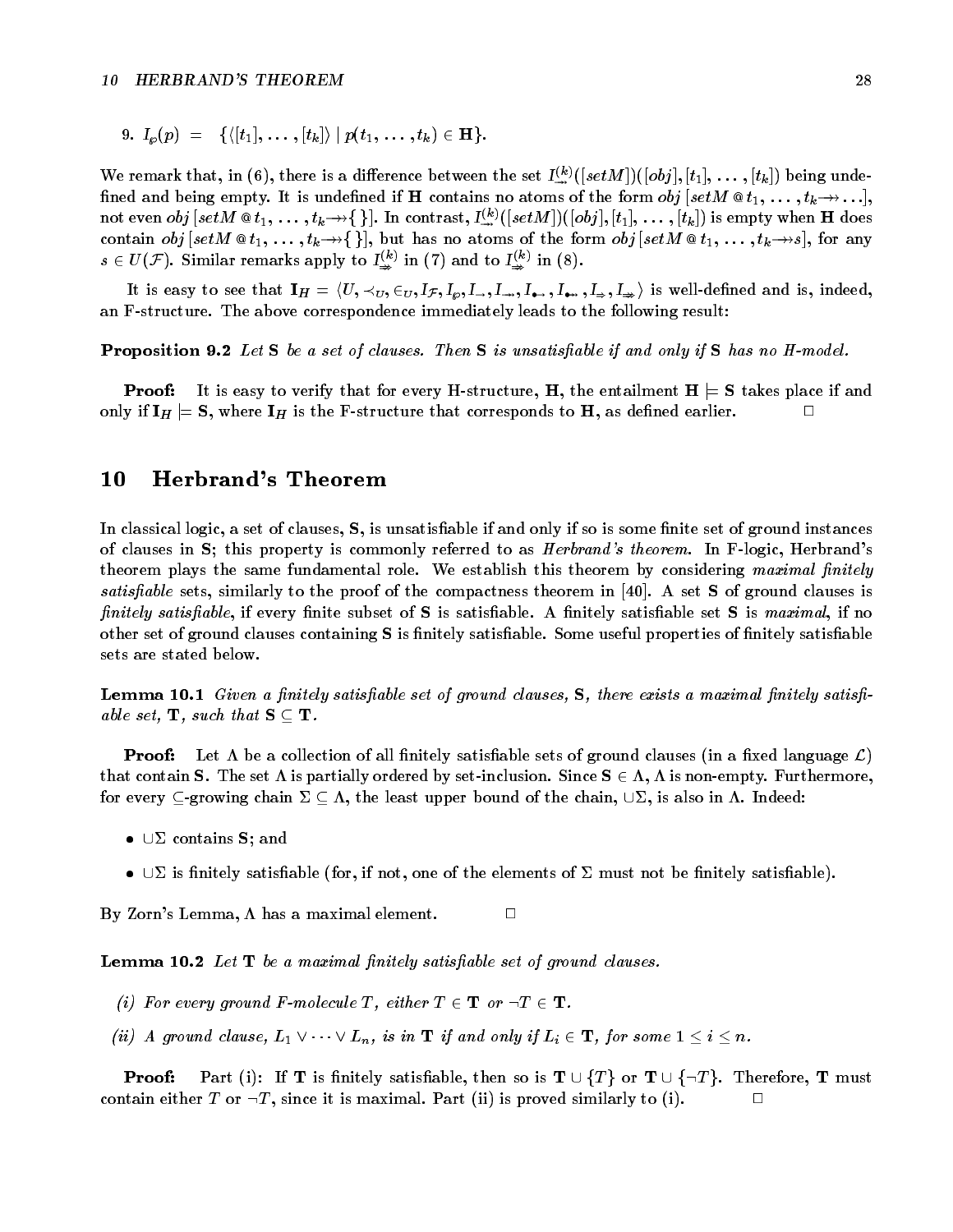Lemma - Let T be a maximal nitely satisable set of ground clauses- Let H be the set of all ground

**Proof:** The set **H** is  $=$  closed, since so is **T** (or else **T** is not maximal).

### $\mathbf{I}$  and  $\mathbf{I}$  are more matrix  $\mathbf{I}$

A set of clauses, S, is unsatisfiable if and only if so is some finite subset of ground instances of the clauses  $in S$ .

**Proof:** For the "if" part, assume that some finite subset of ground clauses of  $S$  is unsatisfiable. Then S is also unsatisfiable. The "only-if" part is proved by contradiction. Let S denote the set of all ground instances of the clauses in  $S$ , and suppose that all finite subsets of  $S'$  are satisfiable, which implies that S riself is influely satisfiable. We will show that their S is satisfiable.

 $\mathbf{p}_N$  Lemma 10.1,  $\mathbf{S}_1$  can be extended to a maximal nintery satisfiable set,  $\mathbf{I}_1$ . Let  $\mathbf{H}_2$  be the set of all ground molecules in T, which is an H-structure, by Lemma 10.3. We claim that  ${\bf H}\models C$  if and only if  $C \in \mathbf{T},$  for every ground clause,  $C$  . Consider the following cases:

- (a) C is a ground molecule. By definition,  $\mathbf{H} \models C$  if and only if  $C \in \mathbf{T}$ .
- (b)  $C$  is a negative literal  $\neg P$ . Then  $\mathbf{H} \models \neg P$  if and only if  $P \not\in \mathbf{H}.$  Since  $\mathbf{H}$  contains all the ground molecules in  $\mathbf{T},\,P\not\in\mathbf{H}$  if and only if  $P\not\in\mathbf{T}.$  Finally, by (i) of Lemma 10.2,  $P\not\in\mathbf{T}$  if and only if  $\neg P \in \mathbf{T}_+$
- (c) C is a disjunction of ground literals  $L_1 \vee \cdots \vee L_n$ . Then  $\mathbf{H} \models L_1 \vee \cdots \vee L_n$ if and only if  $\mathbf{H} \models L_i$  for some i, by definition; if and only if  $L_i \in \mathbf{T}$ , by cases (a) and (b) above; if and only if  $L_1 \vee \cdots \vee L_n \in \mathbf{T}$ , by (ii) of Lemma 10.2.

We have shown that **H** satisfies every clause of **T**. Since  $S' \subseteq T$ , **H** is an H-model of S. By Proposition 9.2, S is satisfiable.  $\Box$ 

Herbrands Theorem is a basis for the resolutionbased proof theory in classical logic - In the next section we use Herbrand's Theorem for F-logic to develop a similar result, which extends the results in , as construction proof theory was fundamental to the theory of logic programming we anticipate that the proof theory of F-logic will play a similar role in the object-oriented domain.

# 11 Proof Theory

This section describes a sound and complete proof theory for the logical entailment relation " $\models$ " of Section -- The theory consists of twelve inference rules and one axiom- The rules of resolution factoring and paramodulation form the core of the deductive system- However unlike in predicate calculus these three rules are not enough- For a deductive system to be complete additional rules for capturing the properties of types and ISA hierarchies are needed-inference rules are number of inference rules in F-logic compared to predicate calculus stems from the rich semantics of object-oriented systems; this is likely to be the case with any logical system that attempts to adequately capture this paradigm- As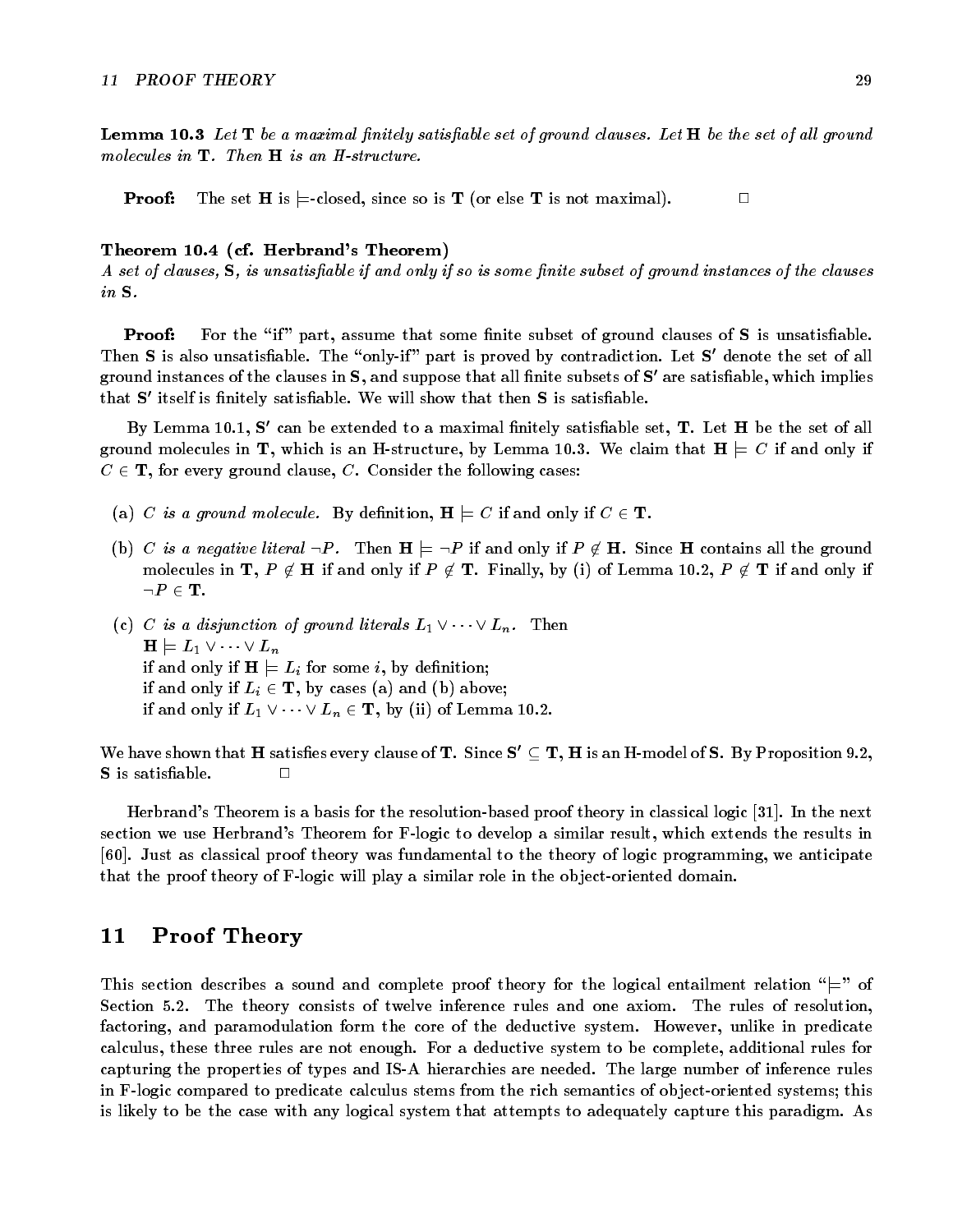will be seen shortly, many rules are quite similar to each other, except that one may deal with data expressions and the other with signatures or with Pmolecules- It is possible to reduce the number of rules by half by increasing the power of the resolution rule- This is analogous to classical logic where factoring is often combined with resolution- However we prefer to have many simple rules instead of a few complex ones, because this makes it easier to see the rationale behind each rule.

#### 11.1 Substitutions and Unifiers

in Flogic much of the theory of uniters carries over the classical case-  $\alpha$  and  $\alpha$  and  $\alpha$  and  $\alpha$  are  $\alpha$ some adjustments to accommodate sets and other syntactic features of F-molecules.

### Substitutions

Let  $\mathcal L$  be a language with a set of variables  $\mathcal V$ . A substitution is a mapping  $\sigma:\mathcal V\longrightarrow \{\text{id-terms of }\mathcal L\}$ such that it is an identity everywhere outside some finite set  $dom(\sigma) \subseteq \mathcal{V}$ , the domain of  $\sigma$ .

As in classical logic, substitutions extend to mappings  $\{id\text{-terms}\}\longrightarrow\{id\text{-terms}\}$  as follows:

$$
\sigma(f(t_1,\,\ldots\,,t_n))=f(\sigma(t_1),\,\ldots\,,\sigma(t_n))
$$

A substitution,  $\sigma$ , can be further extended to a mapping from molecules to molecules by distributing  $\sigma$ the components is the product of the components of  $\mathcal{A}$  ,  $\mathcal{A}$  ,  $\mathcal{A}$  ,  $\mathcal{A}$  ,  $\mathcal{A}$  ,  $\mathcal{A}$  ,  $\mathcal{A}$  ,  $\mathcal{A}$  ,  $\mathcal{A}$  ,  $\mathcal{A}$  ,  $\mathcal{A}$  ,  $\mathcal{A}$  ,  $\mathcal{A}$  ,  $\mathcal{A}$  ,  $\mathcal{A}$  ,  $\mathcal{$  $\sigma(P)$ , and  $\sigma(Q)$   $M$  that  $\mathcal{Q}(R, S) \to T$  is the same as  $\sigma(Q)$  or  $M$  that  $\mathcal{Q}(R), \sigma(S) \to T$  is similarly, substitutions extend to F-formulae by distributing them through logical connectives and quantifiers.

A substitution is ground if  $\sigma(X) \in U(\mathcal{F})$  for each  $X \in dom(\sigma)$ , that is, if  $\sigma(X)$  has no variables. and a substitution of the and a formula  $\mu$  is called an instance of  $\mu$  . The second instance is a contains no variables- is continued if it has no variables- and variables-

# Unifiers

Unication of identical logical logical logical logical logical logical logical logical logical logica substitution is a part of interest or Pmolecules-Controllerium of the substitution of the substitution of  $\mu$  and  $\mu$ t is the street three contracts with the contract with the street of the street with the street with the street exists a substitution  $\gamma$ , such that  $\mu = \gamma \circ \sigma$ .

For object molecules, instead of requiring identity under unification we merely ask that unifiers would map molecules into *submolecules* of other molecules.

Denition - Asymmetric Unication of Object Molecules Let L- \$ <sup>S</sup> and L \$ <sup>S</sup> be a pair of object molecules with the same object id,  $S$ .

We say that  $L_1$  is a submolecule of  $L_2$ , denoted  $L_1 \sqsubseteq L_2$ , if and only if every constituent atom of  $L_1$ (defined in Section 7) is also a constituent atom of  $L_2$ .

A substitution  $\sigma$  is a unifier of  $L_1$  into  $L_2$  (note the asymmetry!) if and only if  $\sigma(L_1) \sqsubseteq \sigma(L_2)$ .  $\Box$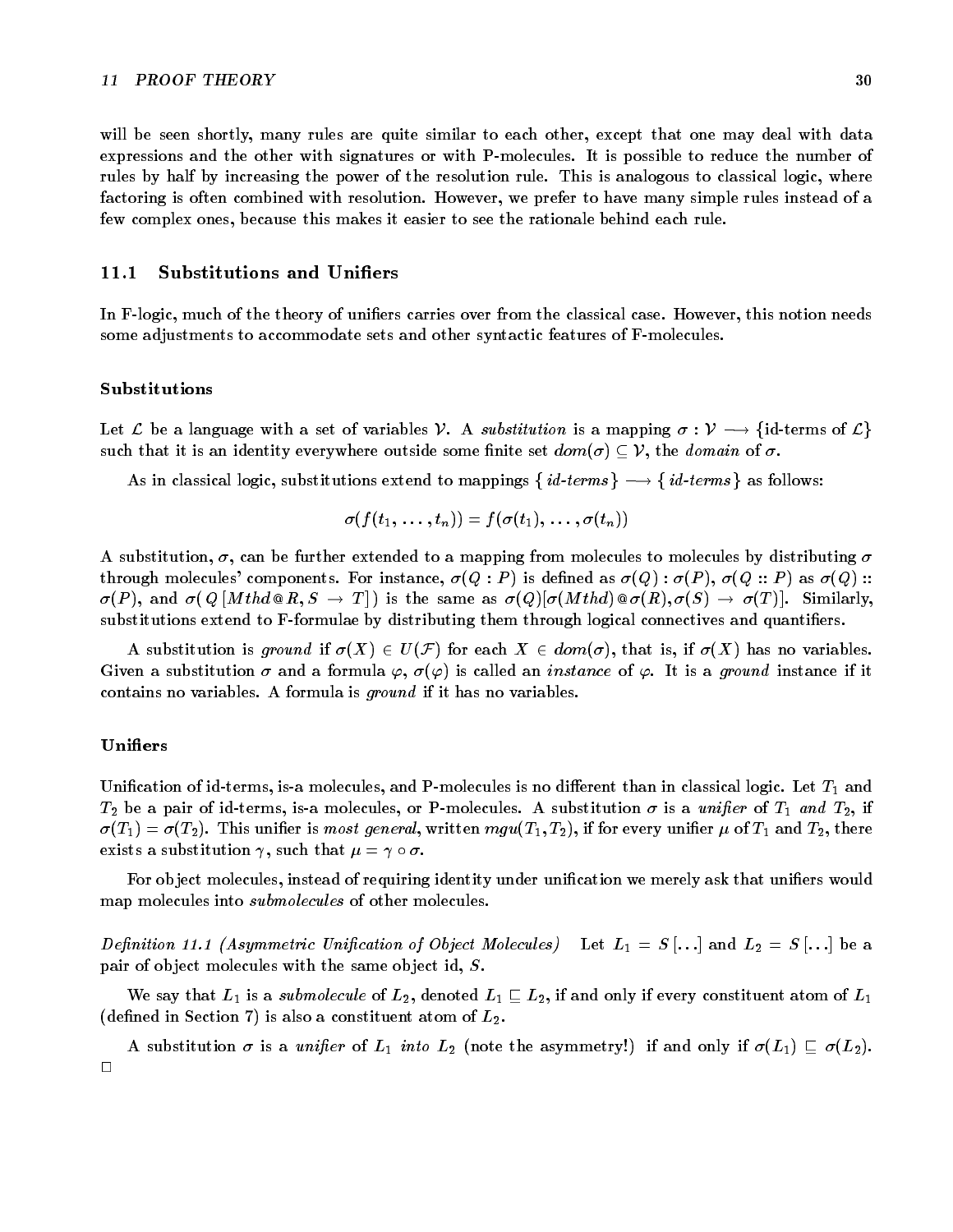For instance,  $L = S[M \otimes X \to V]$  is unifiable into  $L' = S[N \otimes Y \to W; Z \otimes Y \to T]$  with the unifier  $\{M\setminus N, X\setminus Y, V\setminus W\}$ , but not the other way around (because the atom  $S[Z\otimes Y \rightarrow T]$  cannot be turned into a constituent atom of  $L$  ). However, a slightly different molecule,  $S \, | N \otimes Y \; \to \; W$  ;  $Z \otimes Y \; \to \; I \, |, \; i \bar s$ unifiable into L with the unifier  $\{N\setminus M, Y\setminus X, W\setminus V, Z\setminus M, T\setminus V\}.$ 

## Complete Sets of Most General Unifiers

Denning *most general* uniners for object molecules requires more work. Consider  $L_1 \; = \; a\, |8e t \rightarrow \!\!\rightarrow \!\! X \, |$ and  $L_2 = a[\textit{set}{\rightarrow} \{b,c\}]$ . Intuitively, there are two unifiers of  $L_1$  into  $L_2$  that can be called "most general:"  $X\backslash b$  and  $X\backslash c.$  Clearly, none of these unifiers is more general than the other and, therefore, the denition of magic that works for Pmolecules and for is assertions does not work here is assertions of the approach in such situations is to consider *complete sets* of most general unifiers.

Denition - Most General Uniers Let L- and L be a pair of molecules and let be a pair of unifiers of  $L_1$  into  $L_2$ . We say that  $\alpha$  is more general than  $\beta$ , denoted  $\alpha \trianglelefteq \beta$ , if and only if there is a substitution  $\gamma$  such that  $\rho = \gamma \circ \alpha$ . A unifier  $\alpha$  of  $L_1$  into  $L_2$  is *most general* (abbr.,  $mgu$ ) if for every unifier  $\beta$ ,  $\beta \leq \alpha$  implies  $\alpha \leq \beta$ .

A set  $\Sigma$  of most general unifiers of  $L_1$  into  $L_2$  is *complete* if for every unifier  $\theta$  of  $L_1$  into  $L_2$  there is  $\alpha \in \Sigma$  such that  $\alpha \leq \theta$ .

Just as there is a unique up to the equivalence mgu in the classical case, it easily follows from the demitions that the complete set of unifiers of  $L_1$  into  $L_2$  is also unique up to the equivalence.<sup>--</sup> An algorithm that computes a complete set of mgu's appears in Appendix C.

In predicate calculus, the notion of a unifier works for an arbitrary number of terms to be unified. Extension of our definitions to accommodate an arbitrary number of id-terms, P-molecules, or is-a assertions is obvious-to-contract model we say that a substitution  $\mathbf{u}^*$  and  $\mathbf{u}^*$  and  $\mathbf{u}^*$  and  $\mathbf{u}^*$ when  $\sigma(L_i) \sqsubseteq L$ , for  $i = 1, \ldots, n$ . Generalization of the notion of mgu is straightforward and is left as an exercise.

For convenience, we also define mgu's for tuples of id-terms. Tuples  $\langle P_1,\,\ldots\,,P_n\rangle$  and  $\langle Q_1,\,\ldots\,,Q_n\rangle$ are uniquently defined the substitution of the such that  $\alpha$  is a  $\alpha$   $\{ \gamma_{i}\}$  in  $\gamma_{i}$  in  $\gamma_{i}$  is most constant to the substitution of  $\alpha$  $general$  (written  $mgu(\langle P_1,\,\ldots,\,P_n\rangle,\langle Q_1,\,\ldots,\,Q_n\rangle)$  ), if for every other unifier,  $\mu,$  of these tuples,  $\mu=\gamma\circ\sigma$ for some substitution  $\gamma.$  It is easy to see that any mgu of  $\langle P_1,\,\ldots\,,P_n\rangle$  and  $\langle Q_1,\,\ldots\,,Q_n\rangle$  coincides with the magnetic matrix of the magnetic matrix of the matrix of the matrix of the matrix of the matrix of the matr of a pair of tuples is unique-

 $1$  in the sequel most general units general units general units general units general units general units general units general units general units general units general units general units general units general units ge another L- As shown earlier for ob ject molecules mguvL- L may exist while mguvL L- may not-On the other hand, unification of id-terms, is-a assertions, and P-molecules is a symmetric operation. Nevertheless, we can still talk about unification of one such expression *into* another—a convention that can often simplify the language- Also to simplify notation all our inference rules will be based on F-atoms, not F-molecules.

Finally, we remark that, as in predicate calculus, prior to any application of an inference rule, the clauses involved in the application must be standardized apart- This means that variables must be

<sup>&</sup>lt;sup>1</sup>. A set of unifiers,  $\Omega_1$ , is equivalent to  $\Omega_2$  if for every  $\sigma_1 \in \Omega_1$  there is  $\sigma_2 \in \Omega_2$  such that  $\sigma_2 \trianglelefteq \sigma_1$ ; and vice versa, for every  $\sigma_2\in\Omega_2$  there is  $\sigma_1\in\Omega_1$  such that  $\sigma_1\trianglelefteq\sigma_2.$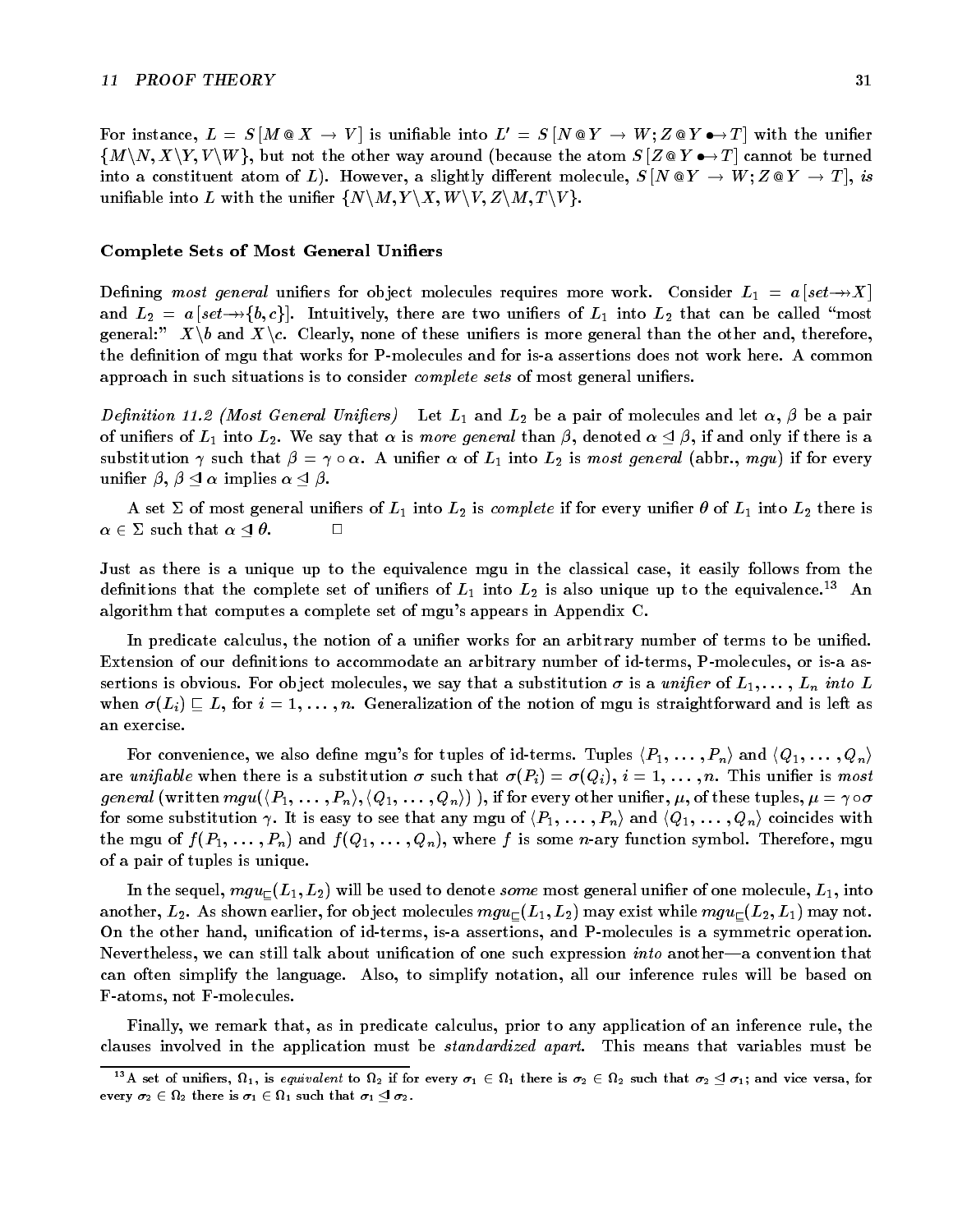consistently renamed so that the resulting clauses will share none- However clauses used by an inference rule may be instances of the same clause; they can even be identical, if no variables are involved.

#### $11.2$ Core Inference Rules

For simplicity but without loss of generality only binary resolution is considered- In the inference rules below, the symbols L and L' will be used to denote positive literals, C and  $C'$  will denote clauses, and P Q R S T etc- will denote idterms-

**Resolution:** Let  $W = \neg L \vee C$  and  $W' = L' \vee C'$  be a pair of clauses that are standardized apart. Let  $\sigma$  be an ingu of L into L . The resolution rule is, then, as follows:

```
from W and W' derive \theta(C \vee C')
```
Notice that when L and L' are object molecules, resolution is asymmetric since  $\theta = mgu_{\mathbb{C}}(L, L')$  may be different from  $mgu_{\square}(L\ ,L),$  and the latter mgu may not even exist. As in the classical case, binary resolution must be complimented with the socalled factoring rule that seeks to reduce the number of disjuncts in a clause.

Factoring: The factoring rule has two forms, depending on the polarity of literals to be factored. For positive literals, consider a clause of the form  $W = L \vee L' \vee C$ , where L and L' are positive literals. Let L be uninable *into* L with the mgu  $\sigma$ . The *factoring* rule is, then, as follows:

from W derive  $\theta(L \vee C)$ 

In case of negative literals, if  $W = \neg L \vee \neg L' \vee C$  and L is unifiable *into* L' with the mgu  $\theta$ , then the factoring rule is

$$
\textbf{from} \hspace{2mm} W \hspace{2mm} \textbf{derive} \hspace{2mm} \theta(\neg L' \vee C)
$$

Clauses inferred by one of the two factoring rules are called factors of W- Note that in both inference rules  $L$  must be uninable into  $L$  . However, in the lifst case, it is the literal  $L$  that survives, while in the  $\sim$ second rule it is  $L'$ .

To account for the equality relation we need a paramodulation rule- When there is a need to focus on a specific occurrence of an id-term,  $T$ , in an expression,  $E$  (which can be a literal or an id-term), it is a standard practice to write E as E as E T is replaced by S the result will be replaced by S the result will be denoted by  $E\left[T\backslash S\right]$ .

**Paramodulation:** Consider a pair of clauses,  $W = L[T] \vee C$  and  $W' = (T' \div T'') \vee C'$ , with no common variables. If T and T are id-terms unifiable with an ingu,  $\sigma$ , then the paramodulation rule says:

from W and W' derive  $\theta(L[T\setminus T''] \vee C \vee C')$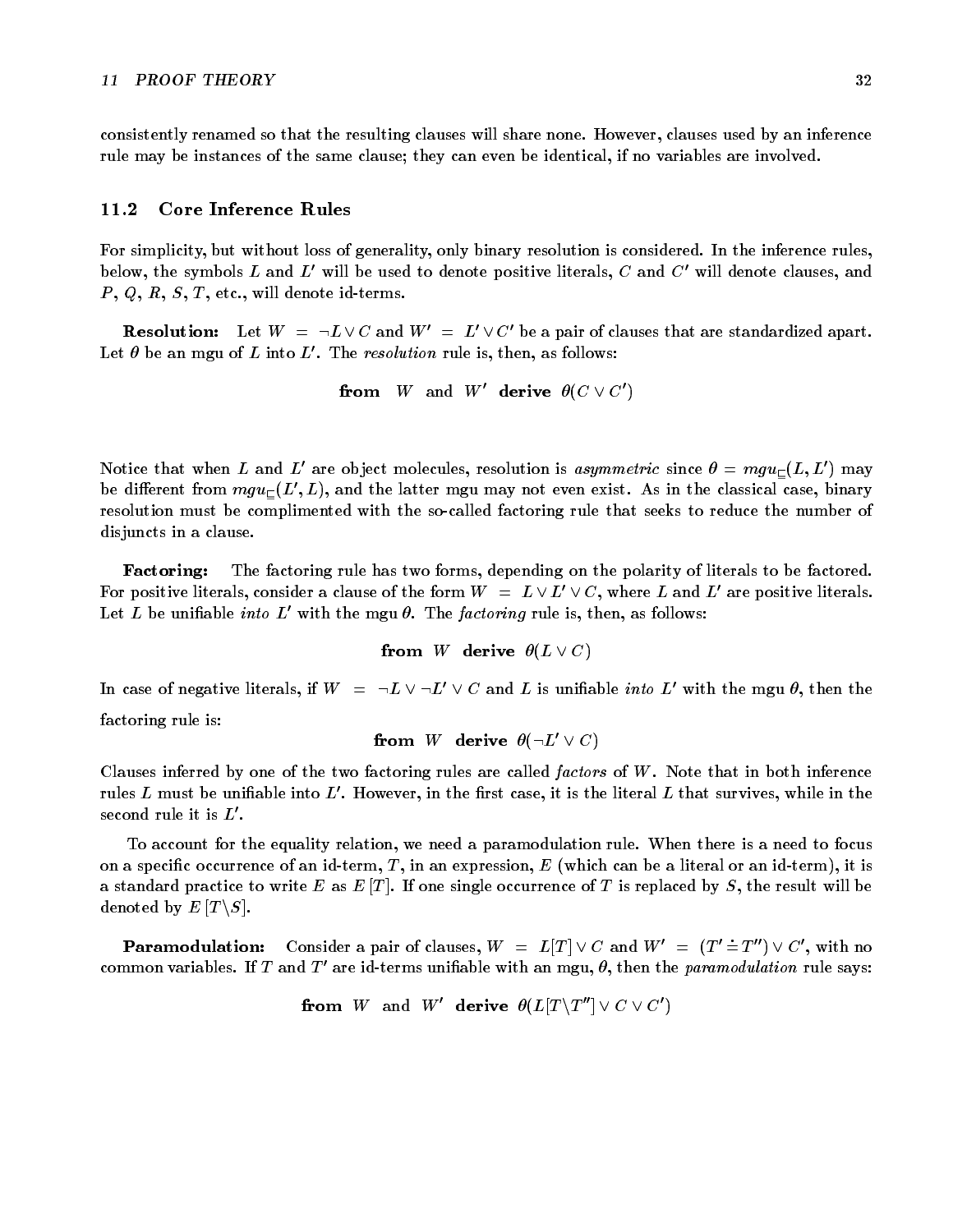| Resolution:     | $\neg L \vee C$ , $L' \vee C'$ , $\theta = mgu_C(L, L')$<br>$\theta(C \vee C')$                                                                                       |  |  |
|-----------------|-----------------------------------------------------------------------------------------------------------------------------------------------------------------------|--|--|
| Factoring:      | $L \vee L' \vee C$ , $\theta = mgu_{\square}(L, L')$<br>$\neg L \vee \neg L' \vee C, \ \theta = mgu_{\Box}(L, L').$<br>$\theta(\neg L' \vee C)$<br>$\theta(L \vee C)$ |  |  |
| Paramodulation: | $L[T] \vee C$ , $(T' \doteq T'') \vee C'$ , $\theta = mgu(T, T')$<br>$\theta(L[T\setminus T'']\vee C\vee C')$                                                         |  |  |

Figure 5: Summary of the Core Inference Rules

#### 11.3 ISA Inference Rules

The following axiom and rules capture the semantics of the subclass-relationship and its interaction with class membership-

**IS-A reflexivity:** The following is the  $IS-A$  reflexivity axiom:

$$
(\forall X)\ \ X::X
$$

IS-A acyclicity: Let  $W = (P : Q) \vee C$  and  $W' = (Q' : P') \vee C'$  be clauses with no variables in common. Suppose that  $\theta$  is an mgu of tuples  $\langle P,Q\rangle$  and  $\langle P',Q'\rangle$  of id-terms. The  $IS$ -A acyclicity rule is as follows

from W and W derive  $\theta((P=Q) \vee C \vee C')$ 

Note that ISA reexivity and ISA acyclicity imply reexivity of equality- Indeed since X X is an axiom, by IS-A acyclicity, one can derive  $X = X$  from  $X :: X$  and  $X :: X$ .

IS-A transitivity: Let  $W = (P : Q) \vee C$  and  $W' = (Q' : R') \vee C'$  be standardized apart and let  $\sigma$  be an ingu of  $Q$  and  $Q$  . The IS-A transitivity rule, then, is:

from W and W' derive  $\theta$  ( $(P:: R') \vee C \vee C'$ )

Subclass inclusion: Let  $W = (P:Q) \vee C$  and  $W' = (Q'::R') \vee C'$  be standardized apart and let  $\sigma$  be an ingu of  $Q$  and  $Q$  . Then the subclass inclusion rule says:

```
from W and W' derive \theta ((P: R') \vee C \vee C')
```
#### **11.4** Type Inference Rules

Signature expressions have the properties of type inheritance, input restriction, and output relaxation that are captured by the following inference rules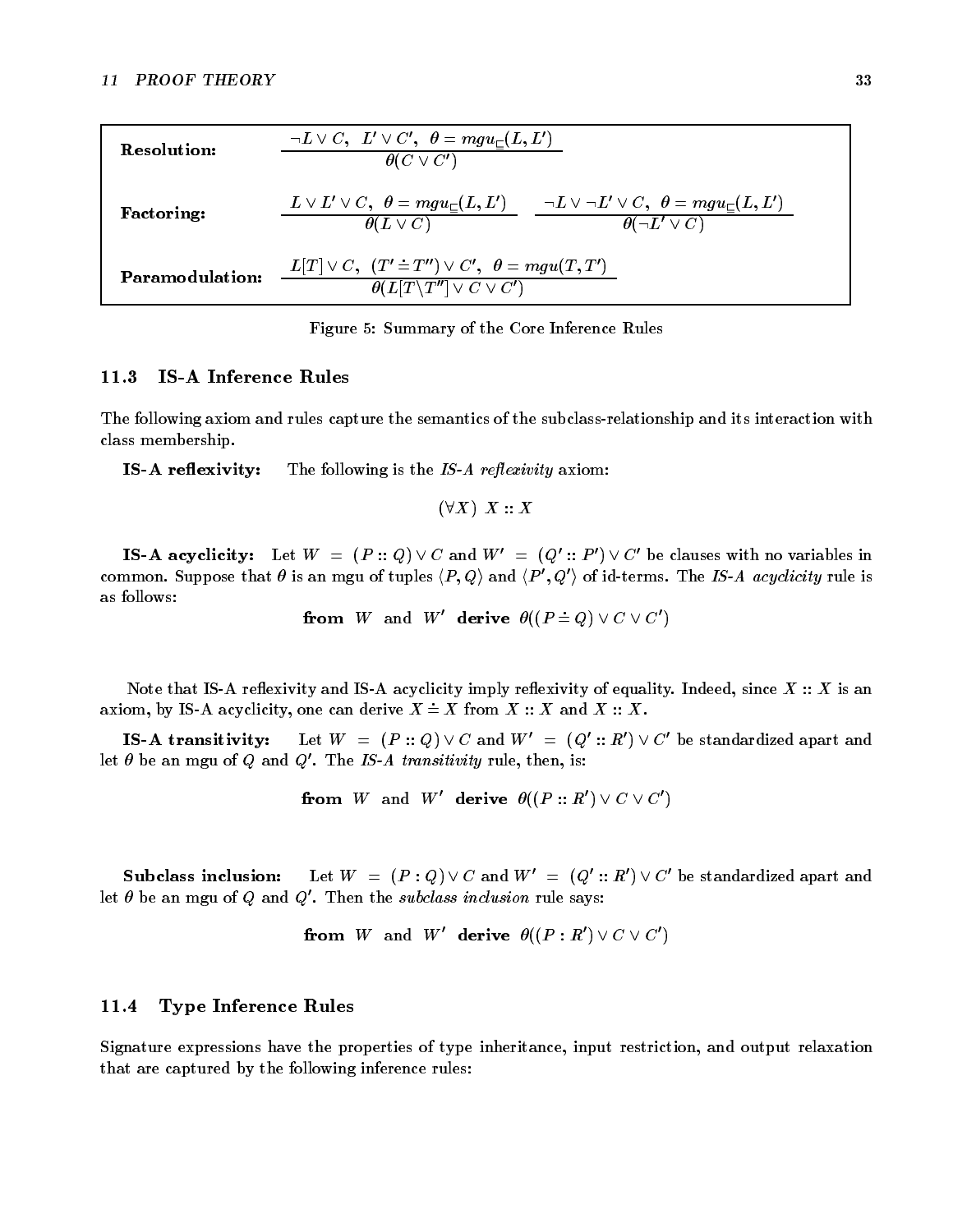| IS-A reflexivity:   | X::X                                                                                                                                                |
|---------------------|-----------------------------------------------------------------------------------------------------------------------------------------------------|
| IS-A acyclicity:    | $(P:: Q) \vee C$ , $(Q': P') \vee C'$ , $\theta = mgu(\langle P, Q \rangle, \langle P', Q' \rangle)$<br>$\theta(\left(P = Q\right) \vee C \vee C')$ |
| IS-A transitivity:  | $(P::Q) \vee C, \ \ (Q':R') \vee C', \ \ \theta= mgu(Q,Q')$<br>$\theta((P::R')\vee C\vee C')$                                                       |
| Subclass inclusion: | $(P:Q) \vee C$ , $(Q':R') \vee C'$ , $\theta = mgu(Q,Q')$<br>$\theta((P:R')\vee C\vee C')$                                                          |

Figure 6: Summary of the IS-A Inference Rules

Type inheritance: Let  $W = P \mid M \text{ } thd \otimes Q_1, \ldots, Q_k \Rightarrow T \mid \vee C$  and  $W' = (S' :: P') \vee C'$  be a pair of clauses with no common variables, and suppose  $P$  and  $P$  -have an mgu,  $\sigma$ . The *type inheritance* rule states the following

from W and W' derive  $\theta(S'|Mthd \otimes Q_1, \ldots, Q_k \Rightarrow T | \vee C \vee C')$ 

In other words,  $\beta$  -inherits the signature of  $P$  . A similar rule exists for set-valued methods. If  $W = P | Mthd \& Q_1, \ldots, Q_k \Rightarrow T | V C$  and W' is as before, then:

from W and W' derive  $\theta(S'|Mthd@Q_1, \ldots, Q_k \Rightarrow T \, V \, C \, V \, C')$ 

Input restriction: Let  $W = P \mid Mthd \, @ \, Q_1, \ldots, Q_i, \ldots, Q_k \Rightarrow T \mid \forall \, C \, \text{ and } W' = (Q_i'': Q_i') \lor C'$ be standardized apart. Suppose also that  $Q_i$  and  $Q_i$  have an mgu  $\sigma$ . The mput restriction rule states:

from W and W derive  $\theta(P | Mthd \tQ Q_1, \ldots, Q_i, \ldots, Q_k \Rightarrow T | V C V C')$ 

Here  $Q_i$  replaces  $Q_i$ . A similar rule exists for set-valued methods. Also, it should be noted that T in the above three inference rules stands for " $()$ " or an id-term.

Output relaxation: Consider clauses  $W = P \mid M \, th \, d \otimes Q_1, \ldots, Q_k \Rightarrow R \mid \vee C$  and  $W' = (R' ::$  $R''$ )  $\vee$  C' with no common variables, and suppose R and R' have an mgu  $\theta$ . The *output relaxation* rule, then, states:

from W and W' derive  $\theta(P|M\, thd \otimes Q_1, \ldots, Q_k \Rightarrow R'' \, | \, \vee \, C \vee C')$ 

A similar rule applies to set-valued methods.

#### <u>11.5</u> Miscellaneous Inference Rules

The requirement that a scalar method must return at most one value is built into in the following rule

Scalarity: Consider a pair of clauses that share no common variables:

 $W = P[Mthd \circledast Q_1, \ldots, Q_k \to R] \vee C$  and  $W' = P'[Mthd' \circledast Q'_1, \ldots, Q'_k \to R'] \vee C'.$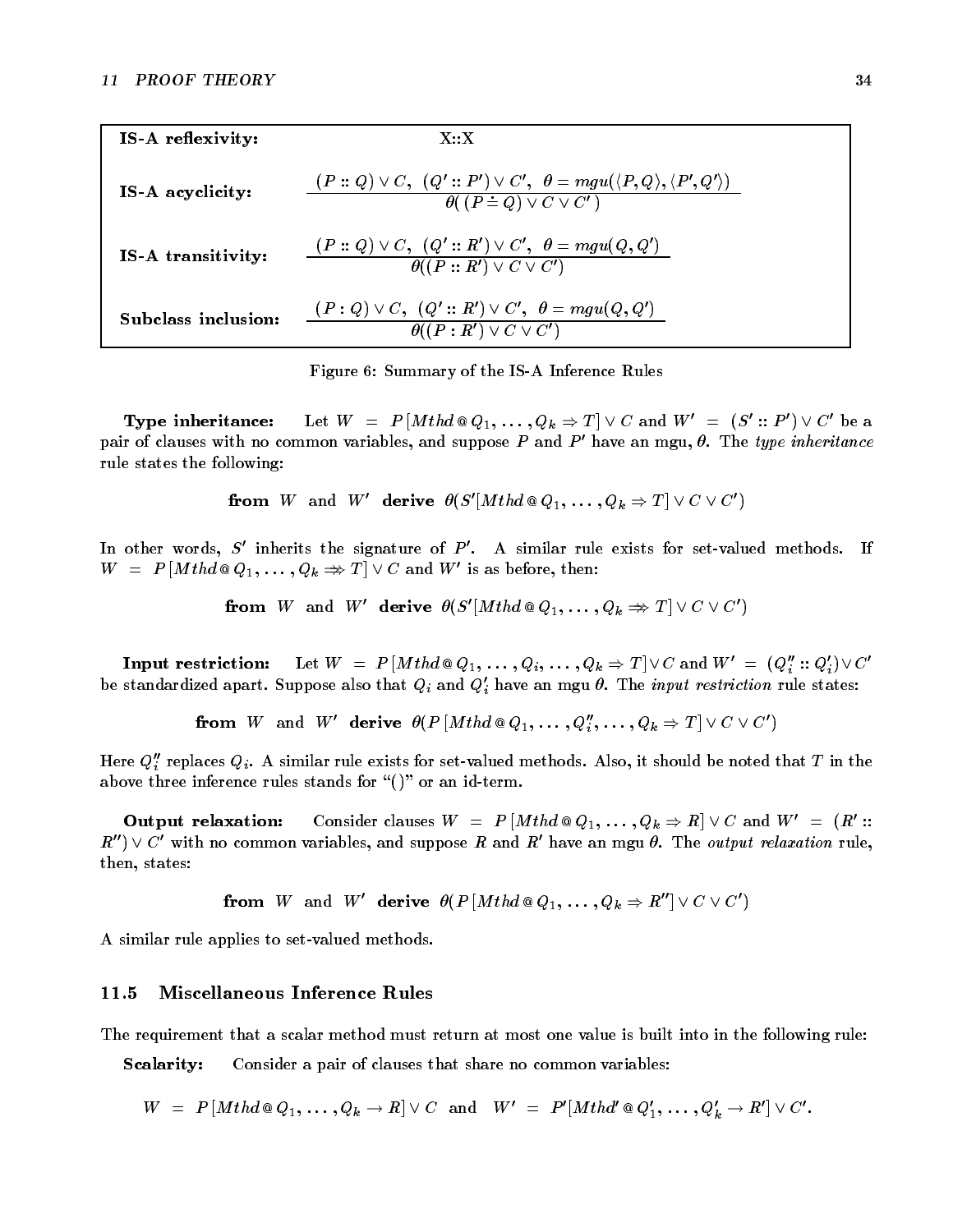| Type inheritance:  | $P[Mthd \otimes Q_1, \ldots, Q_k \Rightarrow T] \vee C, (S': P') \vee C', \theta = mgu(P, P')$<br>$\theta(S'[Mthd \otimes Q_1, \ldots, Q_k \Rightarrow T] \vee C \vee C')$                                                           |
|--------------------|--------------------------------------------------------------------------------------------------------------------------------------------------------------------------------------------------------------------------------------|
|                    | Similarly for set-valued methods                                                                                                                                                                                                     |
| Input restriction: | $\frac{P\left[ Mthd \circledast Q_1,,Q_i,,Q_k \Rightarrow T \right] \vee C, \; (Q_i'':Q_i') \vee C', \; \theta = mgu(Q_i,Q_i')}{\theta(P\left[ Mthd \circledast Q_1,\ldots,Q_i'',\ldots,Q_k \Rightarrow T \right] \vee C \vee C') }$ |
|                    | Similarly for set-valued methods                                                                                                                                                                                                     |
| Output relaxation: | $\frac{P\left[ Mthd \circledast Q_1, \ldots, Q_k \Rightarrow R \right] \vee C, \ \ (R' :: R'') \vee C', \ \ \theta = mgu(R,R')}{\theta(P\left[ Mthd \circledast Q_1, \ldots, Q_k \Rightarrow R'' \right] \vee C \vee C') }$          |
|                    | Similarly for set-valued methods                                                                                                                                                                                                     |

Figure 7: Summary of the Type-Inference Rules

Suppose there is an mgu  $\theta$  that unifies the tuple of id-terms  $\langle P, Mthd, Q_1, \ldots, Q_k \rangle$  with the tuple  $\langle P', Mthd', Q_1', \, \ldots \, , Q_k' \rangle.$  The rule of *scalarity* then says:

**from** W and W' derive 
$$
\theta(R = R') \vee C \vee C'
$$

A similar rule exists for inheritable scalar expressions. The only difference is that  $\to$  is replaced with  $\bullet\!\!\rightarrow$ in  $W$  and  $W'$ .

Another miscellaneous rule is called *merging*; it seeks to combine information contained in different ob ject molecules- Let L- and L be a pair of such molecules with the same ob ject id- An ob jectmolecule L is called a merge of L- and L if the set of constituent atoms of <sup>L</sup> is precisely the union of the sets of constituent atoms of L- and L- A pair of molecules can be merged in several dierent ways when they have common setvalued methods- For example the terms

$$
T\left[Scal\, \rightarrow d; \; SetM \rightarrow e; \; SetM \circledcirc X \rightarrow b\right] \tag{3}
$$

$$
T\left[Scal\, \rightarrow g;\; SetM \otimes Y \rightarrow h;\; SetM \otimes X \rightarrow c\right] \tag{4}
$$

have more than one merge:

$$
T\left[Scal\, \rightarrow d;\, Scal M \rightarrow g;\, Set M \rightarrow e;\, Set M \circledast Y \rightarrow h;\, Set M \circledast X \rightarrow b;\, Set M \circledast X \rightarrow c \right] \qquad \quad (5)
$$

and

$$
T\left[Scal\, \rightarrow d;~Scal\, M\rightarrow g;~Set\, M\rightarrow e;~Set\, M\, @\, Y\rightarrow h;~Set\, M\, @\, X\rightarrowtail \{b,c\}\right] \tag{6}
$$

However we distinguish certain kind of merges that have a uniqueness property- We call them canonical merges.

An *invocation* of a method consists of the method's name, its arguments, and the arrow specifying the type of invocation (scalar or set-valued). For instance, in the above example,  $\textit{scal} \, \mathfrak{m} \to \textit{sel} \, \mathfrak{m} \to \textit{sel} \, \mathfrak{m}$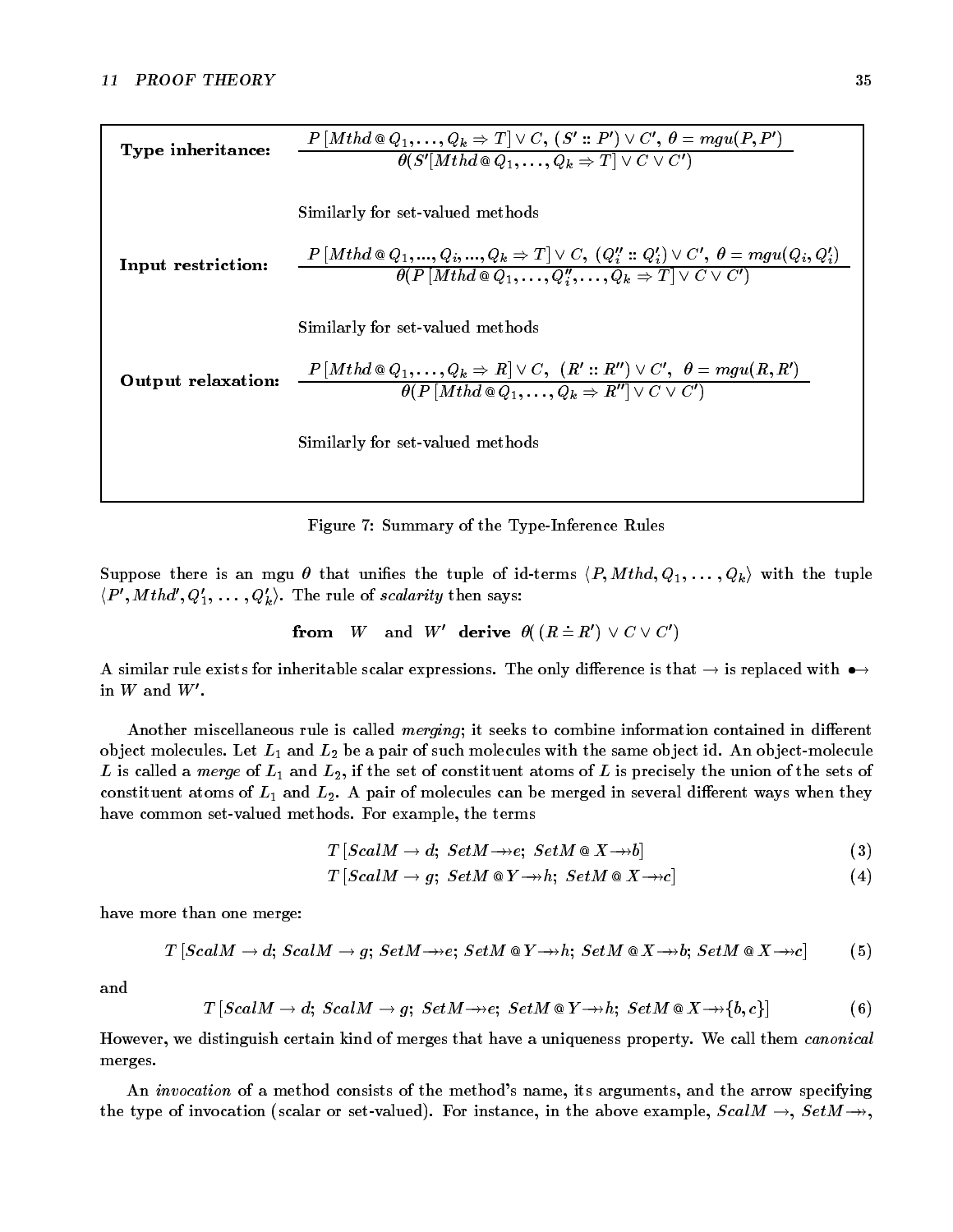| Scalarity:                                 | $P[ Mthd \otimes Q_1, \ldots, Q_k \to R] \vee C_1, P'[ Mthd' \otimes Q'_1, \ldots, Q'_k \to R'] \vee C_2$       |
|--------------------------------------------|-----------------------------------------------------------------------------------------------------------------|
|                                            | $\theta = mgu(\langle P, Mthd, Q_1, \ldots, Q_k \rangle, \langle P', Mthd', Q'_1, \ldots, Q'_k \rangle)$        |
|                                            | $\theta(R = R' \vee C_1 \vee C_2)$                                                                              |
|                                            | Similarly for inheritable scalar expressions, where $\rightarrow$ is replaced with $\rightarrow$                |
|                                            |                                                                                                                 |
| Merging:                                   | $P[\ldots] \vee C, P'[\ldots] \vee C', \theta = mgu(P, P'), L'' = merge(\theta(P[\ldots]), \theta(P'[\ldots]))$ |
|                                            | $L'' \vee \theta(C \vee C')$                                                                                    |
|                                            |                                                                                                                 |
| Elimination: $\frac{\neg P[\ ] \vee C}{C}$ |                                                                                                                 |
|                                            |                                                                                                                 |

Figure 8: Summary of the Miscellaneous Inference Rules

SetM  $\mathfrak{A} \twoheadrightarrow$ , and SetM  $\mathfrak{A}$  to are all distinct invocations. A *canonical merge* of  $L_1$  and  $L_2$ , denoted mergeL- L is a merge that does not contain repeated identical invocations of setvalued methods- In the above  $\{ \cdot \}$  is a canonical merger of  $\{ \cdot \}$  and  $\{ \cdot \}$  is unique up to a permutation of  $\{ \cdot \}$ of atoms and id-terms in the ranges of set-valued methods.

Merging: Consider a pair of standardized apart clauses,  $W = L \vee C$  and  $W' = L' \vee C'$ , where both  $L$  and  $L$  are object molecules. Let  $\theta$  be an mgu unifying the oid parts of  $L$  and  $L$  . Let  $L$  denote the canonical merge of  $\sigma(L)$  and  $\sigma(L)$  . The *merging* rule, then, sanctions the following derivation:

from W and W' derive  $L'' \vee \theta(C \vee C')$ 

Finally, since for every id-term, P, the molecule  $P[\ ]$  is a tautology, we have the following *elimination* rule

**Elimination:** If C is a clause and P an id-term then:

```
from \neg P \Box \lor C derive C
```
Notice that if  $C$  is an empty clause then the elimination rule would derive an empty clause as well.

# Remarks

With such multitude of inference rules, a natural concern is whether there can be an efficient evaluation procedure for Flogic queries- The answer to this question is believed to be positive several ma jor evaluation strategies developed for deductive databases e-g- OLDT 
  or Magic Sets 
 are applicable here as well-

Another important point is that one does not need to use some of the inference rules at run time-For instance, in proof-theoretic terms, the purpose of static type checking is to obviate the need for the typing rules at run time- Likewise a compiletime algorithm for checking acyclicity could be used to get rid of the ISA acyclicity rule at run time- is practical system is also likely to limit the use of the use rule of scalarity-be used to generate this rule may be used to generate rule may be used to generate runtime w inconsistencies detected in scalar methods, but it may not be used to do inference.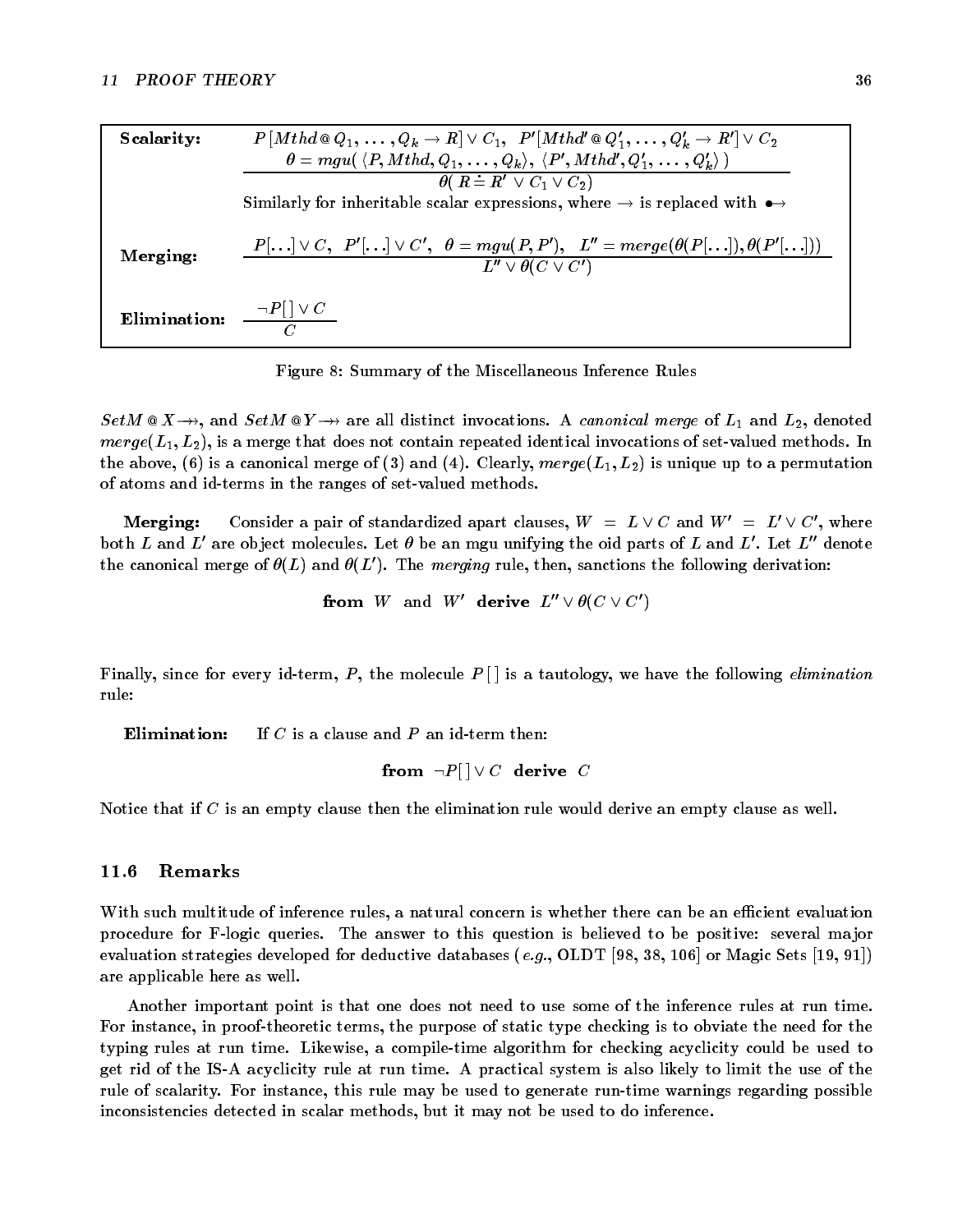#### 11.7 Soundness of the Proof Theory

 $\Box$  of a clause a deduction of a clause  $\Box$  is a nite sequence of  $\Box$  is a nite sequence of clauses  $\Box$ such that  $D_n = C$  where, for  $1 \leq k \leq n$ ,  $D_k$  is either

- $\bullet$  a member of  $\mathbf{5}, \; \text{ or }$
- $\bullet$  is derived from some  $D_i$  and, possibly, an additional clause,  $D_j,$  where  $i,j < k,$  using one of the core, is-a, type, or miscellaneous inference rules.

a deduction the empty with the empty clause is a refutation of S-C is deduction of S-C is deducted a refutation shall write  $S \vdash C$ .

Theorem 11.3 (Soundness of F-logic Deduction) If S  $\vdash C$  then S  $\models C$ .

**Proof:** Directly follows from the closure properties given in Section 7 and from the form of the inference rules.

#### 11.8 A Sample Proof

Consider the following set of clauses

| $\mathbf{i}$ . | a::b                                      | iv. $r _{\text{attr}} \rightarrow a $                                                    |
|----------------|-------------------------------------------|------------------------------------------------------------------------------------------|
| ii. $p(a)$     |                                           | v. $r[attr \rightarrow f(S)] \vee \neg p(X) \vee \neg O[M \circledcirc X \Rightarrow S]$ |
|                | iii. $c [m \otimes b \Rightarrow (v, w)]$ | vi. $\neg p(f(Z))$                                                                       |

We can refute the above set using the following sequence of derivation steps, where  $\theta$  denotes the unifier used in the corresponding step

| $r [attr \rightarrow f(S)] \vee \neg O [M @ a \Rightarrow S].$ | by resolving (ii) and (v); $\theta = \{X \setminus a\}$                                    |
|----------------------------------------------------------------|--------------------------------------------------------------------------------------------|
| viii. $c [m \otimes a \Rightarrow (v, w)]$                     | by input restriction from (i) and (iii)                                                    |
| ix. $r[attr \rightarrow f(v)]$                                 | by resolving (viii) with (vii); $\theta = \{O \setminus c, S \setminus v, M \setminus m\}$ |
| $a = f(v)$                                                     | by the rule of scalarity, using (iv) and (ix)                                              |
| p(f(v))                                                        | by paramodulation, using (ii) and $(x)$                                                    |
|                                                                | by resolving (vi) with (xi); $\theta = \{Z \setminus v\}$                                  |
|                                                                |                                                                                            |

All steps in this derivation are selfexplanatory- We would like to point out though that in Step ix is an asymmetric unifier that unifies the atom  $O\left[M\otimes a \Rightarrow S\right]$  *into* the molecule (viii).

#### $11.9$  Completeness of the Proof Theory

we follow the strategies in adapted from proving complete from province from complete from classical logical lo Theorem is used to establish completeness for the ground case- Then an analogue of Lifting Lemma shows that ground refutations can be "lifted" to the nonground case.

Lemma -- Let S be a set of ground Fliterals- If S is unsatisable then there are molecules P and Q such that  $P \sqsubseteq Q$ ,  $\neg P \in S$  and  $S \vdash Q$ . (When P, Q are P-molecules or is-a assertions,  $P \sqsubseteq Q$  should be  $\mathbf{u}_l$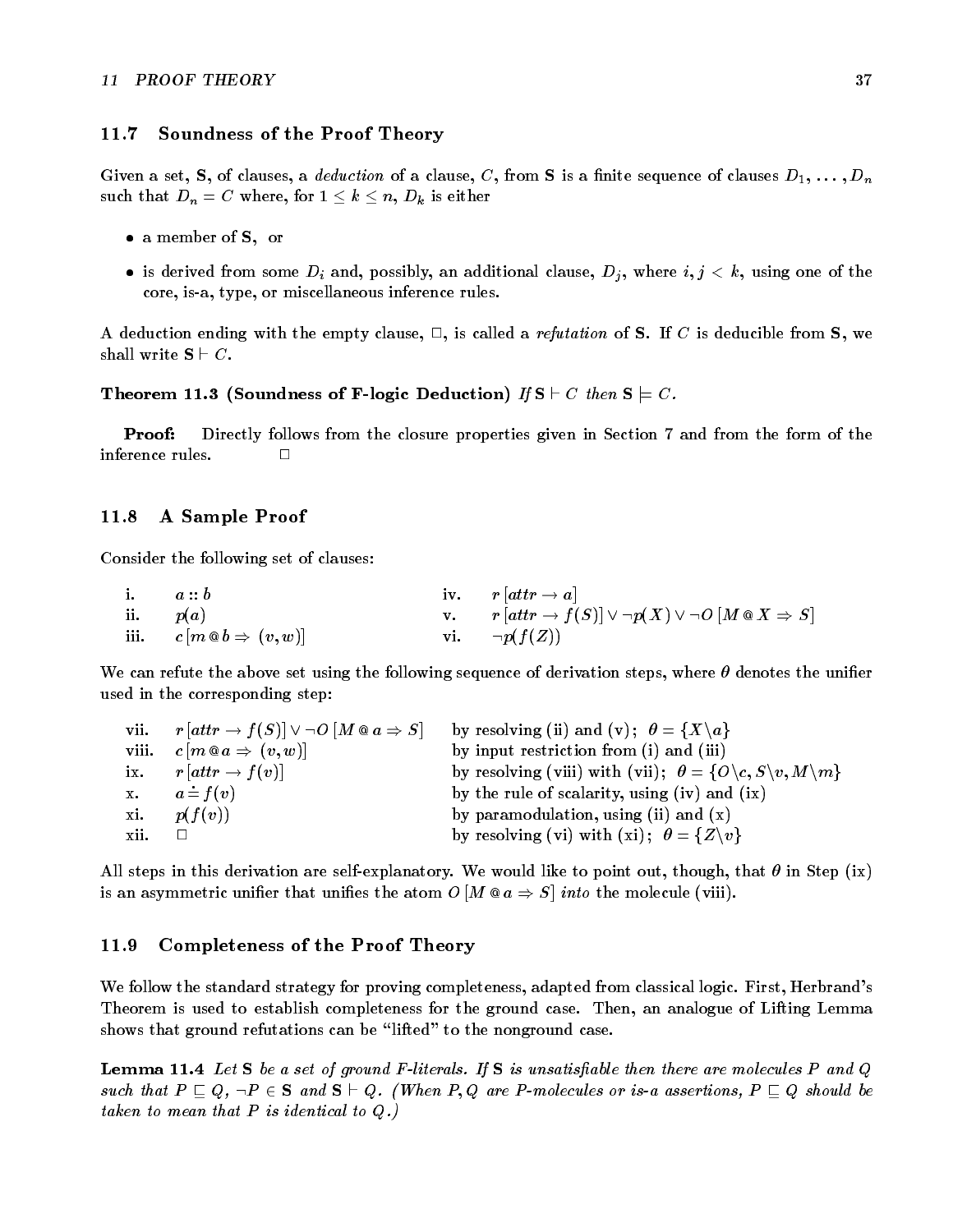**Proof:** Suppose, to the contrary, that there are no molecules  $P$  and  $Q$ , such that  $P \sqsubseteq Q, \neg P \in S$ , and  $S \vdash Q$ . We will show that then S must be satisfiable. Consider the following set of molecules:

 $\mathbf{D}(S) \stackrel{\text{def}}{=} \{P \mid P \text{ is a submodule of some molecule } Q \text{ such that } S \vdash Q \}.$ 

Section 9 shows that every H-structure, H, has a corresponding F-structure,  $\mathbf{I}_H$ , such that  $\mathbf{H} \models \mathbf{S}$  if and only if  $I_H \models S$ . Applying the construction from Section 9 to  $D(S)$  we obtain an F-structure, M. Since DS is closed under deduction it is easy to verify that M is indeed an Fstructure- We claim that for every molecule P

$$
\mathbf{M} \models P \quad \text{if and only if} \quad P \in \mathbf{D}(\mathbf{S}) \tag{7}
$$

The if direction follows from soundness of the derivation rules- For the only if direction assume  $\mathbf{M} \models P$  and consider the following two cases:

(i)  $P$  is an is-a assertion or a predicate:

If P is an is-a assertion, item  $(2)$  in the construction of M in Section 9 can be used to show that  $\mathbf{M} \models P$  if and only if  $P \in \mathbf{D}(\mathbf{S}).$  If  $P$  is a predicate, item  $(9)$  can be used to show the same.

ii P is an object model of a composed of atoms  $\mathbf{u} = \mathbf{u}$ Then  $\mathbf{M} \models P$  if and only if  $\mathbf{M} \models \tau_i, \, i = 1, \, \ldots \,, n.$  By items  $(5),$   $(6),$   $(7),$  or  $(8)$  of Section 9 (depending on whether the method expression in  $\tau_i$  is scalar or set-valued and whether it is a data or a signature expression), it follows that  ${\bf M}\models \tau_i$  if and only if  $\tau_i\in {\bf D}({\bf S}).$  Therefore, by the decomposition of  $\Gamma$  there are molecules are molecules  $\gamma$  in  $\gamma$  is a such that is a such that is a such that is a such that is a such that is a such that is a such that is a such that is a such that is a such submolecule of Qi for i \$ n- Let Q be the canonical merge of Q- Qn- Then P is a submolecule of  $Q$  (since every constituent atom of  $P$  is also a constituent atom of  $Q$ ) and  $Q$ is deducible from S since  $\mathcal{L}$  and  $\mathcal{L}$  and  $\mathcal{L}$  and  $\mathcal{L}$  and  $\mathcal{L}$  and  $\mathcal{L}$  and  $\mathcal{L}$  and  $\mathcal{L}$  and  $\mathcal{L}$  and  $\mathcal{L}$  and  $\mathcal{L}$  and  $\mathcal{L}$  and  $\mathcal{L}$  and  $\mathcal{L}$  and  $\mathcal{L}$  and Hence,  $P$  is in  $D(S)$ , which proves (7).

By the definition of  $\bf{D}(S),$  if  $P\in \bf{S}$  is a positive literal then  $P\in \bf{D}(S).$  Hence, by  $(7),$   $\bf{M}\models P.$  For every  $\log$ ative literal  $\neg$   $\Gamma$  in  $\mathcal{S},\Gamma$  is not a submolecule of any molecule deducible from  $\mathcal{S},$  by the assumption made at the beginning of the proof. So,  $P$  is not in  $\bf{D}(S)$ . Again, by (7),  $\bf{M} \not\models P$  and therefore  $\bf{M} \models \neg P.$ Thus, M satisfies every literal of  $S$ , that is, it is a model for  $S$ .

Theorem -- Completeness of ground deduction If a set of ground clauses S
 is unsatisable then there exists a refutation of  $S$ .

Proof By Herbrands Theorem we can assume that S is nite- Suppose S is unsatisable- We will show that the state is a refutation of S using a technique due to Andreson and Bledsoe (P) and Bledsoe (P is carried out by induction on the parameter  $excess(S)$ , the number of "excess literals" in S:

 $excess(S) \stackrel{\text{def}}{=}$  (the number of occurrences of literals in S) – (the number of clauses in S).

s are the number of the number of clauses in Section of the number of our section of occurrences of  $\sim$ literals in S. Hence either  $\Box \in S$  and we are done, or every clause in S is a literal. In the latter case, by Lemma 11.4,  ${\bf S}\vdash \neg P$  and  ${\bf S}\vdash Q$  for some molecules  $P,$   $Q$  such that  $P\sqsubseteq Q.$  Applying the resolution rule to  $\neg r$  and  $Q$ , we obtain the empty clause.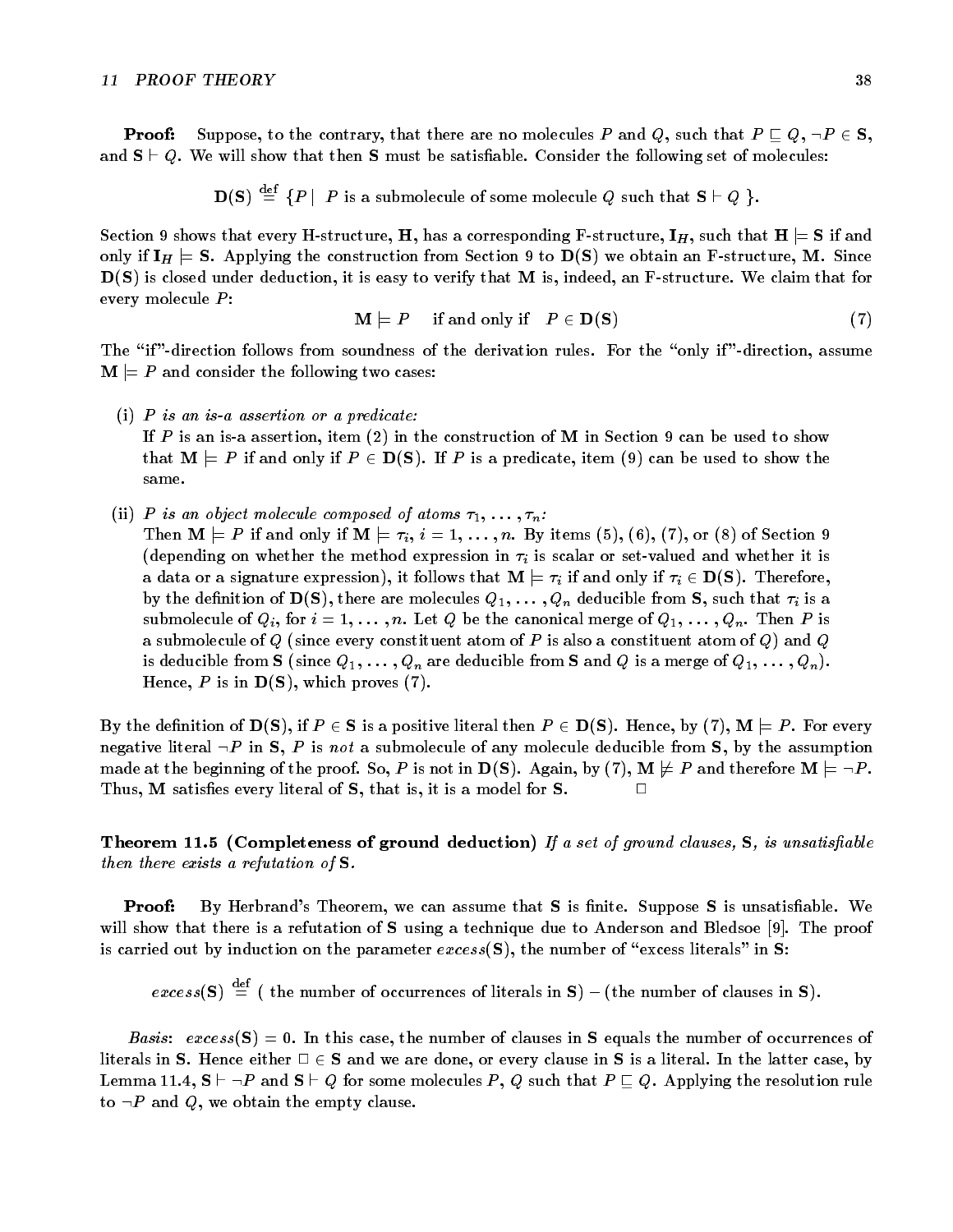In this case the step excess  $\mathbf I$  -case there must be a clause  $\mathbf I$  -case there must be a clause  $\mathbf I$ more than one literal. Let us distinguish this clause from other clauses and write  ${\bf S} = \{C\} \cup {\bf S}',$  where  $C = L \vee C' \ \ (C' \neq \Box$  since we have assumed that  $C$  contains more than one literal). By the distributivity law,  $\{L \vee C'\} \cup {\bf S'}$  is unsatisfiable if and only if so are  ${\bf T}_1$  =  $\{C'\}\cup{\bf S'}$  and  ${\bf T}_2$  =  $\{L\}\cup{\bf S}'.$  Since excess T-1 in and excess the induction hypothesis ensures that the induction that there are refutations of T-1 and  ${\bf T}_2$  separately. Therefore,  ${\bf T}_1 \vdash \Box$ , where  $\Box$  is the empty clause. Let  $\emph{dedseq}_1$  denote the deduction that derives a from T-1, the delivery the determines the determine steps in derive would derive the control of  $\Box$  is so produced, then S is refuted and we are done. Otherwise, if L is produced, it means that  $S \vdash L$ . Let dedseq<sub>2</sub> denote the derivation that refutes  $T_2 = \{L\} \cup S'$  (which exists by the inductive assumption). Since  $\bf S' \subset \bf S$  and  $\bf S \vdash L$ , it follows that if we apply  $dedseq_1$  to  $\bf S$  and then follow this up with steps from  $dedeq_2$ , we shall refute S.  $\Box$ 

Proposition -- There exists a unication algorithm that
 given a pair of molecules T- and T
 yields a complete set of mgus of T- into T-

Proof The algorithm is given in Appendix C and its correctness is proved in Lemma C-- $\Box$ 

**Lemma 11.1** (Litting Lemma) suppose  $C_1, C_2$  are clauses and  $C_1, C_2$  are their instances, respectively. If  $\nu$  is derived from  ${\mathbf e}_1$  and  ${\mathbf e}_2$  (or from  ${\mathbf e}_1$  alone) using one of the derivation rules, then there exists a clause, D, such that

- $\bullet$  D is derivable from the factors of  $C_1$  and  $C_2$  (resp., from  $C_1$  alone) via a single derivation step;
- $\bullet$  -Inis derivation step uses the same inference rule as the one that derived  $D$  ; and
- $\bullet$   $\,\nu$  is an instance of  $\,\nu$  .

Proof Consider each derivation rule separately- The proof in each case is similar to the corre sponding proof in predicate calculus since the notion is the notion of substitution is the samples of substitu (but tedious) details are left as an exercise.  $\Box$ 

Theorem -- Completeness of Flogic Inference System If a set S of clauses is unsatisable then there is a refutation of  $S$ .

**Proof:** The proof is standard. Consider  $S$  , the set of all ground instances of  $S$ . By the ground case (Theorem 11.5), there is a refutation of  $S$  . With the help of Lifting Lemma, this refutation can be then lifted to a refutation of S- $\Box$ 

### 12 Data Modeling in F-logic

In this section, we define the notions of a logic program, a database, and a query, and illustrate the use of Flogic on a number of simple yet notes the terms places. We shall use the terms decliness the terms decline or simply a database and logic program interchangeably- As a rst cut we could say that a logic program in Flogic (in Flogic abbre- program is an arbitrary set of Fformulae- and the construction of  $\rho$ programming, this definition is much too general and both pragmatic and semantic considerations call for various restrictions on the form of the allowed formulas.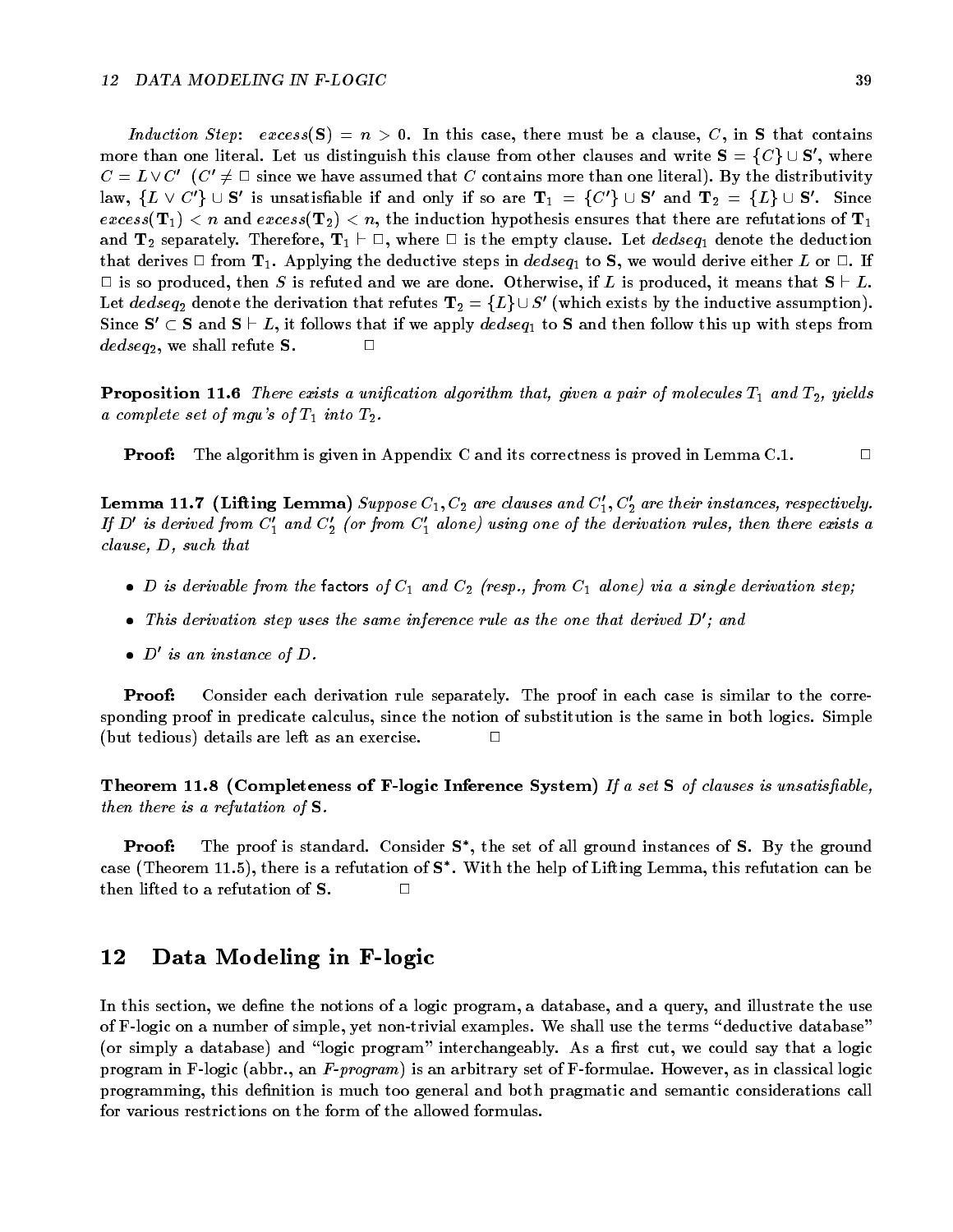#### $12.1$ Logic Programs and their Semantics

Perhaps the most popular class of logic programs is the class of Horn programs- A Horn Fprogram consists of *Horn rules*, which are statements of the form

$$
head \leftarrow body \tag{8}
$$

where head is a conjunction of Fmolecules-induction of Fmolecules-induction of Fmolecules-induction of Fmolecules-induction of Fmolecules-induction of Fmolecules-induction of Fmolecules-induction of Fmolecules-induction o that all its variables are implicitly universally quantified.

Just as in classical theory of logic programs, it is easy to show that Horn programs have the modelintersection property- Thus the intersection of all Hmodels of a Horn program P is also an Hmodel of P-1 - This model is also the least Hmodel of P with recall that Hollowell that Hstructures are called that are sets of molecules).

By analogy with classical theory of Horn logic programs see e-g- we can dene an Flogic counterpart of the well-known  $T_{\textbf{P}}$  operator that, given a Horn F-program,  $\textbf{P},$  maps H-structures of  $\textbf{P}$ to other Hstructures of P-I TPI in Hstructure I  $\gamma$   $\gamma$   $\tau$  is denoted as the smallest Hstructure that  $\tau$ contains the following set-

 $\{head \mid head \leftarrow l_1 \wedge \cdots \wedge l_n \text{ is a ground instance of a rule in } \mathbf{P} \text{ and } l_1, \ldots, l_n \in \mathbf{I}\}$ 

Following a standard recipe, it is easy to prove that the least fixpoint of  $T<sub>P</sub>$  coincides with the least H-model of **P** and that a ground F-molecule,  $\varphi$ , is in the least H-model of **P** if and only if  $P \models \varphi$ .

Although Horn programs can be used for a large number of applications their expressive power is limited- For more expressiveness it is necessary to relax the restrictions on the form of the rules and allow negated Fmolecules in body in - Such programs will be called generalized or normal Fprograms-

For generalized programs, the elegant connection between fixpoints, minimal models, and logical entailment holds no more- In fact such programs may have several minimal models and the right choice is not always obvious-distribution and a generally accepted that the semantics of a generalized logic program is given by the set of its canonic models which is a subset of the set of all minimal models of the program- Alas in many cases there is no agreement as to which models deserve to be called canonic-Nevertheless, for a vast class of programs, called locally stratified programs, such an agreement has been reached, and it was shown in  $|\circ \theta|$  that every such program has a unique canonic  ${\bf n}$ -model. For a locally stratified program, its unique canonic model goes under the name *perfect model*.

Appendix A develops a perfect-model semantics for locally stratified F-programs, which is an adaptation from  $\mathbf{r}$  , and the shall assume that some can our complete that some canonic However the some for each F-program under consideration; details of these models do not matter for the discussion that follows- Moreover since most of our examples are based on Horn programs the canonic model of each such program coincides with its unique minimal model.

## Canonic Models and Equality

Equality has always been a thorny issue in logic programming because it does not easily succumb to ecient treatment- As a result most logic programming systemsand all commercial oneshave the

 $^{14}$ By itself, this set may not be an H-structure because of the closure properties that an H-structure must satisfy (see Section 9).

<sup>&</sup>lt;sup>15</sup>We consider only *definite* rules, *i.e.*, rules that do not have disjunctions in the head.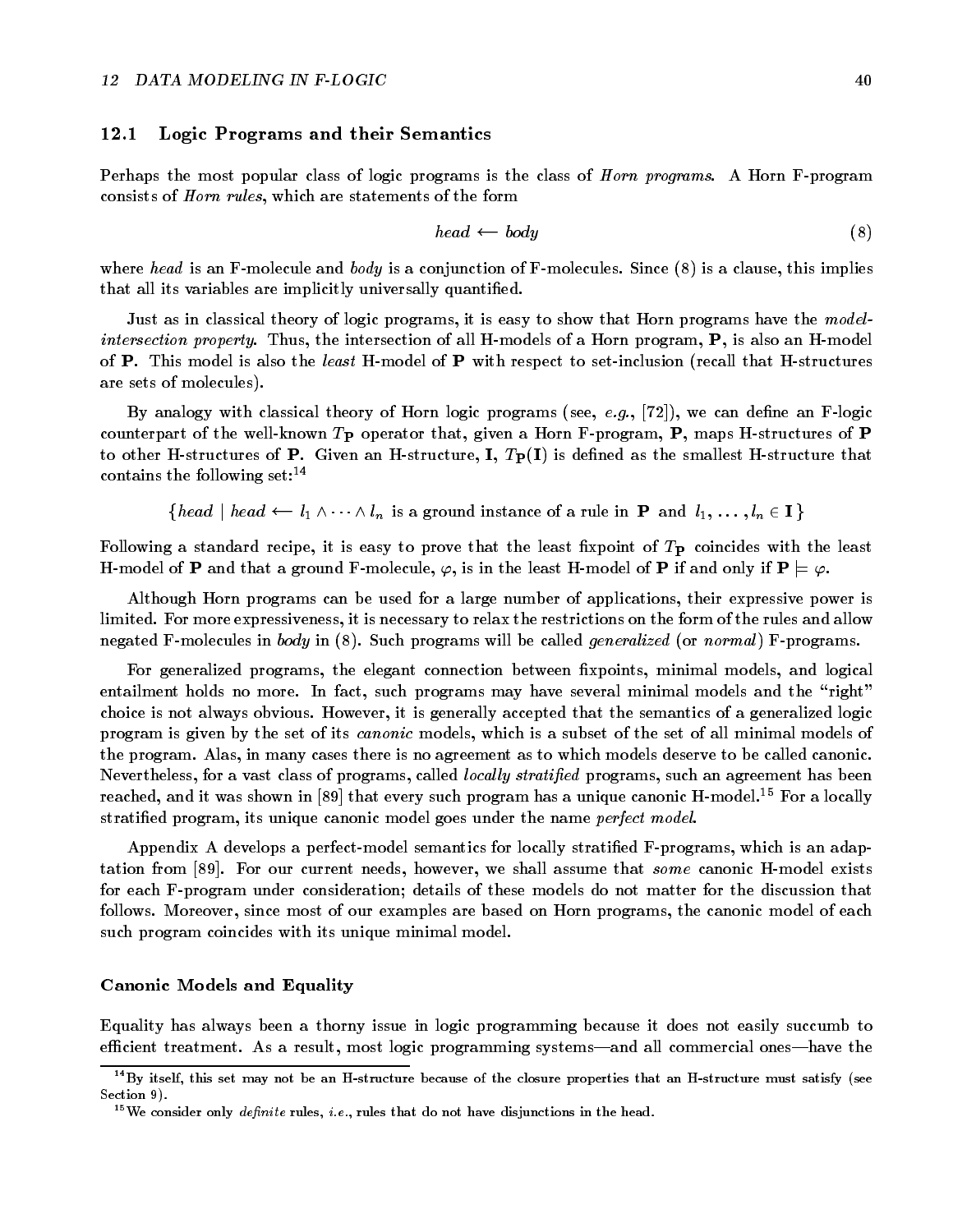so called "freeness axioms" built into them.- "In practice, this boils down to a restriction that banishes equality predicates from the heads of program clauses-

Clearly programming in Flogic cannot avoid such problems- Furthermore equality plays a much more prominent role in object than in programming than in classical logic programming- in regression instance equations can be generated implicitly even if the program does not mention equality at all- For example, consider the following simple F-program:

$$
john\left\lceil father \rightarrow bob \right\rceil \qquad \qquad john\left\lceil father \rightarrow dad(john) \right\rceil \qquad \qquad (9)
$$

Because father is a scalar attribute, this program entails  $bob = dad(John)$ . Likewise, car :: automobile and *automobile* :: car together entail car = automobile because the class hierarchy must be acyclic.

Apart from the usual computational problems associated with the equality predicate, implicit generation of equations may be problematic from the practical point of view- Indeed multiplydened scalar methods, such as *father* above, or cycles in the class-hierarchy may be unintentional, a programmer's mistake- Therefore it may be desirable to regard certain programs such as 
 above as inconsistent unless  $dad(1)$   $(0)$   $=$   $bob$  is also defined explicitly. Of course, since the above program obviously has many models inconsistency here should be taken to mean the absence of canonic models- Furthermore the notion of canonic models needs special adjustment for equality, because many programs that generate implicit equality may well have canonic models in the usual sense- For instance 
 certainly has a min imal H-model, which consists of the two given atoms, the equation  $bob = dad(john)$ , plus all tautological F-atoms.

The canonic models that take special care of the equality will henceforth be called equality-restricted canonical models, which is defined next.

The first step is to split each program, **P**, into two (not necessarily disjoint) subsets,  $P^{\pm}$  and  $P^{rest}$ . The *equality definition*,  $\mathbf{P}^{\pm}$ , is the part that determines the equality theory of P. The second part,  $\mathbf{P}^{rest}$ , specifies the rest.

Implicit here is the assumption that the programmer would specify which part of the program deter mines the intended equalities of the problem domain- Any other equality implied by P would then be interpreted as an inconsistency-

For simplicity, we shall assume that the equality definition,  $P^=$ , has only one canonic H-model. However, we do not assume any specific theory of canonic models. Let  $\mathbf{H}^{\pm}$  be the canonical H-model of  ${\bf P}$  = and let EQ be the set of all non-trivial equations in  ${\bf H}$  = . (An equation,  $s=t$ , is non-trivial if and only if s and the notation is and the second that  $\mathcal{L}_{\mathcal{A}}$ 

- qualityrestricted canonical models and models we do not be a canonical model of the second contract of the second assume that M is unique-yi that M is an equality restricted canonical model of P is an equality  $\alpha$ nontrivial equations in  $M$  coincides with  $EQ$ .  $\Box$ 

Coming back to our example, suppose that  $bob = dad(john)$  is not in the equality-defining part of (9). Then  $\neg(bob = dad(John))$  must hold in all canonic models of the program. However, since  $bob = dad(John)$ is a logical consequence of (9), this program has no equality-restricted canonic model.

 $16$ In logic programming, freeness axioms are also known as Clark's Equality Theory.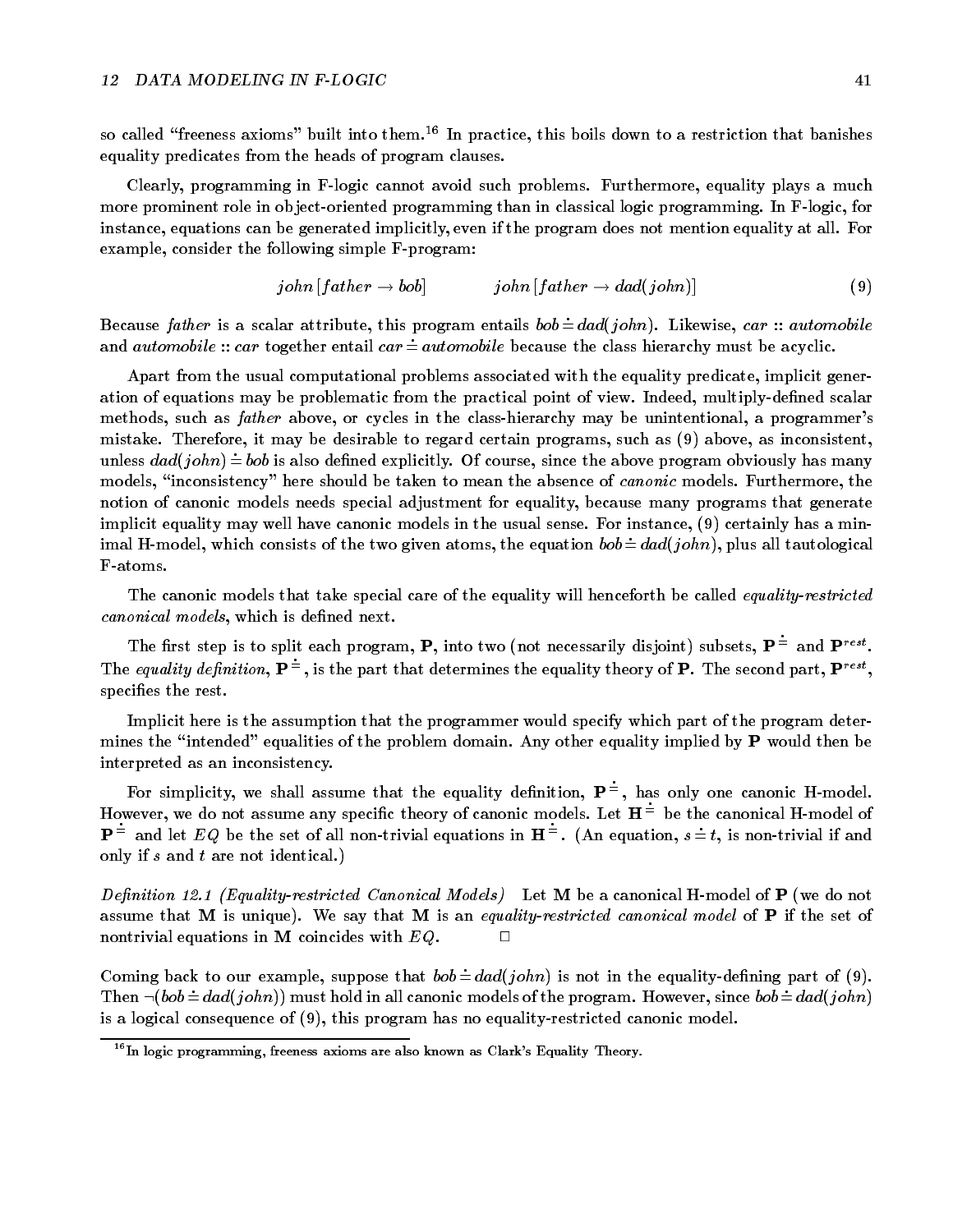## Queries

- $\bullet$  contains all instances of  $Q$  that are found in the canonic model of  $\mathbf{P}$ ; and
- $\bullet\,$  is closed under " $\models$ ".

the following reason. Suppose the database contains  $john$   $[children{\rightarrow\!\!\rightarrow} \{bob, silly\}]$  and the query is  $\hspace{0.1cm} ? \{nonn\}$  children  $\rightarrow$   $\Lambda$   $\mid$  . Then two instances of the query are implied by this database:  $\{non\}$  children  $\rightarrow$   $\{non\}$ and  $john$   $[children{\to}sally]$ . However,  $john$   $[children{\to}+ \{bob,sally\}]$  is not an instance of the query. So, without the closure with respect to  $\models$ , this molecule would not be part of the answer set, even though it is a logical consequence of the rst two answers- On the other hand this molecule is in the answer set of a logically equivalent query,  $i-john [children \rightarrow \{X, Y\}].$ 

Closure with respect to " $\models$ " eliminates these anomalies and makes it easier to talk about query equivalence and containment without getting bogged down in minor syntactic differences that may occur in essentially similar queries.

# The Structure of F-logic Programs

F-programs specify what each method is supposed to do, define method signatures, and organize objects along class hierarchies- Thus every program can be split into three disjoint subsets according to the type of information they specify

- $\bullet$  The IS-A hierarchy declaration. This part of the F-program consists of the rules whose head-literal  $\bullet$ is an is-a assertion.
- $\bullet$  The *signature aeclaration*. This part contains rules whose head literal is an object-molecule that is built out of signature expressions only-
- $\bullet$  The *object-base de* $n$ *nition*. This part consists of rules whose head literals do not contain signatures e- or i-spressions i-si-sions i-mail exclusive or observe predicates or object modern constants built exclusively out of data expressions-

Note that the above classication considers rules rules rules  $\mathbf{I}$  is legal therefore for rules in one subsets in one subsets in one subsets in one subsets in one subsets in one subsets in  $\mathbf{I}$ to have bodyliterals dened in other subsets- In fact as we shall see certain applications may need such flexibility.

Informally an ob jectbase denition species what each method is supposed to do- Ob ject denitions e-complicit i-dependent i-dependent i-declared via declared via declared via declared via declared via declare rations as their name suggests organize ob jects and classes into ISA hierarchies- Signature declarations specify the types of the arguments for each method and the type of the output they produce-

 $17$ This does not limit generality, as every query can be reduced to this form by adding appropriate rules.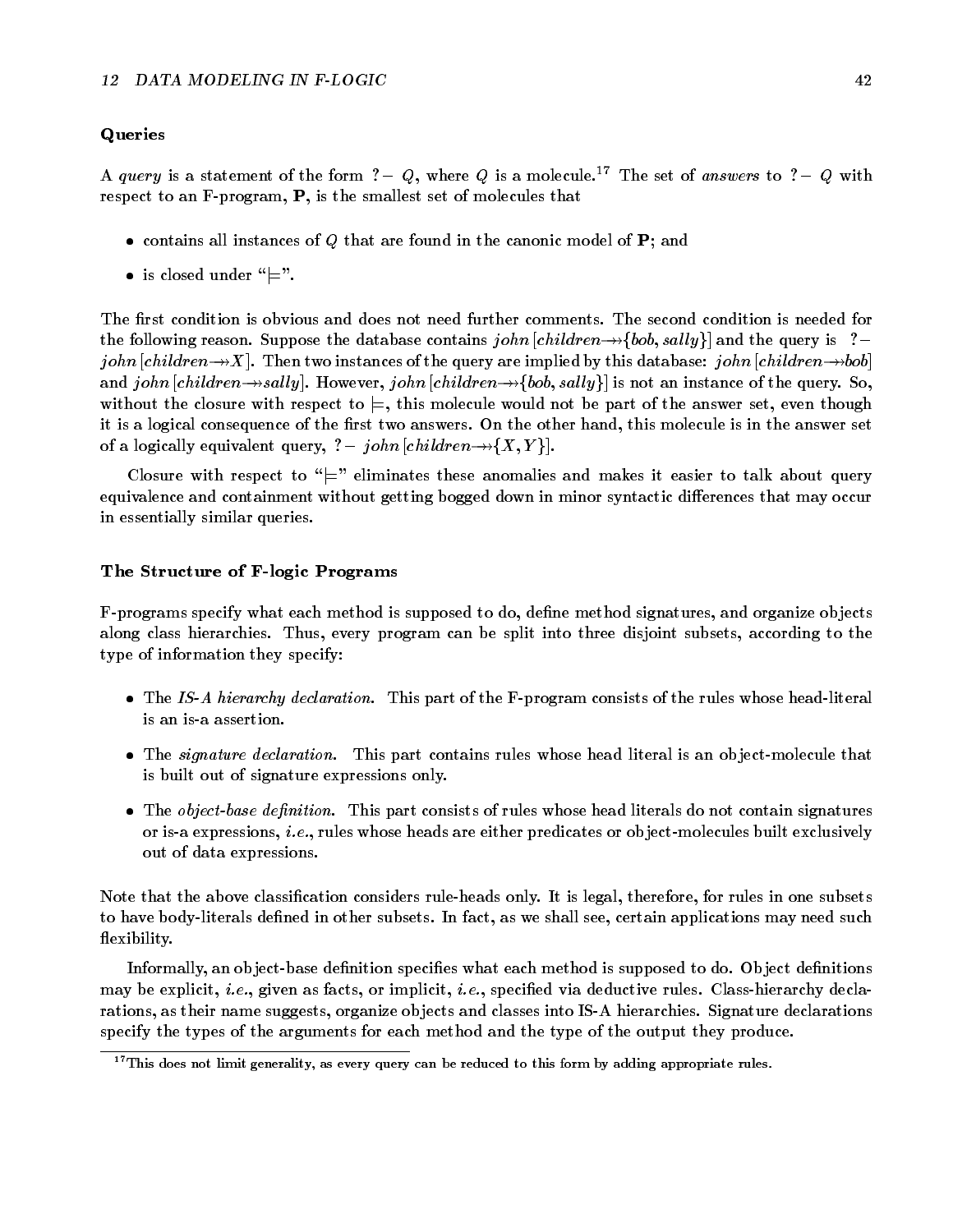#### 12.2 **Examples of IS-A Hierarchies**

Given an F-program and its canonic H-model, the IS-A hierarchy defined by the program is the set of all is a atoms satisfied by the canonic model.

One simple example of a classhierarchy declaration is given in Figures and of Section - In this hierarchy, john is a student and an employee at the same time; phil is an employee but not a student. The latter is not stated explicitly and *cannot* be derived using the normal logical implication, " $\vert z$ ", of Section -- However phil student holds in the minimal model of the program of Section - Since the semantics is determined by this model,  $\neg \mathit{pnu}$  ;  $\mathit{snu}$  is considered to be a valid statement about the class hierarchy-

The idea of class hierarchies is an important ingredient in the phenomenon known as *inclusion poly*morphism-catalogue stating that students are persons implies that all properties that all properties i-mail pro methods applicable to persons must automatically be applicable to employees and students- In Figure of Section 3, such properties are *name* (a scalar 0-ary method that returns objects of class string), f riends a setvalued attribute that returns ob jects of class person and a few others- In Flogic inclu sion polymorphism is built into the semantics- It is manifested by a property discussed in Section called *structural inheritance*.

 $S$ ince classes are represented by ground identity in the represented by ground identity in the parametric support of  $\mu$ families of classes can be represented via non-ground id-terms, which provides much of what is needed to support parametric polymorphism- For example the following pair of clauses denes a parametric polymorphic class  $list(T)$ :

$$
nil: list(T)
$$
  
\n
$$
cons(X,Y): list(T) \leftarrow X : T \wedge Y : list(T)
$$
  
\n
$$
list(T): list(S) \leftarrow T :: S
$$
\n(10)

Here  $list(T)$  denotes a parametric family of classes of the form

 ${list(t) | where t is a ground id-term }$ 

and construction is the listing if integrating the construction integration integrate the construction of inte class of the construction of the elements in the construction of  $\alpha$  and  $\alpha$  on  $\alpha$  on  $\alpha$  on  $\alpha$  on  $\alpha$ last clause above states that if T is a subclass of S then listT is a subclass of listS- Note that this does not follow from the rest of the definition in (10) and has to be stated explicitly (if this property of lists is wanted, of course).

The above family of list-classes will be used later to define parameterized types for list-manipulation methods.

In F-logic, the IS-A hierarchy may depend on other data because is-a atoms can occur in rule heads. Classes dened in this way are analogous to views in relational databases- For instance

$$
Car: diesel Cars (Year) \leftarrow Car: car \, [engineType \rightarrow \text{``diesel''}; \,makeYear \rightarrow Year]
$$

denes a family of derived classify parameterized by Y early When the populated by distribution and density in the appropriate year- For instance dieselCars

 would be populated by ob jects that represent diesel cars made in 1990.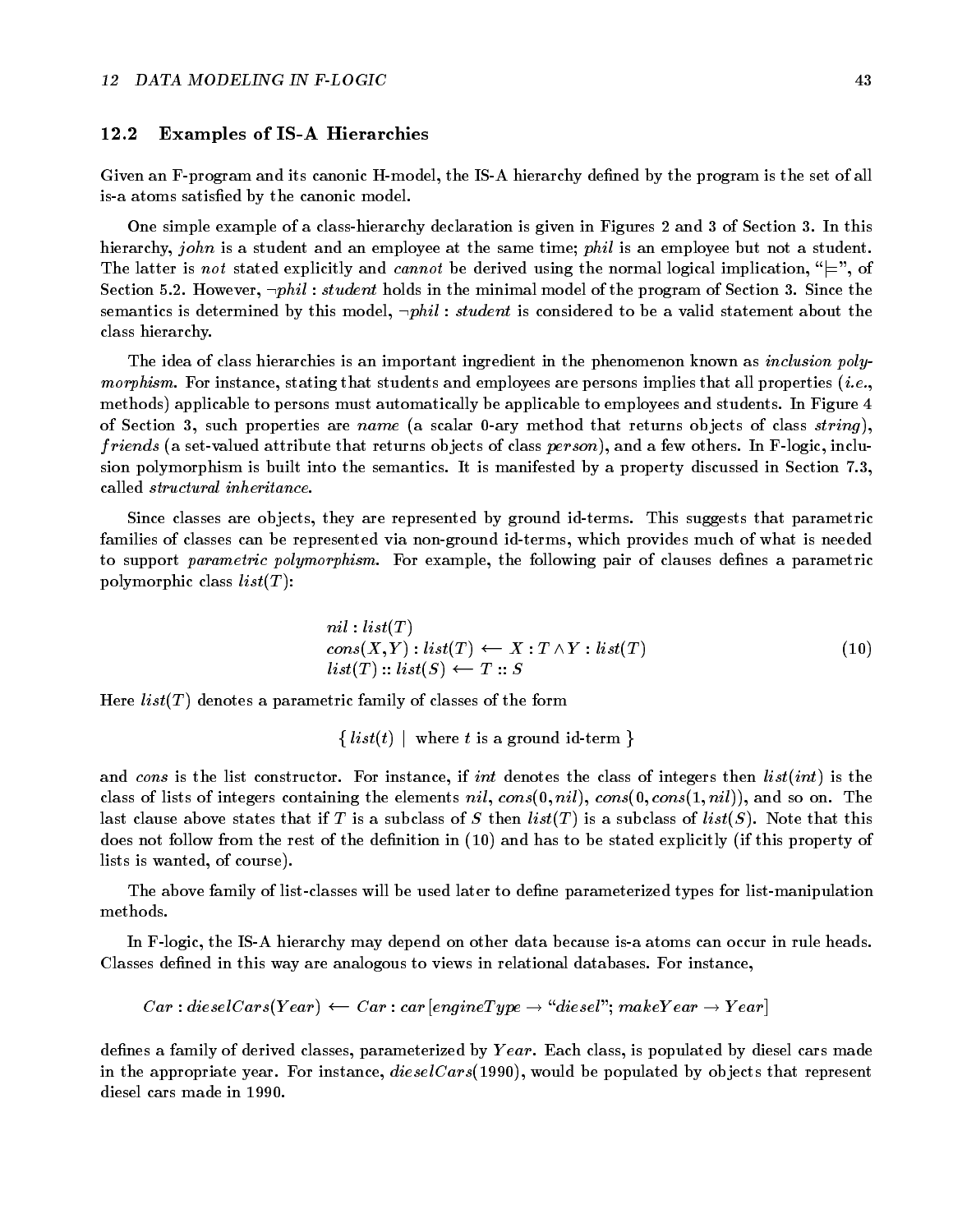In the previous example, population of the classes is determined by the properties of their objects. Sometimes, though, it desirable to have classes determined by the structure of the objects instead of by properties- For instance the rule of the rule of the rule of the rule of the rule of the rule of the rule of th

$$
X: \mathit{merchandise} \leftarrow X: Y \wedge Y \left[ \mathit{price} \Rightarrow \text{ }(\text{ })\right]
$$

denes a derived consists merchandise that consists of all objects to which the attribute prices by prices at the that an object would fall into the class merchandise if it has the attribute price, even if the price for that merchandise has not been set yet-

 $\mathbf{C}$ their extensions indirectly are specied indirectly via a logical rules-completed indirectly via logic to see that virtual classes are akin to views in relational databases-

Our last example concerns the set-theoretic and the lattice-theoretic operators on the class hierarchy.  ${\bf r}$ -logic does not require classes to form a lattice,  ${\it i.e.}$ , a pair of classes,  ${\it c}$  and  ${\it c}$  , does not have to have the lowest superclass or the greatest subclass. It is not even required that  $c$  and  $c$  -will have an intersection , a class whose extension is the intersection respective respective to the extension respectively and the extension of the extension respectively. The extension of the extension respectively and and the extension of the ex  $c$  . However, we can  $\emph{a}$ e $\emph{p}$ ne class constructors that accomplish these tasks. For instance, the following rules define and  $\mathcal{C}(X, Y)$  and  $\mathcal{C}(X, Y)$  to be intersection and union classes of its arguments, X and Y:

$$
I: or(X, Y) \leftarrow I: X\nI: or(X, Y) \leftarrow I: Y\nI: and(X, Y) \leftarrow I: X \wedge I: Y
$$

Note that, in the canonical model,  $and(X, Y)$  is not a subclass of X and Y, and neither  $or(X, Y)$  is their superclass- the above rules relate only the sets of members of the two classes involved not the classes themselves-themselves-themselves-themselves-the-classes we wanted to relate the classes we would write the classes we wanted write the classes we wanted the classes we wanted with  $\alpha$ 

$$
lsup(X, Y) :: C \leftarrow X :: C \land Y :: C
$$
  
\n
$$
X :: lsup(X, Y)
$$
  
\n
$$
Y :: lsup(X, Y)
$$
  
\n
$$
C :: gsub(X, Y) \leftarrow C :: X \land C :: Y
$$
  
\n
$$
gsub(X, Y) :: X
$$
  
\n
$$
gsub(X, Y) :: Y
$$

Here, lsup is a constructor that defines the lowest superclass of X and Y, and gsub defines their greatest subclass- Note that for instance gsubX Y does not equal the intersection of the extensions of X and Y it may be a strict subset of such an intersection- In other words gsub and lsup construct lower and upper bounds in the class hierarchy but not in the hierarchy of class extensions- However by combining the rules for and and gsub (and for or and lsup) we can define constructors for lower and upper bounds in both hierarchies.

#### 12.3 Examples of Type Declarations

Typing is a popular concept in programming languages- In its primitive form it appears in traditional addatabase systems under the disguise of schema declaration-can be programming typing that is the partner. both as a debugging and and as a metallic of maintaining data integrity- it allows the user to denem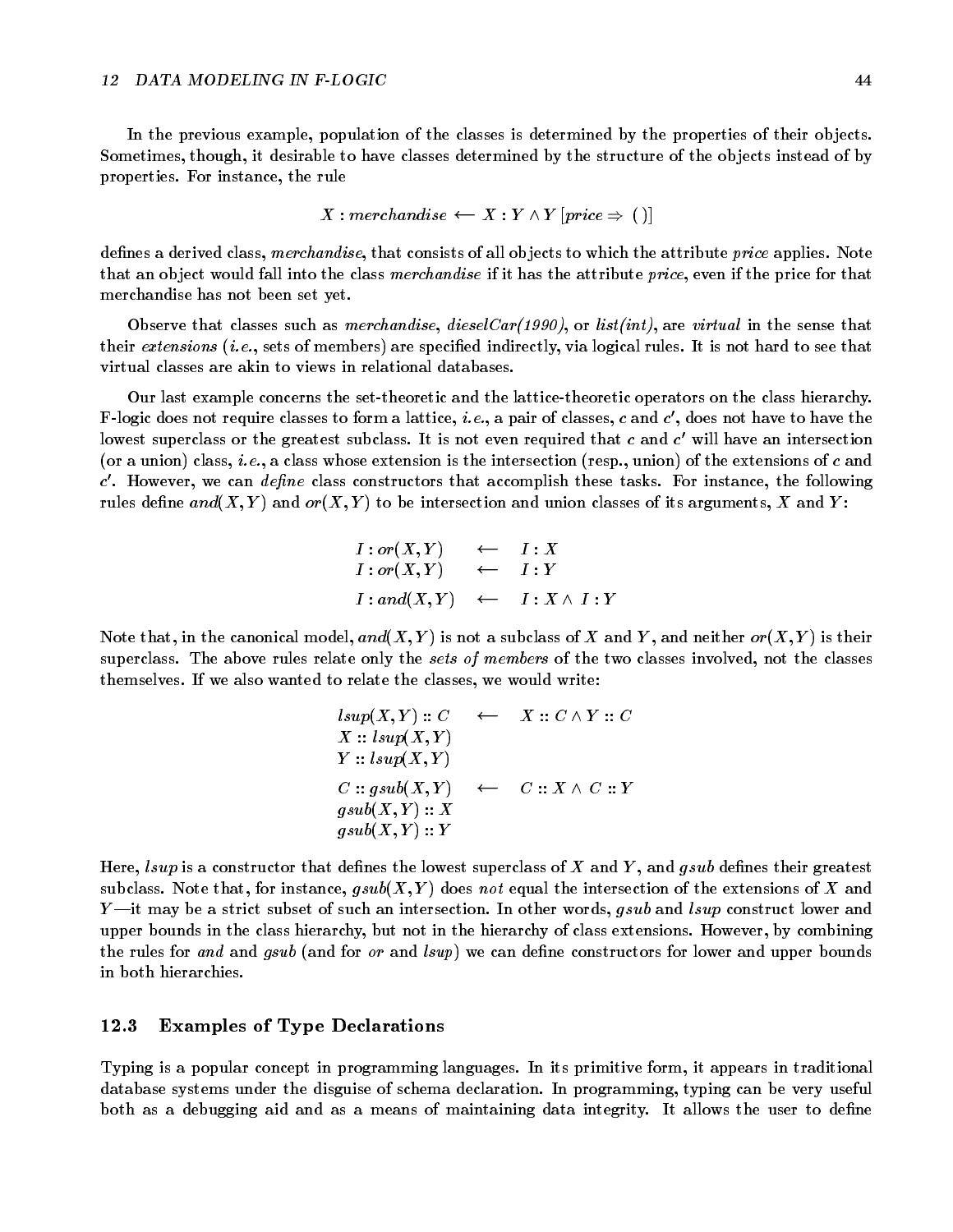correct usage of ob jects and then let the system detect illtyped data and queries- The purpose of type declarations is to impose typeconstraints on arguments of methods as well as on the results returned by the methods-instance instance instance instance instance in  $\mathbf{F}$ 

$$
empl\left[salary@year \Rightarrow integer\right] \\ person\left[birthdate \Rightarrow year\right]
$$

the first molecule states that salary is a function that for any empl-object would return an object in the class integer if in an argument of an argument of class year-official class that birthdate is an attribute that returns a year for any personob ject- Section discusses how typing constraints are imposed in Flogic- In the present section we shall only give some examples of type denitions leaving the semantic considerations till later-

In the previous subsection we have seen one example of a parametric family of classes listT - A signature for this family can be given as follows

$$
list(T)[first \Rightarrow T; rest \Rightarrow list(T); length \Rightarrow int; append @list(T) \Rightarrow list(T)] \qquad (11)
$$

These signatures are parametric; they declare the attributes first, rest, length, and the method append as polymorphic functions that can take arguments of dierent type- that with an any clause program. variables in  $(11)$  are universally quantified.

For instance, the signature for append says: if append is invoked on a  $list(int)$ -object with an argument from class listint then the result must be an ob ject of class listint- However if the argument is say listreal then the output must be an ob ject of class listreal- This is because this invocations of append must conform to the signature  $list (real)$  append  $\&$   $list (real) \Rightarrow list (real)$ , which is an instance of - Note that the output of this invocation does not have to be in class listint because the signature-instance  $list(int)$   $\{append\&list(int) \Rightarrow list(int)]$  does not cover the invocation in question (as the method *append* was invoked on a list of reals, not integers).

#### $12.4$ Examples of Ob ject Bases

This section illustrates the expressive power of F-logic on a number of interesting and non-trivial examples which include manipulation of sets and database schema analogical reasoning list processing and others- In many cases we shall omit signatures usually when they are obvious or if they were discussed before- also since inheritance of properties will be discussed separately all data expressions used in this subsection are of non-inheritable variety.

## Set Manipulation

The ability to manipulate sets with ease is an important litmus test for an object-oriented data language. This subsection illustrates set-manipulation by expressing a number of popular operators, such as nesting and under the powerset of the powerset operator-order-order-order-order-order-order-order-order-order-order-or union operators can be found in  $[60]$ .

Nesting and unnesting. Among the many set-related operations, the ability to restructure objects  $\alpha$  , are and increasing the most influence operations in Flores- operations in Florescence are a supportant  $\blacksquare$  consider a class of observation of observation structure structure structure structure structure structure structure structure structure structure structure structure structure structure structure structure structu

$$
c~[attr_1 \Rightarrow r_1;~attr_2 \Rightarrow r_2]
$$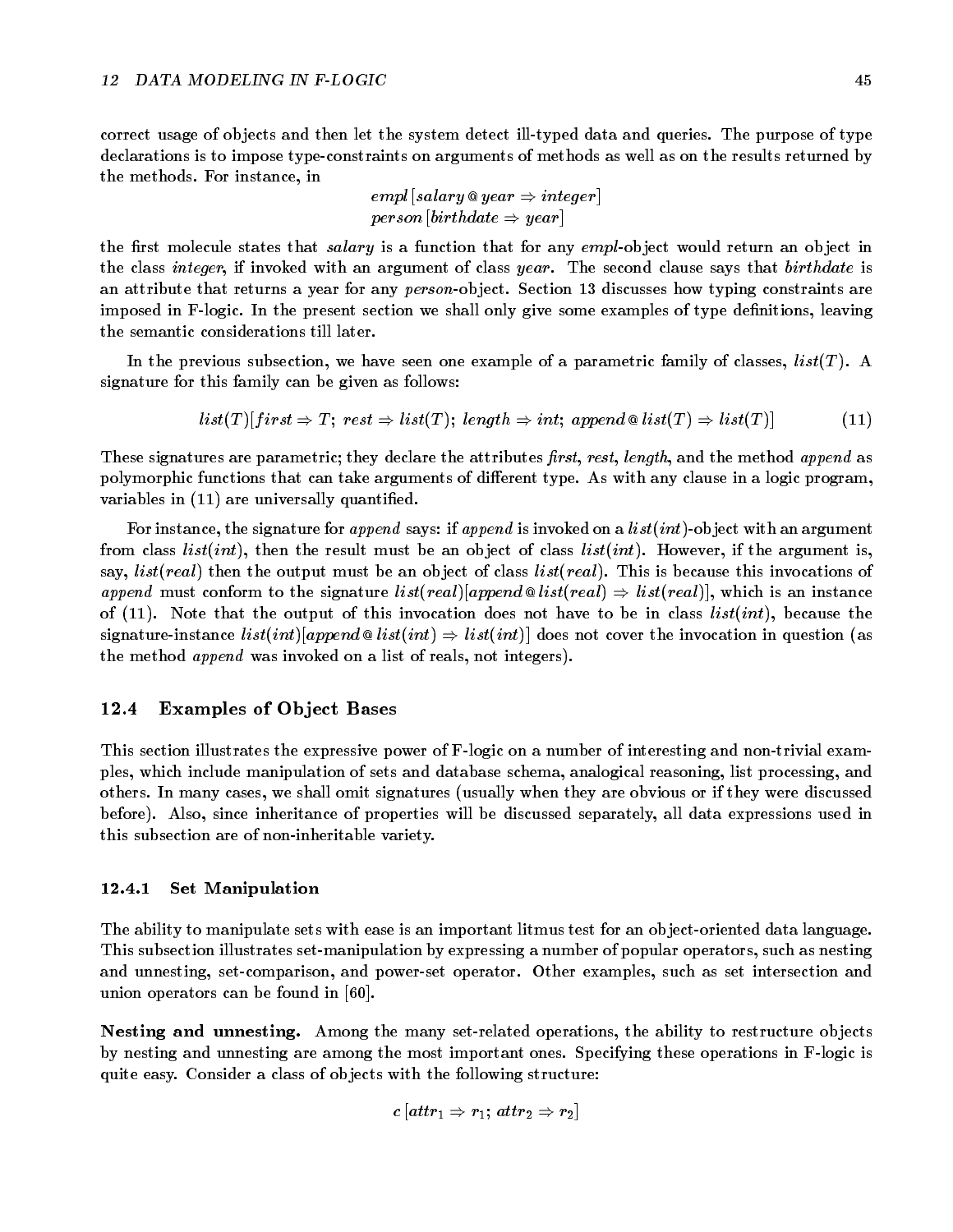One way to nest this class, say, on  $attr_2$ , is to specify another class,  $nest(c,attr_2)$ , with the signature

$$
nest(c,attr_2)|attr_1 \Rightarrow r_1; \,attr_2 \Rightarrow r_2|
$$

This class is populated according to the following rule

$$
nested(Y):nest(c,attr_2)[attr_1 \rightarrow Y; attr_2 \rightarrowtail Z] \ \ \leftarrow \ \ \ X:c\left[attr_1 \rightarrow Y; attr_2 \rightarrow Z \right]
$$

It is easy to see from either the semantics or the proof theory that this rule has the following meaning: to nest c on attr<sub>2</sub>, populate the class nest(c, attr<sub>2</sub>) with the objects of the form nested(y), such that their attribute  $attr_2$  groups all z's that occur with y in some object x in class c.

Similarly, consider a class with the following signature:

$$
c~[attr_1 \Rightarrow r_1;~attr_2 \Rightarrow r_2]
$$

To unnest this class on the attribute  $attr_2$ , we define another class,  $unnest(c,attr_2)$ , with the following signature

$$
unnest(c,attr_2)[attr_1 \Rightarrow r_1; \,attr_2 \Rightarrow r_2]
$$

Identities of objects in this class depend on both the source-objects (from class  $c$ ) and on the values returned by  $attr_2$ :

$$
\mathit{unnested}(X, Z): \mathit{unnest}(c, \mathit{attr}_2)[\mathit{attr}_1 \rightarrow Y; \mathit{attr}_2 \rightarrow Z] \ \leftarrow \ \ X: c \left[ \mathit{attr}_1 \rightarrow Y; \mathit{attr}_2 \rightarrow Z \right]
$$

This rule says that unnesting of c on attr<sub>2</sub> involves specifying objects of the form unnested $(x, z)$ , for each cordinate and form and form value  $\alpha$  is attributed ob in the unit completed objects both attributes at  $\alpha$ are scalar and are defined so as to flatten the structure of the original objects in class  $c$ .

Set comparison. Grouping is not only easy to express in F-logic, but it is also computationally more economies such as LDL  $\Box$  LDL  $\Box$  LDL  $\Box$  LDL  $\Box$  LDL  $\Box$ that is the second that is a second is a secondored is a secondored that requires stratication- and the second reader to  $\lceil 60 \rceil$  for a more complete discussion.

However this gain in eciency has a price- For instance in LDL setequality is easy to express because LDL treats sets as value-based entities and, in particular, LDL's equality operator is applicable to sets- In contrast Flogic does not have a builtin equality operator for sets and each set is represented via an oid-sete setemusing and containing and containment can be denoted via logical rules-

To see how, suppose we want to verify that the result returned by one set-valued attribute stands er a certain relation e-quality relations etc-contains etc-contains attribute of some other attribute of some Defining these relationships in F-logic is akin to comparing relations in classical logic programming:

$$
notSubset(Obj, Attr, Obj', Attr') \leftarrow Obj[Attr \rightarrow X] \land \neg Obj'[Attr' \rightarrow X] subset(Obj, Attr, Obj', Attr') \leftarrow \neg notSubset(Obj, Attr, Obj', Attr') setUnequal((Obj, Attr, Obj', Attr') \leftarrow notSubset(Obj, Attr, Obj', Attr') setUnequal((Obj, Attr, Obj', Attr') \leftarrow notSubset(Obj', Attr',Obj, Attr) setEqual(Obj, Attr, Obj', Attr') \leftarrow notSubset(Obj', Attr',Obj, Attr)
$$
 (12)

It should be noted, however, that although expressing set-equality in F-logic is more cumbersome than in LDL implementing the equality operator of LDL involves the use of negation as failure too- Therefore comparing sets in F-logic and LDL has the same complexity.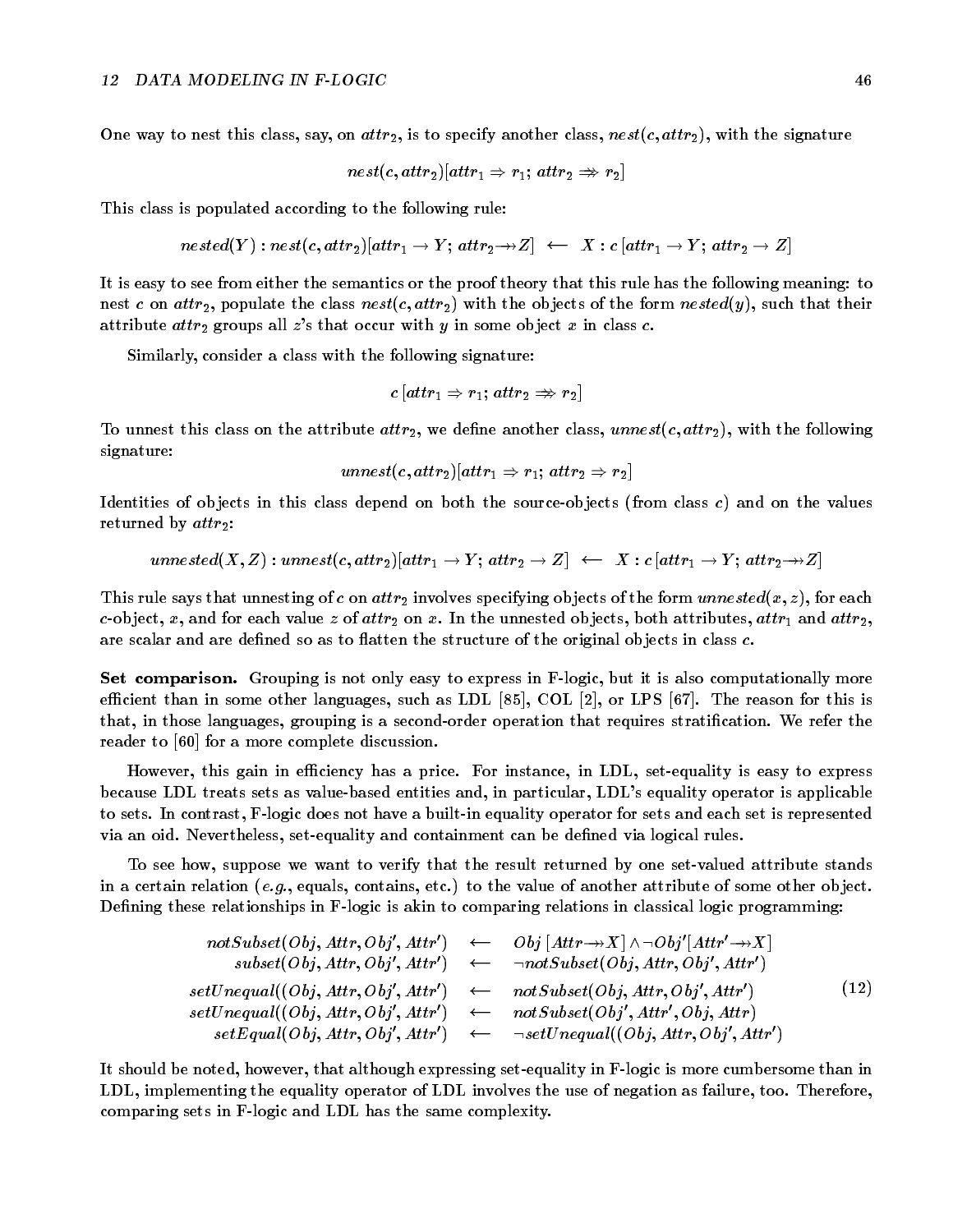Data restructuring The next example is an adaptation from - The issue here is the representation of data functions of COL  $[2]$  and grouping of LDL  $[17]$ .

consider a relation graphy y graphy tuples represent edges of a graph- of a graph- of a graph- of a structure this graph by representing it as a set of nodes, such that each node points to a set of its descendants. The corresponding F-program is very simple:

$$
rebuiltGraph\,[nodes \rightarrow Node\,[descendants \rightarrow D]] \leftarrow graph(Node, D)
$$

where rebuilt Graph is an oid chosen to represent the observed that describes the rebuilt graphalso shows one more way to do nesting, where the appear to do nesting a relation graph rather than a class.

The reader familiar with Hilog pay note that the more can be made more general if we extend the syntax of F-logic to include variables that range over predicate names:

 $rebuilt(Rel) | nodes \rightarrow Node | descendants \rightarrow D] | \leftarrow Rel(Node, D) \wedge Rel : relation$ 

where also a variable and relation is an appropriately density from  $\mu$  and binary relationsrestructure any binary relation that is passed as a parameter- For instance

? - rebuilt(yourFavouriteRel) $[nodes \rightarrow Node[descendants \rightarrow D]]$ 

will return a rebuilt version of  $yourFavouriteRel.$ 

For another example, suppose that we have a method,  $grade$ , declared as follows:

course  $\lceil grade \otimes student \Rightarrow integer \rceil$ 

A method like this would be appropriate for the use by an administrator- However students are likely to be denied access to this method in class course because the grades of other students-weight  $\mathbf{M}$ the other hand students may be entitled to see their own grades- is ampletment this policy each students. can be given access to the object that represents the achievement the achievement studentthen define the method grade on student-objects as follows:

$$
Stud\left[ grade@C\,rs \rightarrow G \right] \leftarrow \ Crs: course\left[ grade@Stud \rightarrow G \right]
$$

In this way, a student, say Mary, can access her grades by posing queries such as  $\ell - \frac{mary}{grade}$  $\mathbb{Q} vlsi \rightarrow$ G), but she cannot access grades by querying a *course*-object, e.g.,  $\Box$  = visi  $|q \textit{raae} \textit{w} \textit{mar} \textit{y} \rightarrow \textit{G}|$ .

The power-set operator. Another interesting problem is to try and express the power-set operator, an operator that that the density set and computes all of its subsets- its subsets- the computer  $\mathcal{L}_{\mathcal{A}}$ consists of observation of the form add-data add-data add-data add-data add-data add-data add-data add-data ad by  $add(a,add(b,add(c, \emptyset)))$  is the set  $\{a,b,c\}.$  The class of sets is defined as follows:

$$
\varnothing: setadd(X, S): set \leftarrow S: setadd(X, add(Y, S)) \doteq add(Y, add(X, S))add(X, add(X, S)) \doteq add(X, S)
$$
\n
$$
(13)
$$

The first equation asserts that the order of adding elements to sets is immaterial; the last equation says that insertion of elements into sets is an idempotent operation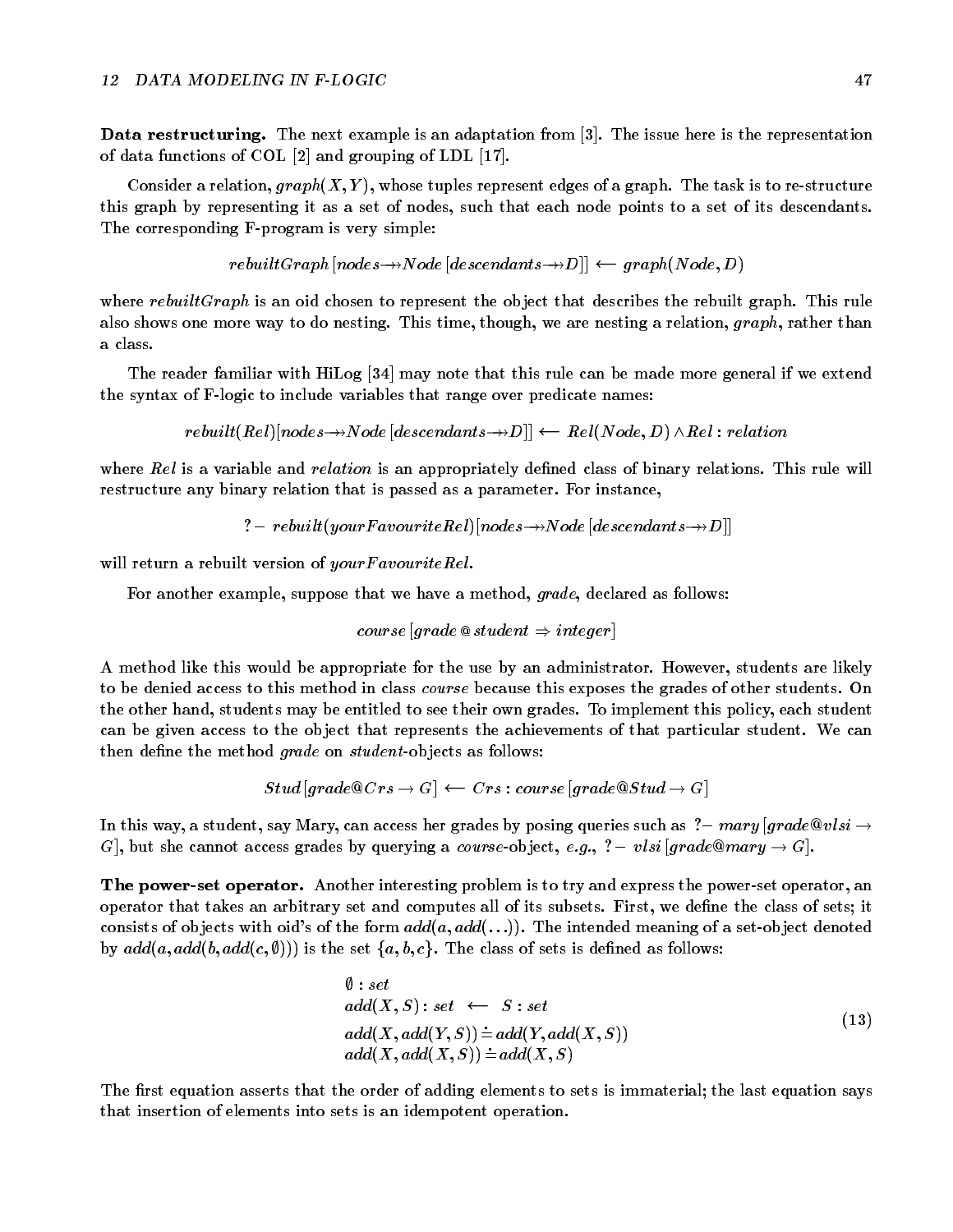Next, we define an attribute, self, that for every set-object returns the set of all members of this set:

$$
\varnothing\left[\begin{array}{c}\n\varnothing\left[\begin{array}{c}\n\mathit{self}\rightarrow\rightarrow\{\end{array}\right]\n\end{array}\right] \\
add(X, L)\left[\begin{array}{c}\n\mathit{self}\rightarrow\rightarrow X\n\end{array}\right] \leftarrow L : set \\
add(X, L)\left[\begin{array}{c}\n\mathit{self}\rightarrow\rightarrow Y\n\end{array}\right] \leftarrow L : set\left[\begin{array}{c}\n\mathit{self}\rightarrow\rightarrow Y\n\end{array}\right]\n\tag{14}
$$

Finally, the *powerset* method is defined as follows:

$$
S[powerset \rightarrow \emptyset] \leftarrow S: set\nS[powerset \rightarrow add(Z, L)] \leftarrow S: set[self \rightarrow Z; powerset \rightarrow L]\n\land L: set \land \neg L[self \rightarrow Z]
$$
\n(15)

The rst clause says that the empty set is a member of any powerset- The second rule says that a set obtained from a subset, L, of S by adding an element  $Z \in S - L$ , is a subset of S and, thus, is also a member of the power-set of  $S$ .

#### 12.4.2 Querying Database Schema

The higher-order syntax of F-logic makes it possible to query and manipulate certain meta-information about the database such as its schema- Schema querying was also discussed in and recently in -However the treatment in is not as general and integrated as in Flogic while is a relational rather than an object-oriented language.

Typically database queries are specied with respect to a xed known scheme- Experience shows however that this assumption is unrealistic and ad hoc schema exploration may often be necessary- This means that the user has to apply intuitive or exploratory search through the structure of the scheme and the database at the same time same time and even in the commercial case of the commercial continuous to commercial databases support browsing to some extent- The purpose of the following examples is to demonstrate that Flores a unifying framework for data and schema explores the schema explorers to the schema explorers of the schema example in Section 3.

For each object in class *faculty*, the following pair of rules collects all attributes that have a value in class person

$$
interesting Attributes(X) [attributes \rightarrow L] \leftarrow X : faculty [L \rightarrow Z : person] interesting Attributes(X) [attributes \rightarrow L] \leftarrow X : faculty [L \rightarrow Z : person] \qquad (16)
$$

For every faculty-object, o, these rules define another object, interestingAttributes $(o)$ , with a setvalued attribute attributes- The intuitive reading of is If L is an attribute dened on an ob ject X, and if L has a person-value, Z, then L must belong to the result that *attributes* has on the object  $interestingAttributes(X).$ 

Thus, in the example in Section 3, we would obtain: *interestingAttributes(bob)* =  $\{boss\}$  and  $interesting Attributes(mary) = {friends}.$  Deleting the restriction person in (16) would add those attributes that have any value on X not just a personob ject- In that case interestingAttributesbob will also contain name, age, and affiliation, while interesting  $Attributes(mary)$  will include name, high $estDegree$ , and *affiliation*.

Another interesting problem arises when one needs to obtain all objects that reference some other ob ject directly or indirectly via subob jects- The method nd below returns the set of all such ob jects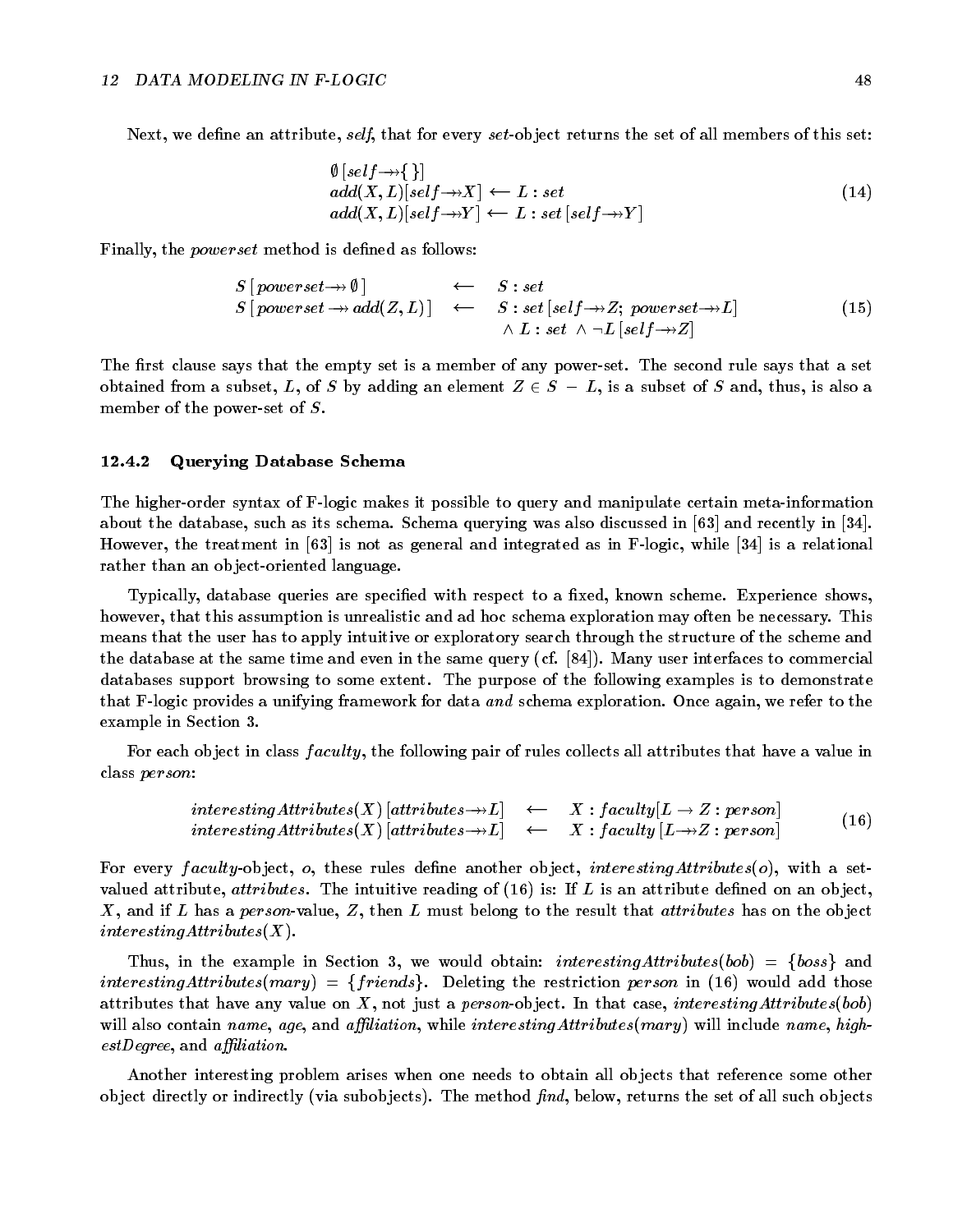that reference  $Stuff$ :

$$
\begin{array}{l} \textit{browser}\ [\textit{find} \ @\ \textit{Stuff} \to X] \longleftarrow X\ [Y \to \textit{Stuff}] \\ \textit{browser}\ [\textit{find} \ @\ \textit{Stuff} \to X] \longleftarrow X\ [Y \to \textit{Stuff}] \\ \textit{browser}\ [\textit{find} \ @\ \textit{Stuff} \to X] \longleftarrow X\ [Y \to Z] \wedge \textit{browser}\ [\textit{find} \ @\ \textit{Stuff} \to Z] \\ \textit{browser}\ [\textit{find} \ @\ \textit{Stuff} \to X] \longleftarrow X\ [Y \to Z] \wedge \textit{browser}\ [\textit{find} \ @\ \textit{Stuff} \to Z] \end{array}
$$

For the example in Section 3, the query ? - browser  $\lceil \frac{find \omega C S''}{\longrightarrow X} \rceil$  would return the set  $\{cs_1,\,cs_2,\,bob,\,mary\}\hspace{0.05cm}.$ 

#### 12.4.3 Representation of Analogies

Reasoning by analogy is an active eld of research e-g- see a survey in - Apart from the semantic and heuristic issues nding suitable languages in which to specify analogies is also a challenge- This subsection shows how certain kinds of analogies can be specified in F-logic.

In Section 3, we defined a method that, when applied to a host-object of type *person* with a *person*argument returns the set of all joint works of the two persons involved-method instance instances in of a general situation where joint projects, common hobbies, and other commonalities may be involved. We can abstract this concept and define a "generic" method for joint things:

$$
X[joint(M)@nil\rightarrow Z] \leftarrow X[M\rightarrow Z] X[joint(M)@cons(Obj, Rest)\rightarrow Z] \leftarrow Obj[M\rightarrow Z]\wedge X[joint(M)@Rest\rightarrow Z]
$$

The rst rule here describes things that X has in common with an empty list of ob jects nil- The second rule, then, says that X has object Z in common with each member of the list  $cons(Obj, Rest)$  if  $Obj$  has Z and Z is a common object that X shares with the rest of the list.

Our second example describes similarities among classes specied via the likerelationship cf-  $\mathbf{F}$  instance one can say The concept of a Whale is like the concept of a Fish via habitat or a Fish via habitat or a Fish via habitat or a Fish via habitat or a Fish via habitat or a Fish via habitat or a Fish via ha A PigLikePerson is like a Pig via nose and legs-

Likesimilarity can be expressed by means of a ternary predicate like- For instance in likepiglike  $pig, cons(logs, cons(nose, nil))$ , the third argument would list the attributes that relate the first two arguments- We could then dene

$$
C_1[Attr \rightarrow P] \leftarrow C_2[Attr \rightarrow P] \wedge like(C_1, C_2, PropList) \wedge member(Attr, PropList)
$$

where *member* is a membership predicate that can be defined by a standard Prolog program.

. The above technique works were specifying similarity via attribute i-may similar i-may methodsrepresent similarity via methods of arbitrary arities we would need one  $like_n$  predicate, for each arity  $n\geq 0,$  and one rule of the form

$$
C_1[M \t\circledast X_1, \ldots, X_n \to P] \gets C_2[M \t\circledast X_1, \ldots, X_n \to P] \quad \land \quad like_n(C_1, C_2, MethodList) \\\hspace{1cm} \land \quad member(M, MethodList)
$$

#### 12.4.4 List Manipulation

The following is an F-logic counterpart of a canonic textbook example:

$$
nil [append \otimes L \to L] \leftarrow L : list(T)
$$
  

$$
cons(X, L) [append \otimes M \to cons(X, N)] \leftarrow L : list(T) [append \otimes M \to N] \wedge X : T
$$
 (17)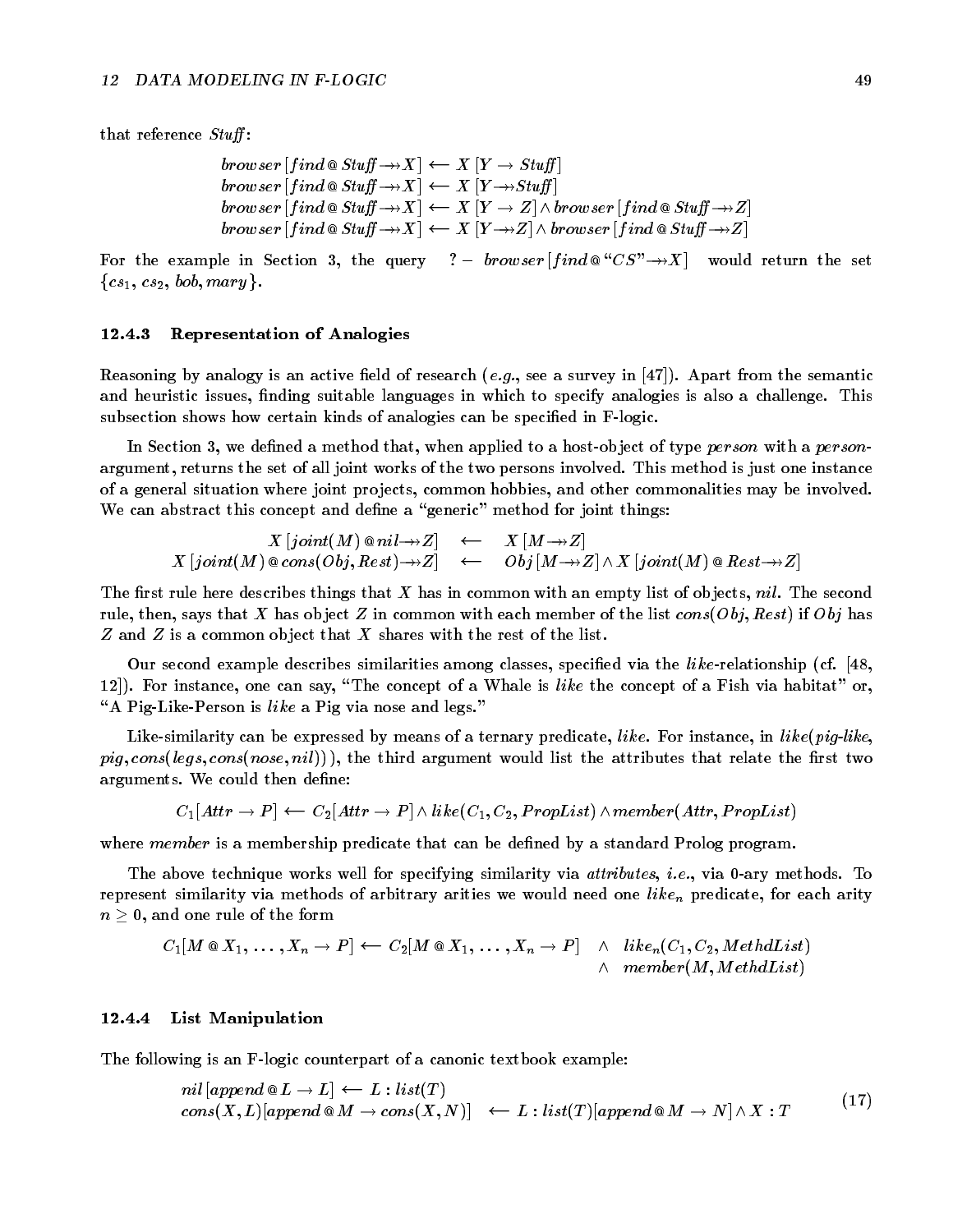Here  $L, M$ , and N are list-objects, while append is a method that applies to list-objects; when invoked with a list-object, b, as an argument on a list-object, a, as a host, append returns a concatenation of a and b- A parametric family of listclasses listT and their signatures were dened earlier in  of Section - and in order and in order and in order and in order and in order and in order and in order and

#### 12.4.5 A Relational Algebra Interpreter

Writing an intelligible Prolog interpreter for relational algebra is a somewhat challenging task- First one should parse the relational expression given as input. For example, an expression  $((P \times V) \cup W) \bowtie_{cond}$  $(Q - R)$  would be converted into a term of the form

$$
join(union(pred(P, V), W),\,minus, \,minus Q, R),\, \,cond\,)
$$

This part of the job is quite standard and can be found in many guides to Prolog- Once the expression is parted, it must be evaluated and the products for joins  $\alpha$  is the like are producted, and the like are are rather cumbersome and may take a couple of pages of Prolog code- The main diculty here is the fact that arities of the expressions to be joined are unknown at compile time, which calls for the use of various nonlogical features such as - arg and functor- argument and the shall see the program for the relation join evaluator can be written in just three rules in F-logic.

Relations are represented as in Section that is each relation p is a class of tupleob jects- Given a pair of relations,  $p$  and  $q$ , and a join condition, cond, the program defines a relation-object represented via an oid of the form joinp q cond- Joinconditions which are assumed to be equalities are represented as lists of pairs of the form condA B condA B condA B conditions and the form  $\gamma$  instance condA B nil encodes the equi-join condition  $A_1 = B_1 \wedge A_2 = B_2$ .

The first deductive rule, below, says that if i and j are oid's of tuples in relations  $p$  and  $q$ , respectively, then new in a niljoin of p and quality in a niljoin of p and quality in a niljoin of p and quality in a niljoin of p and quality in a niljoin of p and quality in a niljoin of p and quality in a niljoin of p and quality in second rule recursively computes the oids of all tupleob jects in the equijoin- These tupleob jects are not function as we have as we have not yet species the values of the values of the values of the third rules therefore is needed to extract these values from the source-tuples  $i$  and  $j$ :

$$
new(I, J): join(P, Q, nil) \leftarrow I: P \wedge J: Q
$$
  
\n
$$
new(I, J): join(P, Q, cond(L, M, Rest)) \leftarrow I: P[L \rightarrow X] \wedge J: Q[M \rightarrow X]
$$
  
\n
$$
\wedge new(I, J): join(P, Q, Rest)
$$
  
\n
$$
new(I, J)[L \rightarrow X, rename(M) \rightarrow Y] \leftarrow I: P[L \rightarrow X] \wedge J: Q[M \rightarrow Y]
$$
  
\n(18)

Note that in the last rule, the attributes coming from the second relation in the join are renamed in in natural joins rather than equi-joins, this renaming would not be needed and so the symbol *rename* in the last rule could be dropped- additionally for natural joins the joins the simplified can be simplified as into a list of attributes instead of the list of pairs used above-

Now, if dept has attributes dname and  $m n r$ , while the relation empl has attributes dname and ename, the query ?- X : join(dept, empl, cond(dname, dname, nil))  $[Y \to Z]$  will return a join of the two relations on the attribute *dname*.

Actually, the above program does a more general job since it joins *classes* rather than just relations. It also demonstrates a difference that syntax can make: In Prolog, a purely logical specification of a join entails a rather sophisticated encoding of relations, which—in the end—results in a code that can hardly be called declarative.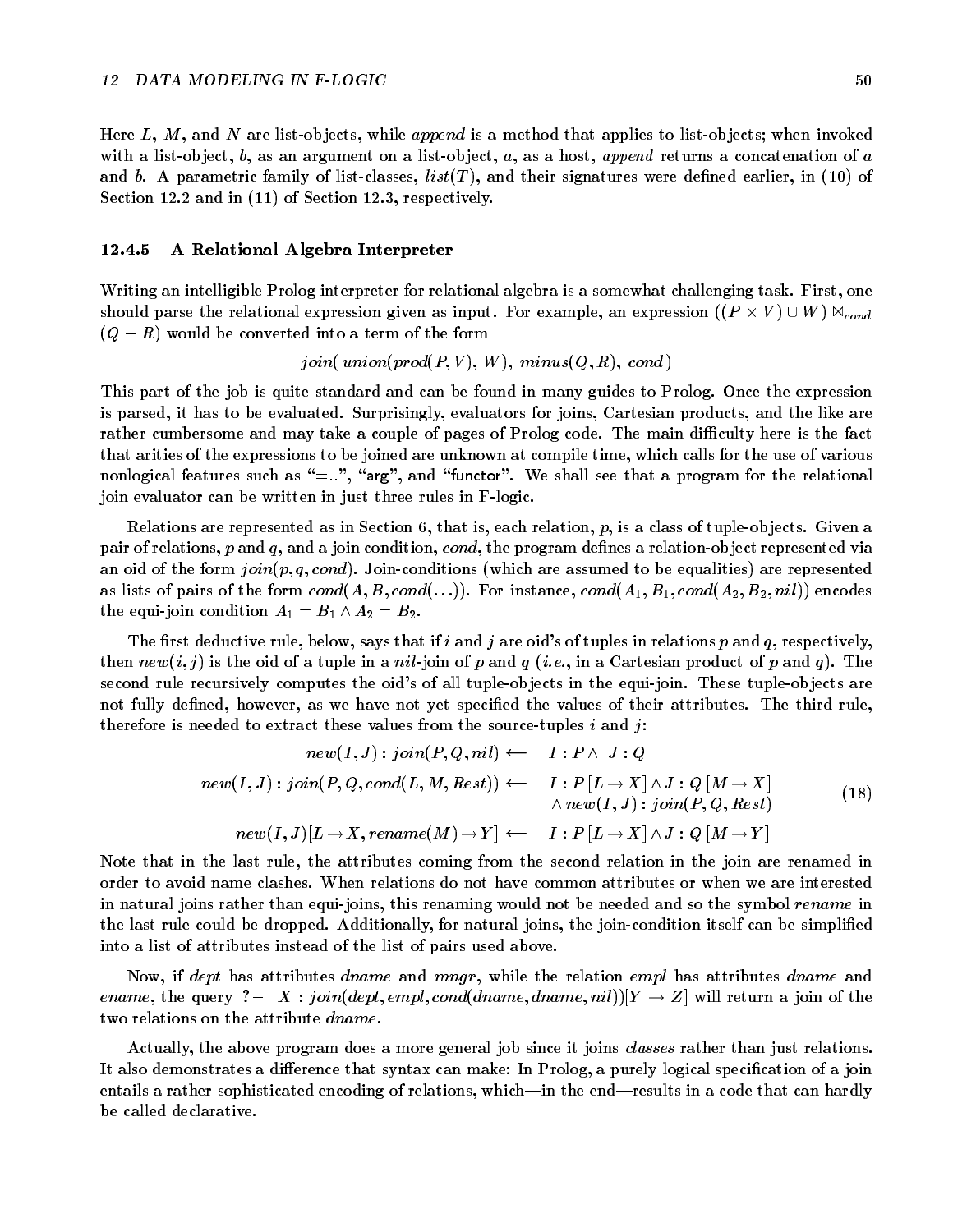### 13 Well-Typed Programs and Type Errors

In a strongly typed language, a method can be invoked only when the invocation is allowed by one of the signatures specified for this method. For instance, in the relational model, one can use only those  $\,$ attributes that are defined for the particular relation at hand; attempting to use an attribute that is not defined for this relation will normally result in an error.

To illustrate we reproduce an example from Section -

 $empl :: person$  $empl$  [salary  $\omega$  year  $\Rightarrow$  integer]  $person [birthdate \Rightarrow year]$ 

Here we would like to make it illegal for an  $empl$ -object to call methods other than  $birthdate$  and salary. Similarly, for persons that are not employees, we would like to prohibit the use of the attribute salary altogether since it is not covered by a suitable signature in class person-words  $\mu$ like to say that (in the above example) the signature of  $person\text{-}objects$  consists precisely of one method, birthdate and that the signature of empl ob jects has precisely two methods salary and birthdate- Both methods are scalar; *birthdate* expects no arguments, while salary needs one—a year-object.

Unfortunately, by itself these declarations do not ensure that the corresponding typing constraints hold in a canonic Hmodel because connection is missing between signatures and data expressions- This missing link is now provided in the form of the well-typing conditions:

Denition - Typed HstructuresNoninheritable Data Expressions Let I be an Hstructure- Sup pose  $\alpha$  is a non-inheritable data atom of the form  $o$   $|m \ @ a_1, \ldots, a_k \leadsto v| \in I$  and  $\beta$  is a signature atom of the form  $d|m\otimes b_1,\ldots,b_k\otimes\cdots|$ . We shall say that  $\beta$  covers  $\alpha$  if, for each  $i=1,\ldots,k,$  we have  $o:d, \, a_i:b_i\in \mathbf{I}.$  Here  $\rightsquigarrow$  and  $\,\approx\,$  stand, respectively, for  $\rightarrow$  and  $\Rightarrow$  or for  $\rightarrow\!\!\rightarrow$  and  $\,\Rightarrow\!\!\rightarrow$ 

We shall say that I is a *typed* H-structure with respect to non-inheritable data expressions if the following conditions hold

- $\bullet$  Every non-inheritable data atom in I is covered by a signature atom in I; and
- If a non-inheritable data atom,  $o|m@a_1, \ldots, a_k \leadsto v| \in I$ , is covered by a signature of the form  $d | m @ b_1, \ldots, b_n \approx \infty w | \in I$ , where  $\rightsquigarrow$  and  $\approx \triangleright$  are as before, then  $v : w \in I$ .  $\Box$

Note that the first condition is a restriction on the domain of the definition of methods, and on when a method can be invoked as a standar or a setvalued method or plain terms it says that they men inheritable expression in I must be covered by a signature- in I condition says that every noninheritable expression must satisfy all constraints imposed by the signatures that cover that expression-

When it comes to typing, inheritable expressions are not fully analogous to non-inheritable expressions despite their semantic and prooftheoretic similarities- This is because inheritable expressions are used differently. Indeed, consider  $n y n e s t \nu e q r e e \rightarrow p n a$ , a property of class faculty defined in Section 3. This expression is supposed to be inherited by the members of class  $\emph{faculty}$  and, thus, it is also a property of these members- Therefore it must obey all typing constraints imposed on faculty- This idea is formalized in Denition - below-

 $^{18}$ By an *invocation* we mean a tuple of the form  $\langle obj, \overline{args} \rangle$ , where  $obj$  is the host-object of the invocation and  $\overline{args}}$  is a list of arguments of the invocation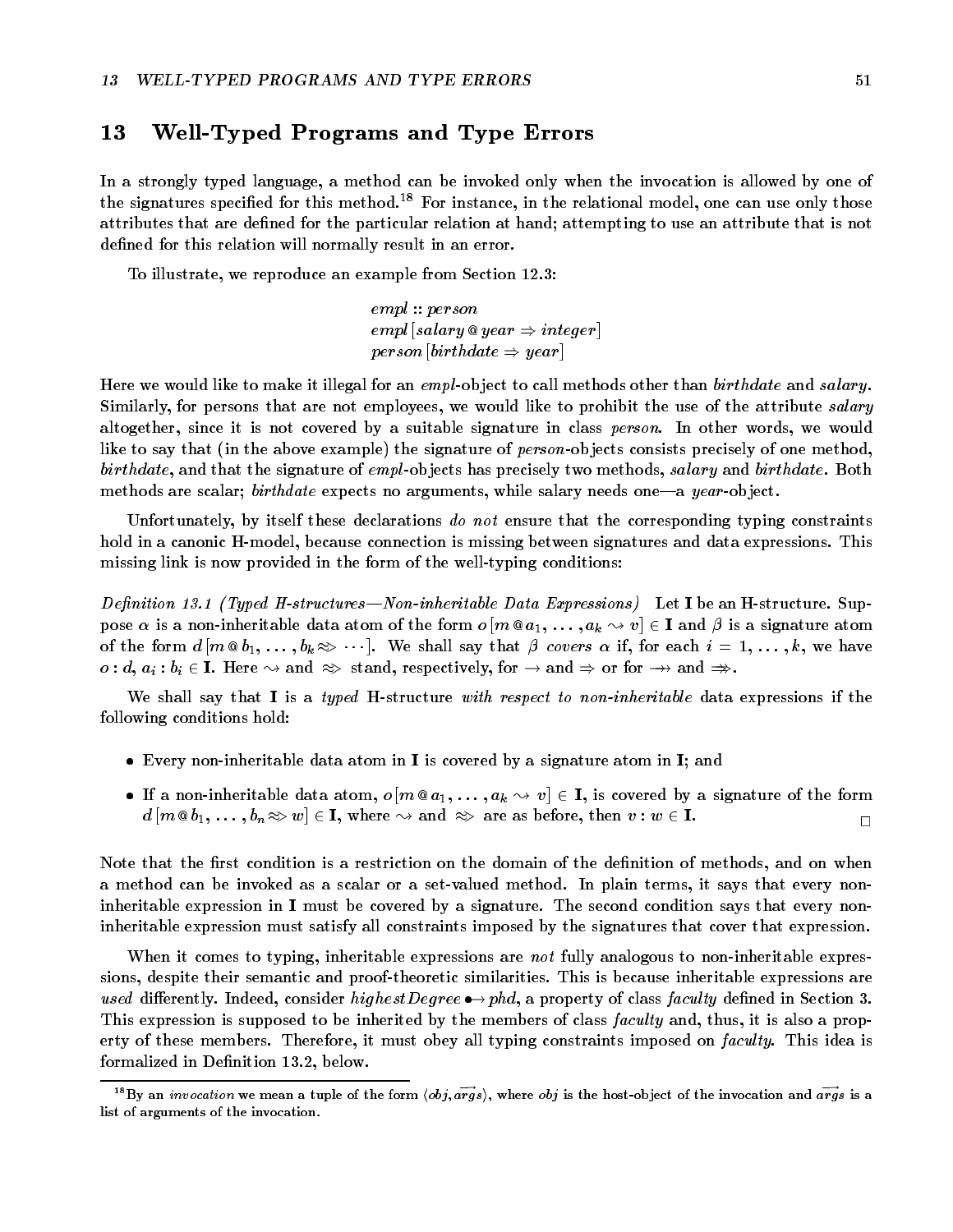It is instructive to compare the above expression to a monotonic non-inheritable property of faculty,  $avgSalary$   $\rightarrow$  50000. Since this expression applies not to the members of class *faculty* but to the ob ject faculty itself it does not have to comply with signatures specied for faculty as a class- Instead Denition - applies here which means that there should be a signature dened for some class that contains *faculty* as a member and that covers the invocation *faculty*  $|avgS_{\mathit{align}} \rightarrow 500001.$ 

denition - Denition - Denition - Denitions - Denite Data Expressions - Denite Data Expressions - Denite Data E  $\alpha$  is an inheritable data atom of the form  $c | m \t\t@ a_1, \ldots, a_k \bullet \leadsto v | \in I$  and  $\beta$  is a signature atom of the form  $d\,|\,m\,{\rm \textcircled{a}}\, 0_{1},$   $\ldots,$   $b_{k}\!\approx\!\cdot\cdot\cdot\!|,$  where  $\bullet\!\!\!\rightsquigarrow$  and  $\approx\!\!\!\rightsquigarrow$  stand, respectively, for  $\bullet\!\!\!\rightarrow\!\!\!\rightsquigarrow$  and  $\Rightarrow$  and  $\Rightarrow$  and  $\Rightarrow$  . We shall say that  $\beta$  covers  $\alpha$  if  $c : d, a_i : b_i \in I$ .

An H-structure, I, is said to be typed with respect to inheritable data expressions if the following conditions hold

- $\bullet\,$  Every inheritable data atom in 1 is covered by some signature in 1; and
- If an inheritable data atom,  $c | m \t\t@ a_1, \ldots, a_k \bullet \leadsto v | \in I,$  is covered by a signature of the form  $\Box$  $d\,|\,m\,{\rm \textcircled{a}}\, t_1,\,\ldots\,,b_n\approx>\hspace{-4pt}w\,|\,\in\, {\bf I},\,$  where  $\bullet\!\!\!\!\!\bullet\!\!\!\!\!\bullet\!\!\!\!\bullet\text{ and }\approx>\hspace{-4pt} \text{are as before, then }v:w\in {\bf I}.$

Note that the only essential dierence between Denitions - and - is in the way coverage is dened- In Denition - the atom o is covered by d if among other things o d holds- In contrast in Denition - covered by discussion and if case covered by discussion and the recent company of the r is required while in the second case it must be subclassing- In other words for ob jects noninheritable properties, signatures that matter are those that are specified for classes where the object is a member. In contrast, for inheritable properties, signatures that count are those that come from classes where the object is a *subclass*.

Denition - Typed HStructuresAl l Data Expressions and - are called the wel ltyping conditions- An Hstructure I is typed if all welltyping conditions are  $\Box$ satised i-e- if I is typed with respect to inheritable and noninheritable data expressions-

We are now ready to define the notion of well-typed F-programs:

Denition - Typed Canonic Models A typed canonic model of P is a model for P that is a typed  $\Box$ H-structure *ana* also a canonic model of **P** in the usual sense.

Denition - Wel ltyped Programs An Fprogram P is welltyped or is typecorrect if every canonic Hmodel of P is a typed canonic Hmodel- Otherwise P is said to be il ltyped-

In plain words, our notion of type-correctness amounts to the following: A typed F-structure is one where all data atoms comply with all relevant signatures i-e- with all signatures that cover them- Therefore saying that *all* canonic F-models of a program must be typed is tantamount to saying that the program does not imply data atoms that do not comply with the signatures implied by that program- In this property is called *semantic adequacy*.

<sup>&</sup>lt;sup>19</sup> Such a class, called *employment Group*, was introduced towards the end of Section 3.

 $^\texttt{-}$  As determined by the chosen theory of canonic models, such as the theory of perfect F-models described in Appendix A.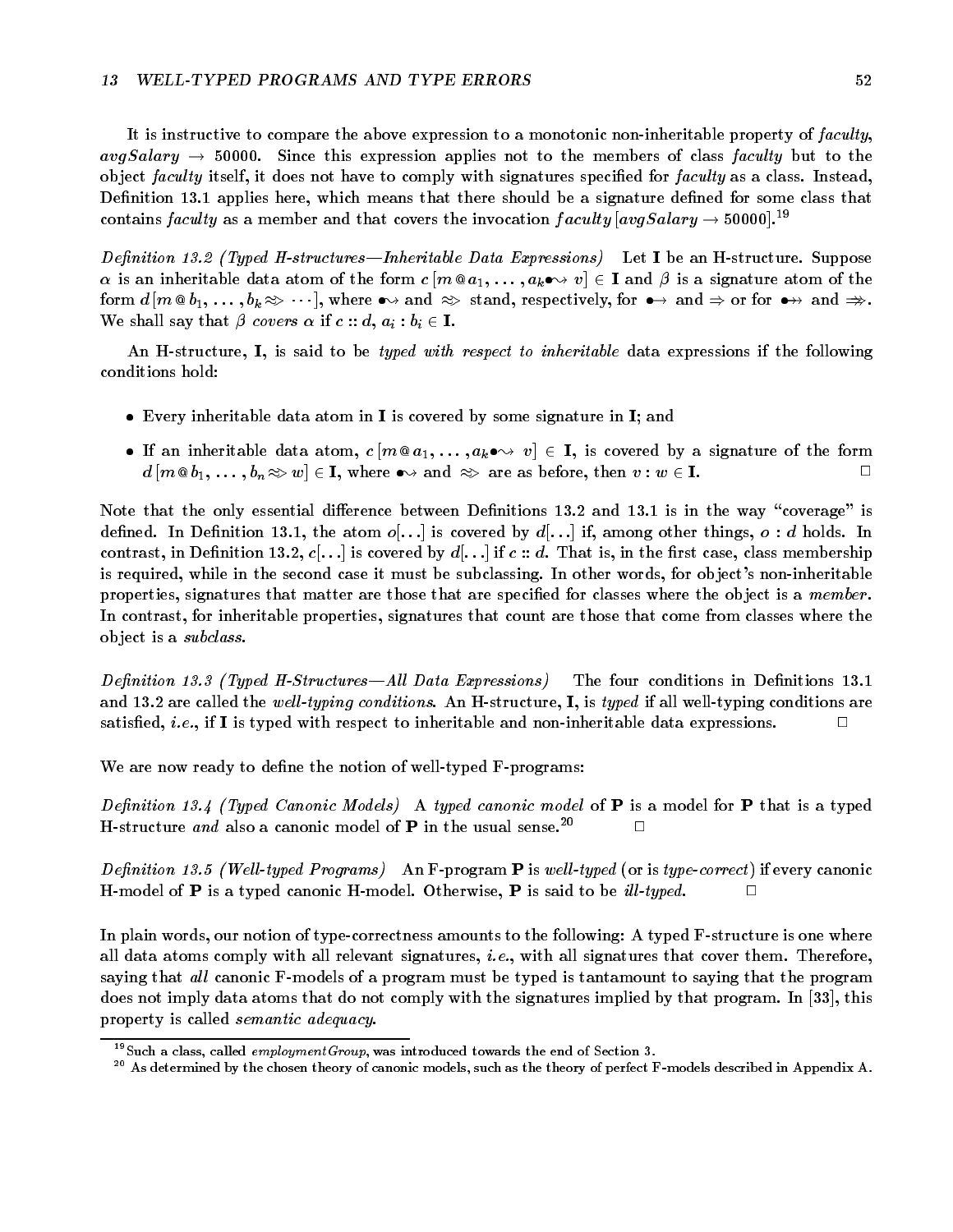To illustrate, consider the following  $F$ -program,  $P$ :

| bob: faculty                                                                                     | bob: manager                                                          | 1989 : year | manaqer::emb                    |
|--------------------------------------------------------------------------------------------------|-----------------------------------------------------------------------|-------------|---------------------------------|
| many: faculty                                                                                    | john: manager                                                         |             | $10000: int \quad faculty::emb$ |
|                                                                                                  |                                                                       |             |                                 |
| $\left\langle \textit{mary} \left[ \textit{boss} \rightarrow \textit{bob} \right] \right\rangle$ |                                                                       |             |                                 |
|                                                                                                  | $empl~[boss \Rightarrow manager; salary \t@year \Rightarrow integer]$ |             |                                 |
| $faculty$ [boss $\Rightarrow$ faculty]                                                           |                                                                       |             |                                 |

The minimal H-model of P will contain the following signature for faculty, which is inherited from empl:

 $\mathit{faculty}$  [boss  $\Rightarrow$  ( $\mathit{faculty}$ , manager); salary  $\mathcal Q$  year  $\Rightarrow$  integer]

It will also have other obvious atoms such as mary empl and john empl- Clearly this model satises the welltyping conditions of Denition - and therefore it is a typed Fstructure- Hence P is well-typed.

Suppose now that **P** had  $\textit{maxy} \, |\textit{loss} \rightarrow \textit{ponn}|$  instead of  $\textit{maxy} \, |\textit{loss} \rightarrow \textit{loop}|.$  Then **P** would have had a type error because the atom mary [boss  $\rightarrow$  john] clashes with the typing empl [boss  $\Rightarrow$  faculty]. Indeed, *john* is not known to be a faculty and hence  $\neg$ *john* : *faculty* holds in the minimal model of **F** . Likewise, the clause  $many|salary \rightarrow 10000|$  would have caused a type error, because no signature was specified for the 0-ary version of the method salary (only the unary version of salary has a signature in **P**), so  $\neg$  *faculty* |*salary*  $\Rightarrow$  ( )| and  $\neg$ *empl* |*salary*  $\Rightarrow$  ( )| must hold in the minimal model of **P**. But this, together with  $\left< max \right>$  isalary  $\rightarrow$  10000), defeats the first well-typing condition of Definition 13.3.

For another example, consider:

$$
ibm: company\n
$$
john [affiliation \rightarrow ibm]
$$
  
\n
$$
X: employee \leftarrow X [affiliation \rightarrow I]
$$
  
\n
$$
X [affiliation \Rightarrow company] \leftarrow X: employee
$$
\n(19)
$$

This Farogram is wellty ped because its minimal model is also as the last its contrast if the last its contra rule in (19) were replaced by

$$
X\left[name \Rightarrow string \right] \leftarrow \ X: employee
$$

then the program would cease to be well-typed because the attribute *affiliation* would then have no declared signature and, hence,  $\neg c \left| \alpha \right|$  attitudion  $\Rightarrow$  ( ) would hold in that model, for every class c. This, together with john affiliation  $\rightarrow ibm$ , defeats the first well-typing requirement for typed H-structures Denition -- Therefore even though the modied program has a minimal model it is not a typed model, so the program is ill-typed.

# Discussion

, and the semantic grounds for developing algorithms for developing algorithms for static type and supplies and a yardstick for verifying their correctness- it also provides a uniform framework form framework for comparing such algorithms.

To better see the role of type correctness in the overall schema of things, observe that this notion is not part of Flogic per se but rather it belongs to the metatheory of the logic- As such neither the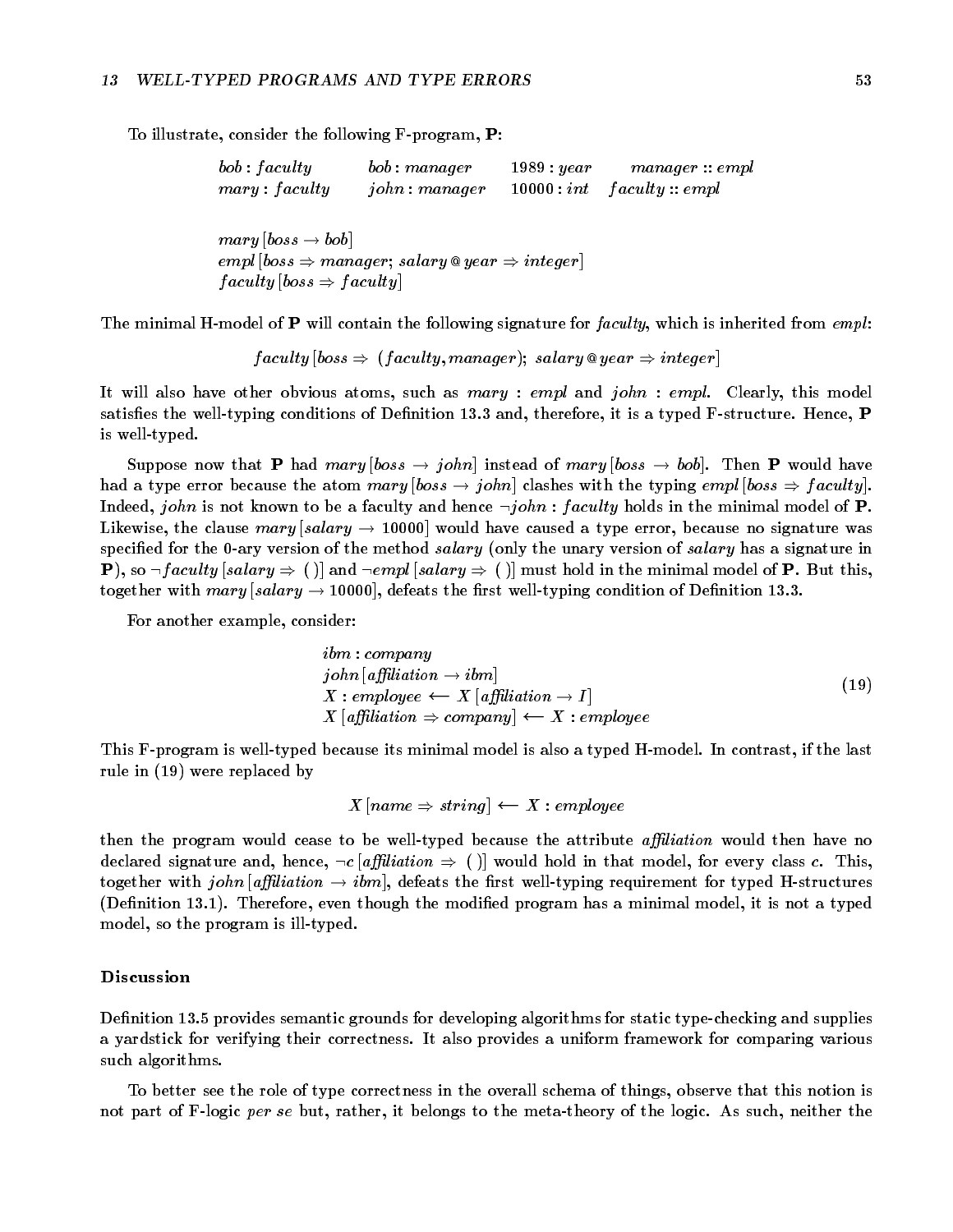semantics nor the proof theory depends on the particular way welltyping is dened- Even the sublogic of signatures is independent of Denition -- Therefore in principle other denitions of typecorrectness can be adapted for use in conjunction with F-logic.

The need for a new notion of type-correctness in F-logic arose because existing theories are not sufficiently general to adequately type many kinds of F-programs (although some could be adapted for restricted classes of Fprograms e-quilibrily the communications of group leases a segment calls for a semantical, model-based notion of type-correctness—a notion that would apply to all meaningful untyped programs and one that would be compatible with the informal meaning usually associated with correct typing instead of being a byproduct of a concrete but ad hoc typeverication procedure- Such a general notion was sorely missing from the literature-

.commodates a vast class of the other contribution - accommodates a vast class of programs it is weaker thanks .... as not control to be-corrected that it to according the same that we have the same  $\alpha$ programs are guaranteed to not imply facts that are inconsistent with signatures specified for these programs - Clearly this is a minimum one should require to a correct logic program - how they want made source of type errors comes from rules that never fire (because some body literal is false) and that have signatureincompatible literals in the body- Unfortunately this latter kind of errors is not captured by Denition -- In the terminology of this means that the above notion of type correctness is syntactical ly inadequate- A detailed discussion of these issues and some solutions can be found in  $[108, 33]$ 

Because the above notion of well-typing is so general, it comes as no surprise that it is undecidable to check if an arbitrary program is welltyped 
- However one can devise algorithms that would ... such also various special classes of programs- such algorithms is a topic for further research for classical logic programs, a similarly defined notion of type-correctness was studied in  $[108]$ , both semantically and algorithmically-

To give the reader a better idea about the envisioned use of the F-logic type system, we briefly mention the concept of type inference- Originally the notion of typecorrectness was applied to strongly typed languages, languages that require the programmer to supply *complete* type specification with each program- However in logic programming complete type specication is often seen as a burdensome requirement- Adapting the ideas from ML to Prolog Mishra proposed to use type inference for determining the implied type for each predicate in a program and then use the inferred types for trouble shooting. For a program, **P**, its inferred type can be taken to mean the "strongest" - type declaration under which  $P$  is well-typed.

While strong-typing may be too taxing for logic-based languages, pure type-inferencing would be and the absence of additional constraints some the additional constraints some type can always be inferred for any program- This inferred type can therefore be used only as an advice to the programmer something that may or may not trigger an alarm when the user feels that the inferred type does not match the that therefore we believe was also suggested by others e-ray from the control that the control that the control combined with type checking is a suitable compromise on appear in the is to use type inference only for a methods with no explicitly declared signatures- The types inferred for such methods are then presented to the insert for inspection- in the inferred types seems the user mass sharp the user may the user in the programs in the other hand methods with the system explicit signatures with the system of the system using the the semantics given earlier in this section- Details of this approach are sketched in 
  -

 $^{-1}$  In a sense that will not be discussed here—see  $\lfloor 59 \rfloor.$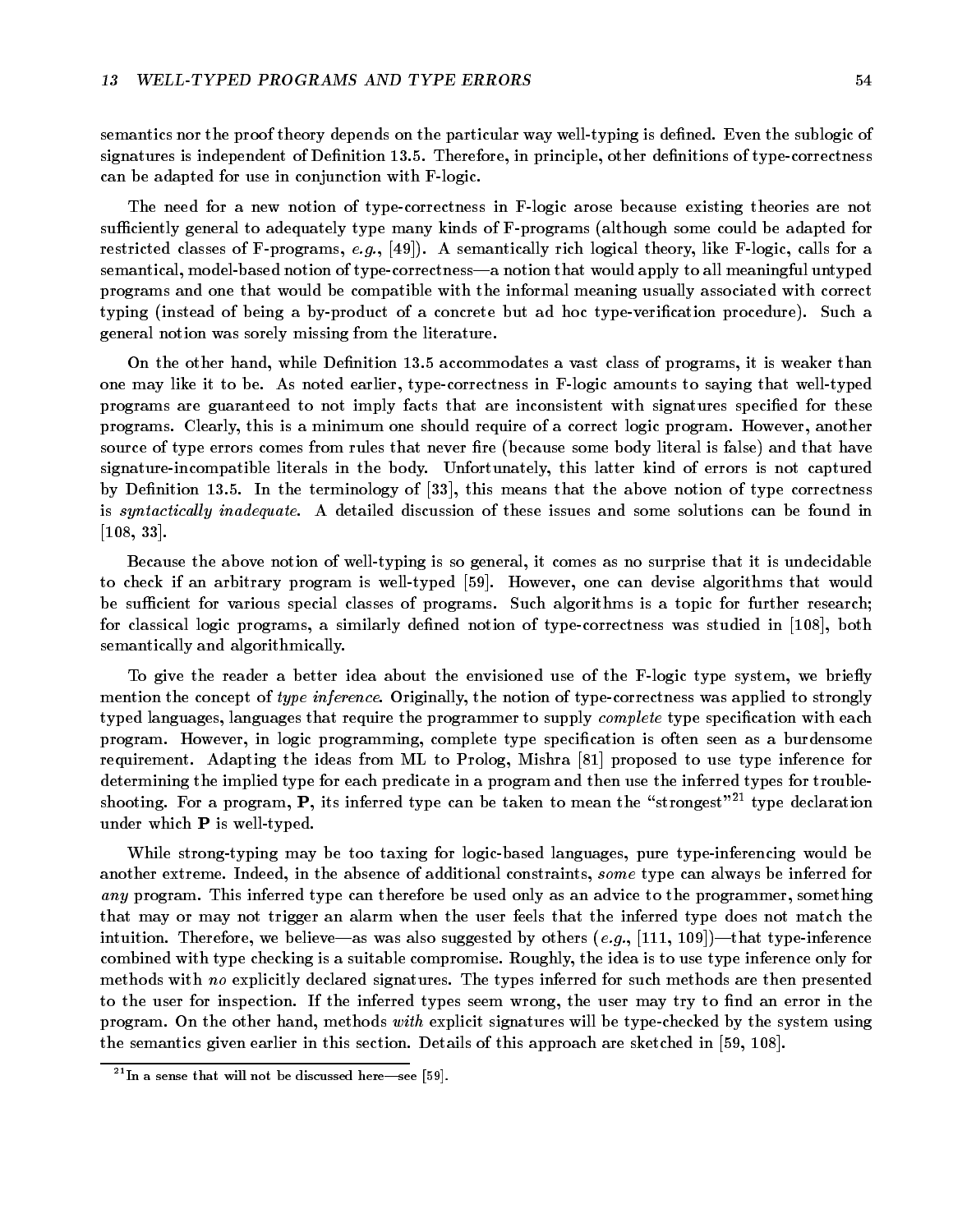### 14 Encapsulation

Encapsulation is a ma jor concept in the suite of notions comprising the ob jectoriented paradigm- In a nutshell, encapsulation is a software-engineering technique that requires special designations for each method in a class- Methods designated as public can be used to dene other methods in other classes-In contrast methods designated as private can be used only in the class where they are declared- Other methods may be exported to some specific classes, but not to all classes.

while the idea of the internation is simple its logical rendition is not a way in the simple suggested a way to to represent modules in logic programming via the intuitionistic embedded implication- Chen denes modules as second-order objects, where data encapsulation inside modules is represented using existential quantiers- In their present form these approaches are not suciently general for use in Flogic- It would be interesting to see, though, if these approaches can be extended to make them suitable for method encapsulation in an ob jectoriented logic- We should also mention the recent work by Bugliesi and Jamil , which the notion is the notion of the notion of encapsulation are more limited than ourse, the notion is tha made part of the syntax, semantics, and the proof theory, which could be a promising direction in this area-

In contrast to  $[32, 79, 26]$ , we view various encapsulation mechanisms as no more than type-correctness policies albeit somewhat more elaborate than usual- This approach is quite general and it can model a wide variety of encapsulation mechanisms-is that it does not require advantage is that it does not require to the logic-is the logic-stream encapsulation is treated as a type-induction in the metal-streated as metal-strea notion in our approach-

The general outline of our encapsulationastypecorrectness approach is as follows- First all program clauses are grouped into modules- Then each module is checked for typecorrectness separately- The notion of type corrections we have in have in mind here is some than in Section - Here is some than in Section main difference is that the set of signatures that will be used in determining type-correctness of any given module will now include not only the signatures specified for that module but also signatures exported to this module by other modules-

It should be noted that in most object-oriented systems, encapsulation policies are centered around the concept of a classes in a language where concept of a language where can be virtual ilogical clauses encapsulating each class seems to be not feasible- Nevertheless modules can be made to fit exactly one class definition and, thus, they provide a way to encapsulate any fixed number of classes (which is more than what current systems are capable of doing anyway).

Traditionally, object-oriented systems were using the idea of encapsulation for hiding implementation added in this respectation is no dierement in this respectively in this respectively with the compiler  $\mathcal{H}$ correctness can serve another useful purpose authorizationbased control over access to ob jects- This can be achieved along the following lines- First we associate a module with each user so that every rule or query that the user adds to the system is automatically made part of that users module- This simple scheme can control unauthorized access, because any user query would constitute a type error (and will be rejected) if it were to invoke a method that is not exported into that user's module.

 $^{-1}$  An interesting feature of [79, 32] is that they achieve encapsulation by purely logical means.  $\,$ 

<sup>-</sup>Public signatures are considered to be exported to every module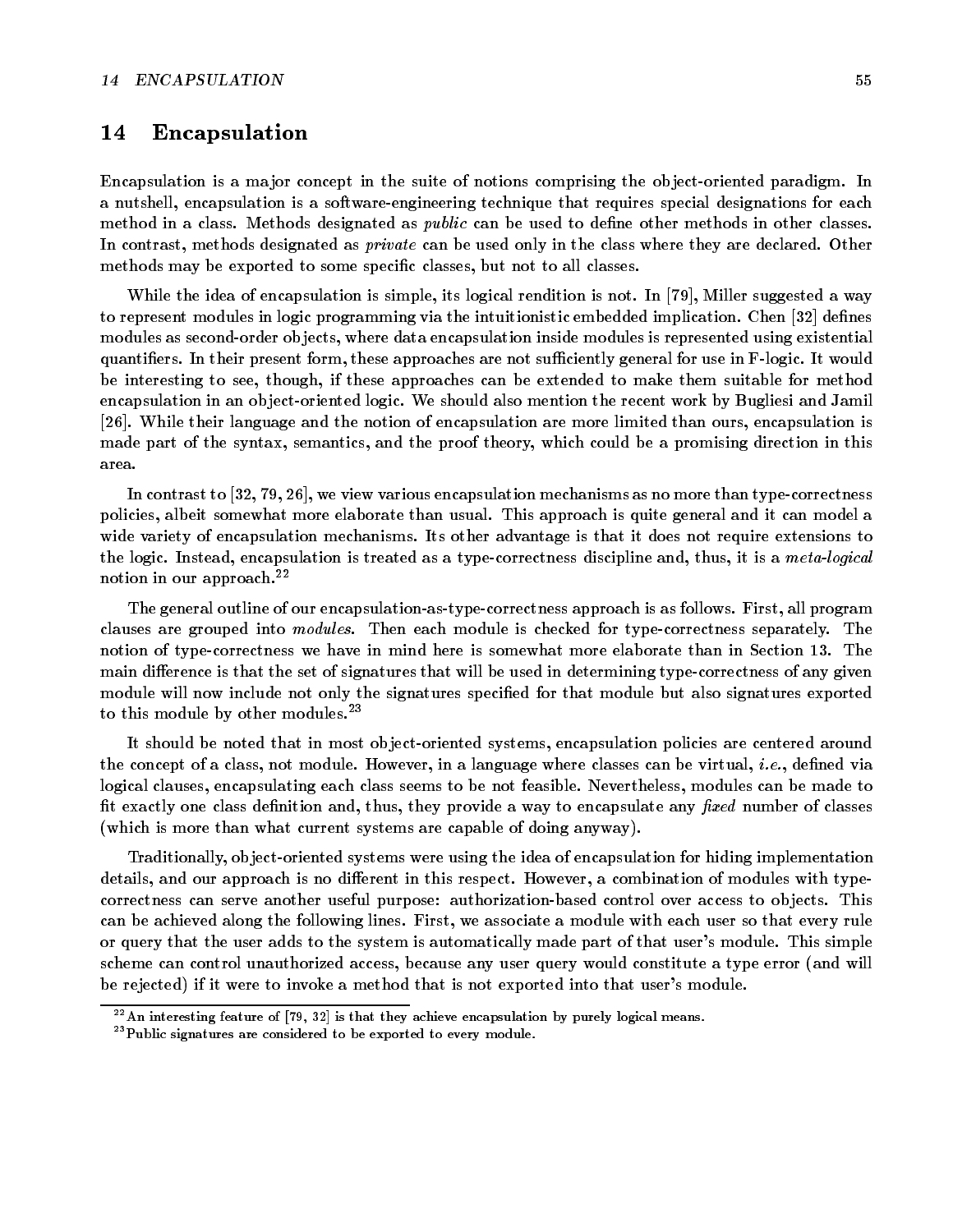#### 14.1 An Example

To illustrate the above ideas, consider a program consisting of the following three modules:

```
module person f
      person [ public : birthyear \Rightarrow year, age \Rightarrow int; name \Rightarrow string ]
      P \left[ a q e \rightarrow Y' - Y \right] \leftarrow P : person \left[ \text{ birth year} \rightarrow Y \right] \wedge \text{ this year}() = Y'\% thisyear() returns the current year.
\mathcal{E}(20)
```
In this module, all attributes are said to be public, so they are readily available to other modules.

```
module faculty \{\textit{faculty} [ public : \textit{funding@project} \Rightarrow \textit{int}; \textit{ projects} \Rightarrow \textit{project}; \textit{affilation} \Rightarrow \textit{dept}]
       project \lceil public : title \Rightarrow string; principal \Rightarrow faculty
                         export-to(accounting): account \Rightarrow account; budget \Rightarrow budgetF[funding \mathbb{Q}P \to X] \leftarrow F: faculty [projects \to P[budget \to B[total \to X]]]\hat{F}: f\acute{a} \text{curl } y \text{ }[ \text{ projects} \rightarrow P \text{ } [ \text{account} \rightarrow A \text{ } [ \text{balance} \rightarrow X \text{ } ] \text{ } ]\overline{ }(21)
```
The above represents a fragment of module faculty- The methods account and budget are not visible in modules other than fact they and the module accounting to which they are exported and particular case, the reason for shielding *account* and *budget* is that of protection rather than encapsulation—we assume that pro ject expenditures are not in public domain- However the total amount of funds is made available through a public method funding accessible via faculty ob jects- Also inside the module faculty, balance of each project is readily available through the public method balance of class account dened next- Therefore the last clause in does not break encapsulation-

```
module accounting f
         \textit{budget} \left[ \quad \textbf{public}: \quad \textit{salaries} \Rightarrow \textit{int}; \textit{equiment} \Rightarrow \textit{int}; \textit{supplies} \Rightarrow \textit{int}; \textit{total} \Rightarrow \textit{int} \right]account [ private: project \Rightarrow project;public : expended \Rightarrow int; encumbered \Rightarrow int; balance \Rightarrow int
       B | total \rightarrow X + Y + Z | \leftarrow B : budget | salaries \rightarrow X; equipment \rightarrow Y; supplies \rightarrow Z |A \,|\, committed \rightarrow X + Y \,|\, \leftarrow \, A: account \,|\,ex\,pended \rightarrow X; encountered \rightarrow Y \,]A\left[\,baldance \rightarrow X - Y - Z\,\right] \;\leftarrow\; A: account\left[\,project \rightarrow P[budget \rightarrow B\, [total \rightarrow X\, ]\,];expended \rightarrow Y; encumbered \rightarrow Z]
       \hat{i} - bluff : project [account \rightarrow A[balance \rightarrow X]]\}(22)
```
Unlike module **person**, the last two modules, **faculty** and **accounting**, are not built around any specific class-instead they serve as depositories for method denitions and as authorizations international contents for of the faculty and for accountants- Note that faculty exports the methods budget and account to module accounting which makes it legal to invoke these methods in the last two clauses in accounting- Also although most of the information about accounts is made public in module **accounting**, the information identifying pro jects associated with each account is not- This is achieved by making project a private attribute in class account-

In the above example, the construct module  $\{ \cdots \}$  and the keywords private, public, and export-to are not part of the logic—they are meta-annotations that will be used to modify the notion of type correctness presented in Section 13 (which itself was presented as a meta-logical concept). The following section gives a formal account of type-correctness for programs with a module structure.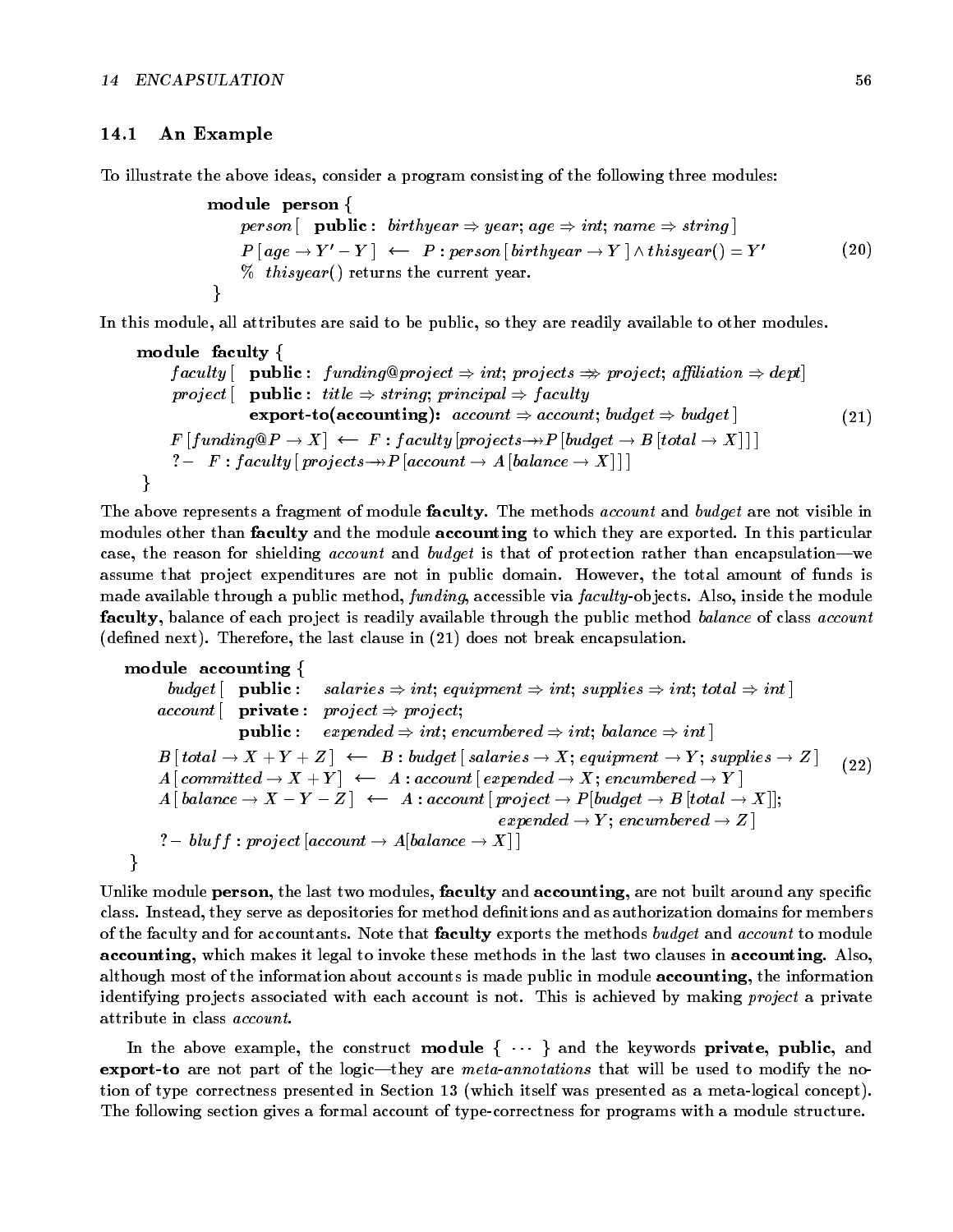#### 14.2 Modules and Type Correctness

The above example contains all ma jor elements of our treatment of encapsulation- The key idea is to use a more elaborate notion of typecorrectness to preclude illegal method invocations- This requires imposition of a module structure on each Fprogram which is specied via metalogical annotations- The new notion of type correctness builds upon the notion introduced in Section 13; it reduces to the old notion when the entire F-program is viewed as one big module.

- quantition - producture and an extraction of the and the programmation and an extraction of the constant of following

- (i) A decomposition of the set of clauses in  $P$  into a collection of named (not necessarily disjoint) subsets, called modules;
- (ii) Annotations (private, public, or export-to(module)) attached to each signature expression that occurs in the head of a rule in  $P$ .

Since modules do not necessarily consist of disjoint sets of clauses, one module may be a sub-module of another module- Note further that as illustrated above some modules may represent authorization domains for various classes of users- Clauses and queries introduced by these users are assumed to ----- the appropriate modules automatically-contributed and modules are interesting that there is a correspondence between modules and classes; however, if desired, modules can be made to fit exactly one class for any class in a given nite set- set-off it is implied to the module that modules do not the affect canonical models—only the notion of type correctness is affected (see below).

To be of practical use the above denition of module structures needs further specialization- One thing that immediately comes to mind is that certain module structures may have internal contradictions-For instance a method m may be declared as public in one module and as private in another- We view a module structure as *incoherent* if more than one signature of  $m$  with different annotations covers the same data atom-

Another situation where a module structure may be viewed as incoherent is when the same method expression is declared as private in two separate modules- If this were allowed any module could im port any signature by declaring it private, and so we would loose control over what can be exported , in turn the present and there are no more policy for any sensible policy for accession-there are also also are purely software-engineering arguments against duplicate private declarations, which generally leads system designers into adopting the idea of controlled export rather than controlled import-

A related restriction is that we assume that a signature can be exported from only one module—the module where it is declared-this included-public declarations which are considered to be exposition to all modules- These ideas are formally captured via conditions i and ii in Denition - below-

To formulate the notion of coherence, we need a few simple definitions. Let  $\mathcal L$  be an F-language,  ${\bf P}$ be a program with a module structure and let be a module of P- Let P denote the set of clauses in  ${\bf P}$  that belong to O. The notation  ${\bf P}$  (or  ${\bf P}_0$ ) will be used to denote the set of *annotatea* ground instances of P respective With a statement and model and the constantiation preserves annotations of signatures expressions that occur in the heads of the rules in  $P$ , and that instances of the signatures that have dierent annotations are not merged-

 $\Box$ 

<sup>-</sup> For instance, instantiating  $X$  and  $Y$  to  $b$  in a private :  $X \Rightarrow c$ ; public :  $Y \Rightarrow c$  yields a private :  $b \Rightarrow c$ ; **public** :  $b \Rightarrow c$ , where the two identical instances of  $b \Rightarrow c$  are kept separately due to the difference in annotations.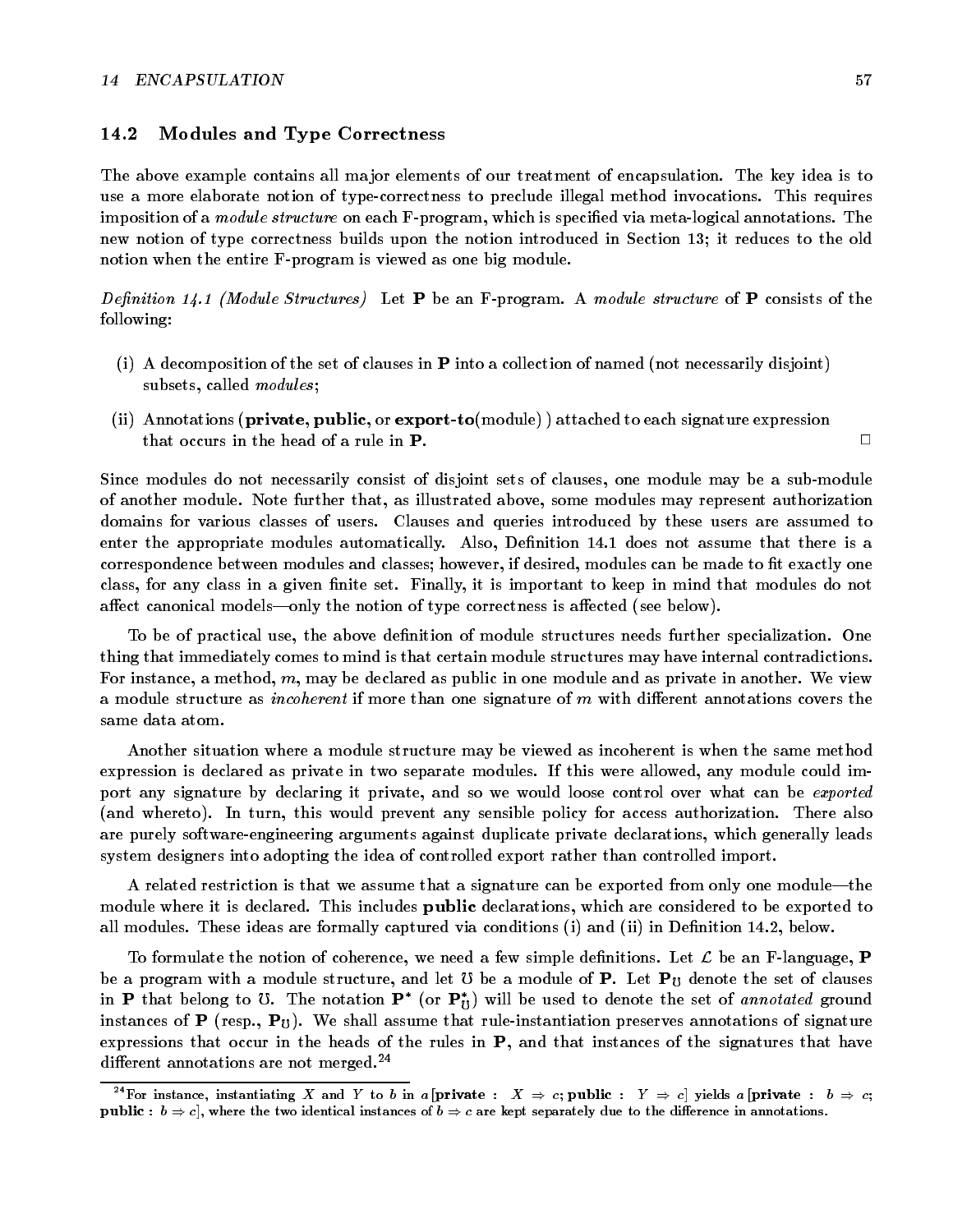Let I be an I-structure of P. (Note: I has no annotations, but P and P mave). A ground rule (or query) in  $P$  is active in 1 if all its premises are true in 1. If 1 is a model, then the heads of all active rules are also true in I-

Denition - Coherent Module Structures A module structure for P is coherent with respect to a canonic in-model, **L**, if for every data-atom in **L** that is covered by a pair of signatures,  $\sigma_1$  and  $\sigma_2$ , that occur in the heads of some active rules,  $r_1, r_2 \in \mathbf{P}^*$  (where  $r_1 \equiv r_2$  is possible), the following holds:

- (1) both signatures,  $\sigma_1$  and  $\sigma_2$ , are annotated with the same symbol;  $\overline{\ }$  and
- ii the rules rate  $\mathbf{r}_1$  and  $\mathbf{r}_2$  to the same module-the same module-

A module structure is *coherent* if it is coherent with respect to all canonic H-models of  $P$ .  $\Box$ 

In the above denition observe that since  $\mathbf{I}$  and since the same atom both since the same atom both signatures  $\mathbf{I}$ must refer to the same method (and use the same number of arguments).

Given a program, P, an H-model, I, and a module, U, of P, the *restriction* of I to U, denoted I |U, is the smallest H-structure that contains the following atoms:

- $\bullet\,$  every data-atom, is-a atom, or a P-atom in I that occurs in an active rule in  ${\bf P}_0;\,$  and
- $\bullet\,$  every signature atom in 1 that is one of the following:
	- $-$  a publicly annotated signature occurring in the head of an active rule in  $\mathbf{F}$  ,  $\imath.e.$ , in any module
	- a privately annotated signature that occurs in the head of an active rule in  $\mathbf{P}_{i}^{*}$ ;
	- a signature explicitly exported into U from another module, U', provided that this signature occurs in the head of an active rule in  ${\bf P}^*_{\scriptscriptstyle\rm IV}$ .

In other words, I |v takes all data atoms that are relevant to the module and all signature atoms that are either derivative with that modules-distribution or are exported by other modules-instance consider a programm  $\mathbf{t} = \mathbf{t}$  includes the three modules three model-begins canonic model-begins canonic model-begins  $\mathbf{t} = \mathbf{t}$ module accounting contains all data atoms that occur in the active instances of the rules in  $(22)$ , all signatures declared in accounting, and all signatures from modules faculty and person.

We can now define the notion of type-correctness under meta-annotations as follows:

- TypeCorrect - Type - Protections with Metal Metalsty - And Annotations are an Ferningh man Francisco - Protection module structure- The same to be the same if it is well leads to be in the usual sense in the usual sense in th with respect to Denition - and if we have the if the product of P is also well also well also well as  $\mathcal{L}$ 

A module, U, is well-typed if L |U is a typed H-model of  $P_U$  for every canonic model L of P.

To illustrate this denition consider the module structure  - This program is welltyped because we algebraic are not model we assessed in the properly exported- are properly exported and the support following query

$$
?- F: faculty \left[age \rightarrow Y; projects \rightarrow P[account \rightarrow A] \right] \wedge Y > 50 \tag{23}
$$

 $^{-1}$ Covering is defined in Definitions 13.1 and 13.2.  $\,$ 

 $^{-1}$ export-to(a) and export-to(b) are considered to be the same symbol for this purpose.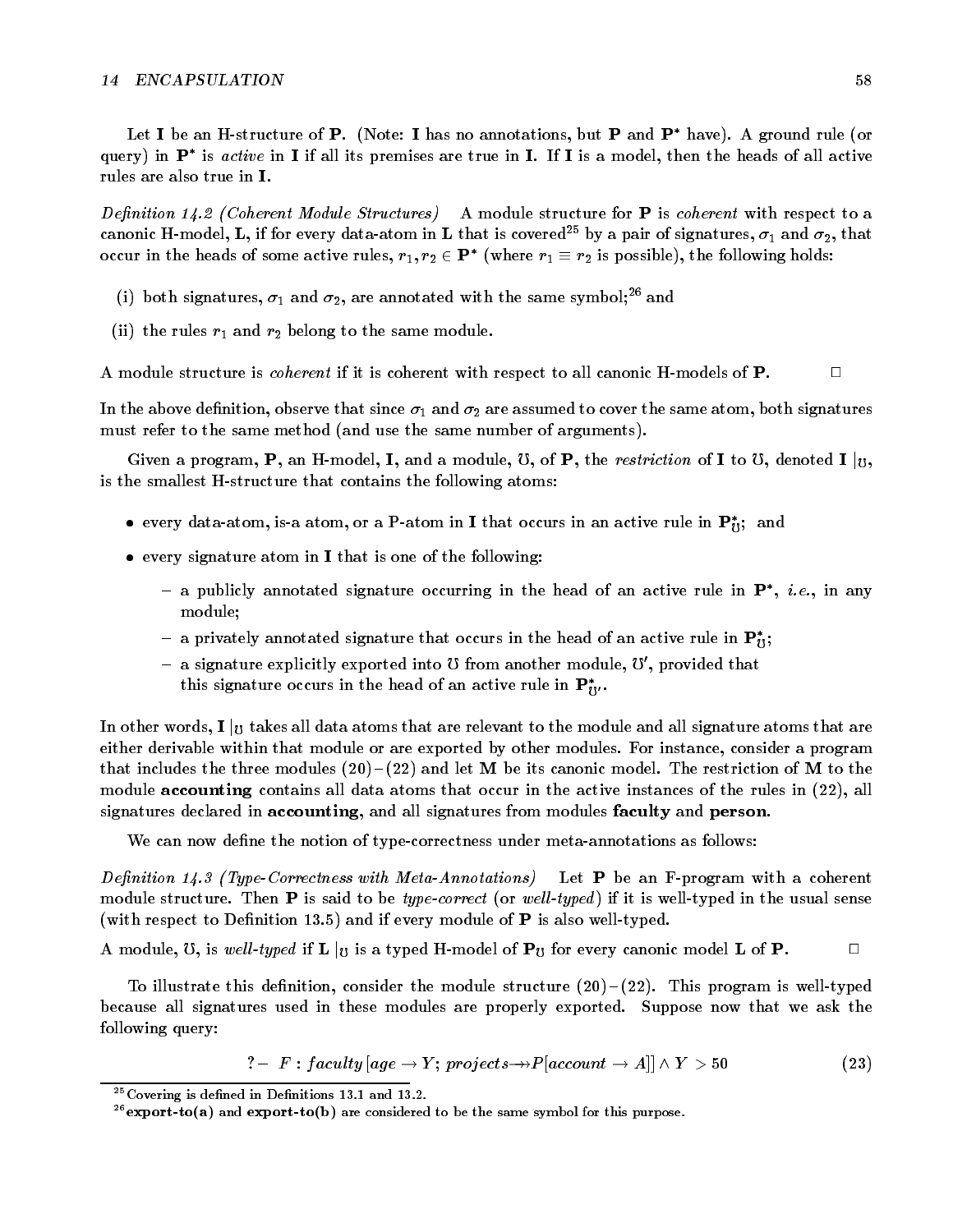This query, when posed in module **person**, violates the encapsulation of the method *account*, since the latter is not exported to person- Therefore we should expect that the modied module person is not welltyped- With a caveat this is indeed the case-

To see why, let  ${\bf L}$  be a canonic model of this program. The restriction  ${\bf L}$   $|_{\bf person}$  does not contain the signature project  $[account \rightarrow account]$ , since it does not appear in the head of any active rule local to person and since it is not exported to this module-module-there if the single faculty say fred who is, say, 55 years old and who has a project,  $bluff$ , with an active account,  $a123$ , the query instance *fred*:  $faculty[age \rightarrow 55; projects \rightarrow bulkff[account \rightarrow a123]] \land 55 > 50$  would be active and, thus, bluff [account  $\rightarrow a123$ ] would be in L |person. Since this data atom is not covered by any signature in L  $_{\rm person}$ , the latter is not a typed H-structure.

The caveat here is that the notion of type correctness used to model encapsulation has the same drawback as the notion presented in Section 201 weaker than purely semantic it is weaker than desiredinstance suppose that no faculty ob ject satises the query - Then adding the clause to person we well the program welltyped- it will remain welltyped-main welltyped-the rate of the rate old faculty with a active account is inserted- Following this update the program becomes illtyped and only then the use of the method account inside module person would become illegal- It should be emphasized however that this problem arises because of the weakness of our notion of type correctness and not due to our treatment of encapsulation-

The above small repertoire of meta-annotations suffices for representing fairly complex encapsulation policies such as those used in C%%- For instance the declaration exportto is akin to the friend function declaration in  $\Gamma$  . It can also support the declaration mechanism found in some observed in some observed in some observed in some observed in some observed in some observed in some observed in some observed in oriented languages- Other useful encapsulation policies can be represented along the same lines-

### 15 Inheritance

The concept of inheritance is fundamental in AI and object-oriented programming, and a number of researchers have been working on combining this idea with programming languages- There are two main aspects of inheritance structural inheritance and behavioral inheritance- Structural inheritance is a mechanism for propagating method declarations from superclasses to the other subclasses to the other subclas hand, behavioral inheritance propagates what methods actually do rather than how they are declared.

#### Structural Inheritance  $15.1$

structural inheritance is a sub ject of manner, works in functional and logical and logical and logical properties inheritance in the framework of functional programming- He described a type inference procedure that is sound with respect to the denotational semantics of his system- Sound type inference systems for functional languages were also discussed in  $\left[82, 37\right]$  and in several other papers.

LOGIN and LIFE  $\left[7, 8\right]$  incorporate structural inheritance into logic programming via a unification algorithm for -terms which are complex structures related to signatures in Flogic but that are funda mentally dierent from the semantical point of view- 

 $^\circ$  There are other important differences as well. For instance, in F-logic, query answers are sets of atoms that are *logically* entailed by the program while in LIFE query answers are constraints that turn queries into true formulas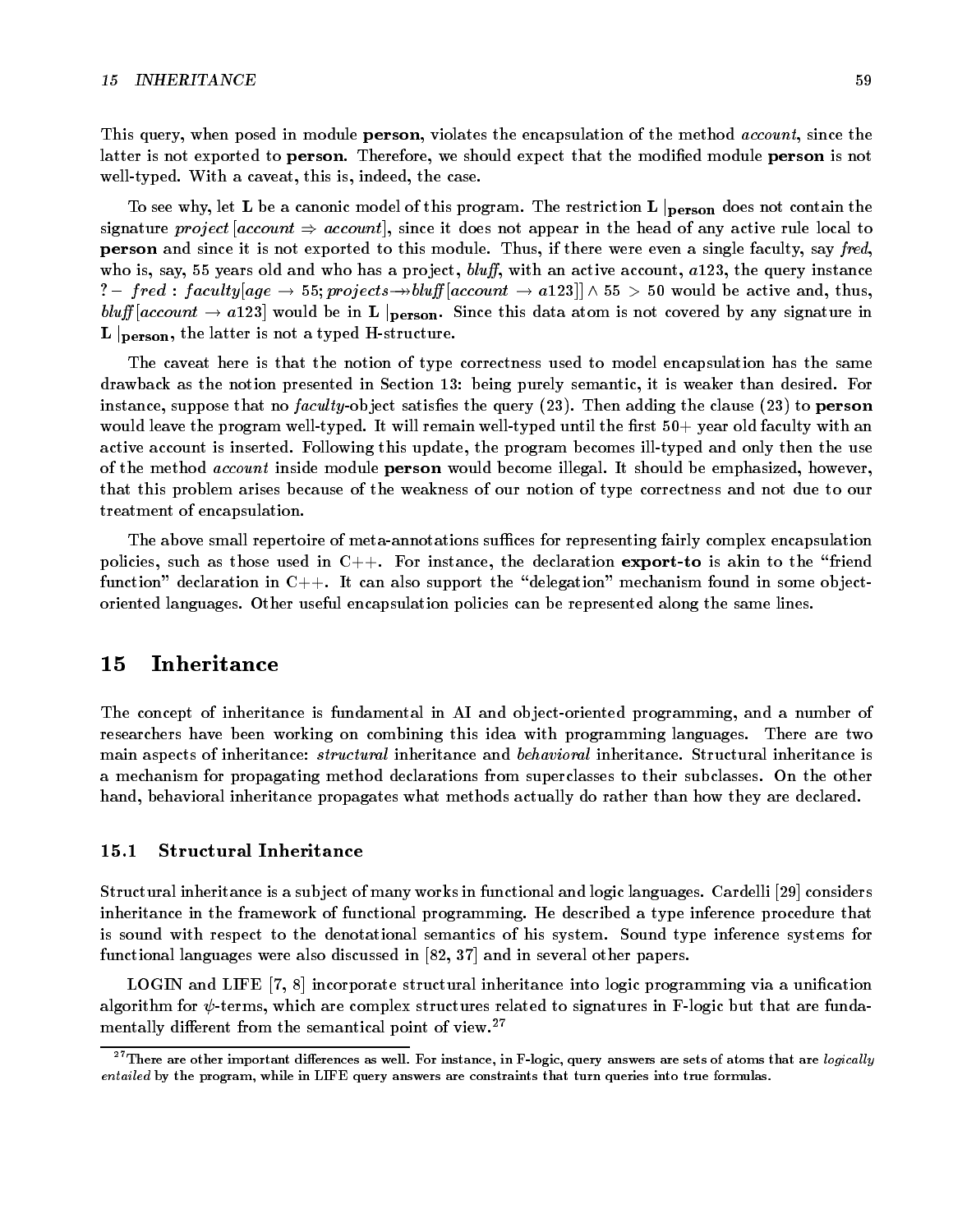In contrast to the above works, F-logic is a full-fledged logic where structural inheritance is built into the semantics and whose proof theory is sound and complete with respect to this semantics, with respect

#### 15.2 Behavioral Inheritance

The main difficulty in dealing with behavioral inheritance is the fact that it is non-monotonic, which is mostly due to the property called *overriding* and also because of the phenomenon of multiple inheritance.

Overriding means that any explicit definition of a method takes precedence over any definition inherited from a superclass- For instance consider the following Fprogram

> $royal Elephant :: elephant$   $elephant$   $elephant$   $elephant$   $[color \rightarrow \rightarrow "grey";$   $group \rightarrow mammal]$  $\lceil \text{cycle} : \text{royal} \times \text{H} \text{e} \rceil$  royal  $\lceil \text{clephant} \rceil \text{color} \rightarrow \text{``white''} \rceil$  $(24)$

Here clyde is a member of the class royal Elephant and so it inherits color  $\rightarrow$  white from that class (which turns into a non-inheritable data expression,  $color\rightarrow white,$  in the context of *clyde*). In principle, clyde could have inherited color  $\rightarrow$  grey from the class *elephant*. However, clyde also belongs to a more  ${\rm specinc\,\,\, class,\,\,} ~ rough \, \& \, the \, panat, \,\, which \,\,\, {\rm and} \,\,\, {\rm vertices} \,\, {\rm and} \,\, {\rm vertices} \,\, {\rm vertices} \,\, {\rm vertices} \,\, {\rm vertices} \,\, {\rm vertices} \,\, {\rm vertices} \,\, {\rm vertices} \,\, {\rm vertices} \,\, {\rm vertices} \,\, {\rm vertices} \,\, {\rm vertices} \,\, {\rm vertices} \,\, {\rm vertices} \,\, {\rm vertices} \,\, {\rm vertices} \,\, {\rm vertices} \,\, {\rm vertices} \,\, {\rm vertices} \,\, {\rm vertices} \,\, {\rm vertices} \,\, {\rm vertices} \,\, {\rm vertices} \,\, {\rm vertices} \,\, {\rm$ royalElephant does not inherit color  $\rightarrow$  grey from elephant because of the aforesaid overriding property. On the other hand, royal Elephant inherits group  $\rightarrow$  mammal as an inheritable property, and clyde inherits it as a non-inheritable property,  $group \rightarrow mammal$ .

Note that uses inheritable expressions to indicate that inheritance must take place- We remind from Section 3 that inheritable expressions are used in the following way: when such an expression is inherited by an object, say *clyde*, from a class where *clyde* is a member, it becomes a non-inheritable property of clyde even if clyde were to play the role of a class in some other context- In contrast when an inheritable expression, *e.q., qroup*  $\rightarrow$  mammal, is inherited by a class, *e.q., royalElephant*, via a subclass relationship, it remains an inheritable expression in that subclass, and so it can be passed down to the subclasses and to the members of that class-

To illustrate the rationale behind the dichotomy of inheritable/non-inheritable data expressions, we shall expand the example in Section 3, where bob was represented as a member of the faculty.

Suppose now that information about bob's high school years and his years at Yale needs to be added to the database- One way to accommodate this new information is to create the ob jects bobInHighschool and bobAtYale and to make them completely unrelated to the already existing ob ject bob- The disadvantage of the approach is that the will have to duplicate bobs dates to during general is a better way is to turn the above new objects into members of the class bob as follows:

| $\textit{bobInH\textsc{if}n}$ ighschool [graduation $\rightarrow 1968$ ]                                                                                              | $bob: \mathit{faculty}$ |
|-----------------------------------------------------------------------------------------------------------------------------------------------------------------------|-------------------------|
| $\mathit{bobAtYale}$ [graduation $\rightarrow$ 1972]                                                                                                                  | bobInHigh school: bob   |
| $faculty[highestDegree \rightarrow phd]$                                                                                                                              | both At Yale : bob      |
| $\textit{bob}\left[ \textit{birthdate} \rightarrow\text{1950}; \textit{gender} \rightarrow ``\textit{male}";\textit{address} \rightarrow ``\textit{NewYork}" \right]$ |                         |

Here bob is a member of class faculty, while bobInHighschool and bobAtYale are members of class bob. Additionally, the second and the third clauses state that bob graduated from high school in 1968 and from rale in 1972. Now, being a member of *faculty, bob* inherits *highestDegree*  $\rightarrow pna$ , yielding a new fact, bob |nighestDegree  $\to$  pha|. Notice that the property highestDegree  $\bullet\!\!\rightarrow$  pha inherited from faculty turns into a non-inheritable property of bob, since inheritable properties are passed down to class members as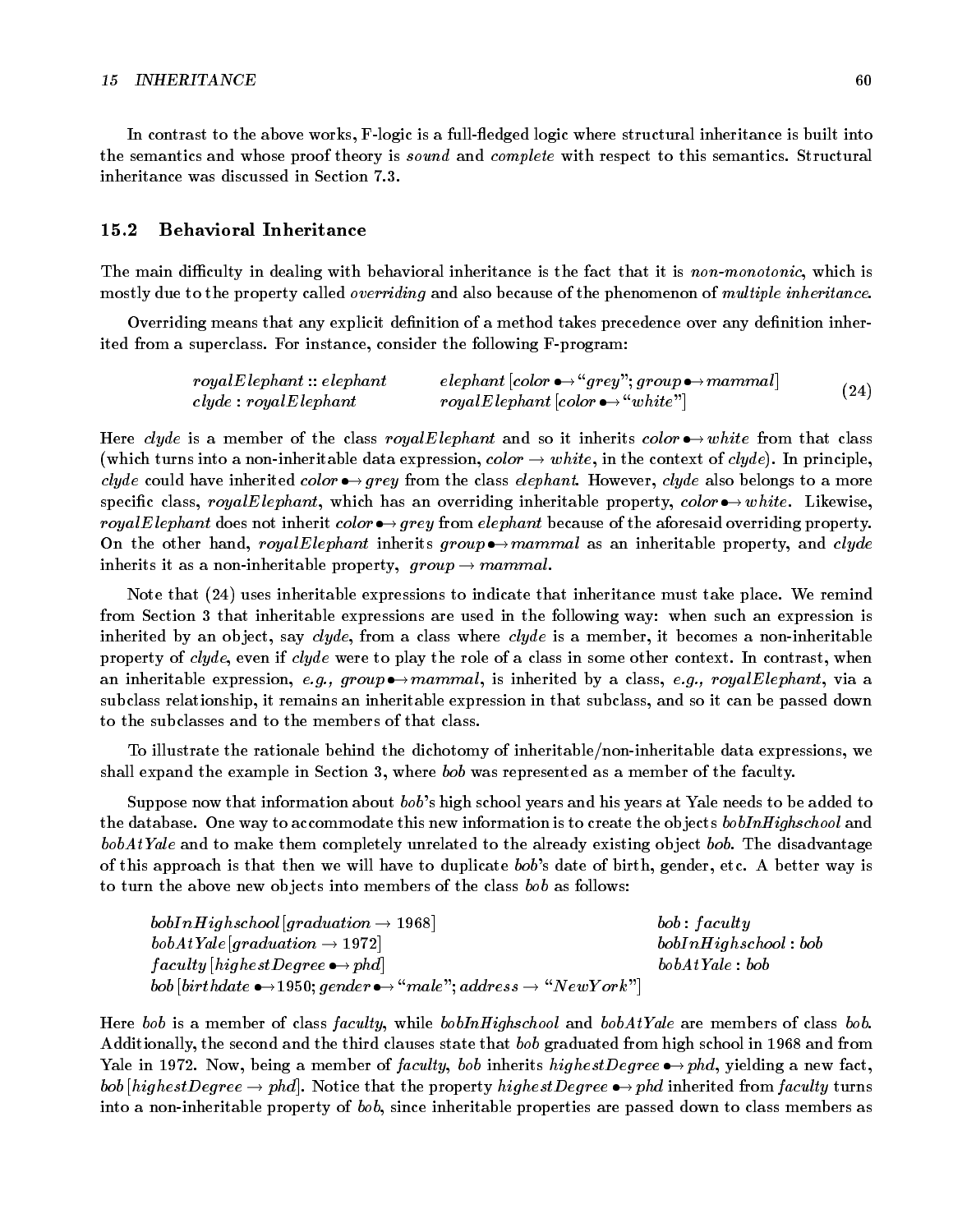### 15 INHERITANCE 61

non-inheritable properties. Because of that,  $nq\,nesp\,\nu eq\,r e e \rightarrow p\hbar\,a$  can no longer be propagated to the members of class book-sense it makes it makes little sense to attribute a scholarly degree to Bob when he scho was in high school or a student at Yale. Likewise, *000* s property *duaress*  $\rightarrow$  *"NewY ork"* should not be inheritable because, in all likelihood, Bob had a different address while in high school, and certainly a dierent address while- at Yale-Care- and the other hand planets which are species as inheritable as properties, because these characteristics are not likely to change with time.

Turning to multiple inheritance, this phenomenon can be illustrated with the following example that is commonly known as Nixon's Diamond:

$$
nixon: quaker \qquad \qquad quaker \left[policy \rightarrow pacifist\right] nixon: republican \qquad \qquad republican \left[policy \rightarrow hawk\right]
$$
 (25)

As a member of two classes, quaker and republican, nixon can inherit either policy  $\rightarrow$  pacifist or  $policy \leftrightarrow raw$ . However, if one of these properties, say  $policy \leftrightarrow pac$  is inherited by  $nixon$  (and becomes a non-inheritable property, policy  $\rightarrow$  pacifist), then the other property can no longer be inherited because, in the new state, the attribute *policy* is defined on the object nixon, and this definition overrides any further inheritance-inherital leads in this case inheritance in the indeterminate result the cas derivation of nixon  $[policy \rightarrow pacifist]$  or nixon  $[policy \rightarrow hawk]$ , depending on which inheritance step is done first.

Overriding and multiple inheritance may each cause nonmonotonic behavior- A relation of logical entailment,  $\approx$ , is non-monotonic if for some  ${\bf P},\;\psi,$  and  $\phi,$  it is possible that  ${\bf P} \,\approx\, \phi$  and  ${\bf P} \wedge \psi \not\approx \phi.$ Classical logic, on the other hand, is monotone, since  ${\bf P}\models \phi$  always implies  ${\bf P} \wedge \psi \models \phi.$  Non-monotonic logics are generally much more involved, and the corresponding proof theories are rarely complete.

To see why overriding may cause non-monotonic behavior, consider the example in (24), and let  $\approx$ be the logical entailment relation that does the right thing for inheritance- Let P denote the program in - Previously we have argued that the following is the intended inference

$$
\mathbf{P} \quad \approx \quad \text{elyde } [\text{color} \rightarrow \text{white}] \tag{26}
$$

Now, suppose we add  $\psi=cyae$  |color  $\rightarrow$  suver| to our set of assertions. Because of the overriding, the property  $color \rightarrow white$  is no longer inferred for  $\emph{cycle}$  and, thus,  $\textbf{P} \wedge \psi \not \hspace{1mm}\not\approx\hspace{1mm} \emph{cycle}$   $[color \rightarrow\rightarrow white]$  .

Multiple inheritance causes nonmonotonic behavior for similar reasons- Consider a part of the Nixons Diamond where it is not yet known that Nixon is a Quaker- In that case nixon would inherit  $policy \rightarrow{} raw$  from the only class,  $rep$   $value$ n, where it belongs. However, in a full-blown Nixon's Diamond, one where nixon : quaker is known to hold, nixon policy  $\rightarrow$  hawk is no longer a certainty but, rather, just one of two possibilities.

Nonmonotonic inheritance has been a sub ject of intensive research e-g-    

 ... any the main dierence between our approach and the above works in the above works is that we are well as are developing an inheritance theory for a generalpurpose ob jectoriented logical language- In contrast most of the aforesaid papers tend to study inheritance from a very general, philosophical standpoint, ... In isolation from logic programming issues-the languages the languages they use the languages the language languages are mostly propositional and, importantly, do not distinguish between properties (attributes, in our terminology and classes- are classed the classes and in particular the most particular they are not the part of a more general logic programming systems is the important and complex issue of the important and complex of inheritance with ordinary logical deduction has not been considered-

The semantics for inheritance to be developed in this section is of the *credulous* variety [50], which means that, in the presence of inheritance conflicts, we are willing to accept multiple canonical models.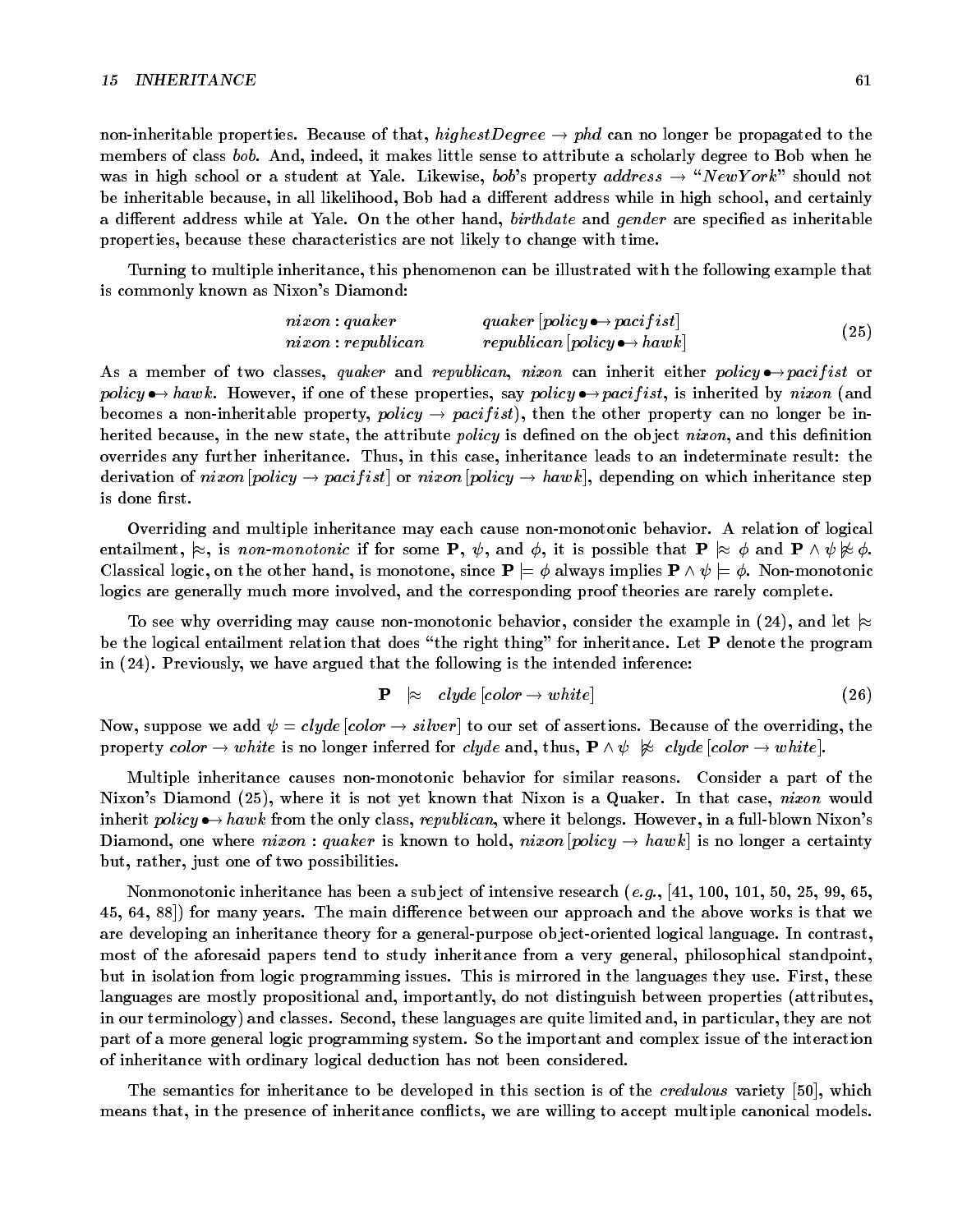This phenomenon can be interpreted in two dierent ways- One is to view each canonical model as a viable "possible world" and so any one of these models can be chosen non-deterministically; the other interpretation is that only the facts that belong to the intersection of all such models can be trusted-Since our primary concern is programming we adopt the former view- In other words when an in heritance conflict occurs due to multiple inheritance, any one of the canonic models can be selected non-deterministically and then used to answer queries.

In a dierent setting nonmonotonic inheritance was also discussed in 
  - According to these approaches, a logical object (or a class) is a set of rules that represent "knowledge" embodied by the ob ject resp- class- These rules can be inherited by ob jects that are placed lower in the hierarchyinheritance can be over written based on various criteria e-visite criteria e-visitence as in the complete ord  or because of higherpriority rules as in or due to an exception as in -

Apart from the very different setup in which behavioral inheritance takes place in these works, there is another fundamental dierence with our approach and for that matter with  and related where it is in the set of program clause which is in the set of program clauses which it is ground that it is data expressions that are passed down the ISA hierarchy- The latter approach seems to be more exible-As shown in Section - Flogic can easily account for inheritance of clauses and for some other forms of inheritance see Section - and the framework of the framework of the framework of the framework of the framework us-

## Informal Introduction to the Approach

To integrate inheritance into an object-oriented logic programming system, such as F-logic, the following issues must be addressed

- (i) Interaction between inheritance and ordinary logical deduction;
- (ii) Inheritance of set-valued properties;
- (iii) Dependence of the IS-A hierarchy on prior inheritance steps; and
- (iv) Negative literals in rule bodies.

These issues appear to be closely related and, in fact, it is (ii) and (iii) that makes (i) a hard problem. The difficulty is that after inheritance is done, a program clause may become "active," causing other facts to be derived- This latter derivation may aect the recipientob ject of inheritance and even more curiously the source consideration of inheritances of inheritance-the following programs.

$$
a : b
$$
  
\n
$$
b [attr \leftrightarrow c]
$$
  
\n
$$
b [attr \leftrightarrow d] \leftarrow a [attr \rightarrow c]
$$
  
\n(27)

If a inherits  $attr \leftrightarrow c$  from  $b$ , the atom  $a$   $|attr{\rightarrow}c|$  is derived and the last rule is activated. This leads to the derivation of  $\theta$  attr  $\rightarrow$  a via the third rule. The question now is whether the inheritance should be "undone" in such a case. Indeed, it can be reasoned that, since  $b[attr \rightarrow\{c, d\}]$  holds, the object  $a$ should have inherited  $attr \leftrightarrow \{c, d\}$  in its entirety or nothing at all. It seems that different decisions are possible here and, in some cases, the choice may be a matter of taste.

Our choice is to not undo inheritance in this situation and, at the same time, to not inherit the newly derived fact,  $\theta$  *attr*  $\leftrightarrow$   $a$  . The reason for the former is primarily computational, as this causes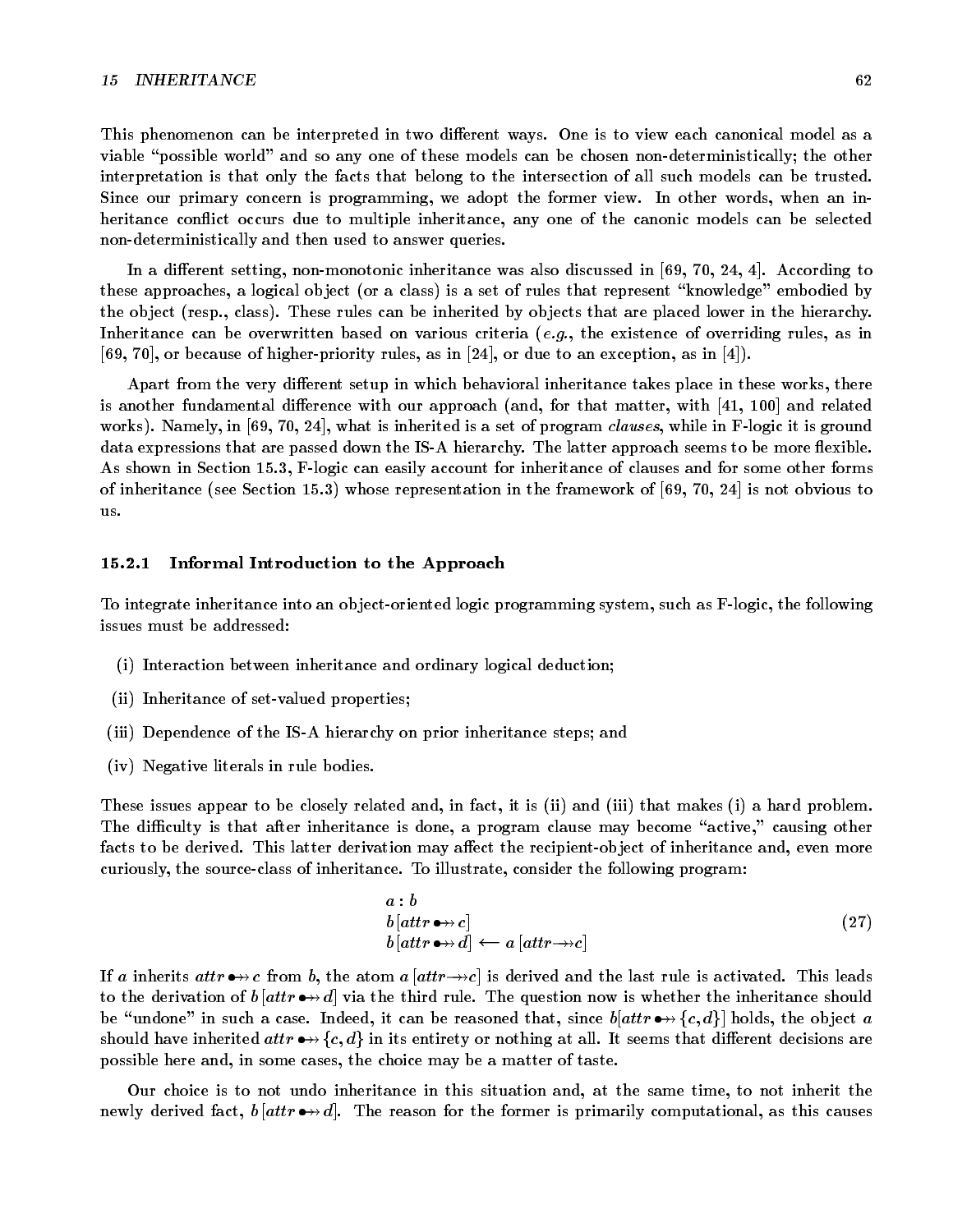less backtracking- The reason for the latter is aesthetic as it leads to more uniform denitions- Another justification is that once the initial inheritance has taken place, the attribute  $attr$  is already defined on a. So, by the time  $b$  attro  $\rightarrow$  a is derived, inheritance of attro  $\rightarrow$  a by a is blocked.

To illustrate complications arising due to  $(iii)$ , consider the following program:

$$
a: p \t a[attr \rightarrow c] \t a[attr \rightarrow c] \t t[attr \rightarrow d] \t (28)
$$

In this example, if a inherits attr  $\rightarrow c$  from p the two deductive rules in the program are activated and then both a t and t and t and t p are derived-to the middle of the middle of the middle of the middle of the in paths from p to all the fact the fact that the fact that the fact the attribute at the attribute attribute attr a value d which is dierent from c- This means that if t were sitting on the inheritance path right from the start, the inheritance of attr  $\rightarrow c$  from p to a would have been blocked, and a would have inherited  $attr \rightarrow a$  instead. However, in (28), t was not on the inheritance path initially and so the above argument does not apply- Nevertheless one can argue that the subsequent derivation of a t and t p undermines the basis for the above inheritance step- Thus the question is should such inheritance step be undone

Again our choice is to not undo such steps- As before one important reason is computational- The other is semantic simplicity-

. The resulting semantic control inheritance controlling semantics may seem a bit too provide the resulting se cedural for ones tasted the interval of the intervals the intervals the intervals of a more well-but well-but w declarative semantics is a topic for future work-

In a nutshell, the idea is to decompose each inheritance step into a pair of sub-steps: 1) a "pure" inheritance step, which may introduce new facts but whose output H-structure may no longer be a model of the original program; and  $2)$  a derivation step that turns the result of the previous step into a model. These operations are repeated until inheritance can be done no more-

In this connection, we should mention the recent work  $[39]$ , which also proposes a semantics for inheritance in a language derived from Flogic- In particular this work allows inheritance and deduction to interact in certain ways, but it does not deal with negation and dynamically changing IS-A hierarchies. This approach is also fundamentally dierent from ours in the way semantics is dened- What 
 calls a canonic model of a program is actually not a model in the usual sense- Instead it is a structure where certain blocked rules do not have to be satisfactor. The semantics in the semantics in the semantics in the se the work of the contrast order is in contrast our contrast our semantics is more traditional and the contrast o in particular, our canonic models are also models in the usual sense.

#### 15.2.2 A Fixpoint Semantics for Non-monotonic Inheritance

In this section we limit our attention to the case of Horn Fprograms- An extension of this semantics to programs with negation in the bodies of rules is given in Appendix B-

 $\blacksquare$  and p matrix and p mass and p mass are supported in a set and p mass are supported in a set of an application of an application of an application of an application of an application of an application of an applicat of a method,  $m,$  to object  $p$  with arguments  $a_1,\,\ldots\,,$   $a_n$  (for a given invocation type:  $\;\rightarrow\;$   $\;\rightarrow\;$   $\;\rightarrow\;$  or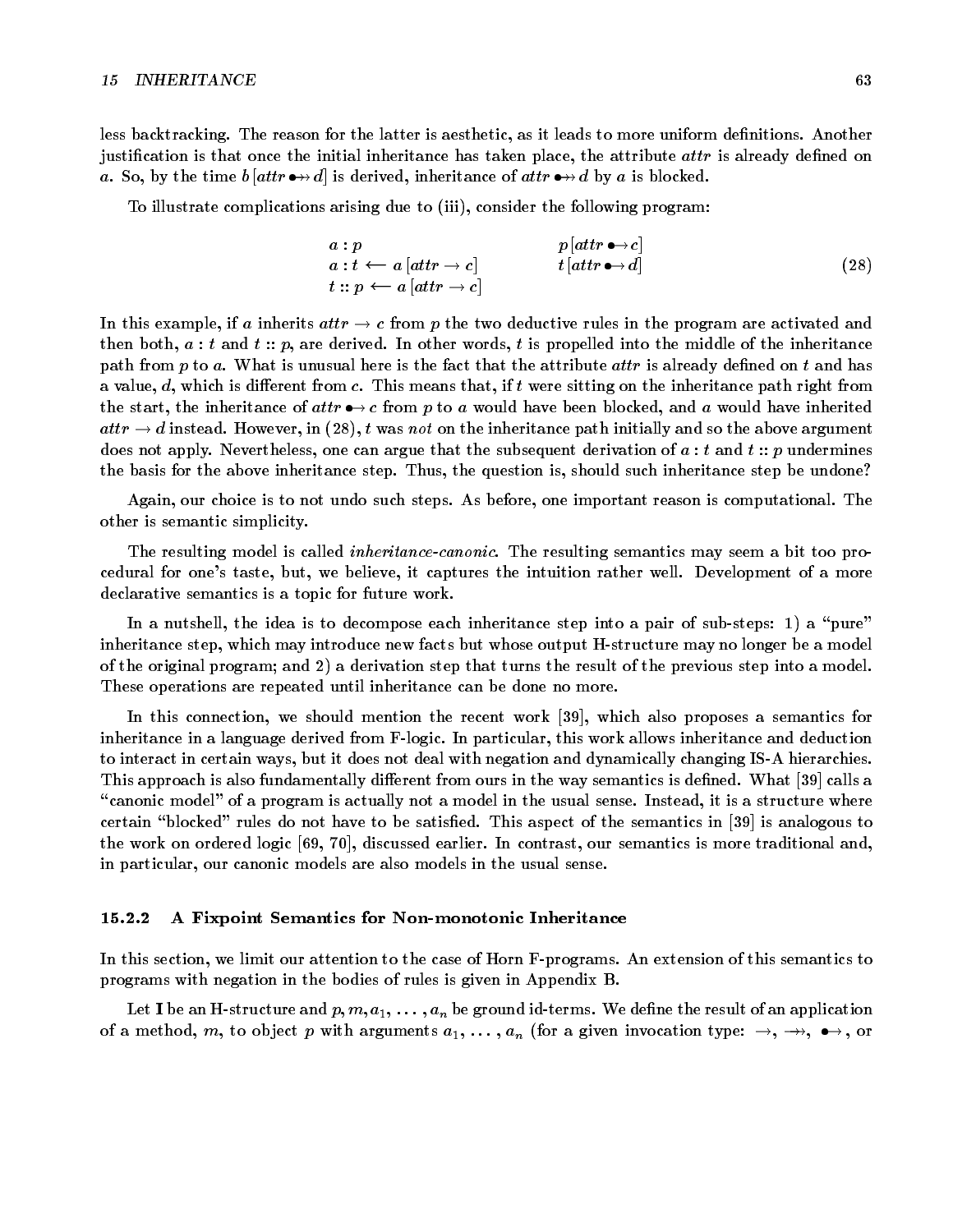## $\rightarrow$  ) as follows:

$$
\begin{array}{rcll} {\bf I}(p,\,m@{a_1},\,\ldots\,,a_n\to) & = & \{v\mid p\,[m@{a_1},\,\ldots\,,a_n\to v]\in{\bf I},v\in U(\mathcal{F})\} \\ {\bf I}(p,\,m@{a_1},\,\ldots\,,a_n\to\to) & = & \{v\mid p\,[m@{a_1},\,\ldots\,,a_n\to v]\in{\bf I},v\in U(\mathcal{F})\} \\ {\bf I}(p,\,m@{a_1},\,\ldots\,,a_n\to\to) & = & \{v\mid p\,[m@{a_1},\,\ldots\,,a_n\to\to v]\in{\bf I},v\in U(\mathcal{F})\} \\ & & \cup\;\{\emptyset\mid \hbox{if }p\,[m@{a_1},\,\ldots\,,a_n\to\to v]\in{\bf I},v\in U(\mathcal{F})\} \\ {\bf I}(p,\,m@{a_1},\,\ldots\,,a_n\bullet\to\to) & = & \{v\mid p\,[m@{a_1},\,\ldots\,,a_n\bullet\to v]\in{\bf I},v\in U(\mathcal{F})\} \\ & & \cup\;\{\emptyset\mid \hbox{if }p\,[m@{a_1},\,\ldots\,,a_n\bullet\to\{\}\in{\bf I}\} \end{array}
$$

Observe that  $I(p, m@a_1, \ldots, a_n \rightarrow)$  is either empty, when  $p[m@a_1, \ldots, a_n \rightarrow\ \{\}]$  is false in I; or it is a set that contains  $\emptyset$  —a special element that denotes the empty set—and, possibly, some elements from  $U(\mathcal{F})$ . For scalar invocations,  $\mathbf{I}(p, m@a_1, \ldots, a_n \rightarrow)$  can either be empty or it can be a subset of the Herbrand universe,  $U(\mathcal{F})$  (which does not include  $\emptyset$ ). Note that this set may contain more than one element (even though this is a scalar invocation of  $m$ ) because of the equality operator: if  $t\in\mathbf{I}(p,\,m@a_1,\,\ldots\,,a_n\to)$  and  $t=s\,\in\mathbf{I}$  then also  $s\in\mathbf{I}(p,\,m@a_1,\,\ldots\,,a_n\to)$ . Similar observations apply to  $\mathbf{1}(p, m \leq a_1, \ldots, a_n \rightarrow)$  and  $\mathbf{1}(p, m \leq a_1, \ldots, a_n \rightarrow)$ .

The use of  $\emptyset$  as a special value is a matter of convenience. When  $o : cl$  or  $o :: cl$  is true and a method, m, returns an empty set on cl, we would like o to inherit  $\{\}$ , unless this inheritance is blocked. In this case, we can say that what is inherited is a special domain value,  $\emptyset$ , which leads to more uniform definitions.

denition - Inheritance Triggers - Inheritance Triggers - Inheritance Triggers - Inheritance Triggers - Inherita Let  $I$  be an H-structure. Consider a pair,  $\tau$  $\langle obj\sharp cl, m@a_1,\, \ldots, a_n \bullet \to \rangle,$  where  $obj, cl, m, a_1, \ldots, a_n \in U(\mathcal{F})$  are ground id-terms, and  $\sharp$  denotes one of the two isa relations or - We shall say that is an active inheritance trigger in I or just a  $trigger$ , for brevity) if and only if the following conditions hold:

- $\bullet\;\; obj$ t $cl \in \mathbf{I}, \text{ and there is no intervening class},\,mid\; \in U(\mathcal{F}), \text{ such that }\,mid\neq cl,\,mid\neq obj,$ and  $obj \mid mid, mid :: cl \in I;$
- $\bullet$  The method  $m$  is defined in  ${\bf 1}$  as an inheritable property of cl with arguments  $a_1,\,\ldots\,,a_n,\,\,i.e.,$  $\mathbf{I}(cl,\, m@a_1,\, \ldots\, ,a_n \bullet \rightarrow) \neq \{\,\}; \text{ and }$
- $\bullet$  m is undefined in I when invoked on  $o \flat \jmath$  with arguments  $a_1, \ldots, a_n.$  More precisely, if "f" is ":" (i.e., if obj is a member of cl) then it must be the case that  $\mathbf{I}(obj, m@a_1, \ldots, a_n \rightarrow) = \{\}.$ Otherwise, if "#" is the subclass-relationship "::", then  $I(obj, m@a_1, \ldots, a_n \rightarrow) = \{\}$ .

Triggers for set-valued invocations of methods are defined similarly, by replacing  $\rightarrow$  with  $\rightarrow$  and  $\rightarrow$ with  $\rightarrow$ .  $\Box$ 

It is constructed that an inheritance trigger is like an inheritance trigger is like a local point  $\mathbb{I}$  is a local point  $\mathbb{I}$ trigger leads to derivation by inheritance of new facts that cannot be derived using classical deduction alone-the-the-the-the-the-longer is deach is deach is deach in the resulting  $\sim$  the resulting Hstructure-the-

Given a trigger of the above form, we will say that  $obj$  is the recipient of the impending inheritance step and cl is the source- Note that obj may be a member of class cl or a subclass of cl-

The intention of firing a trigger of the form  $\tau\,=\,\langle obj\,:\,cl,\,m@\,a_1,\,\ldots\,,a_n\bullet \mapsto\,\rangle$  is to inherit to the recipient ob ject obj the result of the application of m to the source classob ject cl- To capture this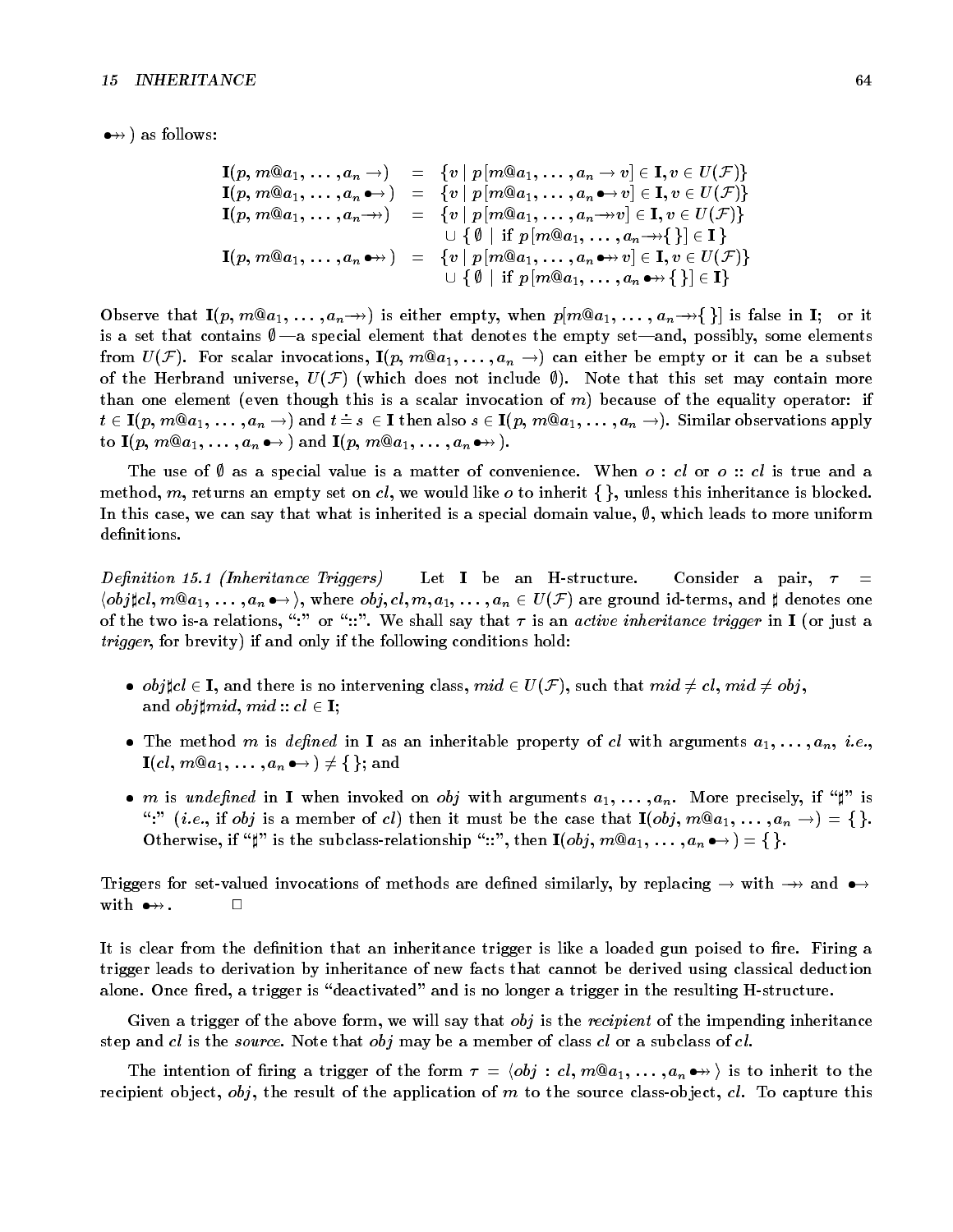idea we introduce the operator of ring an active trigger in an Hstructure I- This operator is dened as follows

 $\tau({\bf I}) \;\; = \;\; {\bf I} \; \cup \; \left\{ obj\left[m@a_1, \, \ldots \, , a_n{\scriptstyle \rightarrow\rightarrow} v\right] \; \middle| \; \; v\in {\bf I}(cl, \, m@a_1, \, \ldots \, , a_n{\scriptstyle \rightarrow\rightarrow} \, ) \right\}$ 

Note that since  $obj$  is a member of  $cl$ , the inheritable properties of  $cl$  are passed down to  $obj$  as noninheritable properties- is a subclass of client when  $\alpha$  is a subclass of client the trigger has the the form  $\tau = \langle obj::cl, m@a_1, \ldots, a_n \bullet \rightarrowtail \rangle,$  then the properties of  $cl$  are passed down to  $obj$  as inheritable properties

$$
\tau({\bf I}) \;\; = \;\; {\bf I} \; \cup \; \{ {\it obj} \, [m@a_1, \, \ldots \, , a_n \, \bullet \mapsto v] \, \mid \; v \in {\bf I}(cl, \, m@a_1, \, \ldots \, , a_n \, \bullet \mapsto) \}
$$

For scalar invocations, this operator is denned similarly, by replacing  $\to$  with  $\to$  and  $\bullet\to$  with  $\bullet\to$  . It is easy to see that  $\tau$  is a monotonic operator on H-structures in which  $\tau$  is an active trigger.

When a trigger is fired, previously inactive program rules may become applicable and more facts may be further derived via ordinary classical deduction- For instance consider the following program P

$$
a : b
$$
  
\n
$$
b [attr \leftrightarrow c]
$$
  
\n
$$
a [attr \rightarrow d] \leftarrow a [attr \rightarrow c]
$$

The minimal model here consists of  $a:b$  and  $b\left[attr{\to}c\right].$  Firing the trigger  $\langle a:b,attr{\leftrightarrow}\rangle$  adds a new fact,  $a$   $\ket{attr\rightarrow\!\sim}c$  , and the resulting H-structure is no longer a model, as it violates the last rule. Therefore, to obtain a model that accommodates the inherited fact, we have to apply the last rule, which derives  $a$  attr  $\rightarrow$  a). Note that derivations performed after firing a trigger may affect both the recipient object of the trigger (as shown above) and the source-class (as shown earlier, in  $(27)$ ).

These ideas are captured via the notion of one-step inheritance.

, and step Indian I are step Indian or the step in horn from  $\mathcal{L}$  , and  $\mathcal{L}$  be a Horn From  $\mathcal{L}$  and  $\mathcal{L}$ models of P and let in I-let in I-let in I-let in I-let in I-let in I-let is one step of the letter of the step of *inheritance*, written  $\mathfrak{F}_{\mathbf{p}}(I) = J$ , if J is an H-structure that is minimal among the H-models of P that contains it is the since  $\alpha$  is the intersection of all Horn J is the intersection of all Hmodels of  $\alpha$  that contain  $\tau(I)$  and, thus, it is unique.)  $\Box$  $\mathbf{r}$  and  $\mathbf{r}$  and  $\mathbf{r}$  and  $\mathbf{r}$  and  $\mathbf{r}$  and  $\mathbf{r}$  and  $\mathbf{r}$  and  $\mathbf{r}$  and  $\mathbf{r}$  and  $\mathbf{r}$  and  $\mathbf{r}$  and  $\mathbf{r}$  and  $\mathbf{r}$  and  $\mathbf{r}$  and  $\mathbf{r}$  and  $\mathbf{r}$  and  $\mathbf{r}$  and

Note that  $\Im_{\bf p}^{\bf r}$  is monotonic with respect to H-structures that have  $\tau$  as a trigger, since  $\tau$  is also monotonic on such structures-

 $M$  are notion of canonical models in the presence of inheritance-beam of inheritanceof this notion is what we call The Principle of Minimally Necessary Inheritance, which refers to the preference of ordinary logical deduction over deduction by inheritance-that inheritanceought to be attempted only when ordinary deduction is no longer possible-

The principle of minimally necessary inheritance is embodied in the onestep inheritance operator-Indeed, if M is a model of **P** then  $\Im^{\mathcal{T}}_{\mathbf{D}}(\mathbf{M})$  is a model that extends M with minimally possible inheritance. Therefore, we define inheritance-canonical models to be models that are obtained from the minimal model via a sequence of such extensions- In general this sequence may be transnite-

<sup>&</sup>lt;sup>28</sup>Note that  $I(cl, m@a_1, \ldots, a_n \rightarrow)$  may contain the special element, Ø. So, when  $v = \emptyset$ ,  $obj[m@a_1, \ldots, a_n \rightarrow v]$  should be read as  $obj[m@a_1, \ldots, a_n \rightarrow\{]\}.$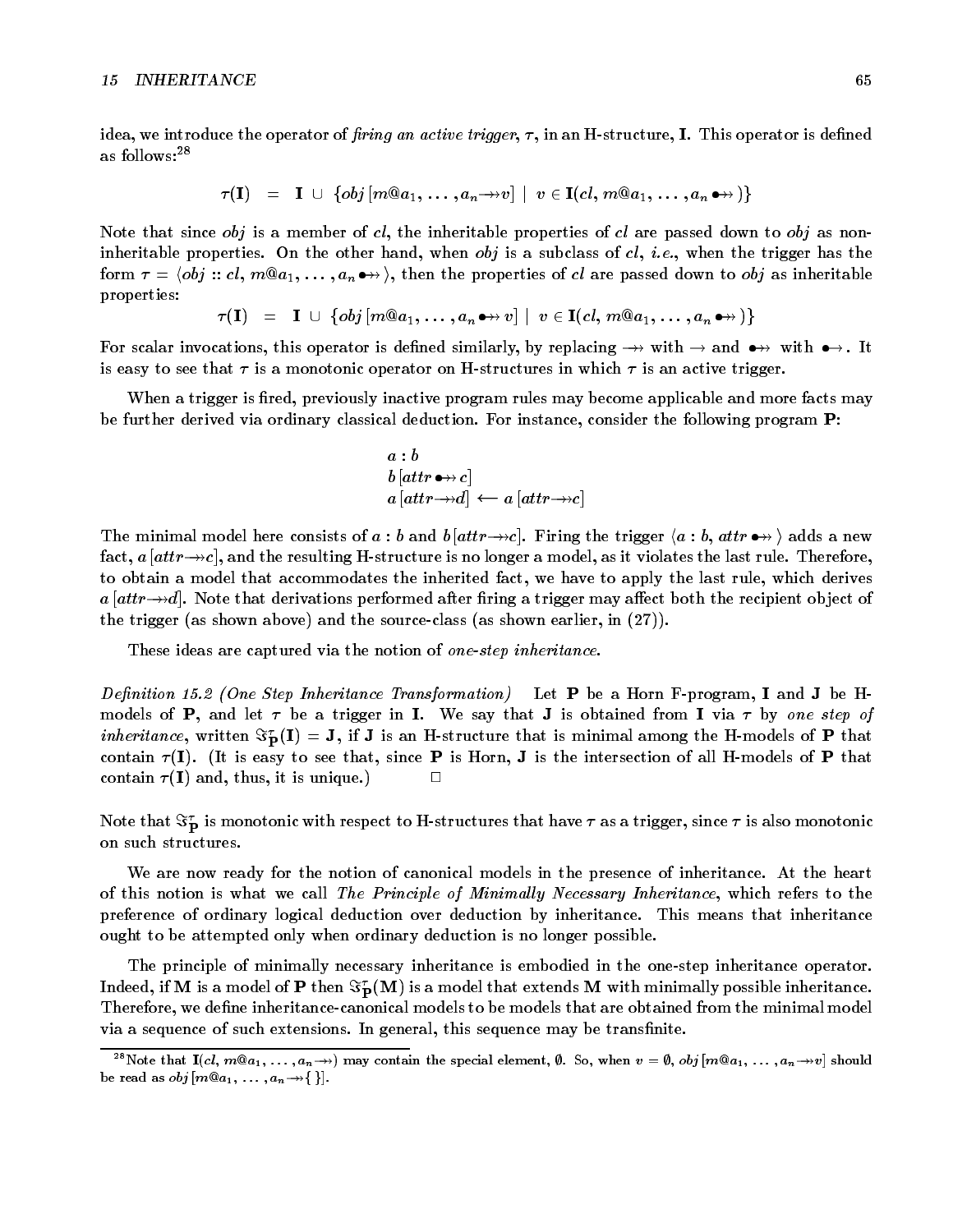*Definition 15.3 (Canonical Models with Inheritance)* Let **I** be an H-structure. We shall use  $\Im^{\ast}_{\mathbf{P}}(\mathbf{I})$  to denote any H-structure, M, for which there is a (possibly transfinite) sequence of models,  $M_0\subset M_1\subset$  $\dots \subset \mathbf{M}_{\alpha}$ , where  $\alpha$  is an ordinal number, such that:

- (i)  $M_0$  is I and  $M_\alpha$  is M;
- (ii)  $\mathbf{M}_{\alpha}$  has no active triggers;
- (iii) if  $\gamma$  is a non-limit ordinal, then  $\bf{M}_{\gamma}=\Im^{\tau}_{\bf P}(M_{\gamma-1})$  for some trigger  $\tau$  in  $\bf{M}_{\gamma-1};$  and
- (iv) if  $\gamma$  is a limit ordinal, then  $\mathbf{M}_{\gamma} = \cup_{\beta < \gamma} \mathbf{M}_{\beta}$ .

Let P be a Horn Fprogram- An Hstructure M of P is inheritancecanonical or canonical if it can be represented as  $\Im^*_{\mathbf{P}}(\mathbf{L})$ , where **L** is the minimal model of **P**.  $\Box$ 

We shall see from the next lemma that canonical structures are in fact models of P- Furthermore the operator  $\mathfrak{F}_{\mathbf{p}}^*$  defined above is non-deterministic in the sense that different outcomes may result from dierent choices of triggers at Step iii-, there are the group many canonic model which may canonic model which is different from the classical case where every Horn program has exactly one canonic model (which coincides with its minimal model).

Lemma - Let P be a Horn Fprogram and let I be an Hstructure for P- Let
 further be an active trigger in I. Then  $\Im^{\tau}_{\bf P}({\bf I})=(T_{\bf P}\uparrow\omega)(\tau({\bf I})),$  where  $T_{\bf P}\uparrow\omega$  denotes the countably-infinite iteration of  $T_{\bf P}$ . Moreover,  $\Im_P^{\tau}(I)$  and every one of the  $\Im_P^{\tau}(I)$ 's is a model of  $P$ .

Proof The rst two claims are direct consequences of the denitions- The last claim follows from the fact that each  $\bf{M}_\gamma$  in Definition 15.3 is a model (since so is every  $\Im^{\tau}_{\bf P}({\bf I})$ ), and  $\Im^{\ast}_{\bf P}({\bf I})$  is a union of a growing chain of models of a universal set of clauses- $\Box$ 

In general reaching a canonical model in Denition - may take a transnite number of iterations because each application of  $\Im \tau$  can introduce countably many new triggers and, for some trigger orderings, the number of iterations may reach any countries the number of the number of fair ordinal - the number of the iterations will be no more than  $\omega$ .

Lemma - Fair Trigger Ordering There are trigger orderings for which the iterative process of Denition - will compute the canonic model after iterations-

Proof One fair trigger ordering can be dened like this- Every time a new iteration is performed with a  $\Im_{\mathbf{p}}^{\tau}$  operator, each newly introduced trigger is assigned a pair of natural numbers,  $(n, m)$ , where n is the iteration number and  $m$  is a unique index (within the set of the new triggers, which is countable).

We can order the set of pairs  $\{(n, m) | n, m > 0\}$  using Kantor's diagonalization process and then apply triggers in that order. Thet  $\mathbf{m}_{n,m}$  denote the model that is obtained in (iii) of Dennition 15.3 by applying  $\Im_{\mathbf{p}}^{\tau}$  with  $\tau$  labeled with the pair  $(n, m)$ .

It remains to show that  $\mathbf{M} = \cup_{n,m>0} \mathbf{M}_{n,m}$  is a model of P with no active triggers. First, clearly, M is a model of P- To show that it has no triggers suppose to the contrary that is one- Then it

 $^\circ$  Some triggers may become deactivated on the way because of rule applications and other trigger firings. In such a case, the trigger is simply skipped over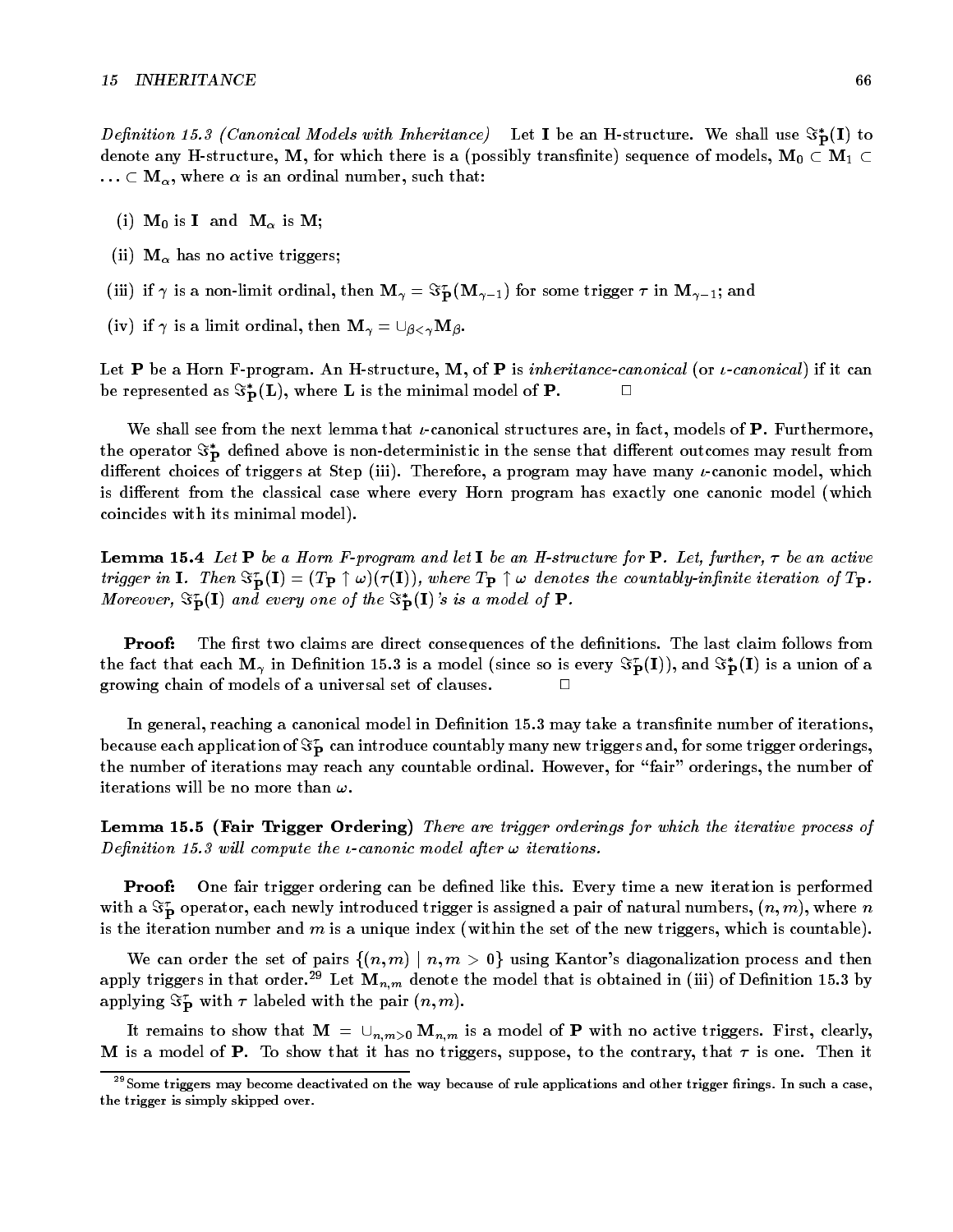### 15 INHERITANCE 67

must have been active in some  $\mathbf{p}$  construction  $\mathbf{p}$  assigned some pair s that  $\mathbf{p}$  assigned some pair s that  $\mathbf{p}$  and  $\mathbf{p}$  and  $\mathbf{p}$  and  $\mathbf{p}$  and  $\mathbf{p}$  and  $\mathbf{p}$  and  $\mathbf{p}$  and  $\mathbf{p}$ and, therefore, it must have been fired in  $\mathbf{M}_{s,t}$ .

We shall now illustrate the notions of one-step inheritance and of  $\iota$ -canonical model via a series of examples- The following two examples are derived from the Nixons Diamond example-

Consider the following program,  $P$ :

$$
nixon: republican \qquad \qquad republican [policy \rightarrow hawk]
$$

This states that nixon belongs to the class republican and that generally republicans are hawks- The "interesting" H-models of  $P$  are summarized below:

|                 |                                           | M                         |
|-----------------|-------------------------------------------|---------------------------|
| object          |                                           |                           |
|                 | republican   policy $\rightarrow$ hawk    | $policy \rightarrow hawk$ |
| $nix$ <i>on</i> |                                           | $policy \rightarrow hawk$ |
| $is-a$          | $nixon : republican - nixon : republican$ |                           |

Here **L** is a minimal model of **P**, but it is not *t*-canonical. To see this, note that  $\mathbf{M} = \tau(\mathbf{L}) = \Im^{\tau}\mathbf{p}(\mathbf{L}),$ where  $\tau = \langle nixon : republican, policy \rightarrow \rangle$  is a trigger,  $i.e., \mathbf{M}$  is derived from  $\mathbf L$  by one inheritance step. It is easy to verify that M is one and the one and the one and the only canonical However Program-Company is t contained the fact  $C = nixon[policy \rightarrow pacifist]$ , then no inheritance would have taken place, because the more specific value, pacifist, overrides the inheritance of the value hawk from the class republican (which means that  $\tau$  is not a trigger in the minimal model of  $P \cup \{C\}$ ).

. The next example is much in the program P between the program P between  $\mathcal{L}$ 

| nixon : republican | $republican[policy \rightarrow hawk]$  |
|--------------------|----------------------------------------|
| nixon:quaker       | quaker $[policy \rightarrow pacifist]$ |

The following H-models are of interest here:

|                 |                               | $\mathbf{M}_1$                | $\mathbf{M}_2$                |
|-----------------|-------------------------------|-------------------------------|-------------------------------|
| object          |                               |                               |                               |
| republican      | $policy \rightarrow hawk$     | $policy \rightarrow hawk$     | $policy \rightarrow hawk$     |
| quaker          | $policy \rightarrow pacifist$ | $policy \rightarrow pacifist$ | $policy \rightarrow pacifist$ |
| $nix$ <i>on</i> |                               | $policy \rightarrow hawk$     | $policy \rightarrow pacifist$ |
| $is-a$          | nixon: republican             | nixon: republican             | nixon : republican            |
|                 | nixon: quaker                 | nixon: quaker                 | nixon: quaker                 |

Here  $\Im^{\tau}_{\bf P}({\bf L})\,=\,\tau({\bf L})\,=\,{\bf M}_1\,$  and  $\,\Im^{\kappa}_{\bf P}({\bf L})\,=\,\kappa({\bf L})\,=\,{\bf M}_2,\,$  where  $\,\tau\,=\,\langle\,nixon\,:\,republican,\,policy\,\bullet\,\to\,\rangle\,$  and  $\kappa = \langle nixon: quaker, policy \bullet \rightarrow \rangle.$  Furthermore, it is easy to check that  $\mathbf{M}_1$  and  $\mathbf{M}_2$  are both  $\iota$ -canonical models of **P**, while the model **L** is minimal but not *t*-canonical.

we the see the distribution of  $\mu$  and  $\mu$  are obtained from L albeit  $\mu$  and the  $\mu$  albeit distribution of  $\mu$ triggers are associated with the same attribute, *policy*, and the same recipient object, *nixon*, but with dierent source classes quaker and republican- For this reason inheritance steps obtained by ring each trigger separately cannot be combined, because firing of one trigger deactivates the other, and vice versa. The existence of a pair of triggers with these properties is a formal explanation for the phenomenon of multiple inheritance.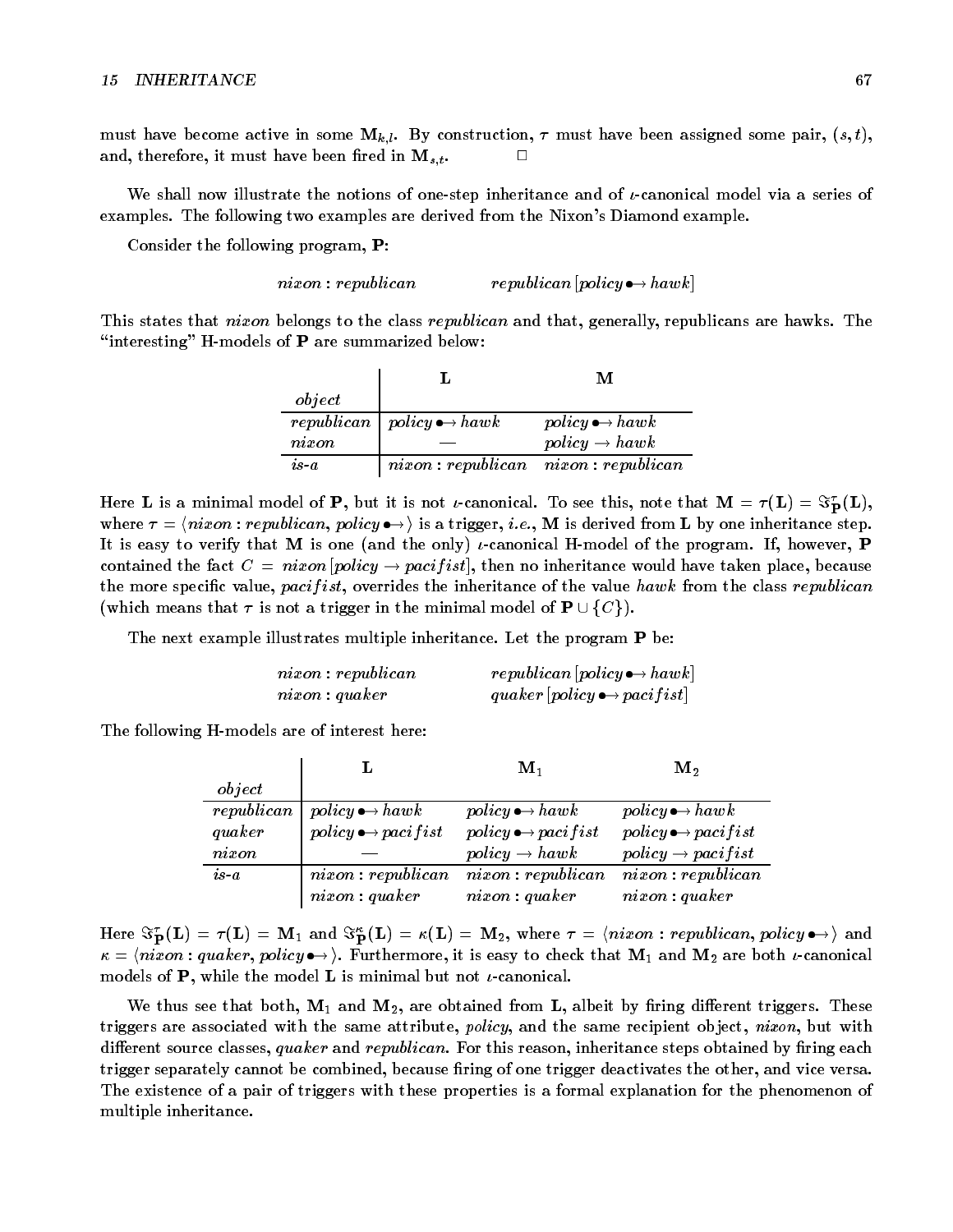The next F-program,  $P$ , illustrates one of the many ways in which inheritance can interact with deduction

$$
\begin{array}{ll}\np: q & q[attr \rightarrow a] \\
r: q & r[attr \rightarrow b] \leftarrow p[attr \rightarrow a] \\
\end{array} \tag{29}
$$

There are two triggers,  $\tau~=~\langle p:~q,~attr\leftrightarrow\rangle,$  and  $\kappa~=~\langle r:~q,~attr\leftrightarrow\rangle.$  Observe that applying  $\tau$  will activate the last rule- activate the model of P and let  $\alpha$  and  $\alpha$  and  $\alpha$  and  $\alpha$  are two models that emerges after firing one of the above two triggers,  $i.e.,$   $\Im^{\tau}_{\bf P}({\bf L})={\bf M}_1$  and  $\Im^{\kappa}_{\bf P}({\bf L})={\bf M}_2.$  It is easy to verify, that applying the decadtivates is not deach of the does not deach  $\alpha$  is no trigger to reform the definition of the  $\alpha$ and communication in the red in M leading is the still be red in M leading to another model in M leading to an  $\mathbf{M}_3=\Im^{\boldsymbol{\tau}}_{\mathbf{P}}(\mathbf{M}_2).$  The following table shows the relevant parts of these models:

|                  | L                             | $\mathbf{M}_1$                                                  | $\mathbf{M}_2$                                                  | $\mathbf{M}_3$       |
|------------------|-------------------------------|-----------------------------------------------------------------|-----------------------------------------------------------------|----------------------|
| object           |                               |                                                                 |                                                                 |                      |
| q                | $\it{attr} \leftrightarrow a$ | $\it{attr} \rightarrow a$                                       | $\textit{attr} \rightarrow a \quad \textit{attr} \rightarrow a$ |                      |
| $\boldsymbol{p}$ |                               | $attr \rightarrow a$                                            |                                                                 | $attr \rightarrow a$ |
| $\boldsymbol{r}$ |                               |                                                                 | $attr \rightarrow a$                                            | $attr \rightarrow a$ |
| $\boldsymbol{r}$ |                               | $attr \rightarrow b$                                            |                                                                 | $attr \rightarrow b$ |
| $i s-a$          |                               | $p: q, r: q \quad p: q, r: q \quad p: q, r: q \quad p: q, r: q$ |                                                                 |                      |

and are can meet and models-canonical models-

The existence of two  $\iota$ -canonic models for the above program may be somewhat discomforting, because a case can be made that trigger  $\mathbf{I}$  indeed ring the former deach ring the former deach ring the former deach ring the former deach ring the former deach ring the former deach ring the former deach ring the former dea latter yielding M- a subset of M- However in view of the inherent nondeterminism in our semantics it is unclearned being that we are a less length model than M- would be a letter  $\mathbf{I}$ 

The following example illustrates the phenomenon of inheritance in dynamically changing IS-A hierarchies- archies-program p best distribution

$$
a: p \t a: t \leftarrow a [attr_1 \rightarrow c] \t a: t \leftarrow a [attr_1 \rightarrow c] \t t [attr_1 \leftrightarrow d; attr_2 \leftrightarrow e]
$$

Let **L** be the minimum model of **P**. Then  $\tau = \langle a : p, \mathit{attr}_1 \leftrightarrow \rangle$  is the only active trigger in **L**. Firing  $\tau$  causes  $a$  :  $t$  and  $t$  ::  $p$  to be derived. This, in turn, activates the trigger  $\kappa \,=\, \langle a\,:\,t,\,attr_2\bullet\!\!\!\rightarrow\rangle$  and  $a \ket{attr_2 \to \!\!\rightarrow} e$  is derived by inheritance. Note that there is no inheritance of  $attr_1 \bullet \!\!\rightarrow\!\!\rightarrow a$  from  $t$  to  $a,$  since attribute the contract of the contract of the contract of the contract of the contract of the contract of the c

The most interesting aspect of this example is that the very act of inheritance alters the IS-A hierarchy on which inheritance so heavily depends- Moreover the derivation of a t and t p propels the fact  $t \left| attr_1 \longrightarrow u \right|$  with an inheritable property right in the middle of the path through which  $a$  had inherited  $\emph{attr}_1 \leftrightarrow c$  from  $p.$  This issue was already discussed in connection with Example (28) earlier, where we argued that the above inheritance step should not be undone, despite the changes in the IS-A hierarchy.

To see how this dynamic situation is taken care of in our semantics consider the following table that presents the relevant parts of the models of interest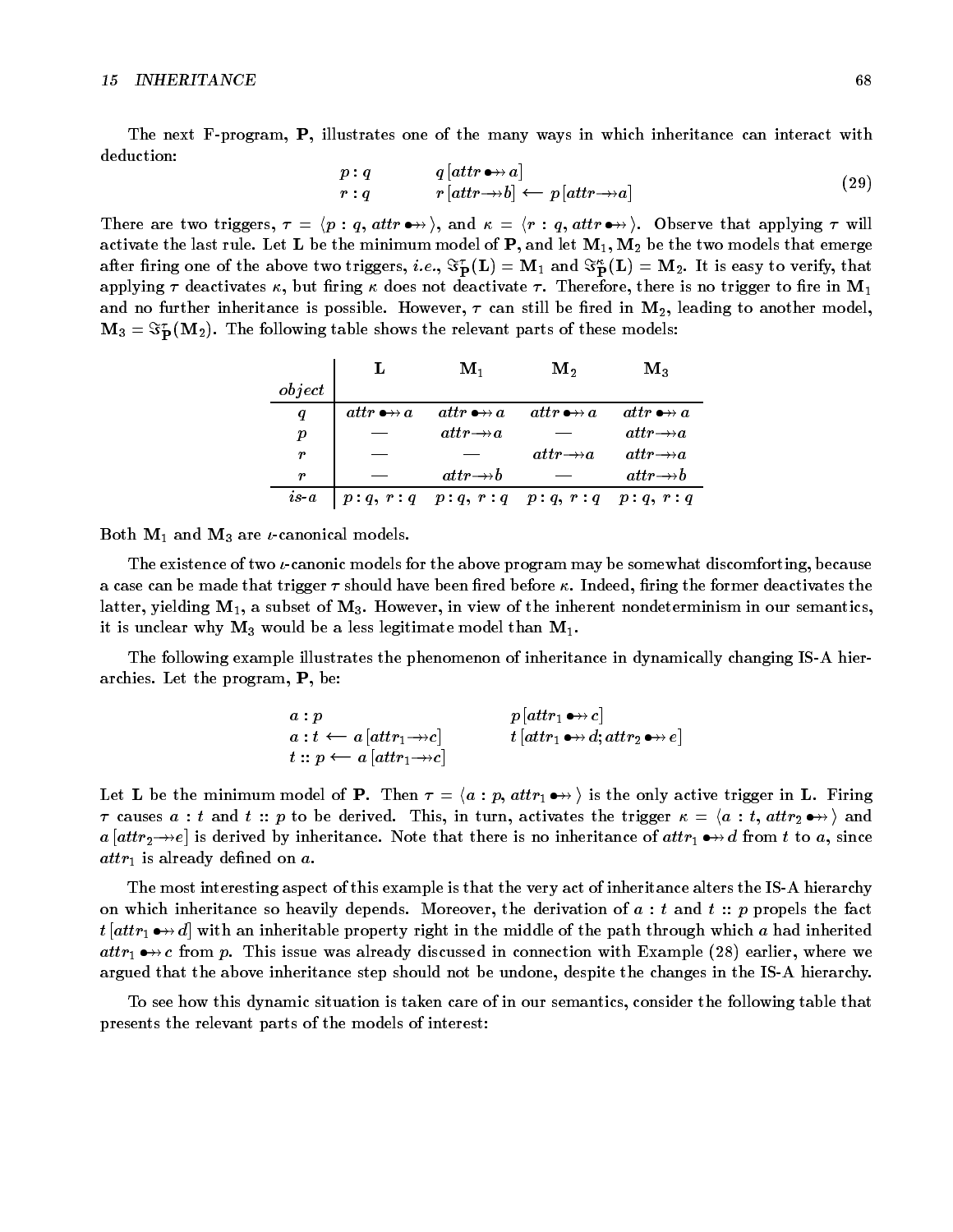|                  | L                      | $\mathbf{M}_1$         | $\mathbf{M}_2$         | $\mathbf{M}_3$         |
|------------------|------------------------|------------------------|------------------------|------------------------|
| object           |                        |                        |                        |                        |
| $\boldsymbol{p}$ | $attr_1 \rightarrow c$ | $attr_1 \rightarrow c$ | $attr_1 \rightarrow c$ | $attr_1 \rightarrow c$ |
| t                | $attr_1 \rightarrow d$ | $attr_1 \rightarrow d$ | $attr_1 \rightarrow d$ | $attr_1 \rightarrow d$ |
| t                | $attr_2 \rightarrow e$ | $attr_2 \rightarrow e$ | $attr_2 \rightarrow e$ | $attr_2 \rightarrow e$ |
| $\boldsymbol{a}$ |                        | $attr_1 \rightarrow c$ | $attr_1 \rightarrow d$ | $attr_1 \rightarrow c$ |
| $\boldsymbol{a}$ |                        | $attr_2 \rightarrow e$ | $attr_2 \rightarrow e$ | $attr_2 \rightarrow e$ |
| $\boldsymbol{a}$ |                        |                        |                        | $attr_1 \rightarrow d$ |
| is a             | a : p                  | a:t, t:p               | a:t, t:p               | a:t, t:p               |

Among the above models only M- is canonical it is obtained from <sup>L</sup> by ring the previously dened triggers  $\tau$  and  $\kappa$ .

The subtle point here is that if  $a : t$  and  $t :: p$  were true in the model L in the beginning, the atom  $t$   $\ket{attr_1 \rightarrow}$   $a_{\parallel}$  lurking on the path  $a:t::p$  would have blocked the inheritance of  $attr_1 \rightarrowtail c$  from  $p$  to a- However in our semantics a post factum blocking of an inheritance path such as above does not invalidate earlier inheritance steps, even if these steps had been using the same inheritance path before.

#### $15.3$ Strategies for Overriding Behavioral Inheritance

In this section, we illustrate various ways in which F-logic inheritance can model overriding strategies used in other object-oriented programming languages.

## Pointwise Overriding

Suppose that the following rules provide a definition for the method grade in class instructor:

$$
instructor\ [grade \ @\ Stud, vlsi \rightarrow G] \leftarrow
$$
  

$$
instructor\ [grade \ @\ Stud, db \rightarrow G] \leftarrow
$$

This is a "default" definition of a method, grades, which is supposed to provide a way of computing students grades in dierent courses- An instructor say bob assuming bob instructor holds can access this method via a query of the form

$$
?-\;bob\,[grade\,\textcircled{a}\,mary, vlsi\rightarrow\,G]
$$

Suppose instructor  $|q \, ra$ de @ mary, visi  $\bullet \rightarrow$  90 | noids in class instructor. Then  $q \, ra$ de @ mary, visi  $\bullet \rightarrow$  90 will be inherited by *000*, yielding the atom *000*  $qraae \leq maxy, visi \rightarrow y0$ . Similar inheritance will take place for  $db$  and other courses.

Suppose now that instructors are allowed to modify the default grade computation by defining their .... algorithms: bob may dene his own policy in the database course the database course and database

$$
\it bob \ [grade \,\textcircled{\hspace*{1pt}}{{\mathcal S}{\textit{tud}}}, db \rightarrow G] \ \ \leftarrow \ \ \cdots
$$

This would provide an explicit definition for  $grade$  in the object  $bob$  when this method is invoked with arguments stud and dij where stud represents and arbitrary student- minimum student- will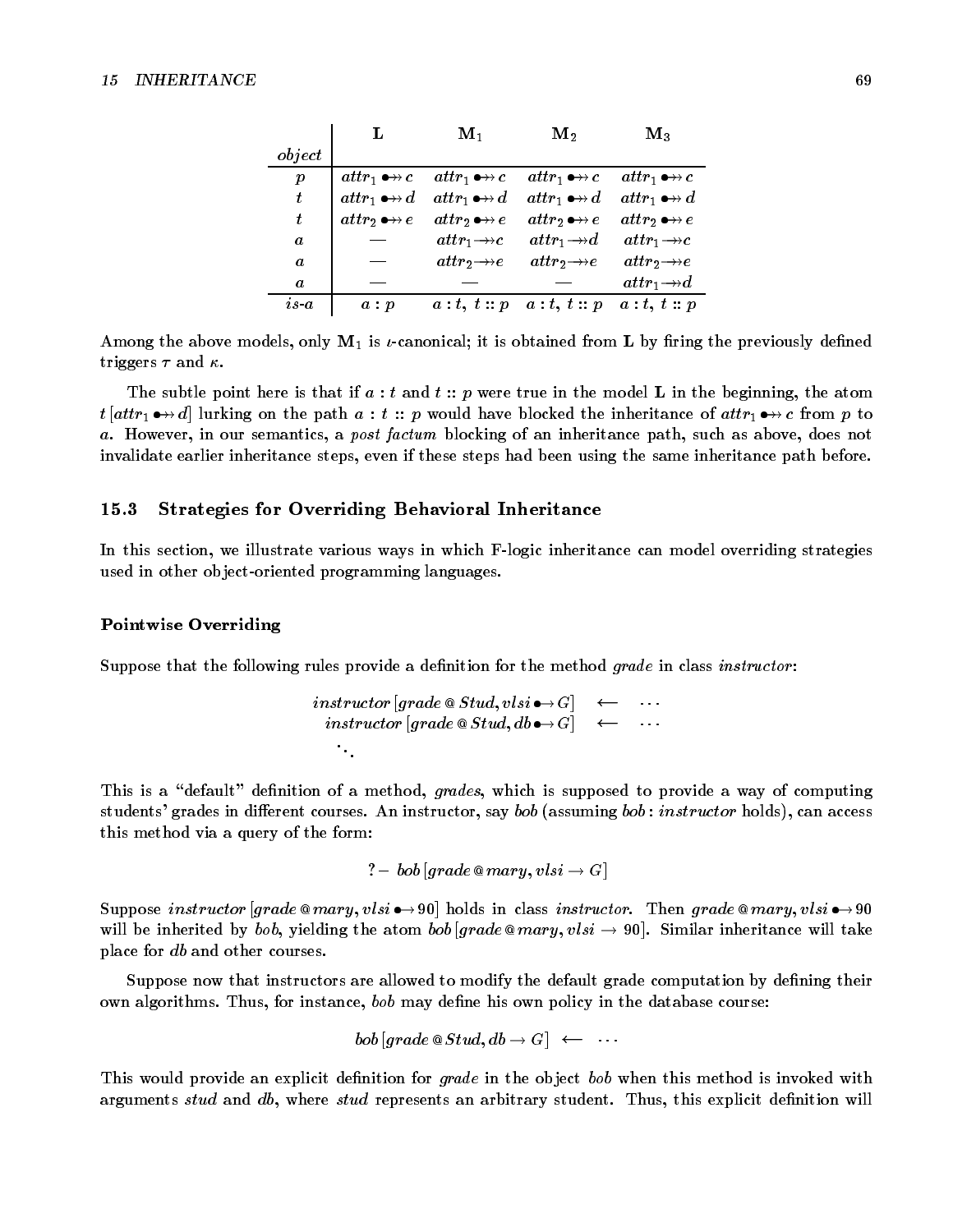override the default- However notice that overriding has taken place only for some specic arguments while the default definition is still being used for other arguments e-quality the course is very p

. This property of Flogic inheritance is called pointwise overring-in the matrix over the second contracts of ing provides a great deal of exibility by letting the user modify methods over subdomains- This should be contrasted with most other languages where methods are either overwritten in their entirety or not overwritten at all- This is called global overriding and is discussed next-

### Global Method Overriding

In addition to pointwise overriding, it is easy to arrange for methods to be overwritten globally, as in most other ob jectoriented languages- Consider the following example

bob instructor instructor  $[gradientMethod \rightarrow de faultGradient]$  $X \left[ \text{defaultGrading} @ \text{Stud}, \text{Crs} \rightarrow G \right] \leftarrow X : \text{instructor} \wedge \cdots$  $\boldsymbol{b}$ ob [grading Method  $\rightarrow \boldsymbol{b}$ ob Grading] bob  $[bobGrading@Stud, Crs \rightarrow G] \leftarrow \cdots$  $X\left[ grade \otimes Stud, Crs \rightarrow G \right] \leftarrow X: instructor\left[ gradingMethod \rightarrow M; M \otimes Stud, Crs \rightarrow G \right]$  $(30)$ 

In this example, the value of  $gradingMethod$  is the name of a method to be used for grade computation. This method is dened in the third clause for each instructor ob ject- The fourth clause species the name of the grading method that bob prefers to use- method is dened to the ob ject bob using the  $\sim$ fifth clause.

The last clause, then, defines grade using the method M obtained from the grading Method attribute. Normally this value would be inherited from the class instructor and will be def aultGrading- However for book the default value of grading method is overwelling to book is over when  $\alpha$  is book method is bob M will be bound to bobGrading and so grade will behave exactly like bobGrading- In contrast if mary is also an instructor, but she did not override the attribute  $grading Method$ , the value for M in the last clause will be inherited from instructor and will thus be def aultGrading- Therefore when X is bound to mary the method grade will behave exactly like  $defaultGrading$ .

This shows how global method overriding used in most object-oriented systems can be modeled via F-logic's pointwise overriding.

### User-Controlled Inheritance

The semantics of inheritance described in this section is nondeterministic i-e- in case of an inheritance conict the system will re one of the active triggers nondeterministically- In some cases however the user more want to have control over the computer control over the problems in common in many programming the c languages, such as Eiffel [78] or  $C++$  [97], where the programmer has to resolve inheritance conflicts explicitly-

Userdened inheritance can be expressed in Flogic as follows-the same in a binary in a binary in a binary in a b method, mthd, we can first parameterize mthd by defining a family of methods,  $mthd(Class)$ :

$$
Class [mthd(Class) \otimes X, Y \rightarrow Z] \leftarrow Class [mthd \otimes X, Y \rightarrow Z]
$$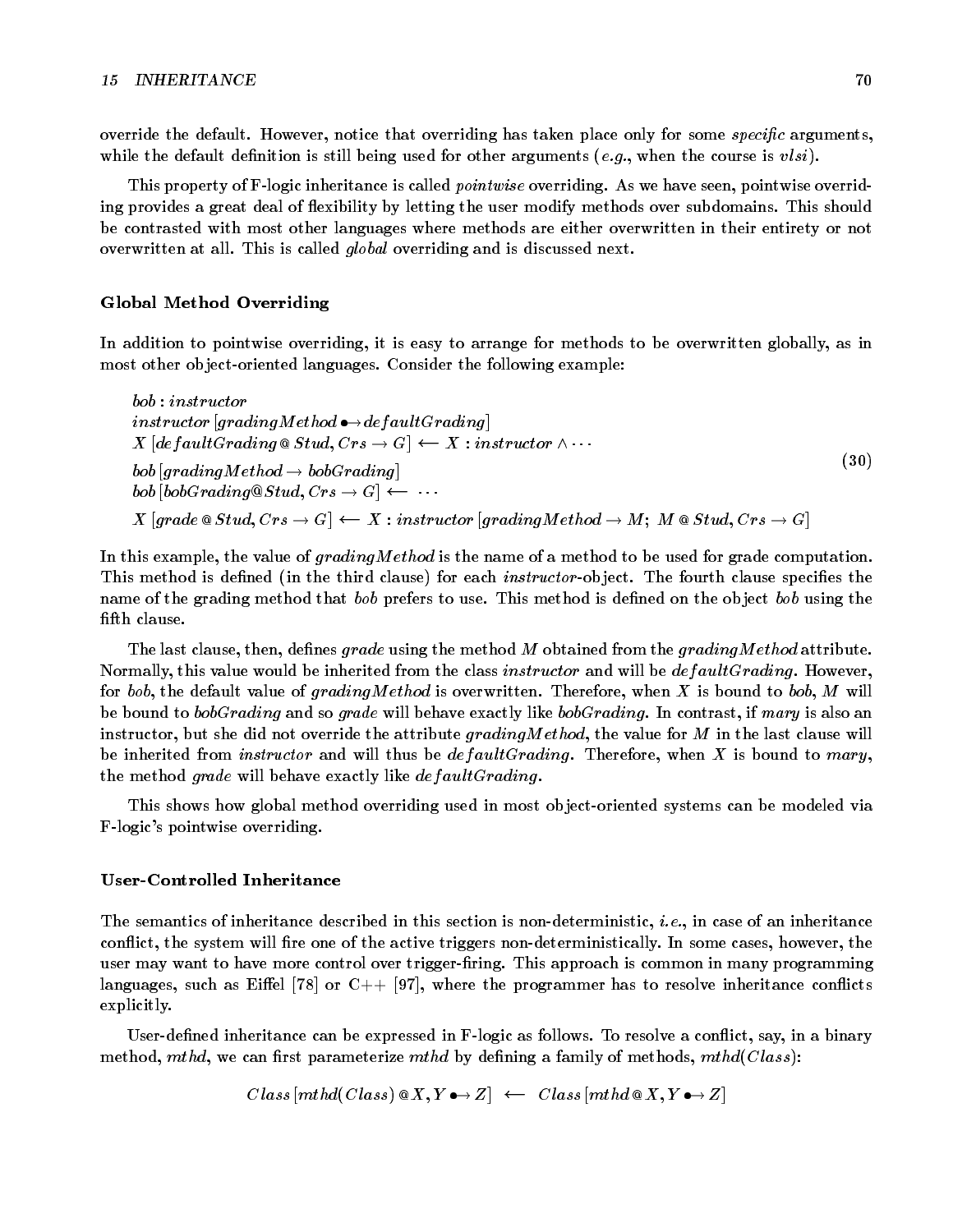Now let sup- supn denote all the classes where obj belongs and to which the method mthd applies-Then  $\cdots$  , we have the methods methods may consider the  $\mu$  ,  $\cdots$  ,  $\cdots$  . This  $\mu$  ,  $\cdots$  control  $\cdots$  , and  $\cdots$  and  $\cdots$ between these methods due to parameterization- So obj can invoke mthd at any superclass of obj e-g-

$$
? - \;\; obj\,[mthd(sup_7) \, @ \, a, b \rightarrow Z]
$$

This is analogous to the use of scope resolution operators in object-oriented languages, such as  $C++$ .

## 16 Further Issues in Data Modeling

While F-logic has a wide range of object-oriented concepts represented directly in its semantics, several other ideas have been left out- These include complex values path expressions and others- In this section, we propose ways to model these missing concepts using the rich arsenal of the built-in features available in F-logic.

### Existing and Non-existent Objects

It is easy to verify that  $\mathbf{P} \models t[~]$  holds for any id-term,  $t,$  and any program,  $\mathbf{P}.$  In this sense, in F-logic, any object exists as long as it can be named-in the can be named give and other facts and other observes systems it is a common practice to distinguish between existing ob jects and those that do not exist- To come into existence, even an empty object must first be created, which seems to be in stark contrast to F-logic where trivial atoms, such as  $t \mid$  above, can be used at any time.

Fortunately, the concept of "existence" can be easily expressed as a property of an object, using a designated attribute, say *exists*. For instance, if  $t$   $|ex\,t$ sts  $\rightarrow$   $true|$  is in the canonical model of **P** then the ob ject is said to exist-to exist-to exist-to exist-to exist-to exist-to exist-to exist-to exist-to exist-to exist-

A preprocessor can modify every clause in  $P$  in such a way that every object molecule that contains a data expression will be augmented with another data expression,  $exiss \rightarrow true$ . Queries should be modified accordingly. For instance, the query  $\beta \to \Lambda$  will be changed to  $\beta \to \Lambda$  [exists  $\to \ell r u e$ ], which ensures that only "existing" objects will be retrieved.

The very action of object creation, *i.e.*, adding the property  $exists \rightarrow true$ , involves *Transaction* Logic- This logic is briey illustrated in Section - see for the full treatment-

### Empty Sets vs- Unde ned Values

The semantics of set-valued methods distinguishes between cases when the value of a method is an empty set and cases when the method is undened- Although sometimes the user may not care about this distinction, the difference is important. For instance, asserting  $john\left[children \rightarrow\right\} \left]$  means that *john* has no children (provided that there are no other statements of the form *john*  $\lfloor \text{children}\rightarrow \cdots \rfloor$ ). In contrast, when john  $\lceil \text{children} \rightarrow \{ \} \rceil$  does not hold, this means that it is unknown whether john has children- As explained earlier method undenedness is analogous to null values in classical database theory-

The problem is that when the user poses a query, such as

$$
?-john[children \rightarrow X] \tag{31}
$$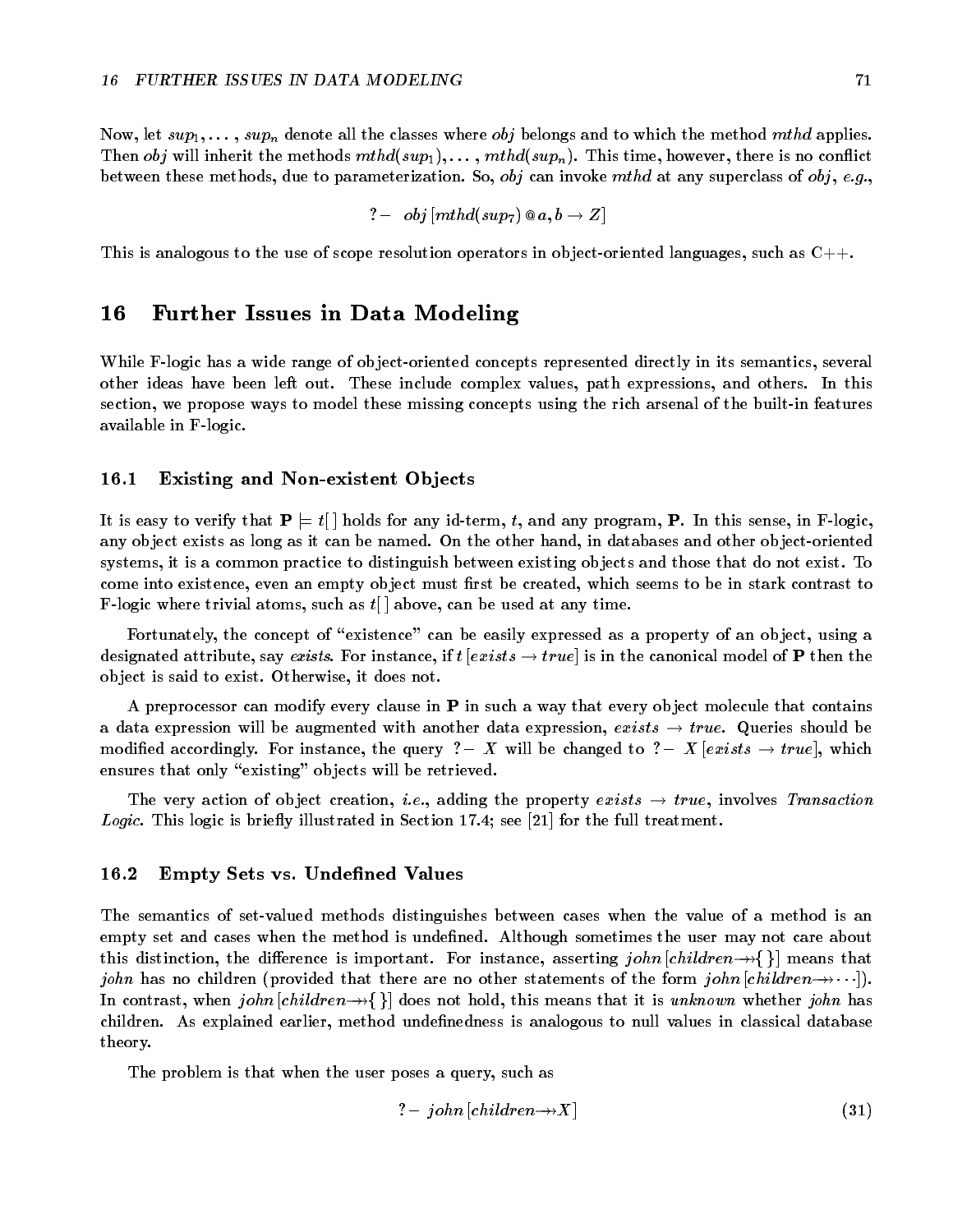and X gets no bindings, it is unclear whether this is because John has no children or because this attribute has a null value. To verify this, the user will have to ask one more query:  $\emph{?}-john\,[children \rightarrow\text{\{}\}]$ .

Clearly, asking two queries to find out one simple thing is a questionable practice, and it would be higher, desirable if a single query (i.e., was the problem is the problem is to the problem is to internal an special constant,  $\emptyset$ , into every F-language, along with the following axiom schemata:

$$
X [ M \otimes A_1, \ldots, A_n \rightarrow \emptyset ] \leftarrow X [ M \otimes A_1, \ldots, A_n \rightarrow \{ \} ]
$$
  

$$
X [ M \otimes A_1, \ldots, A_n \leftrightarrow \emptyset ] \leftarrow X [ M \otimes A_1, \ldots, A_n \leftrightarrow \{ \} ]
$$

where  $\alpha$  is a speaking the surface are as interesting the sets as a method in the sets are return empty sets and that the empty set is represented by the singleton set that consists of  $\emptyset$  alone.

### Complex Values

Several recent works  $[16, 3, 71]$  have suggested that pure object-based languages may be burdensome when identity of certain observation ob jects is immaterial for the programadvocating the use of predicates on a par with objects (recall that predicates can be viewed as objects with uninteresting ids- However it may sometimes be convenient to go beyond simple predicates and allow observes that have no associated ob jectlies that have no associated ob ject is structured complex values - For instance adapting an example from we could write

$$
eiffel Tower \ket{name \rightarrow ``Eiffel \color{red} Tower''; \color{red} address \rightarrow [city \rightarrow pairs; \color{red}street \rightarrow \color{red}champDe Mars}]
$$

Here city paris street champDeM ars is a complex value representing an address- In O such constructs have no oid and thus are distinct from objects-interactionale into the user here. have to shoulder the responsibility for assigning id's to objects that are not going to be accessed through these id's anyway.

In the spirit of  $\left[3, 71\right]$ , we may try to adapt the concept of complex values to F-logic as follows:

- (i) Any id-term is a value:
- (ii)  $\{Val_1, \ldots, Val_n\}$  is a value, provided that each  $Val_i$  is a value;
- ii is a value where where  $\alpha$  is a value where  $\alpha$  is an identical contract  $\alpha$  is an identically an identical contract  $\alpha$ v at is a value, and  $\sim$  is one of the four arrows,  $\rightarrow$   $\rightarrow$   $\rightarrow$  ,  $\rightarrow$  , or  $\rightarrow$  , that may occur in data expressions-

To account for complex values the denition of data expressions in Section should be modied to allow complex values (rather than just oid's) to appear on the right-hand side of data expressions.

First note that Item i above is already legal in data expressions- Also ii is almost legal it is a generalization of the set-construct, where previously only sets of id-terms were allowed on the right-hand side in a data expression-

The next question is the semantics of values introduced in this way- The answer depends on the intended usage of values- If they are taken too literally as terms assignable to logical variables this cours jeopardize the proof theory of our logic-dimension, i jeg cannot are cannot and so they can unify with other values. But then an atom such as  $oo$   $\eta$   $|attr \rightarrow X|$  should be unifiable with, say,

$$
obj\left[attr {\rightarrowtail} \{a,b,c\}\; \right]
$$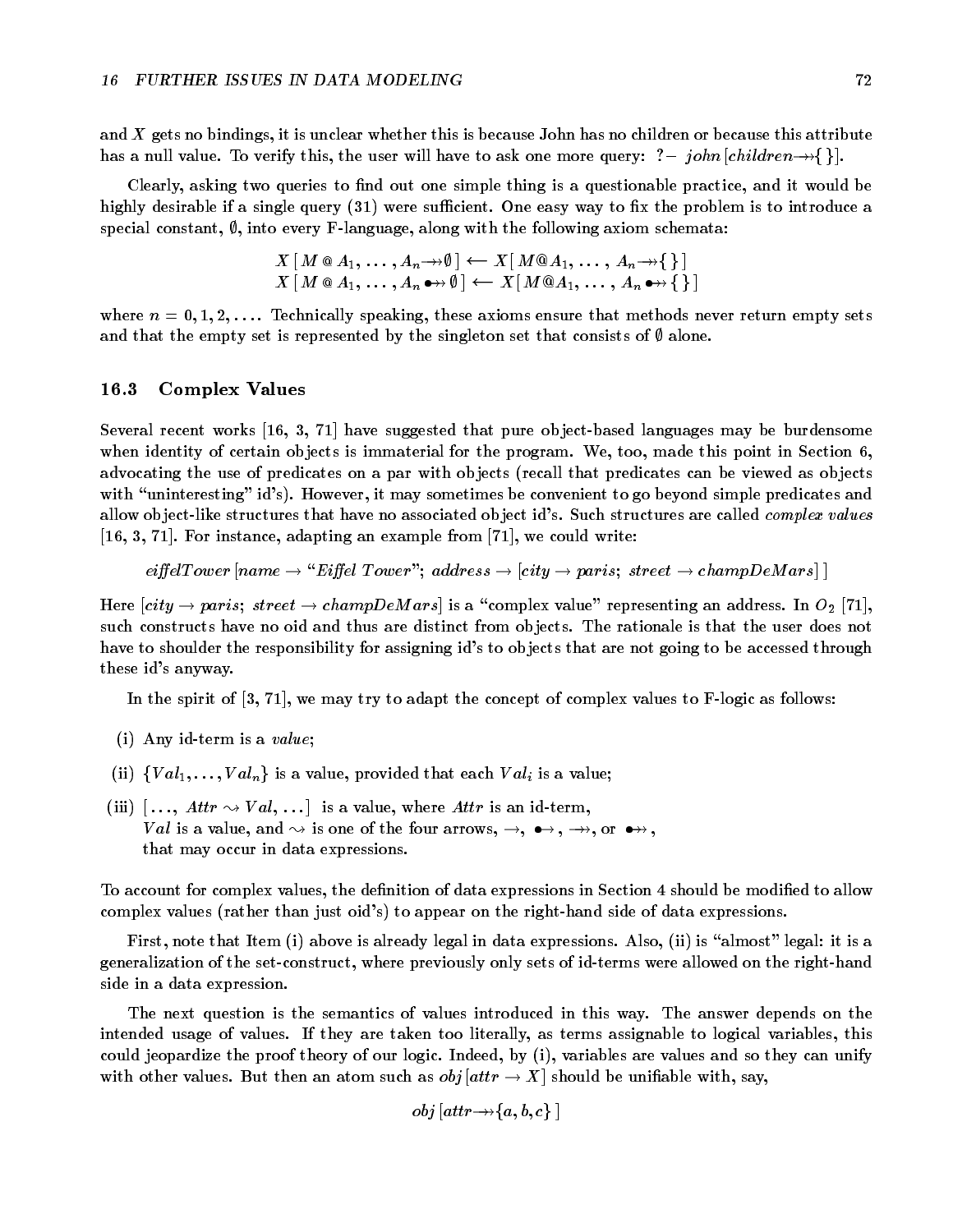where  $X$  would unify with the set  $\{a,b,c\}$ . In other words, (i) entails that variables can range over sets, thereby rendering the semantics secondorder in the sense of -

Fortunately, the experience with object-oriented database systems, such as Orion  $[61]$  and  $O_2$  [71], suggests that complex values are used in fairly restricted ways—primarily as weak entities of the Entity-Relationship Approach- In other words they are used as secondrate ob jects accessible only through other objects.

This leads to the conclusion that values are used not for their own sake, but rather as a matter of convenience to let the user omit oids when they are immaterial- To some extent this is similar to Prologs dontcare variables represented by underscores- By analogy we could permit the use of dontcare ob ject ids- For instance we can recast the previous example as follows

$$
\textit{eiffel Tower}\ [\textit{name} \rightarrow ``\textit{Eiffel}\ \textit{Tower''};\ \textit{address} \rightarrow \_\textit{[city} \rightarrow \textit{pairs};\ \textit{street} \rightarrow \textit{champDeMars}]\ ]
$$

It remains to decide on a suitable semantics of the dontcare symbol - Let

$$
T\,[\,Scal\,M\,\text{\textcircled{a}}\,S_1,\,\ldots\,,S_n\rightarrow\,\_\,\left[\ldots\right]\,]\,
$$

 $\mathbf{M}$  molecule with a dontcare symbol-symbol-symbol-symbol-symbol-symbol-symbol-symbol-symbol-symbol-symbol-symbol-symbol-symbol-symbol-symbol-symbol-symbol-symbol-symbol-symbol-symbol-symbol-symbol-symbol-symbol-symbo

$$
T\left[\right. Scal M \,{\otimes}\, S_1,\, \ldots\, , S_n\rightarrow val_n(T,Scal M,S_1,\, \ldots\, ,S_n)[\ldots]\left.\right]
$$

where val<sub>n</sub> is a new  $(n+2)$ -ary function symbol, one that is specifically chosen for this kind of encoding. We do not provide interpretation for don't-care symbols inside the set-construct, as in

$$
T\left[\,S\,et\,M\stackrel{\raisebox{-1pt}{\text{\circle*{1.5}}}}{\phantom{|}}\! R_1,\,\ldots\,,R_m\!\!\rightarrow\!\!\cdot\{ \,\ldots\,,\,\_\_\!\!\!\ldots[\ldots],\,\,\ldots\,\}\,\right]
$$

because the meaning and the utility of in the utility of the utility of the utility and measured another don't-care symbol, " $*$ ", which can occur inside sets.

The need for don't-care oid's was also emphasized in ILOG  $[51]$ , where a special "\*"-notation was introduced for this purpose. An invention atom,  $p(*, t_1, \ldots, t_n),$  of ILOG is semantically close to an F-molecule of the form

$$
p\textit{-tuple}(t_1,\ldots,t_n): p\left[arg_1\to t_1;\ \ldots;\ arg_n\to t_n\right]
$$

where, as in Section 6, *p*-tuple is a function symbol specifically chosen to represent "invented objects" of class  $p$ . In other words, invention atoms of  $|p_1|$  are essentially value-vased P-molecules of P-logic.

The "\*"-style don't-care symbols can be useful for modeling value-based objects, such as relations with matrix matrix means  $\Gamma$ via a class,  $suppl$ , declared as follows:

$$
suppl \left| name \Rightarrow string; \ parts \Rightarrow part; \ addr \Rightarrow string \right|
$$

Then we could define the contents of this relation as follows:

 $\ast:supp1\mid name\rightarrow "XYL|Assoc"$ ; parts  $\rightarrow all\text{-}ine$ ; addr  $\rightarrow$  "Main St., USA"  $\ast:supp$ l name  $\rightarrow$  "Info Ltd.";  $parts{\rightarrow}$ know-how; addr  $\rightarrow$  "P.O. Box OO" | --

 $\lq$  - However, ILOG is not an entirely value-based language, since there is a way (albeit indirect) to create multiple copies of distinct objects with the same contents.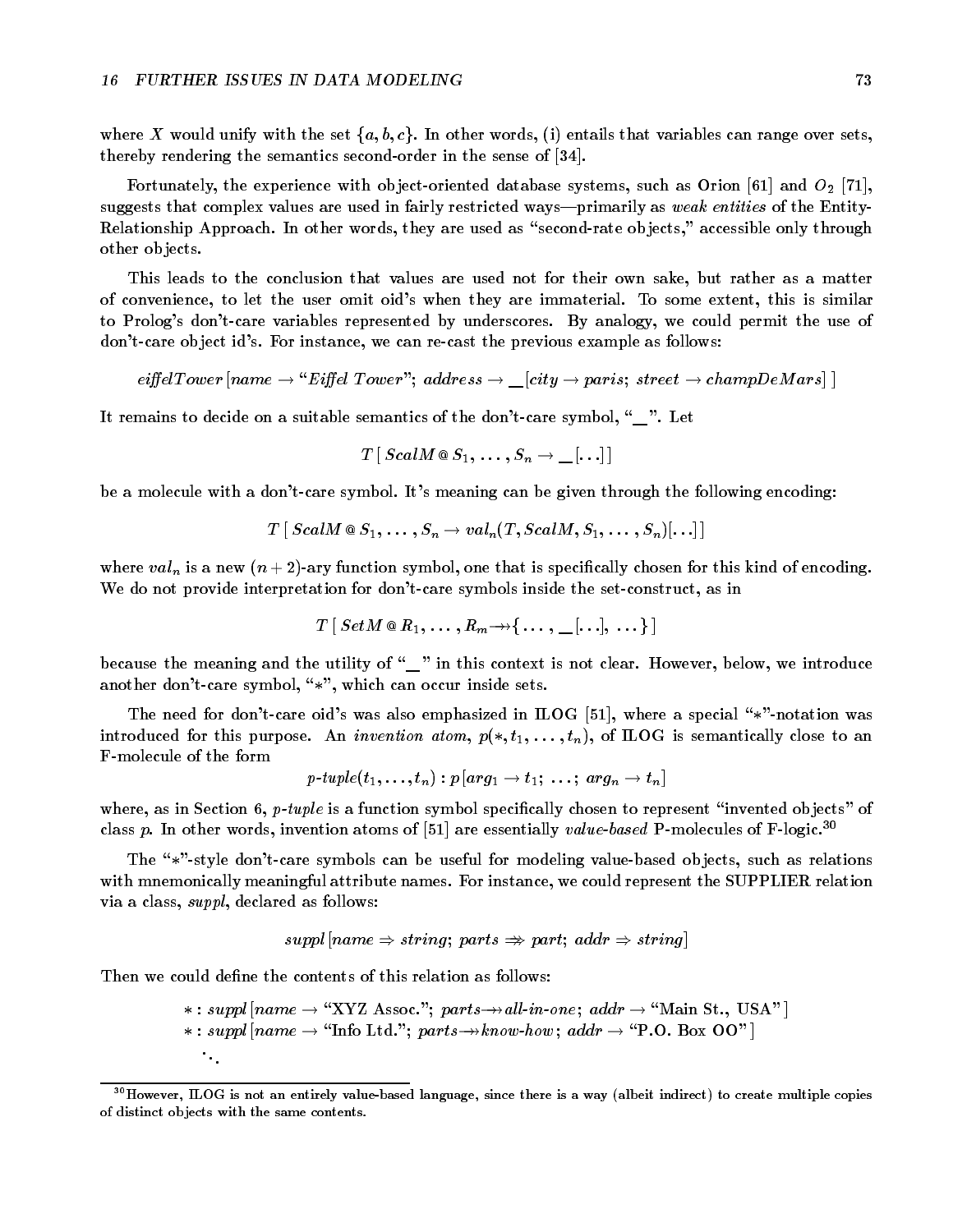Here, the symbol "\*" is used as a short-hand notation intended to relieve programmers from the tedium of specifying oid's explicitly (which are suppl-tuple "XYZ Assoc.", "Main St. USA") and suppl-tuple ("Info Ltd.", "P.O. Box  $OO$ ") in our case).

It should be clear that the semantics of "\*"-style objects is different from the semantics of " $"$ "-style objects. For instance, " $\ast$ " style objects are entirely *value-based*, as their id's are uniquely determined by their structure. Therefore, a "\*"-style object can live its own, independent life. Its oid is replaced by "\*" simply because this oid is uniquely determined by the values of the scalar attributes of the object, making the explicit mention of the id redundant- In contrast ob jects are not valuebased- The identity of such an object depends mostly on the syntactic position occupied by this object inside another molecule. What the two don't-care styles share, though, is that in both cases the explicit mention of the object identity is redundant, as it can be determined from the context or from the object's structure.

### Path Expressions

any calculus and the processes of the pathological constructs in the construction and the pathological expressions- For instance to select employees working in CS departments one could use a path expression X affiliation dname  $\doteq$  "CS" instead of X [affiliation  $\rightarrow D$  [dname  $\rightarrow$  "CS"]].

The idea of path extended in  $M$  where it was significantly extended in  $M$  , we ject to build an obsed to build an obsed to build an obsed to build an obsed to build an obsed to build an obsed to build an obsed to build oriented extension of SQL- In the syntax of the expression ix of Figure can be written thus Xaliationdname CS- Here CS plays the role of a selector that selects sequences of ob jects  $x, y, z$  such that  $x[affiliation \rightarrow y], y[dname \rightarrow z],$  and  $z = "CS"$  are true.

Although path expressions are not explicitly part of F-logic syntax, they can be added as a syntactic sugar to help reduce the number of variables in  $F$ -programs (and also because this notation is more familiar to database users- For instance we could write

 $X: emb \wedge X.name [N] \wedge X.$  friends. name  $[``Bill''] \wedge X.$  affiliation. dname  $[``CS"']$ 

instead of the bulkier query

 $\hat{X}$  : empl [name  $\rightarrow N$ ; friends  $\rightarrow F$  [name  $\rightarrow$  "Bill"]; affiliation  $\rightarrow D$  [dname  $\rightarrow$  "CS"]]

Formal translation of path expressions as dened in into Flogic is left to the reader as an easy exercise the above example already illustrates the main ideas behind such translation- A more complete discussion of path expressions in Flogic can be found in Flogic can be found in Flogic can be found in Flogic c

#### 16.5 Primary Classes and Immediate Superclasses

Many object-oriented systems have the notion of object's primary class, which is the unique, lowest class in the class hierarchy where the ob ject belongs- Most systems also assume discrete class hierarchies those where every class, c, has a set super<sub>c</sub> of *immediate* superclasses with the following properties: (1) every strict superclass of c is also a superclass of some class in super<sub>c</sub>; and (2) distinct objects in super<sub>c</sub> are incomparable in the class hierarchy-

The assumption about primary classes and discrete class hierarchies simplifies inheritance and type checking, and it seems adequate for much of data and knowledge modeling.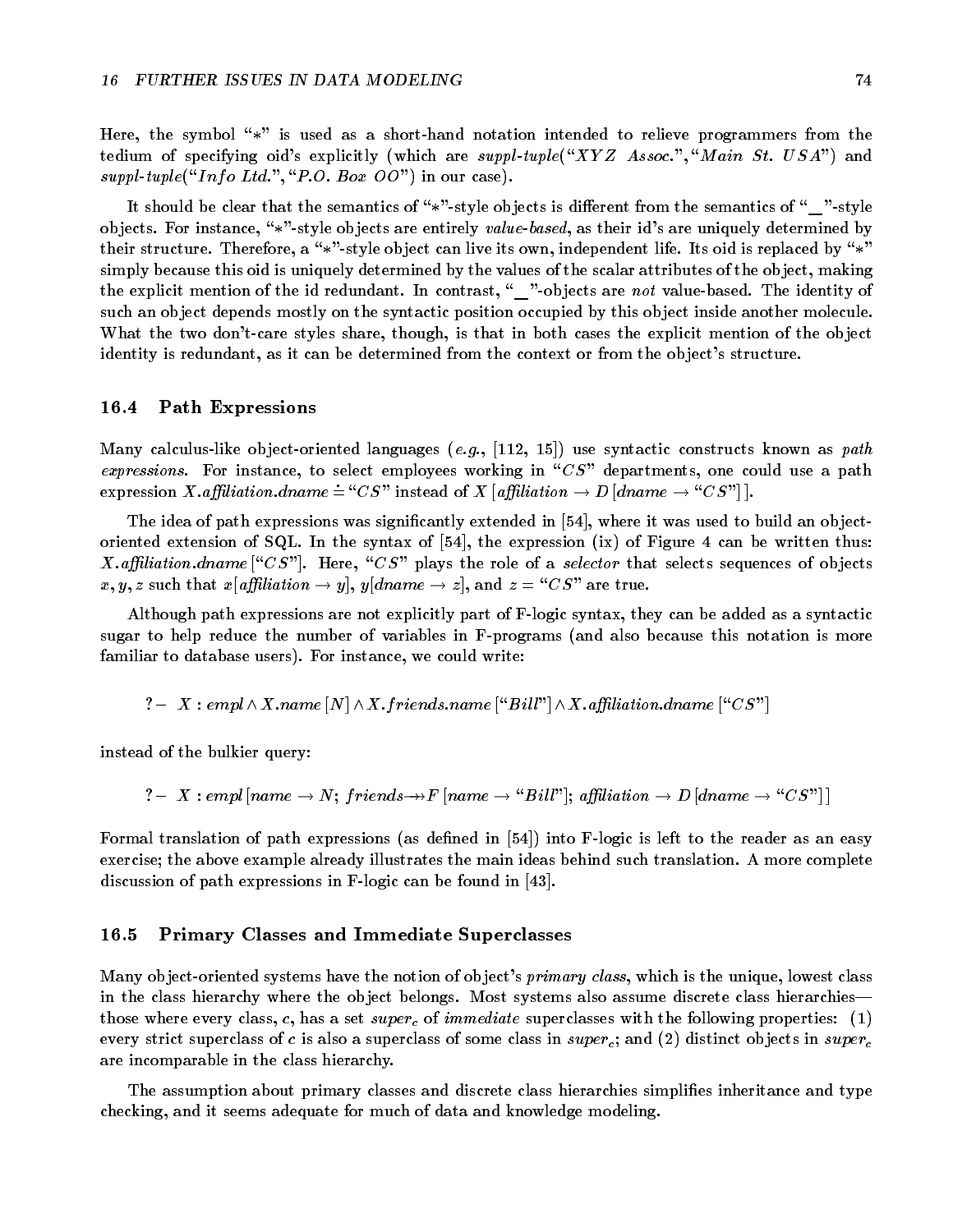To represent these relationships in Fig. , and can introduce a pair of atoms a pair of atoms a  $\pm$ meaning b is a primary class of a and d is an immediate superclass of c- Each of these atoms can be model-theoretically interpreted as binary predicates.

In addition to the usual inference rules of F-logic, we also need axioms that state that primary class membership is a special kind of the usual class membership and that an immediate superclass is also a superclass in the old sense

$$
X: Y \leftarrow X : Y
$$
  
\n
$$
V :: W \leftarrow V ::_1 W
$$
  
\n
$$
V \neq W \leftarrow V ::_1 W
$$
  
\n(32)

The following axioms say that immediate superclasses of the same class are incomparable in the class hierarchy and that an object may have at most one primary class.

$$
V' \doteq V'' \leftarrow V ::_1 V' \wedge V ::_1 V'' \wedge V' :: V''
$$
  

$$
X \doteq Y \leftarrow Z ::_1 X \wedge Z ::_1 Y
$$

In addition, we need to ensure that class membership is a consequence of membership in a primary class, if is and contract  $\alpha$  if and contract if  $\alpha$  is a canonical form one by restricting  $\alpha$  if and  $\alpha$ that is at our independent is at our in the rule  $\mathbf{r}$  is a set of the axioms -  $\mathbf{r}$ also ensures that every subclass-relationship is a finite composition of the immediate subclass-relation.

## Version Control

Although version control is not an intrinsically object-oriented feature, it has been often associated with object-oriented databases because of the importance of versioning in several "classical" object-oriented applications such as computer aided design- Conceptually version control has two distinct functionalities creation of new versions and navigations among the theory versions- and the theory versions of the contract one several possible schemes for realizing versions in F-logic.

suppose many and computer working cooperatively on a computer chip-denoted chip-part chip-Mary makes a modification to a version, v, of the chip, she creates a new object, version(mary, v). similarly John constructs versions of the form version, joining var versions of the chip have the chip have the  $\mathbf{v}_i$  is the chip is each pixel pixel or  $\mathbf{v}_i$  is either matrix or john-

Both Mary and John access the current version of chip via the name currentchip- To turn a version, say version(mary, version(john, version(john, chip 123)), into a current one, they can assert an equation of the form

 $current(chip 123) = version(mary, version(john, version(john, chip 123)))$ 

and delete any other equation of this form that might have been previously asserted-

Navigation through versions is quite easy- For instance to access a previous version of the chip one can use the following query

$$
? - (current(chip123) = version(Whoever, PrevVersion)) \wedge PrevVersion[...] \wedge ...
$$

Another way to organize versions in F-logic is to define a method, version, that returns appropriate versions depending on the argument- To access a version of chip one could use

? - chip $123 [version \otimes arg \rightarrow Version] \wedge Version$  ...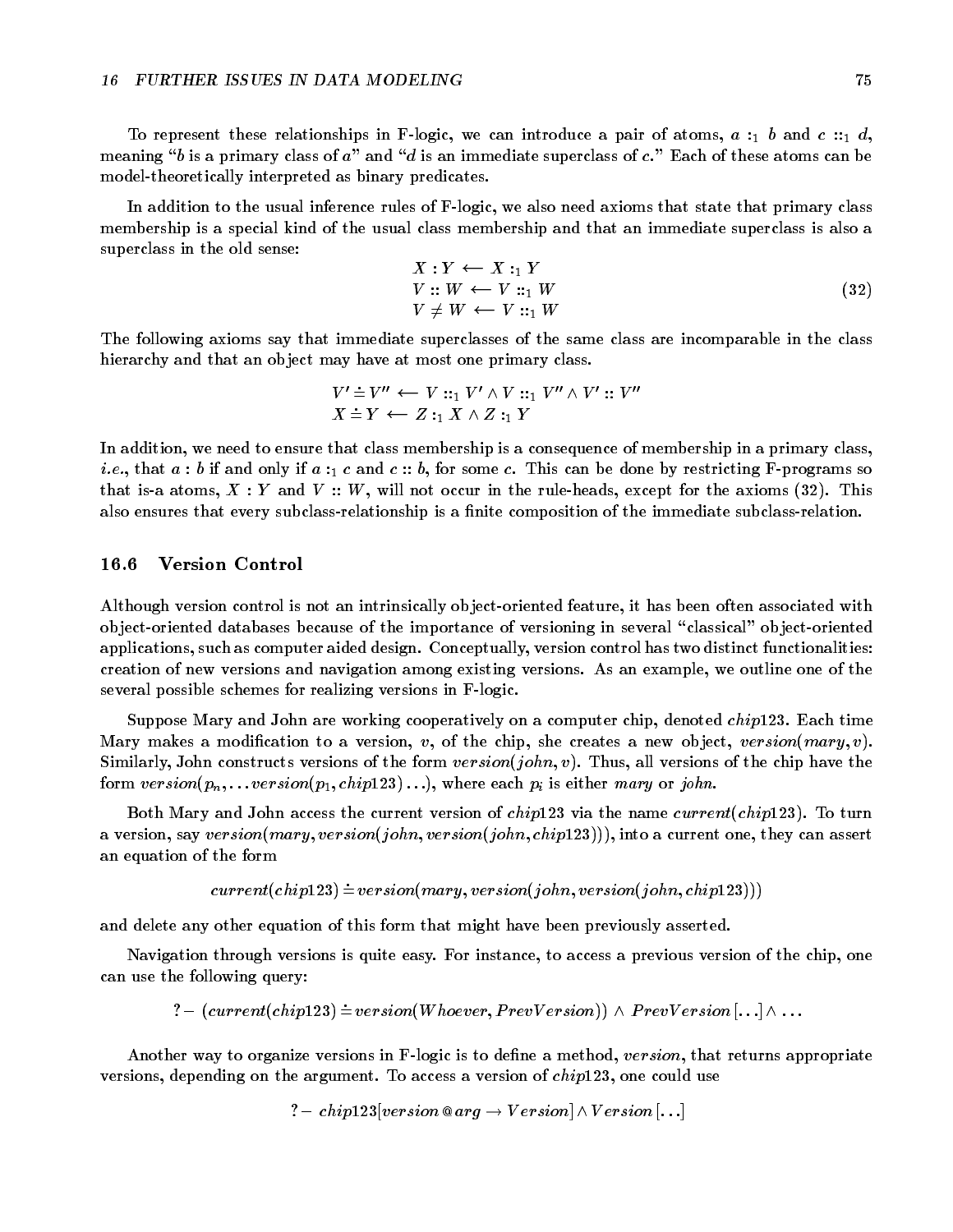where are argued version-desired version-desired version-desired version-desired version-desired version-desired versionattributes with version id's, as suggested in  $[52]$ .

### $17$ Extensions to F-logic

In this section we outline several extensions to Flogic- Some of these could have been included in the main text but they were left out to help us focus on the main issues- These extensions include sorted F logic and multisets- Other extensions discussed here are combining Flogic with HiLog and modeling methods with side effects.

#### $17.1$ Sorted F-logic and its Uses

Sometimes it may be necessary to distinguish between setvalued and scalar attributes at the syntactic level- Previously we could distinguish them only at the metalevel via the notion of type correctness-At other times, we may want to designate certain objects as "true" individual objects, namely, objects that can never play the role of a class- For instance ob jects that represent people such as john mary etc- may be in this category- In yet other cases the user may prefer to distinguish oids that represent "atomic values," such as integers or strings of characters, from oid's that represent objects with complex internal structure (such as employees or companies).

Using sorts to separate things that are not supposed to mingle in one domain is an old idea- The advantage of having sorts in addition to types is that well-formedness with respect to sorts is easy to verify-

To illustrate how this idea can be applied to F-logic, suppose we wanted to keep a distinction between classes and individuals and yet be able to manipulate both kinds of observations way, we use the unit we could separate all variables and function symbols into three categories with different name spaces. For instance, to represent individuals, we could use id-terms whose outermost symbol's name begins with a "!"; to represent classes, we may use id-terms beginning with a "#"-symbol; and id-terms that begin with any other legal symbol e-d-can be used to represent any observation and individual or a class-These latter symbols provide access to both kinds of objects uniformly, making it possible to talk about both sorts together.

semantically sorts are accommodated in a standard way-the domain up to an Fstructure would now consist of two disjoint parts:  $\,U^*\!\!=\!$ to interpret class-objects; and  $U=\!\!$ ior individual objects. variables beginning with a  $\sharp$ -symbol will then range over the subdomain of classes, while !-variables will be restricted to the domain of individuals- all other the entire variables will be allowed to range over the entire domain U Since we wish to allow class-objects to be constructed using both, class-objects and individual-objects, a function symbol beginning with a  $\mathbb{T}^n$  will have the type  $U^* \mapsto U^*$ , for a suitable  $n,$  and a function symbol beginning with a "!"-symbol will have the type  $U^*\mapsto U^*$ .

Alternatively, the same effect can be achieved by introducing a pair of new unary predicates,  $class(X)$ and individual $(X)$ , where class and individual are true precisely of those ground id-terms whose outermost symbol starts with and respectively- In addition rules and queries should be rela tivized as follows: For every individual id-term,  $T$ , in the body of a rule, head  $\leftarrow$  body (or in a query  $\ell - query$ , add individual(T) as a conjunct, obtaining head  $\leftarrow$  body  $\wedge$  individual(T) (resp.,  $T - query \land individual(!T)$ ). Likewise, for every id-term that represents a class,  $\sharp S$ , add class( $\sharp S$ ) as a conjunct in the body of the rule or the query-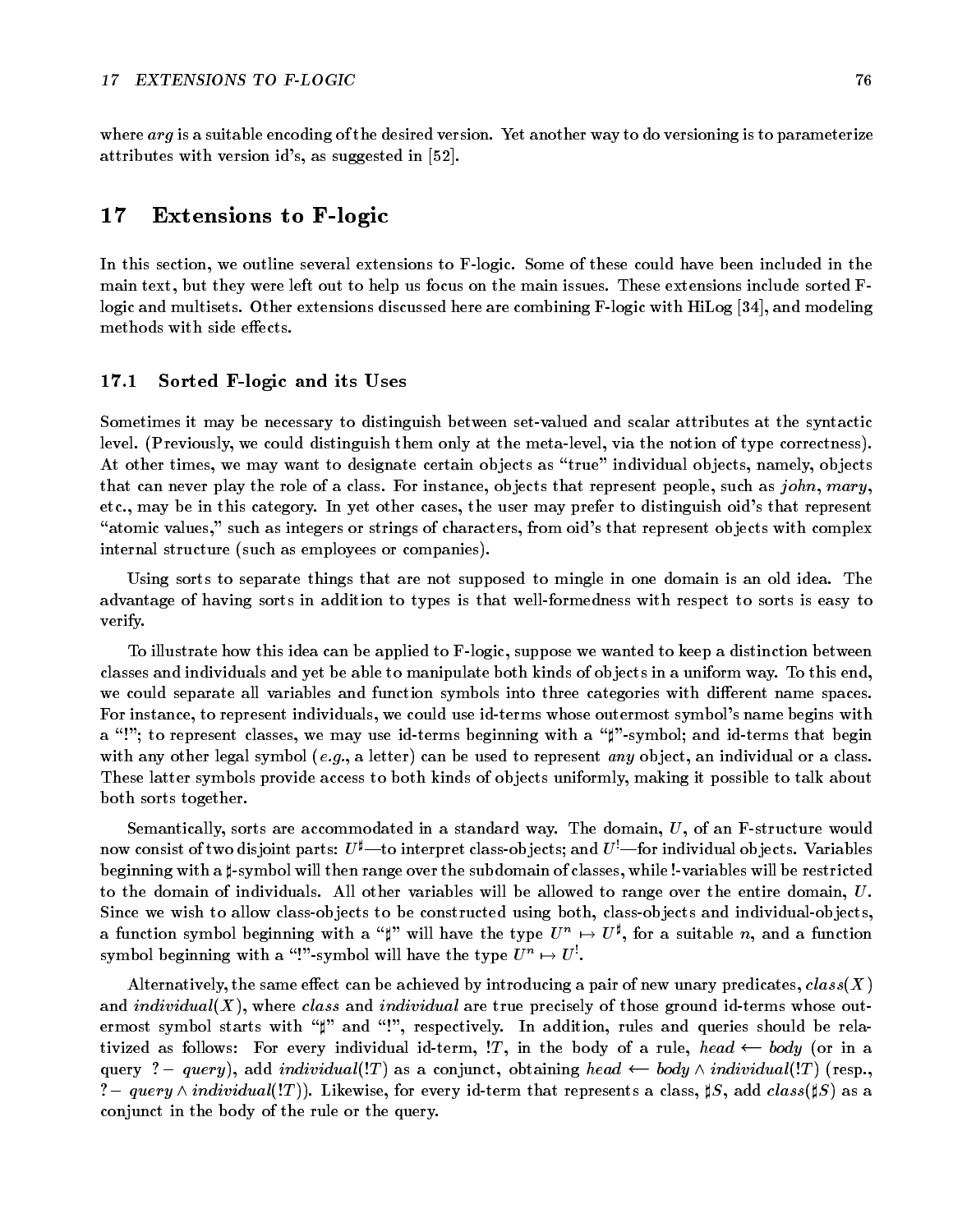Next, we may want to restrict logical formulas further. For instance, in  $T$   $\mid$   $M$  thd @  $V_1, \ldots, V_n \Rightarrow W \mid$ , we may instruct that  $\alpha$  ,  $\alpha$   $\beta$  ,  $\beta$  ,  $\beta$  , all since the classes in that all signatures will define  $\sharp T \, | M \, t h d \otimes \sharp V_1, \ldots, \sharp V_n \Rightarrow \sharp W \, |).$  Likewise, for is a assertions of the form  $O:Cl$  and  $Cl: Cl$  we may require that  $Cl$  and  $Cl'$  will be classes.

The aforementioned dichotomy between atomic values and ob ject ids can be introduced along similar lines Ob ject ids that denote atomic values e-g- integers can be assigned to a distinct logical sort and placed in a separate subdomain-can be restricted to ensure the sorted to ensure the sorted to ensure that atomic do not occur in the role of an oid in an object-molecule or in the role of a class in an is-a assertion.

The utility of sorts is not limited to distinguishing individuals, values, or methods from other objects. In principle users may want to dene their own naming conventions- In each case this will add a new sort of symbols to the logic to harbor the oids of ob jects the user believes are worth distinguishing- We shall not discuss these language-engineering issues further, as they are beyond the scope of this paper.

#### $17.2$ Multiset-valued Methods

In recent years the multiset data type has attracted much attention in database community-Amultiset is a set where each element has a finite count that indicates the "number of times" the element is a member in the set.

Relations over multisets can be dened analogously to standard relations over sets- For instance  $e \in M$  would mean that e is a member of the multiset M at least once, while  $e \in K$  M would mean that e is in M at least  $k$  times. The sub-multiset relation,  $M_1{\subseteq} M_2,$  holds if, for every  $k>0,$  each  $k$ -member of M- is also a member of M at least <sup>k</sup> times-

In corporation of multisets into  $\mathbf{M}$  is to allow sets to allow sets to allow sets to allow sets to accept multisets as values, which ellectively turns them into *multiset methods*. The this end, we can introduce counted id-terms, which are expressions of the form  $k \cdot T$ , where T is the usual id-term and k is a natural number. These terms can occur to the right of " $\to$  " and "  $\bullet$  -> " in set-valued method-expressions. For instance,  $o[attr \rightarrow 3 \cdot e]$  means that e is a triple-member of the multiset returned by the attribute attr on ob ject o- Our old notation attr t is then treated as a syntactic sugar for attr t-

The semantics of Fmolecules with multiset methods needs only a few modications- First the mappings  $I_{\rightarrow}$  and  $I_{\bullet\cdots}$  will now have to return multisets. Second, in Definition 5.1(iii) (molecular satisfaction for set-valued methods), the term "containment" should be understood in the sense of multiset containment-was a shall now write in the shall now write in the shall now write in the shall now write in the s

$$
\mathbf{I} \models_{\nu} O \ [SetM \ @ \ R_1, \ \ldots \ , R_l \mathop{\rightarrow\!\!\!\rightarrow} \{ S_1, \ \ldots \ , S_m \} ]
$$

where  $S_1,\,\ldots\,,S_m$  are counted id-terms, if and only if the multiset  $I^{(\iota)}_\to(\,\nu(Set M)\,)(\nu(O),\nu(R_1),\,\ldots\,,\nu(R_l))$ exists and contains the multiset  $\{\nu(S_1), \ldots, \nu(S_m)\}$ .<sup>32</sup>

For the proof theory we only need to take care of multiset unication- For instance we would like the molecule o attr X to unify into o attr Y but not into o attr X- This is achieved by properly dening the notion of submolecule in Denition - and a changing the notion of the notion of the notion of the no submodelecture we need to adjust the concept of conceptions atoms at the end of Section - The end of Section handle multisets properly- For this we can postulate that if is a constituent atom of a molecule

<sup>&</sup>lt;sup>31</sup> Alternatively, we could introduce multiset methods as being distinct from set-valued methods.

 $\lceil$  for a counted id-term,  $\nu(k\cdot 1)$  stands for  $k\cdot \nu(1)$ .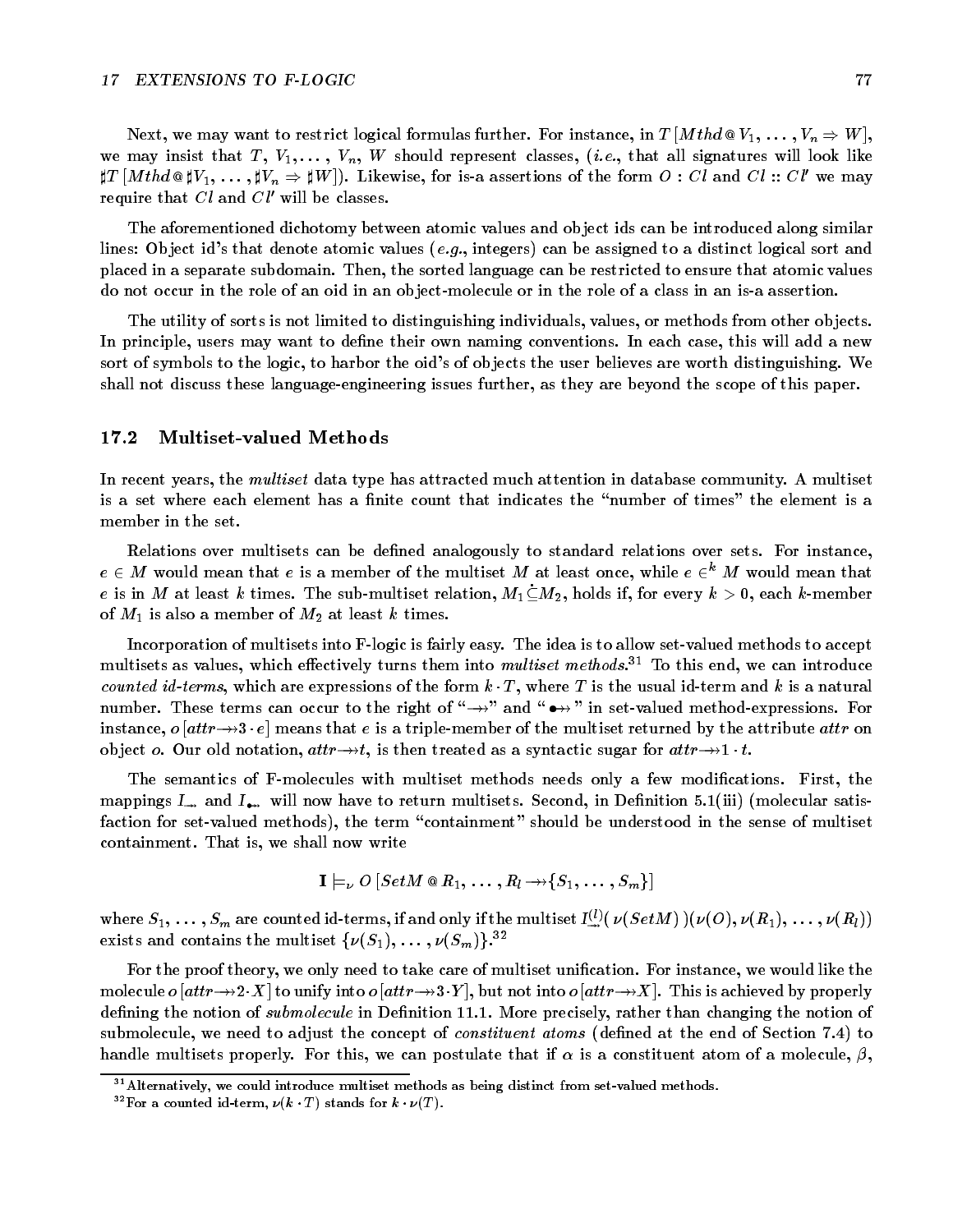then any atom that is the same as  $\alpha$ , but has a lower membership count, is also a constituent atom of  $\beta$ . For instance, both  $o\left[attr{\to \!\!\!\!\!\rightarrow} X\right]$  and  $o\left[attr{\to \!\!\!\!\rightarrow} 2\cdot Y\right]$  are constituent atoms of  $o\left[attr{\to \!\!\!\!\rightarrow} \{2\cdot X, \, 2\cdot Y\}\right]$ . The rest of the definitions need no change.

#### 17.3 HiLog-inspired Extensions

HiLog is a higherorder extension of predicate calculus that allows variables to range over names of functions and predicate symbolses in distinctly themselves may have a rather complex. structure and, in particular, the usual first-order terms (with variables) may appear in predicate positions.  $M$  and it is clear that extending in the description in this clear that extending  $M$ direction is a good ideas are the section of the section of the complete and the section of the section of the combination of HiLog and F-logic may be useful.

We illustrate HiLog using the following example:

 $close(Graph)(From, To) \leftarrow Graph(From, To)$  $close(Graph)(From, To) \leftarrow Graph(From, Mid) \wedge closure(Graph)(Mid, To)$ 

This HiLog program computes the closure of any binary relation that is passed to the predicate constructor closure as an argument- meter of applies a variable that ranges over predicates and closuregraphy is a variable nonground term that denotes a parameterized family of predicates- For any given binary predicate graph, the term closure(graph) is another binary predicate that is true of a pair  $\langle from, to \rangle$  precisely when  $graph$  has a directed path connecting  $from$  and to.

The ideas underlying HiLog are applicable to a wide range of logical languages, and the reader familiar with HiLog will have no difficulty to integrate them into F-logic by providing a semantics to HiLog-style terms- to this end, the these theory is the done is the identify. The interpretation of identify from the one given in this paper to that in -

#### 17.4 Flogic and Dynamic Behavior

Flogic does not cover one important aspect of ob jectoriented languagesdynamic behavior- That is in F-logic, one can define methods for querying object's internal state, but the logic provides no means for defining methods to actually change this state.

Recently a new logical theory called Transaction Logic was proposed in - Although for mulated in terms of classical predicate logic, the ideas underlying Transaction Logic are equally applicable to Flogic extending it with dynamic behavior-dynamic behavior-dynamic  $M$ paper an example below shows one way in which Transaction Logic and Flogic can be combined- This example also illustrates a style of programming that is not possible in F-logic alone.

Consider the powerset example of Section - -- Suppose s is a member of the class set and let us assume that the following fact is true:  $s$  [ $self \rightarrow \{a, b, c\}$ ]. It is easy to see that the power-set of s (as defined by the rules in  $(13-15)$ ) is as follows:

$$
s\left[powerset \rightarrowtail \{\quad \emptyset, \ add(a, \emptyset), add(b, \emptyset), add(c, \emptyset), add(a, add(b, \emptyset)), \\add(b, add(c, \emptyset)), add(a, add(c, \emptyset))add(a, add(b, add(c, \emptyset))) \right\}
$$

The oids inside the braces denote dierent subsets of the set represented by s-close  $\mathbf{H}$ examination, the reader may discover that each such oid duplicates the contents of the entire set it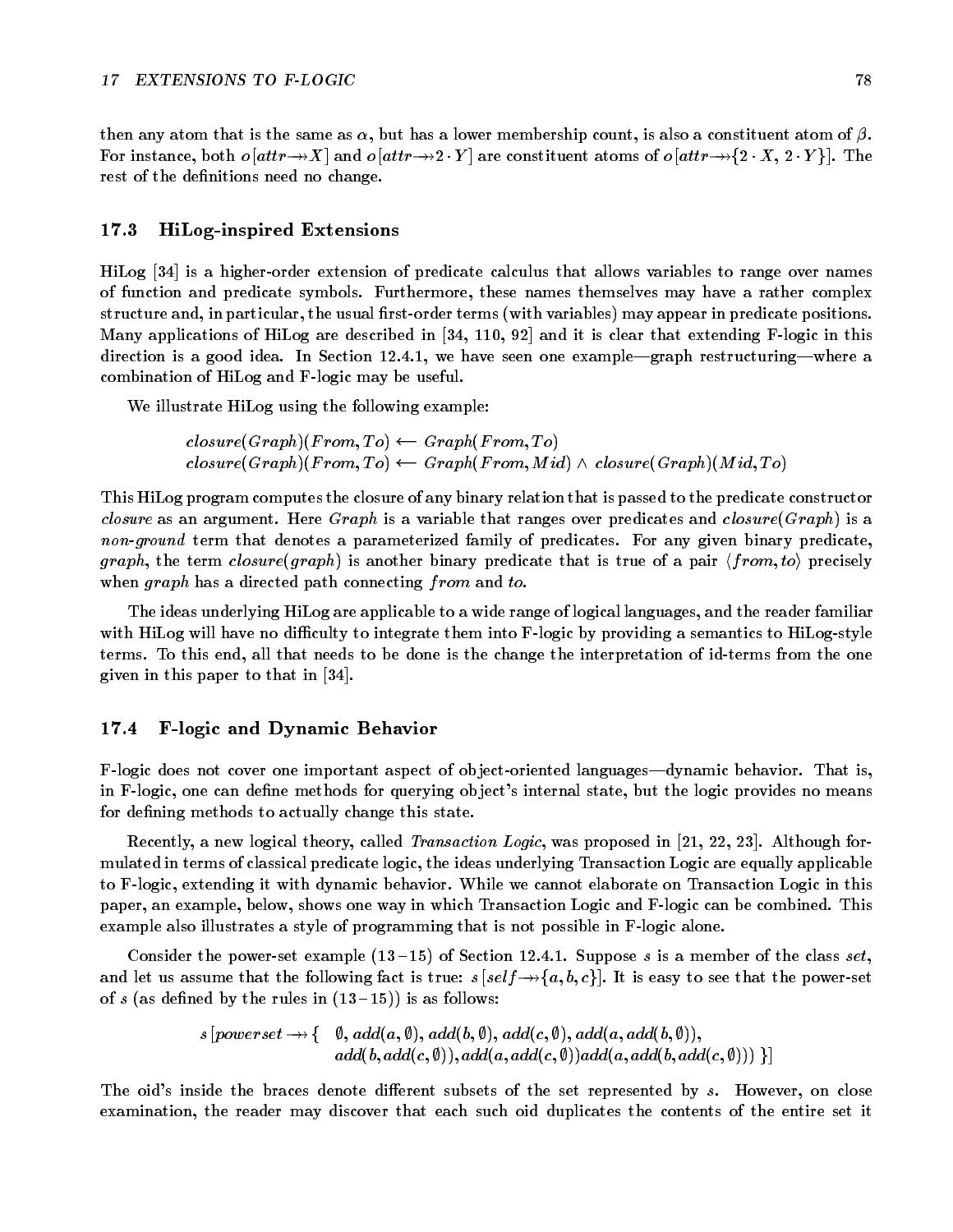represents! For instance, the following F-molecule is entailed by the power-set program:

$$
add(b,add(c,\emptyset))[self \rightarrowtail \{b,c\}]
$$

Here,  $add(b, add(c, \emptyset))$  represents the set  $\{b, c\}$  whose members occur in the set returned by the attribute self-and and and itself-contract the oid itself-metal contraction of and contract the and contract way would be to "invent" a new oid each time a new subset of  $s$  is computed.

Unifortunately there is no natural way to do oidinvention in Flogic-County and  $\alpha$  as IQL introduce oidinvention as a basic mechanism for dening new ob jects- However while IQLs syntax is motivated by Datalog IQL is not based on a logic- In contrast Transaction Logic provides a logical basis for oid invention (and many other aspects of database dynamics).

To illustrate how power-sets can be defined in a combined language of F-logic and Transaction Logic, we introduce a predicate new ideas, the state is evaluated that the second time this predicate is evaluated in ated- A novice to Transaction Logic should accepton faiththat there is a logical way in fact several ways) to achieve the effect of binding X to a new value on each successful evaluation of  $new_id(X)$ .

The program, below, constructs power-sets without duplicating the elements of the sets in the oids. The algorithm resembles the usual, procedural way of constructing power-sets while, at the same time, it bears strong similarity to the powerset program of Section - -- In building our program we rst define a new relation over sets,  $added(Y, S, S')$ , that represents the fact that the oid S' denotes a set obtained from the set denoted with S by adding the element Y (which may or may not already be in S). This is reflected in the following rule (assuming that no other rule defines the attribute self of  $S'$ ):

$$
S'[self \rightarrow\{X,Y\}] \leftarrow S : set \wedge S' : set \wedge added(Y,S,S') \wedge S[self \rightarrowtail X] \tag{33}
$$

To define the *powerset* attribute, we start by postulating that the empty set is a member of the power-set of every set

$$
S\left[\,powerset \scriptstyle \rightarrow\rightarrow 0\, \right] \leftarrow \, S: set
$$

The next step is to define a method (a *transaction* in the terminology of Transaction Logic) that creates a new subset of a given set by adding a single element to an already known subset:

$$
S\left[newSubset \rightarrow S'\right] \leftarrow S : set\left[self \rightarrowtail Z; powerset \rightarrowtail S''\right] \qquad (34)
$$
\n
$$
\otimes new\_id(S') \otimes added.ins(Z, S'', S')
$$
\n
$$
\otimes \neg oldSubset(S', S) \otimes S\left[powerset.ins \rightarrowtail S'\right]
$$
\n
$$
oldSubset(S', S) \leftarrow S\left[powerset \rightarrowtail S''\right] \wedge setEqual(S'', S') \qquad (35)
$$

The first rule here says, to construct a new subset of S (one that is not yet in the set determined by the attribute *powerset*  $r$ , hest ning an already known subset of S, say, S- . Then generate a new id, S-, using the "dynamic" predicate  $new\_ia$  mentioned earlier. Next, (34) inserts  $aaaa$   $\lambda$ ,  $S$  ,  $S$  ) to record the fact that S is obtained from S and  $S$  by adding Z (which is represented by the predicate *daded.ms*—see [21, 23]). If S' does not represent an already computed subset of S, then insert the fact that  $S'$  is a newly computed element of the powerset of S- The actual insertions take place when the predicate addedins and the F-atom 5 powerset  $ins \rightarrow$ 5 | are evaluated. The first insertion is conditional; it depends on the validity of the post-condition,  $\neg \textit{one} \ \sigma$  asset  $\sigma$ ,  $\sigma$ ), which prunes away the wrong choices for  $\sigma$  in (54)—choices where  $S$  is one of the already computed (*i.e.*, old) subsets of  $S$ .

Observe that we do not denne the new set,  $S$  , explicitly. Thistead, by inserting  $aaaa(u, S, S)$  into the database, the attribute self of  $S'$  gets its new value via the rule (33).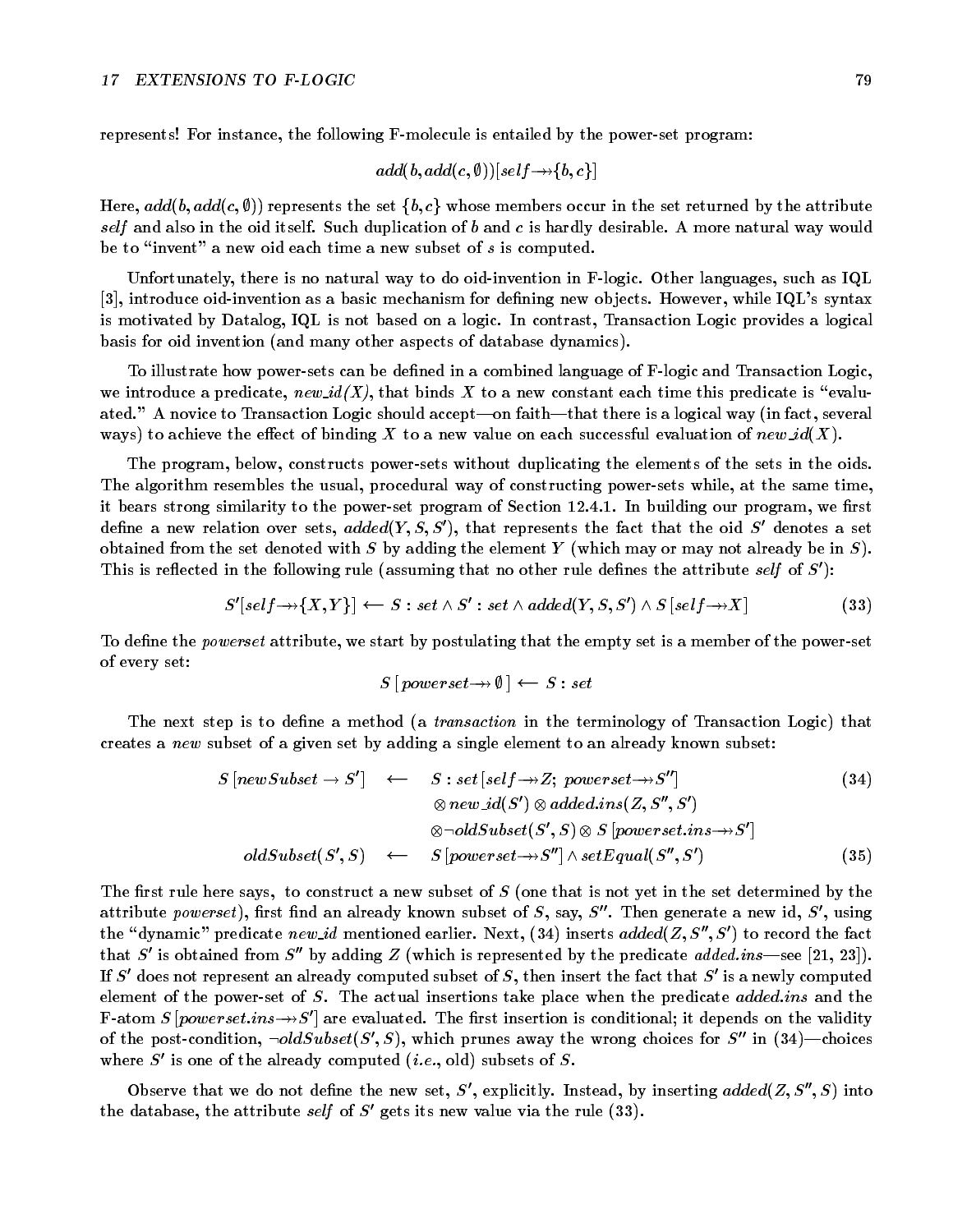The symbol " $\otimes$ " in (34) is a new logical connective in Transaction Logic, called *serial conjunction*. Informally,  $a \otimes b$  says, "do a, then do b." An important point here is that the method  $newSubset$  has a sideeect- That is in the process of computation the database state changes from the initial state to one in which added(Z, S'', S') is true for some values of Z, S'', and S' (and nothing else changes); then it is further changed into a state where, in addition,  $S$   $powers \rightarrow S$  pecomes true. The logic behind such executions is given in  $[21]$ .

Rule (35) above says that an object,  $S'$ , represents an "old" subset of S if it represents a set of ob jects that is setequal to some other ob ject already in the powerset of S- Setequality is veried via the predicate setEqual which is analogous to a predicate dened earlier in of Section - --

Finally, we define a transaction that does the actual job of building power-sets:<sup>33</sup>

build\_powerset(S)  $\leftarrow$   $S[newSubset \rightarrow S'] \otimes build\_powerset(S)$  $\textit{build\_power}\textit{set} \rightarrow \text{S} \rightarrow \text{S} \rightarrow \text{S} \rightarrow \text{S} \rightarrow \text{S} \rightarrow \text{S} \rightarrow \text{S} \rightarrow \text{S} \rightarrow \text{S} \rightarrow \text{S} \rightarrow \text{S} \rightarrow \text{S} \rightarrow \text{S} \rightarrow \text{S} \rightarrow \text{S} \rightarrow \text{S} \rightarrow \text{S} \rightarrow \text{S} \rightarrow \text{S} \rightarrow \text{S} \rightarrow \text{S} \rightarrow \text{S} \rightarrow \text{S} \rightarrow \text{S} \rightarrow \text{S} \rightarrow \text{S} \rightarrow \text{S} \rightarrow \text{S} \rightarrow \text{S} \rightarrow \text$ 

The rst rule here says if a new subset of S can be constructed then keep going- The second rule is a termination-that the transaction-stays that the transaction build powerset  $\mathcal{I}$  is no longer possible powerset. to construct a new subset of S- The operator here is the necessity operator of Transaction Logic it is defined in  $[21]$ .

### 18 The Anatomy of F-logic

Having survived a heavy barrage of definitions, it must be gratifying to get an opportunity to take a retrospective look at the structure of F-logic and clarify the various relationships that exist among its a careful examination and components-independent that many components are independently components are independent from each other both semantically and prooftheoretically- A highlevel view of the internals of Flogic is depicted in Figure . The logic is presented as a bag of ideas that can be considered into two mains categories- In monotonic part of Flogic was presented in Section - The non-through Section - In Section monotonic part is comprised of a number of techniques all based on the canonic model semantics- These techniques are described in Sections and in Appendices A and B- The nonmonotonic part of Flogic is based on the monotonic party specially on its model theory presented presented in Section is sound and complete for the monotonic part- The nonmonotonic extensions do not possess a complete proof theory (without making strong assumptions about the syntax), but sound evaluation strategies can be developed based on the monotonic proof theory, the monotonic complete  $\mathcal{L}_{\mathcal{A}}$ where logic programs with stratified negation have no complete proof theory.

The two main components of the monotonic department are the logics of data expressions and the logic of signatures- These sublogics are independent from each other as can be seen by inspecting the semantics and the proof theory presented earlier- The glue between these two sublogics is provided by the well-typing semantic conditions of Section 13, which belong to the non-monotonic part of the logic. Furthermore, notice that, as far as the monotonic logic is concerned, inheritable and non-inheritable data expressions are completely independent and in fact their properties are virtually identical- The difference can be seen only when it comes to typing and non-monotonic inheritance.

The third component is a technique for dening sorts in Flogic discussed in Section -- The fourth component consists of the ideas borrowed from HiLog - This extends the syntax of Flogic by

<sup>&</sup>lt;sup>33</sup> Alternatively, we could define *powerset* as a method with side effects by writing S [build\_powerset  $\rightarrow$  null] instead of build powers of Here null is an oid that we designated to represent methods that  $\alpha$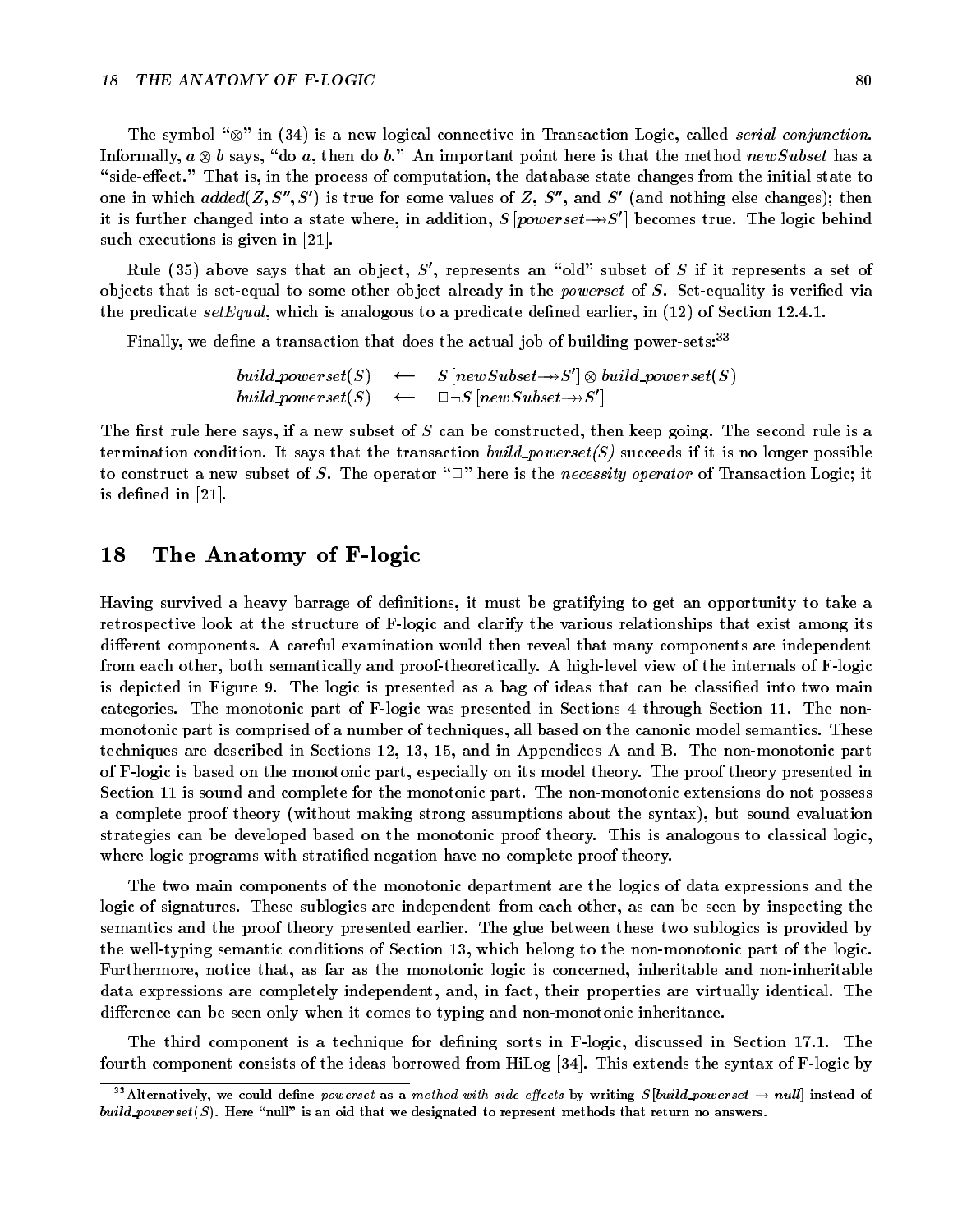

Figure 9: The Internal Structure of F-logic

allowing variables and even complex terms to appear in the positions of predicate and function symbols

The non-monotonic part of  $\mathbf{f}$  also composed of a composed of a collection of distinct ideasis the canonic model semantics for F-programs with equality, which is discussed in Section 12 and in Appendix A- The next two determine the semantics of nonmonotonic inheritance and typing both based on the said of a canonic model-we can also belongs here since we viewed the since we viewed it simply as an elaborate policy of typecorrectness- Note that although Appendix A denes perfect models as an example of a canonic model semantics, our treatment of inheritance and typing is largely independent from this specific theory of canonic models.

Because of the independence of its various components, F-logic can be viewed as a tool-kit for building customized deductive ob jectoriented languages- In fact there is a ner division within the logic- For instance, the semantics of scalar methods is independent from that of set-valued methods, and we can consider each type of methods as as separate to the kit-could require the could require the oids of classes we and methods to be constants; method overloading can also be controlled in a number of ways (using sorts, for example- This toolkitlike structure of Flogic is extremely helpful as it lets one address dierent aspects of the logic in separation from each other, both theoretically and implementationally.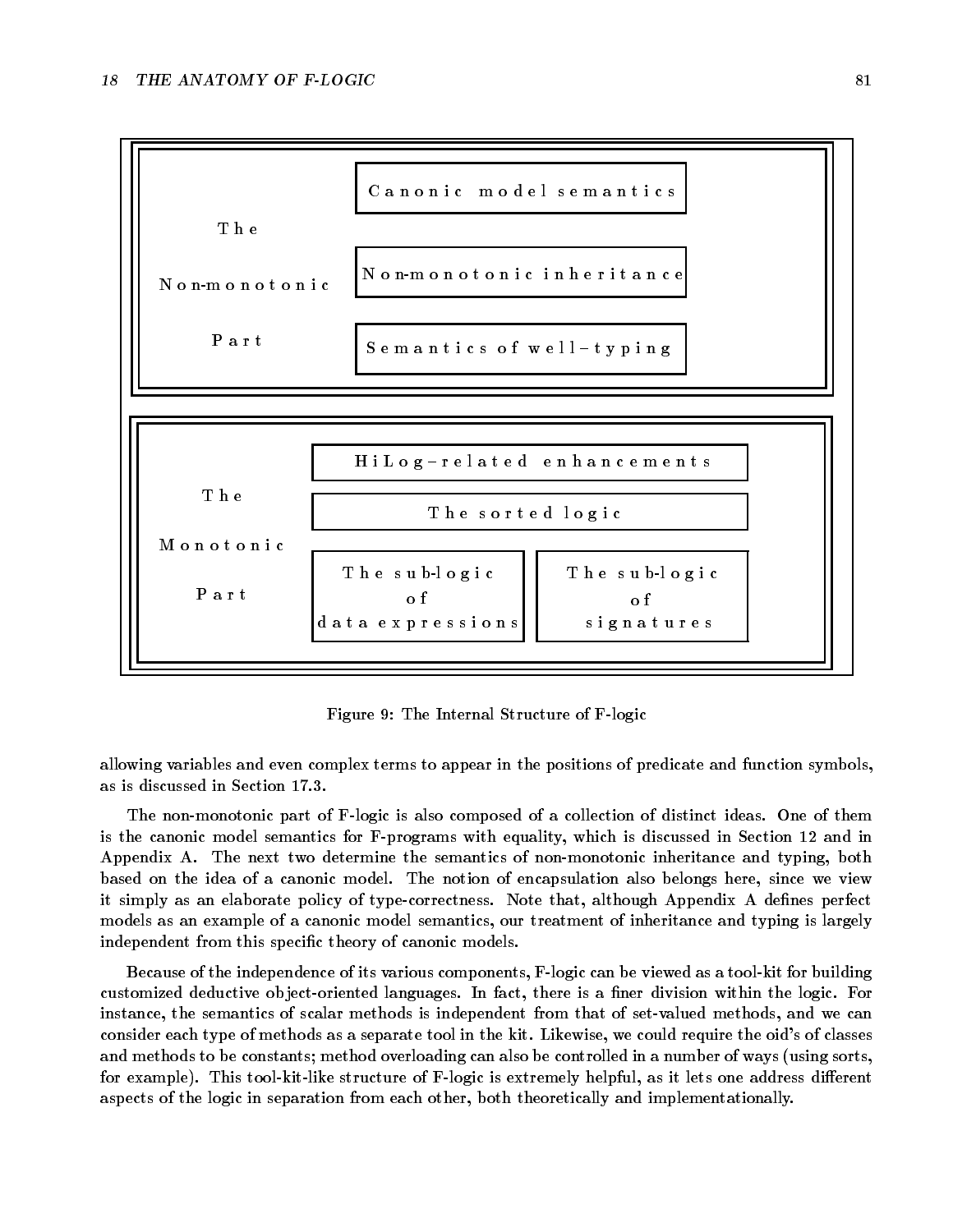The last issue we would like to discuss is the relationship between predicate calculus and Flogic- In one direction, predicate calculus is a subset of F-logic and so the latter may seem to be more powerful than the former-than the flogic can be encoded in classical logic can be encoded in classical logical logical logical logical logical logical logical logical logical logical logical logical logical logical logical logical

Theorem -- There are mappings

$$
\begin{array}{ccc}\n\Gamma & : \{F\text{-}formulas\} & \longrightarrow & \{well-formed\ formulas\ of\ predicate\ calculus\} \\
\Phi & : \{F\text{-}structures\} & \longrightarrow & \{semantic\ structures\ of\ predicate\ calculus\}\n\end{array}
$$

such that

$$
\mathbf{M} \models_F \psi \quad \text{if and only if} \quad \Phi(\mathbf{M}) \models_{PC} \Gamma(\psi) \tag{36}
$$

for any F-structure  ${\bf M}$  and any F-formula  $\psi,$  where " $\models_F$ " and " $\models_{PC}$ " denote logical entailment in F-logic and predicate calculus, respectively.  $\Box$ 

Proof Sketch The proof is easy but tedious so most of it is left as an exercise- The main idea is to introduce new predicates that encode the meaning of the methods for every arity and for every type of invocation-

Let scalarN onInheritable<sub>n</sub> be a new predicate that we shall use to encode n-ary non-inheritable scalar data expressions- shall use shall use shall use sets set in the control  $\mu$  . The set also allowed non-non-nondata expressions- Then we can split Fmolecules into constituent atoms and represent each atom by an appropriate tuple in one of the above predicates- In addition we shall need predicates scalarT ypen and set ypen to encode set set and set value signature expressions - the contract signature expressions  $\cdot$ 

$$
\textit{bob}\ [\textit{jointW orks} \ \textcircled{a\textit{phi1}} \rightarrow X] \wedge \textit{empl}\ [\textit{budget} \Rightarrow \textit{integer}]
$$

can be represented as

$$
setNonInheritable_1(joint Works, bob, phil, X) \wedge scalarType_0(budget, empl, int)
$$

class membership and subclassing can be represented via appropriate binary predicates- in complete the complete encoding  $\Gamma$ , we will have to specify axioms that achieve the effect of the built-in features of F-structures. For instance, it will be necessary to write down transitivity axioms for subclassing, type inheritance axioms, etc.

The semantic mapping \* can be dened along similar lines- Once the mappings ) and \* are dened in this way verifying the proofs can be completed the completed the can be completed of the can be can be call  $f(x) = \frac{1}{2} \int_0^1 \frac{1}{x^2} \, dx$ 

The idea that object-based logics can be encoded in classical predicate logic first appeared in [35], but embeddings of this sort were known in the Prolog community for quite some time- For instance some prologs provide syntactic sugar that roughly amounts to the incorporation of what we earlier called complex values- A similar transformation was also used in to extend Prolog with ob jectstyle syntax.

The reader whose faith was shaken by the fact that F-logic is, in a sense, equivalent to predicate calculus may not component in the following arguments-  $\sim$  collowing as in Theorem III as in Theorem III and is inadequate as it is indirect and provides no insight to the user when it comes to understanding the meaning of a program- Since our goal is to provide a logical rendition for a class of languages that are collectively classied as ob jectoriented taking the mapping ) of Theorem - for the meaning of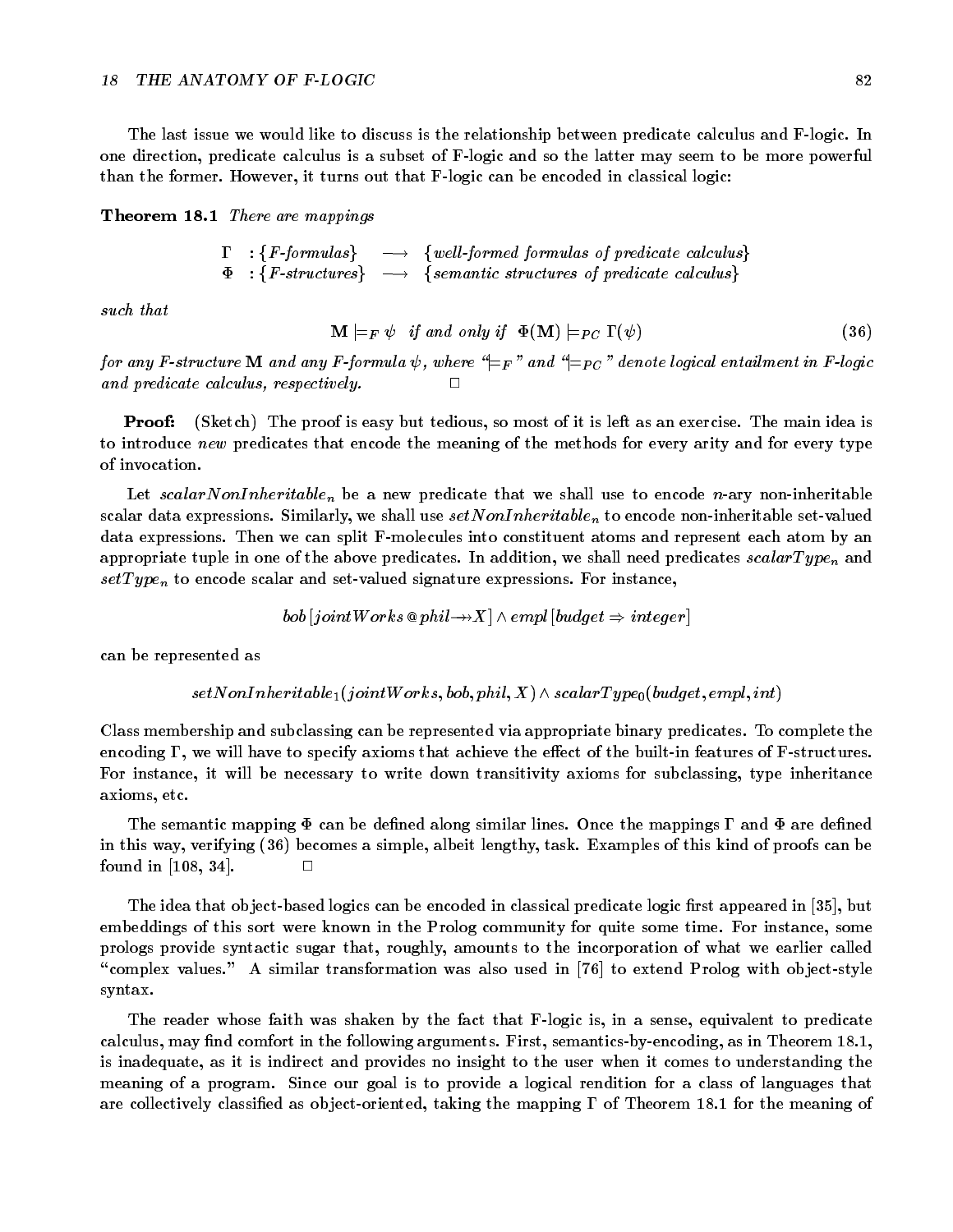Flogic would be a misnomer- Indeed ) is merely an algorithm that sheds little light on the nature of object the concepts the logic is designed to model-proof should be model-proof should make the concepts of  $\mathcal{S}$ it clear that even for simple Fprograms their )image is not easily understandable- Another argument which is well articulated in the concluding section to  $\mathbf{m}$  be summarized as follows The syntax of  $\mathbf{m}$ a programming language is of great importance as it shapes the way programmers approach and solve problems- synthony symthetics with a direct semantics is seen the direct of programming- semants- and conduct semantics for a logic suggests ways of dening proof theories tailored to that logic- Such proof theories are mostly to be a better basis for implementation than the general parties construction proof theory-Theorem - relates only the monotonic part of Flogic to classical logic- Mapping the nonmonotonic components of F-logic into a non-monotonic theory for predicate calculus does not seem to lead to a useful logic-

# Conclusion

Unlike the relational approach that was based on theoretical grounds from the very beginning, the objectoriented approach to databases was dominated by "grass-roots" activity where several systems were built without the accompanying theoretical progress- as a result many results many results felt that the whole area of the whole area of the whole area of the whole area of the whole area of the whole area of the whole area of t object-oriented databases is misguided, lacking direction and needing a spokesman, like Codd, who could "coerce the researchers in this area into using a common set of terms and defining a common goal that they are hoping to achieve  $\mathcal{L}$  and they are hoping to achieve  $\mathcal{L}$ 

Our contention is that the problem lies deeper than that- When Codd made his inuential proposal he was relying on a large body of knowledge in classical predicate logic- He had the insight to see a very practical twist to rather theoretical ideas in mathematical logic which led him to develop a theory that revolutionized the entire database eld- Until now logical foundations for ob jectoriented databases that are parallel to those underlying the relational theory were lacking and this was a major factor for the uneasy feeling- In a pioneering work Maier proposed a framework for dening a modeltheoretic semantics for a logic with an ob jectoriented syntax- However he encountered many diculties with this approach and subsequently abandoned this promising direction- As it turned out the diculties were not insurmountable, and the theory was repaired and significantly extended in  $[35, 58]$ .

In this paper, we proposed a novel logic that takes the works reported in  $\left[35, 58, 60\right]$  to a new dimension: F-logic is capable of representing virtually all aspects of what is known as the object-oriented paradigm- We provided a formal semantics for the logic and showed that it naturally embodies the , a sound and the jects in methods and the sound and types- and the sound and complete resolution. based proof procedure, which makes it also computationally attractive and renders it a suitable basis for developing a theory of object-oriented logic programming.

F-logic is also an extensible logic, as it can be combined with other recently proposed logics for knowledge representation such as HiLog Transaction Logic and Annotated Predicate Logic  - Two such combinations were sketched in Section - This extensibility puts Flogic in the center of an emerging unified logical formalism for knowledge and data representation.

Acknowledgments: We are indebted to Catriel Beeri for his very detailed comments whose length rivals the length of this paper- Many other improvements are due to the suggestions of Rodney Topor-We are grateful to Alexandre Lefebvre and Heinz Uphoff for pointing out a problem with an earlier version of the semantics for inheritance-the-compact wish to thank Serge Abiteboul Mira Balaban Joachimed Serg Biskup, Weidong Chen, Stephen Hegner, Rick Hull, David Maier, Sergio Martin, Ken Ross, Shuky Sagiv,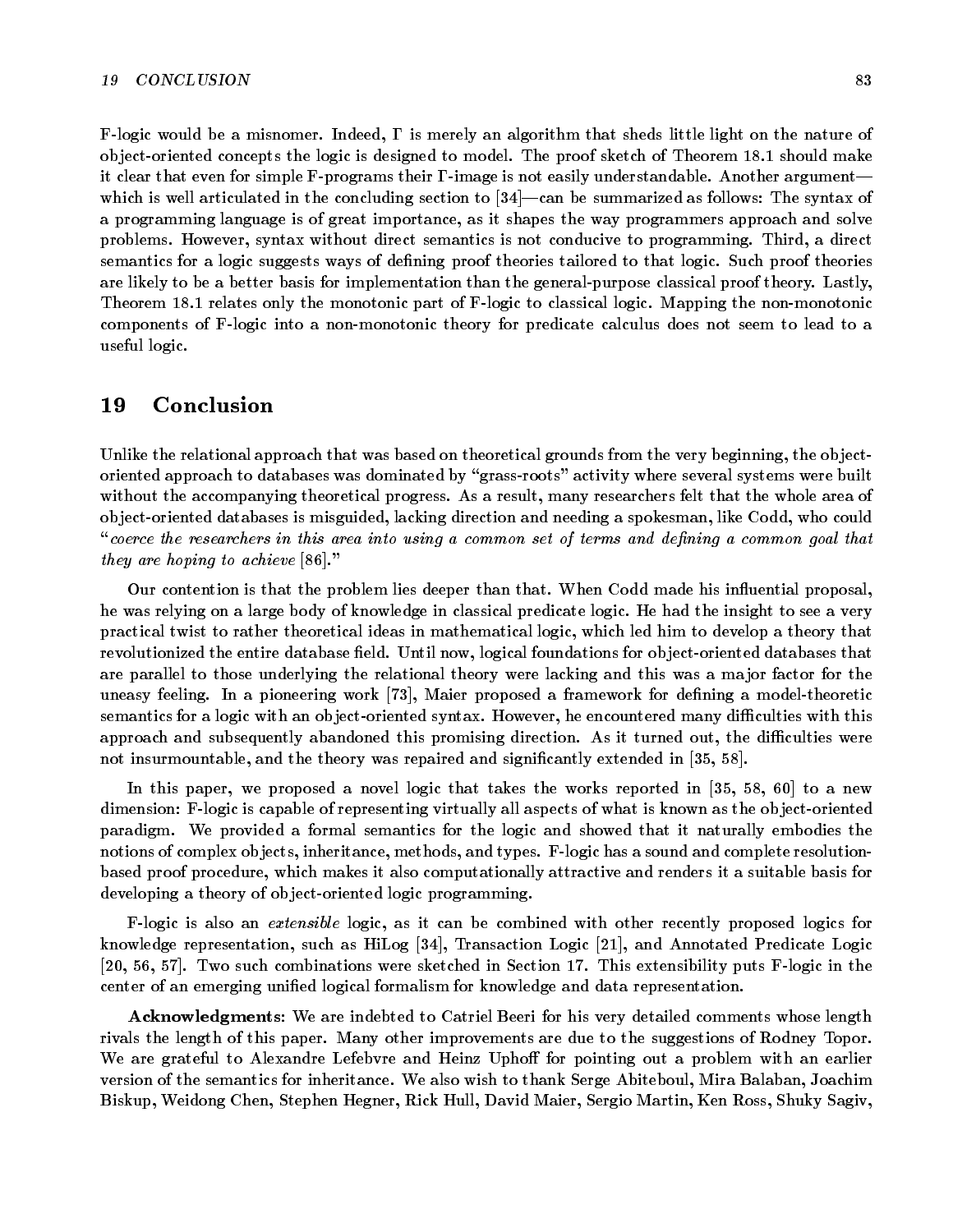Moshe Vardi David Warren and Gio Wiederhold for discussions that helped shape this paper- Last but not least, thanks goes to the anonymous referees for their constructive critique.

# A Appendix: A Perfect-Model Semantics for F-logic

to a margin the various statement in the general such as  $\{x, y, z\}$  as  $\{x, y, z\}$  is the general contract of  $\{y, z\}$ principle is to use method names in contexts where predicates are used in the classical setting- For the perfect-model semantics [89], this means that stratification has to be ensured with respect to method names, so the program

 $\Lambda$  |wants  $\rightarrow$   $\Lambda$  |  $\leftarrow$   $\neg \Lambda$  |  $nas \rightarrow \Lambda$  |

would be strating the recursion through negation through negation with the same observed in the same observed in the same observed in the same observed in the same observed in the same observed in the same observed in the are ground terms,  $\neg x \, \vert \, nas \rightarrow y \vert$  means that  $y$  is not in the set  $x.nas$ , the value of the attribute  $nas$  on  $x;$ it does not mean that xhas is empty or understanding or understanding one computer the following oner  $\mathbb{R}^n$  $(adapted from [105]):$ 

> $s$ uty $G$ ame  $|winning\, Pos \rightarrow P\, os_1| \leftarrow -\frac{1}{2} s$ uty $G$ ame  $|winning\, Pos \rightarrow P\, os_2|$  $\land \, Pos_1$ |legal M oves $\rightarrowtail Pos_2$ |

It is not locally stratified in F-logic since there is recursion through negation in the attribute winning Pos when both P os-called to-the same constant same constant same constant same constant same constant say bad

However, the process of adapting perfect models to F-logic is more involved than this discussion may suggest- We present a solution in two steps- First we apply the above general principle directly and come up with a preliminary denition- then we point out some problems with this denity with the show how they can be corrected.

## **Preliminary Definitions**

Let L be an F-language and **P** be a general F-program. We define a *dependency graph*,  $\mathcal{D}(\mathcal{L}, \mathbf{P})$ , as follows. Let  $\mathbf{P}^*$  denote the set of all ground instances of the rules in  $\mathbf{P}.$  The  $nodes$  of  $\mathcal{D}(\mathcal{L},\mathbf{P})$  correspond to ground atoms in the Herbrand base,  $H\mathcal{B}(\mathcal{L})$ . A *positive arc*,  $\varphi \stackrel{\sim}{\longleftarrow} \psi$ , connects a pair of nodes,  $\varphi$  and  $\psi$ , if there is a rule,  $\bar{\varphi} \leftarrow \cdots \wedge \psi \wedge \cdots$ , in P<sup>\*</sup> such that  $\varphi$  and  $\psi$  are constituent atoms of  $\bar{\varphi}$  and  $\psi$ , respectively. A negative arc,  $\varphi \stackrel{\sim}{\leftarrow} \psi$ , is in  $\mathcal{D}(\mathcal{L}, P)$  when  $P^*$  has a rule of the form  $\bar{\varphi} \leftarrow \cdots \wedge \neg \psi \wedge \cdots$ . It is possible for a pair of nodes to be connected by a positive and a negative arc at the same time-

We shall write  $\phi \preceq_{\bf P} \psi$ , where  $\phi$  and  $\psi$  are atoms in  ${\cal HB}(\mathcal{L}),$  if  $\cal D(\mathcal{L},\bf P)$  has a directed path from  $\phi$  to  $\psi$ . We write  $\phi \prec_{\mathbf{P}} \psi$  if there is a *negative path* from  $\phi$  to  $\psi$  (*i.e.*, if some arcs on the path are negative). In general,  $\prec_{\bf P}$  and  $\preceq_{\bf P}$  are not partial orders. However,  $\prec_{\bf P}$  is a partial order when  $\mathcal{D}(\mathcal{L}, {\bf P})$  has no cycles that contain negative edges, the negative cycles.

Denition A- Local ly Stratied Programs
 preliminary An Fprogram P is local ly stratied if the relation  $\prec_{\bf P}$  is w*ell-founded, i.e.*, if  $\mathcal{D}(\mathcal{L}, {\bf P})$  has no infinite decreasing chains of the form  $\cdots\prec_{\bf P}\phi_2\prec_{\bf P}\phi_1.$ 

This definition implies that, for locally stratified programs,  $\prec_{\mathbf{P}}$  is irreflexive and asymmetric (for, otherwise, if  $\phi_1\prec_{\bf p} \phi_2$  and  $\phi_2\prec_{\bf p} \phi_1,$  for some  $\phi_1$  and  $\phi_2,$  there is an infinite chain  $\cdots\prec_{\bf p} \phi_1\prec_{\bf p} \phi_2\prec_{\bf p} \phi_1$ ).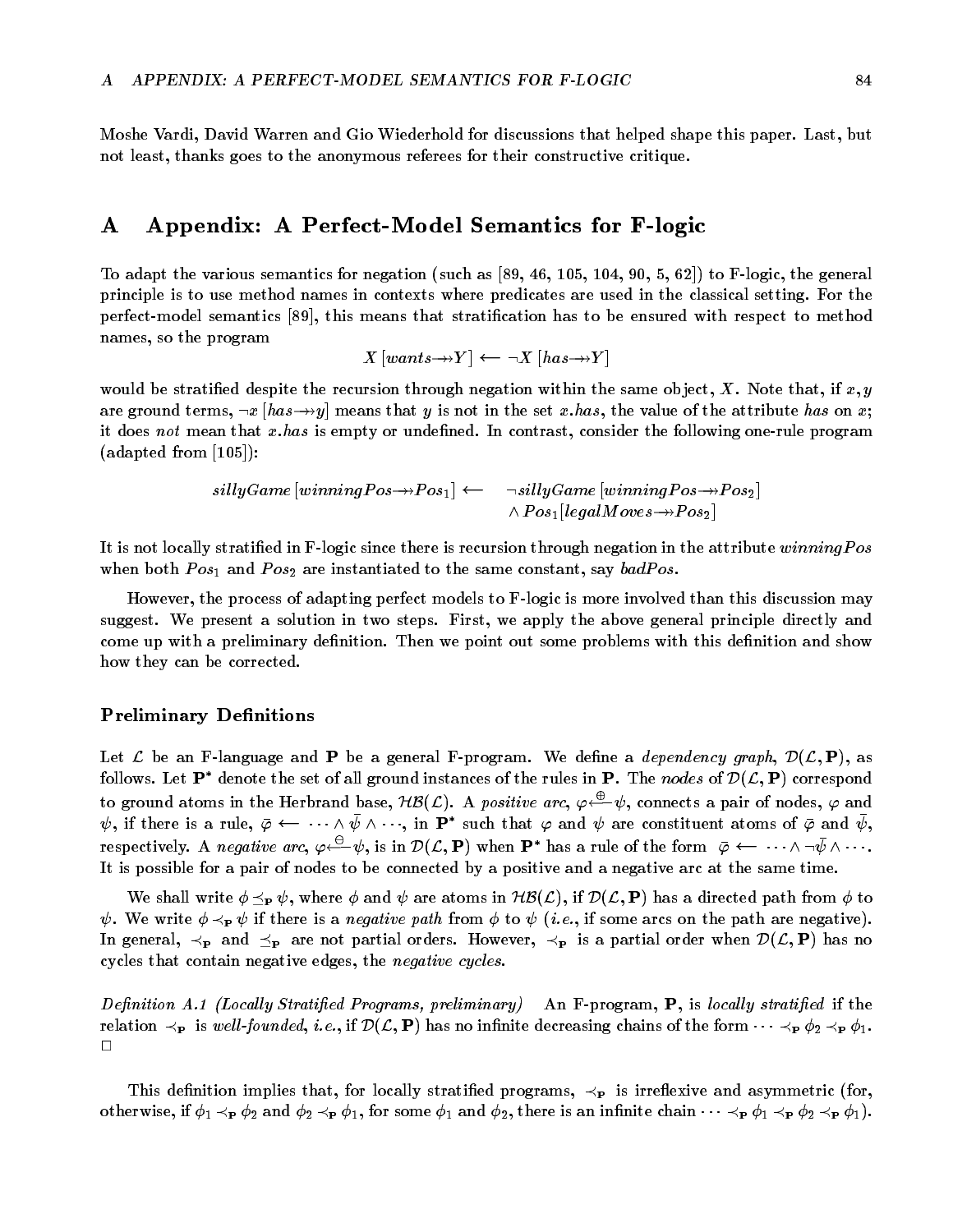Similarly, Definition A.1 implies that the graph  $\mathcal{D}(\mathcal{L},\mathbf{P})$  does not have negative cycles when **P** is locally stratified.

We can now introduce a *preference* quasi-order on H-structures as follows: an H-structure M is preferable to L, denoted  $M \ll_{P} L$ , if whenever there is an atom  $\varphi \in M - L$  then there is an atom  $\psi \in L - M$  such that  $\psi \prec_{\mathbf{P}} \varphi$ .

*Definition A.2 (Perfect Models, preliminary)* Let **P** be a locally stratified F-program and  $\ll_{\mathbf{P}}$  be the associated quasi-order on its H-models. H-models of **P** that are minimal with respect to  $\ll_{\mathbf{P}}$  are called perfect models of **P**.  $\Box$ 

In general,  $\ll_{\mathbf{P}}$  is a quasi-order, not a partial order. However, as in  $|89|,$  it can be shown that if  $\mathbf{P}$  is locally stratified,  $\ll_{\mathbf{P}}$  is a partial order on the H-models of **P**. Also, as in the classical theory, it can be shown that every locally stratified program has a unique perfect model.

To provide a more direct characterization of perfect models, we need to define program stratification. To this end, we extend the pre-orders  $\preceq_{\bf p}$  and  $\prec_{\bf p}$  from atoms in  $\mathcal{HB}(\mathcal{L})$  to rules in  ${\bf P}^*$ . This is conveniently done with the help of the rule-dependency graph,  $\mathcal{D}_r(\mathcal{L},\mathbf{P})$ , which contains more information than the plain dependency graph,  $\mathcal{D}(\mathcal{L}, {\bf P})$ . This graph is also needed in Appendix B.

A rule-dependency graph,  $\mathcal{D}_r(\mathcal{L}, \mathbf{P})$ , is a graph whose nodes are the rules in  $\mathbf{P}^*$ , i.e., all the ground instances of the rules in P. A *positive arc*,  $r \stackrel{\sim}{\leftarrow} r'$ , where  $r, r' \in P^*$ , exists if, and only if, a constituent atom of the molecule in the head of r' occurs also in a molecule in the body of r. A negative arc,  $r \leftarrow r'$ , atom of the molecule in the head of r occurs also in a molecule in the body of r. A *negative arc*,  $r \leftarrow r$ ,<br>exists if a constituent atom of the molecule in the head of r' occurs negatively (*i.e.*, with a  $\neg$ -sign) in a molecule in the body of  $r$ .

The pre-orders  $\preceq_{\bf p}$  and  $\prec_{\bf p}$  are now defined on  ${\bf P}^*$  the same way they were defined on  ${\cal HB}(\mathcal{L}),$ except that the graph  $\mathcal{D}_r(\mathcal{L}, \mathbf{P})$  is now being used instead of  $\mathcal{D}(\mathcal{L}, \mathbf{P})$ : if  $C_1, C_2 \in \mathbf{P}^*$  then  $C_1 \preceq_{\mathbf{P}} C_2$  (or  $C_1 \prec_{\mathbf{P}} C_2$ ) if  $\mathcal{D}_r(\mathcal{L},\mathbf{P})$  has a path (resp., a negative path) from  $C_1$  to  $C_2$ .

Given a locally stratified program,  $\mathbf{F}$ , we can partition the rules in  $\mathbf{F}$  -mto-stratas,  $\mathbf{F}_1, \mathbf{F}_2, \ldots,$  in accordance with the priority relations  $\prec_{\mathbf{P}}$  and  $\preceq_{\mathbf{P}}$ , so that:

$$
\text{If } C_1 \in \mathbf{P}_i^*, C_2 \in \mathbf{P}_i^* \text{ and } C_1 \preceq_{\mathbf{P}} C_2 \text{, then } i \leq j; \text{ if } C_1 \prec_{\mathbf{P}} C_2 \text{ then } i < j. \tag{37}
$$

Partitions that satisfy  $(37)$  are called *stratifications*.

As in the classical theory, it can be shown that the perfect model of  $P$  can be computed by firing rules of  ${\bf r}$  and the stratification order. Let  $I{\bf p}$  be a *generalized one-step inference operator* defined as follows

$$
\begin{array}{ll}\n\{head \mid \quad head \leftarrow l_1 \wedge \cdots \wedge l_n \wedge \neg l_{n+1} \wedge \neg l_{n+m} \text{ is a rule in } \mathbf{P}^*, \\
\text{such that } l_1, \ldots, l_n \in \mathbf{I} \text{ and } l_{n+1}, \ldots, l_{n+m} \notin \mathbf{I}\}\n\end{array}
$$

Then  $M$ , the perfect model of  $P$ , can be computed as follows:

$$
\mathbf{M}_{1} = T_{\mathbf{P}_{1}^{*}} \uparrow \omega (\emptyset)
$$
\n
$$
\mathbf{M}_{2} = T_{\mathbf{P}_{2}^{*}} \uparrow \omega (\mathbf{M}_{1}) \bigcup \mathbf{M}_{1}
$$
\n
$$
\mathbf{M}_{3} = T_{\mathbf{P}_{3}^{*}} \uparrow \omega (\mathbf{M}_{2}) \bigcup \mathbf{M}_{2}
$$
\n
$$
\vdots
$$
\n
$$
\mathbf{M} = \bigcup_{i=1}^{\infty} \mathbf{M}_{i}
$$
\n(38)

As in the classical case, the result of the above iteration is independent of the stratification.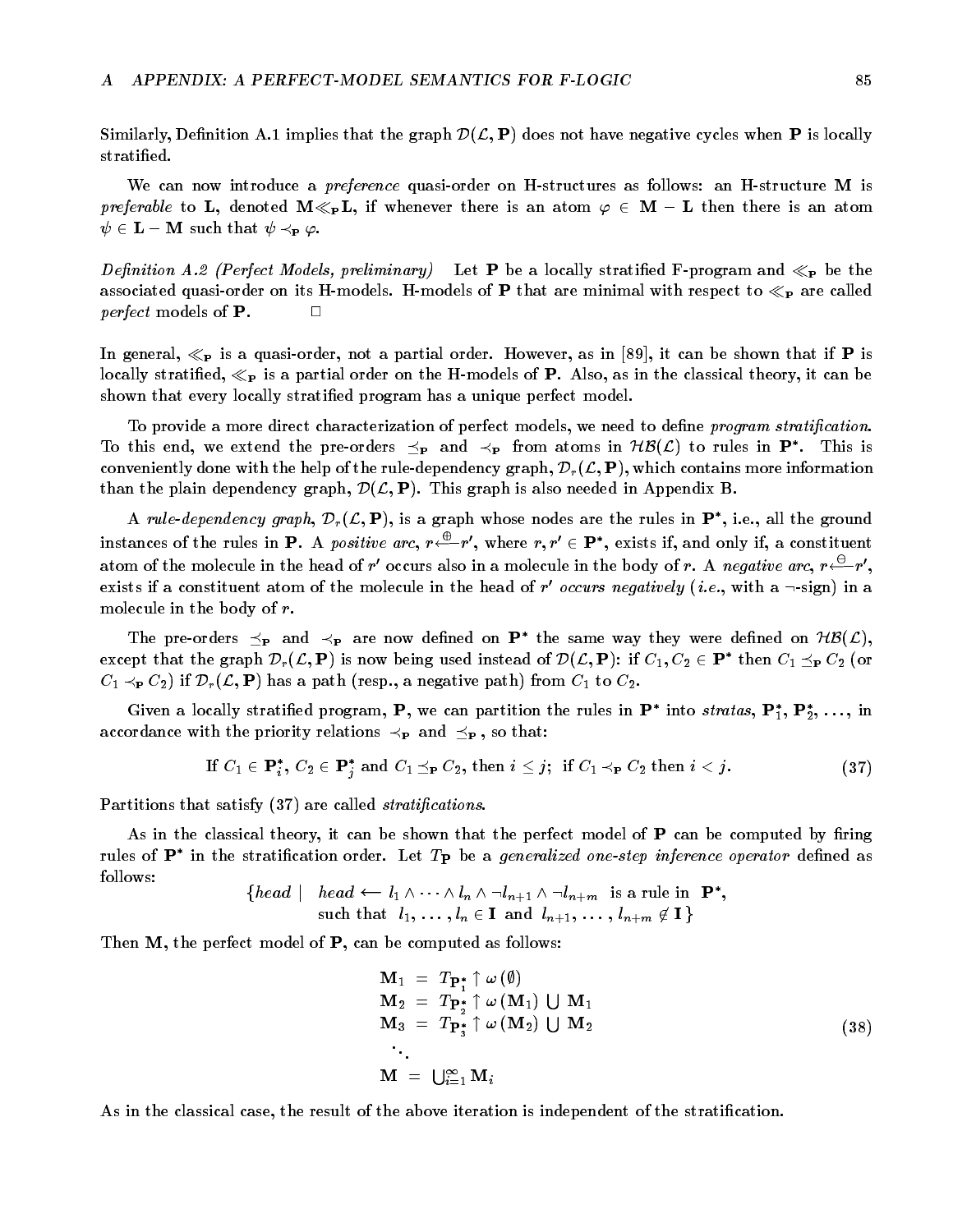### **Revised Definitions**

Unfortunately, the above straightforward adaptation of classical perfect models to F-logic is inadequate. One problem arises due to the equality predicate, " $=$  ". In [89], perfect models were introduced assuming the so called *freeness* axioms for equality, which postulate that ground terms are equal if and only if they are identical- victorial-decisional-models perfect models at most provided identification to not semaphentical locally stratied programs- For instance consider the following pair of Fprograms

$$
\mathbf{P}_1: \qquad \begin{array}{l} a=b \\ p(a) \leftarrow \neg p(b) \end{array} \qquad \qquad \mathbf{P}_2: \qquad \begin{array}{l} a=b \leftarrow \neg p(b) \\ p(a) \end{array} \tag{39}
$$

The unique perfect model of  ${\bf P}_1$  is  $M_1=\{p(a),p(b),a=b\},$  and  $M_2=\{p(a),p(b)\}$  is the unique perfect e-be-codel obtained using the denitions in a simplemindel using the denitions in a simplemindel way i-denition doing minimization as if " $\equiv$ " were an ordinary predicate.) The trouble is that  $p(b)$  in both models is not supported by any rule. In fact, in both programs,  $p(v)$  was derived assuming  $\neg p(v)$  is true.

In classical logic programming, the equality problem can be side-stepped by banishing  $" \doteq"$  from the rule heads- Alas this shortcut is not appropriate for Flogic since equality may be derivable even if it is not mentioned explicitly. For instance,  $\{a::b,b::a\} \models\ a \,\dot =\, b\, \text{ and } \,\{a\,[attr \to b],\, a\,[attr \to c]\} \models\ b = c.$ 

Another diculty comes from the closure properties inherent in Fprograms- For instance signature inheritance corresponds to the following deductive rule

$$
X \left[ M \otimes \overrightarrow{args} \Rightarrow Y \right] \leftarrow X :: Z \wedge Z \left[ M \otimes \overrightarrow{args} \Rightarrow Y \right] \tag{40}
$$

This rule can lead to a situation similar to recursive cycles through negation- To illustrate the problem consider the following program

$$
b :: a\np(a) \leftarrow \neg b [attr \Rightarrow c]\na [attr \Rightarrow c] \leftarrow p(a)
$$
\n(41)

a itself is a not cause to cause the cause of the cause of the context of the context of the plants of the context of the context of the context of the context of the context of the context of the context of the context of from  $\neg b$   $|attr \Rightarrow c|$  to  $p(a)$  to  $a$   $|attr \Rightarrow c|$  to  $b$   $|attr \Rightarrow c|$ .

Fortunately, there is a simple way out of these semantic quandaries (which also works for classical logic programs with equality- The idea is to account for equality and builtin constructs of Flogic by augmenting P with additional axioms- Each of these new axioms called closure axioms corresponds to an inference rules that the section of the only inference rules that do not lead to new axioms are the rules o resolution, factorization, merging, and elimination.

## **Axioms of paramodulation.** For every arity, n, and every predicate symbol, p (including  $\dot{=}$ ), we have the following axioms where - stands for either of the six arrow types

$$
p(Y_1,\ldots,Y'_i,\ldots,Y_n) \quad \leftarrow \quad p(Y_1,\ldots,Y_i,\ldots,Y_n) \land (Y_i=Y'_i)\\ X\left[\begin{matrix}M'\mathbin{@} A_1,\ldots,A_n \rightsquigarrow V\end{matrix}\right] \quad \leftarrow \quad X\left[\begin{matrix}M\mathbin{@} A_1,\ldots,A_n \rightsquigarrow V\end{matrix}\right] \land \left(\begin{matrix}M=M'\end{matrix}\right)
$$

 $S$  rules are needed for paramodulating on  $S$  v  $\{0,1\}$  ,  $\{0,1\}$  ,  $\{1,2\}$  ,  $\{1,3\}$  ,  $\{1,2\}$  ,  $\{1,3\}$  ,  $\{1,4\}$  ,  $\{1,3\}$  ,  $\{1,4\}$  ,  $\{1,3\}$  ,  $\{1,4\}$  ,  $\{1,3\}$  ,  $\{1,4\}$  ,  $\{1,3\}$  ,  $\{1$ ulation also accounts for the transitivity and the symmetry of the equality predicate- Additionally to account for the paramodulation into subterms the following axiom schema is needed

$$
f(X_1,\ldots,X_i',\ldots,X_n)=f(X_1,\ldots,X_i,\ldots,X_n) \ \leftarrow \ X_i=X_i'
$$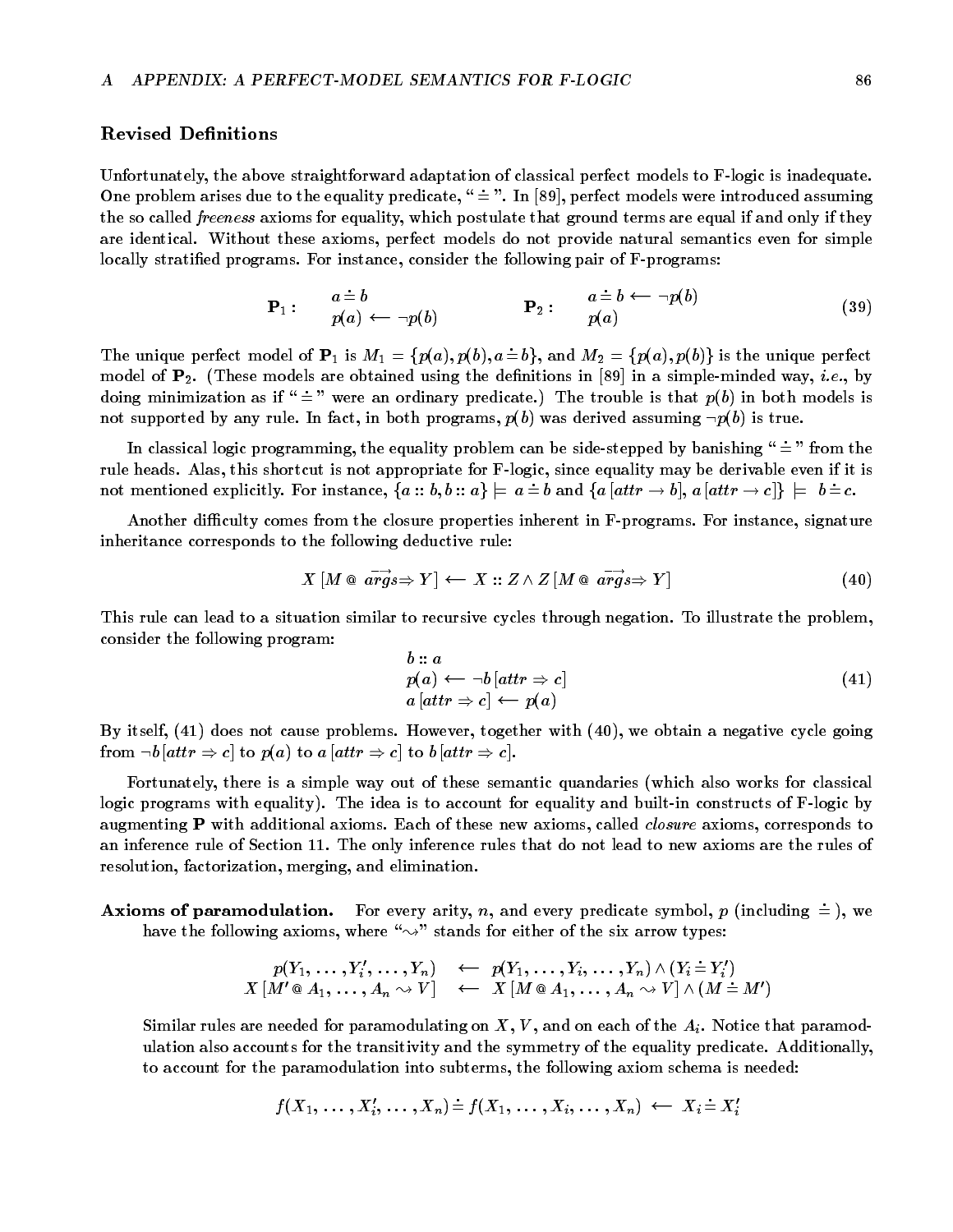for every function symbol,  $f$ , in the language.

Note that similar axioms are needed in the classical case, if we are to define perfect models in the presence of equality-

Axioms of the IS-A hierarchy.

| $X:Y \leftarrow X:Z \wedge Z:Y$       | % Transitivity       |
|---------------------------------------|----------------------|
| $X = Y \leftarrow X : Y \wedge Y : X$ | % Acyclicity         |
| $X:Y \leftarrow X:Z \wedge Z:Y$       | % Subclass inclusion |

**Axioms of typing.** For every arity, n, and for  $\approx$  standing for either  $\Rightarrow$  or  $\Rightarrow$ :

$$
X\left[M@A_1,\ldots,A_n\!\approx\!T\right]\quad\leftarrow\quad X'\left[M@A_1,\ldots,A_n\!\approx\!T\right]\wedge X :: X'\\ \hspace{1.5cm}\raisebox{-1.5ex}{$\forall$ Type inheritance}\\\hspace{1.5cm}\raisebox{-1.5ex}{$\forall$ Type inheritance}\\\hspace{1.5cm}\raisebox{-1.5ex}{$\forall$ Type inheritance}\\\hspace{1.5cm}\raisebox{-1.5ex}{$\forall$ Type inheritance}\\\hspace{1.5cm}\raisebox{-1.5ex}{$\forall$ Type inheritance}\\\hspace{1.5cm}\raisebox{-1.5ex}{$\forall$ Type inheritance}\\\hspace{1.5cm}\raisebox{-1.5ex}{$\forall$ Type inheritance}\\\hspace{1.5cm}\raisebox{-1.5ex}{$\forall$ Type inheritance}\\\hspace{1.5cm}\raisebox{-1.5ex}{$\forall$ Type inheritance}\\\hspace{1.5cm}\raisebox{-1.5ex}{$\forall$ Type inheritance}\\\hspace{1.5cm}\raisebox{-1.5ex}{$\forall$ Type inheritance}\\\hspace{1.5cm}\raisebox{-1.5ex}{$\forall$ Type inheritance}\\\hspace{1.5cm}\raisebox{-1.5ex}{$\forall$ Type inheritance}\\\hspace{1.5cm}\raisebox{-1.5ex}{$\forall$ Type inheritance}\\\hspace{1.5cm}\raisebox{-1.5ex}{$\forall$ Type inheritance}\\\hspace{1.5cm}\raisebox{-1.5ex}{$\forall$ Type inheritance}\\\hspace{1.5cm}\raisebox{-1.5ex}{$\forall$ Type inheritance}\\\hspace{1.5cm}\raisebox{-1.5ex}{$\forall$ Type inheritance}\\\hspace{1.5cm}\raisebox{-1.5ex}{$\forall$ Type inheritance}\\\hspace{1.5cm}\raisebox{-1.5ex}{$\forall$ Type inheritance}\\\hspace{1.5cm}\raisebox{-1.5ex}{$\forall$ Type inheritance}\\\hspace{1.5cm}\raisebox{-1.5ex}{$\forall$ Type inheritance}\\\hspace{1.5cm}\raisebox{-1.5ex}{$\forall$ Type inheritance}\\\hspace{1.5cm}\raisebox{-1.5ex}{$\forall$ Type inheritance}\\\hspace{1.5cm}\raisebox{-1.5ex}{$\forall$ Type inheritance}\\\hspace{1.5cm}\raisebox{-1.5ex}{$\forall$ Type inheritance}\\\hspace{1.5cm}\raisebox{-1.5ex}{$\forall$ Type inheritance}\\\hspace{1.5cm}\raisebox{-1.5ex}{$\forall$ Type inheritance}\\\hspace{1.5cm}\raisebox{-1.5ex}{$\forall$ Type inheritance}\\\hspace{1.5cm}\raisebox{-1.5ex}{$\forall$ Type symmetric}\\\hspace{1.5cm}\raisebox{-
$$

Axioms of scalarity. For every arity, n, and for  $\rightsquigarrow$  standing for  $\rightarrow$  or  $\bullet\rightarrow$ :

$$
V = V' \leftarrow X [M \t\t\t@A_1, \ldots, A_n \rightsquigarrow V] \wedge X [M \t\t\t@A_1, \ldots, A_n \rightsquigarrow V']
$$

*Definition A.3 (Augmented Programs)* For any program, **P**, let its *augmentation*, **P**, be the union of **P** with the relevant ground instances of the closure axioms.

A ground instance of a closure axiom is relevant if all atoms in its premises are relevant- An atom is relevant if it occurs in the head of a rule in  $\mathbf{P}^*$  or, recursively, in the head of a axiom-instance whose relevance was established previously-

We can now rectify our earlier definitions by considering the order  $\prec_{\mathbf{P}}^{\alpha}$  instead of  $\prec_{\mathbf{P}}$ , *i.e.*, by using augmented programs instead of the original programs-

Definition A.4 (Locally Stratified Programs) An F-program, P, is locally stratified if the relation  $\prec_{\mathbf{P}^a}$ is well-founded.  $\Box$ 

*Definition A.5 (Perfect Models)* H-models of P that are minimal with respect to  $\ll_{\mathbf{P}^a}$  are called perfect models of **P**.  $\Box$ 

returning to programs P-1 and P-2 in 1991, we can now see that they are not locally strating are not local respect to 2 <del>they are lo</del>cally straties with respect to the preliminary Denition A- and preferences and preliminary Indeed, consider the following instance of the paramodulation axiom:

$$
p(b) \leftarrow p(a) \land (a = b)
$$

Here, both atoms in the premise are relevant. Therefore, we have a negative cycle in  $\mathcal{D}(\mathcal{L}, \mathbf{P}_1^a)$ , which goes from  $\neg p(b)$  to  $p(a)$ , and back to  $p(b)$ ; in  $\mathcal{D}(\mathcal{L},\mathbf{P}_2^a)$ , the cycle goes from  $\neg p(b)$  to  $a=b,$  and back to pb- Similar cycles exist in the ruledependency graphs of these programs-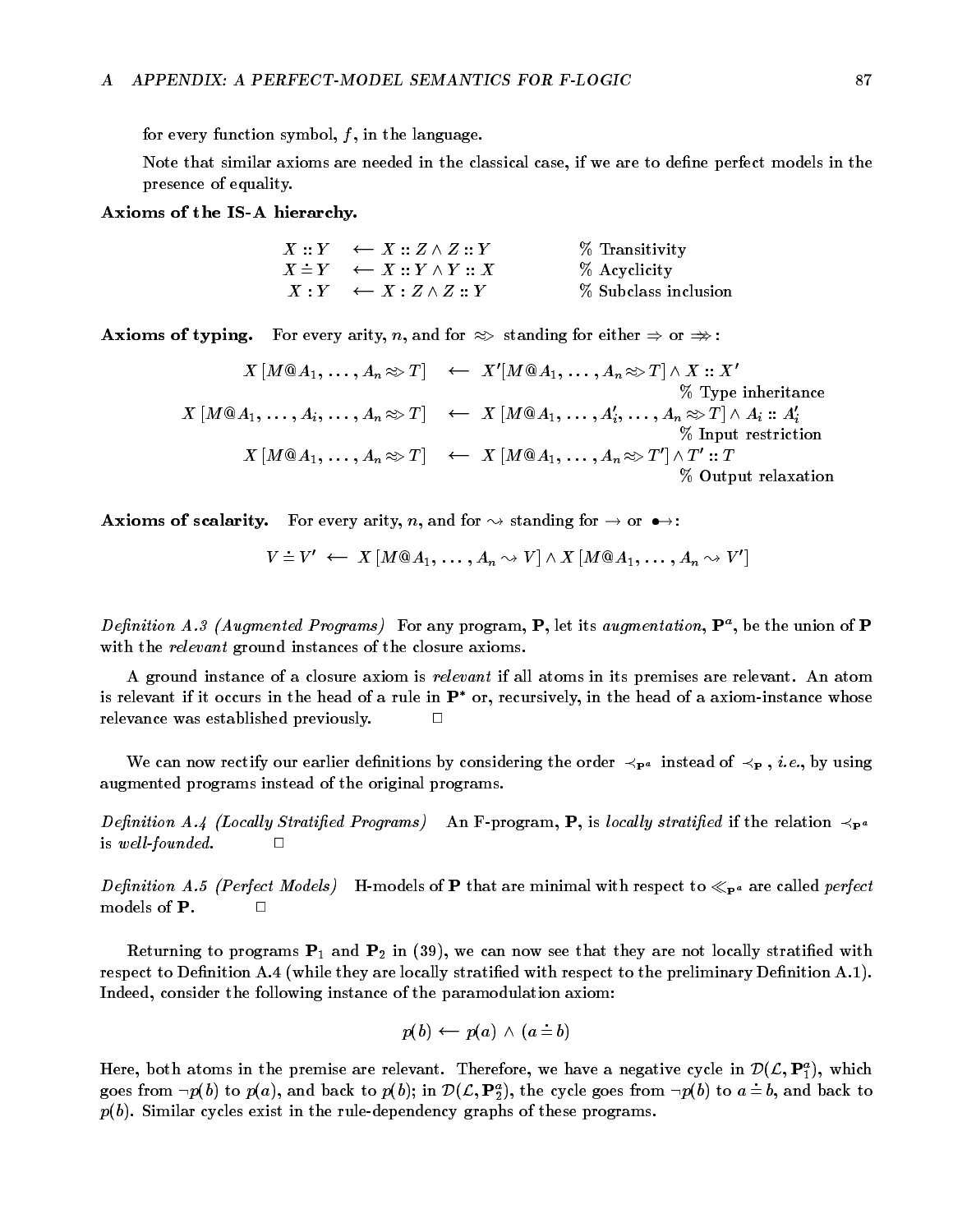$\mathbf{A}$  negative consider the following instance of the following instance of the type  $\mathbf{A}$ inheritance axiom

$$
b~[attr \Rightarrow c] \longleftarrow a~[attr \Rightarrow c] \wedge b::a
$$

This rule belongs to the augmentation of P because both of its premises are relevant. Thus,  ${\bf D}_\mathcal{L}({\bf F}_3^*)$  has the following negative cycle:  $\neg b | \textit{attr} \Rightarrow c|$ , to  $p(a)$ , to  $a | \textit{attr} \Rightarrow c|$ , and back to  $b | \textit{attr} \Rightarrow c|$ .

Proposition A Every local ly stratied Fprogram has a unique perfect Hmodel-

Proof Sketch The proof is similar to that in 
- Another albeit indirect proof can be obtained using Incorem Io.I. Let  $I(F^*)$  be a translation of  $F^*$  into classical logic. To prove the result, we can show that if  $\prec_{\mathbf{P}^a}$  is well-founded then so is  $\prec_{\Gamma(\mathbf{P}^a)}$ , where the latter is the order on ground atoms that is used in the usual denition of local stratication in the notation in the notation in the notation of the not  $\Box$ Theorem 18.1)  $\Phi$  maps  $\ll_{\mathbf{P}^a}$ -minimal models of P into  $\ll_{\Gamma(\mathbf{P}^a)}$ -minimal models of  $\Gamma(\mathbf{P}^a)$ .

### $\bf{B}$ Appendix: Perfect Models in the Presence of Inheritance

In this appendix we extend the results of Section -- and Appendix A by dening perfect model semantics when negation and inheritance are working together.

The Principle of Minimally Necessary Inheritance of Section -- will continue to guide us here-However, it needs to be extended because semantics of general logic programs relies on making negative assumptions in estimation ways-congress-derived by incorporations which is a non-terminate to conclusions which classical inference rule- To avoid contradiction these negative conclusions must override inheritance just like positive facts do- Practically this means that negative conclusions reached earlier are not to be the thrown out it denities of Sections of Section - It becomes possible to derive to derive positive  $\mathbf{r}_1$ inheritance-is blocked inheritance is blocked in the aforesaid if such positive conclusions are in contract with the aforesaid in contract with the aforesaid in contract with the aforesaid in contract with the aforesaid in negative conclusions-

This principle is realized by modifying the iterative procedure for computing the canonic model, so that it could take into account the subtleties in deriving inherited and negative facts in deriving we do not have an alternative, more declarative, characterization of the canonic model in terms of a priority relation, such as  $\ll_{\mathbf{P}}$ , used in Appendix A.

### **Stratification for Inheritance**

First we extend the ruledependency graph of Appendix A to include a new type of arcs- The re sulting extended rule-dependency graph,  $\mathcal{D}_r^{\mu}(\mathcal{L}, \mathbf{P})$  (*i* symbolizes inheritance), has the same nodes as  $\mathcal{D}_r(\mathcal{L},\mathbf{P})$  and it includes all the positive and negative arcs from  $\mathcal{D}_r(\mathcal{L},\mathbf{P})$ . In addition, it has inheritance arcs, which exist in the following cases. Let  $r, r', r'' \in \mathbf{P}^*$  be such that r is of the form  $\phi \leftarrow ... \land \neg o |...; m@a_1, \ldots, a_n \leadsto v; ... | \land ...,$  the rule  $r'$  is of the form  $o\sharp c \leftarrow ... \land \psi \land ...$ , where  $\sharp$  stands for ":" or "::", and  $r''$  has the form  $c_1...; m@a_1, \ldots, a_n \sim v; ...$   $\longleftarrow \eta.$  Then  ${\mathcal D}_r^{\,\iota}({\mathcal L}, {\mathbf P})$  has two inheritance arcs,  $r \longleftarrow r'$  and  $r \longleftarrow r''$ .

An *inheritance-negative path* (or just *inheritance path*, for brevity) in  $\mathcal{D}_r^L(\mathcal{L}, \mathbf{P})$  is a path that contains at least one negative arc-dr one inheritations arc--dr ---quest or path is a path is a contains and e-math arc arcs-connegative arcs-connegative arcs-connegative arcs-connegative arcs-connegative arcs-connegativ an inheritance path, but the opposite is not always true.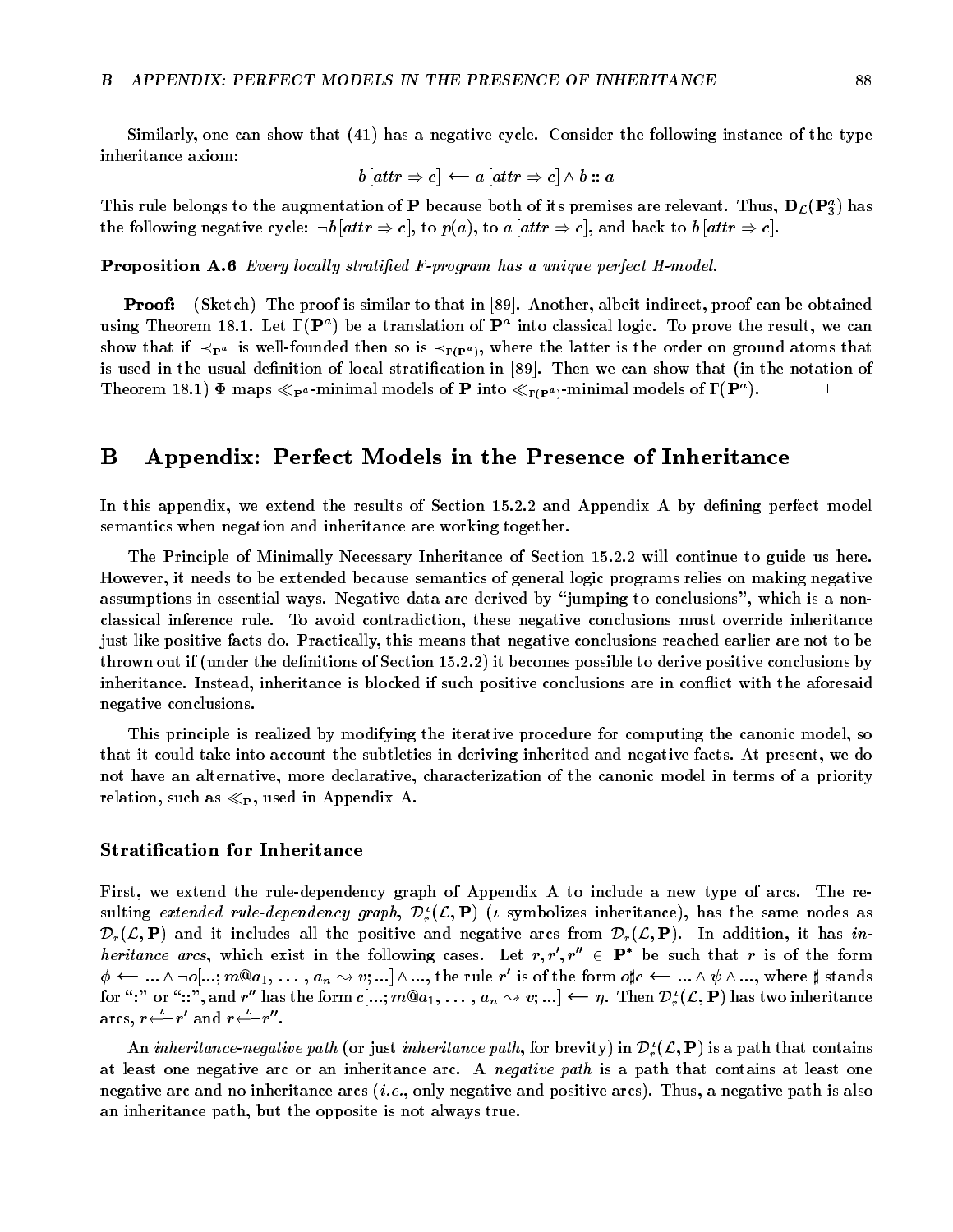The new rule-dependency graph,  $\mathcal{D}_r^L(\mathcal{L}, \mathbf{P})$ , is used to extend the relations  $\prec_{\mathbf{P}}$  and  $\preceq_{\mathbf{P}}$  that exist over the clauses in  ${\bf P}$  ) defined in Appendix A). These new orderings lead to a modification of the notion of stratification that directly affects program stratas, which are defined in  $(37)$ .

For any pair of rules,  $r, r' \in \mathbf{P}^*$ , we shall write:

 $r\prec_\mathbf{P}^t r'$  if  $r\prec_\mathbf{P} r', i.e.,$  a negative path in  $\mathcal{D}_r^\iota(\mathcal{L},\mathbf{P})$  goes from  $r$  to  $r',$ or if an inheritance path that is not part of a cycle in  $\mathcal{D}_r^{\mu}(\mathcal{L}, \mathbf{P})$  goes from r to r'; or it an inneritance path that is not part of a cycle in  $\nu_r^*(\mathcal{L}, \mathbf{r})$  goes from r to r;<br>  $r \preceq_\mathbf{r}^{\iota} r'$  if a path in  $\mathcal{D}_r^{\iota}(\mathcal{L}, \mathbf{P})$  goes from r to r' and no negative path goes from r' to r.

Since  $\prec_{\mathbf{p}}^{\mathbf{c}}$  and  $\preceq_{\mathbf{p}}^{\mathbf{c}}$  take inheritance paths into consideration, they make more rules comparable than do  $\prec_{\mathbf{P}}$  and  $\preceq_{\mathbf{P}}$  . Also note that the new preorders extend the old ones:

$$
r \prec_{\mathbf{P}} r' \text{ implies } r \prec_{\mathbf{P}}^{\iota} r' \text{ and } r \preceq_{\mathbf{P}} r' \text{ implies } r \preceq_{\mathbf{P}}^{\iota} r' \tag{42}
$$

Stratied programs are dened similarly to Denition A- except that we now use the extended ordering,  $\prec_{\mathbf{P}}'$  instead of  $\prec_{\mathbf{P}}$  . Also, as explained in Appendix A, one should really work with augmented programs,  $P^{\pi}$ , so that the equality predicate will be accounted for.

Denition B- Local Stratication for Inheritance A program P is local ly stratied for inheritance (or locally *t*-stratified) if  $\prec_{\mathbf{p}^a}^{\mathbf{p}}$  is a well-founded relation on  $(\mathbf{P}^a)^*$ .

note that due to programs are also stratied in the earlier sense- also straties in the earlier sense- and the programs may not be stratied- To see this consider the following program P

$$
\begin{array}{ll} r: & cl[attr \rightarrow X] \leftarrow \neg o[attr \rightarrow f(X)] \\ r': & o: cl \end{array}
$$

Clearly this program is locally stratied according to Denition A- - To show that P is not stratied let roman the instance of the above rule replace replacement by a term  $\sigma$  is replaced by a term term  $\Gamma$  and  $\Gamma$ as follows

$$
cl[attr \rightarrow f(a)] \leftarrow \neg o[attr \rightarrow f^2(a)]
$$

It is easy to see that  ${\mathcal D}_r^{\,\iota}(\mathcal{L},\mathbf{P}^a)$  has an inheritance arc  $r_{f^{n-1}(a)}$   $\stackrel{\scriptscriptstyle\leftarrow}{\scriptscriptstyle\sim}$  $\longleftarrow$   $r_{f^n(a)},$  for every  $n>0,$  and no path goes the other way. Therefore, we have an infinite chain  $\cdots \prec_{p^a}^b r_{f^2(a)} \prec_{p^a}^b r_{f(a)} \prec_{p^a}^b r_a$ , which shows that  $\prec_{\mathbf{P}^a}^{\iota}$  is not well-founded and, thus, **P** is not locally stratified for inheritance.

Note that inheritance cycles (even the ones that go through negative arcs) do not necessarily turn programs into unstratied ones- This is seen from the examples at the end of this appendix-

### Perfect Models Defined

As mentioned earlier, we need to modify the definition of triggers to protect negative assumptions made during the computation of perfect models in - For this we need to modify our denitions in order to make these assumptions explicit.

 $A$  be a set of ground  $A$  newstyle trigger in M under the set of ground  $A$  newstyle trigger in M under the set of ground  $A$ of negative assumptions  $\Delta$  is a trigger,  $\tau$  (in the sense of Definition 15.1), such that  $\tau(M) \cap \Delta$  is empty, i-e- ring does not contradict the negative assumptions in ,-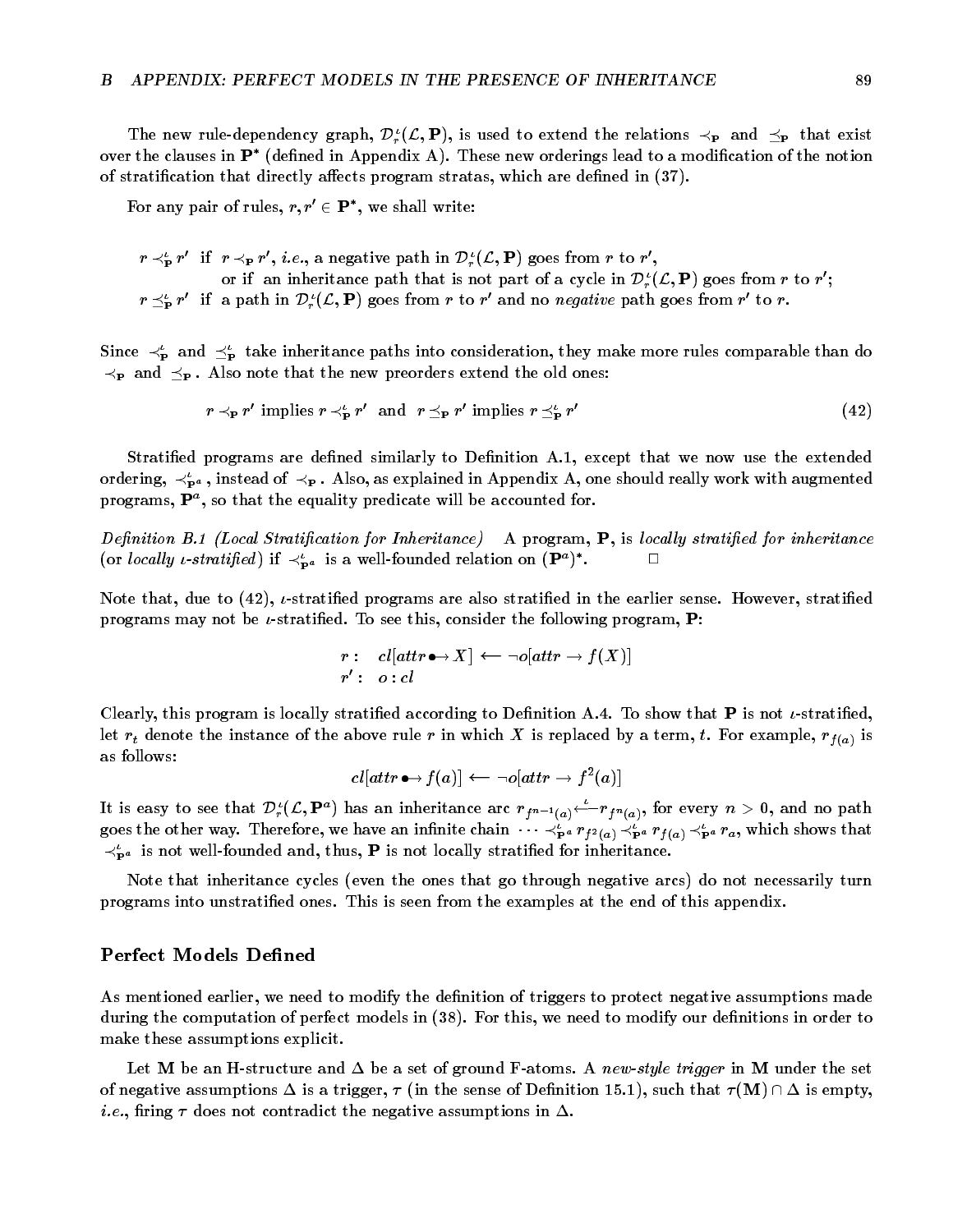In this appendix, we shall deal only with new-style triggers, and only this kind of triggers will be used by the operators  $\Im^{\tau}_{\mathbf{P}}$  and  $\Im^{\ast}_{\mathbf{P}}$  (defined in Section 15.2.2).

we are not come, to denote perfect models in the presence to inheritating the type-state models- the perfect modelsdefinition combines the  $\Im_{\bf D}^*$  operator (modified with new-style triggers) with the iterative procedure (38) of Appendix A-

Let P be a locally *t*-stratified program and let  $\mathbf{P}_1,$   $\mathbf{P}_2,$   $\ldots$  be a stratification of P  $\,$  (defined as in (37)  $\,$ except that  $\prec_{\mathbf{P}^a}^{\iota}$  and  $\preceq_{\mathbf{P}^a}^{\iota}$  are used instead of  $\prec_{\mathbf{P}}$  and  $\preceq_{\mathbf{P}}$ ). Then *i-perfect models* of **P** are defined as the end-product of the following iteration:

> $\mathbf{M}_1$  =  $T_{\mathbf{P}_1^*} \restriction \omega(\emptyset)$  $\mathbf{M}_1^\iota~=~\mathfrak{S}_{\mathbf{P}_1^*}^*(\mathbf{M}_1) ~~~\text{where triggers are subject to negative assumptions in $\Delta_1$}$  $\mathbf{M}_2 \hspace{0.1cm}=\hspace{0.1cm} T_{\mathbf{P}_2^*} \uparrow \omega(\mathbf{M}_1^\iota) \bigcup \mathbf{M}_1^\iota$  $\mathbf{M}_2^{\iota} \;=\; \Im_{\mathbf{P}_2^{\ast}}^{\ast}(\mathbf{M}_2) \quad \text{where triggers are subject to negative assumptions in $\Delta_2$}$ - $\mathbf{M}_3 \;=\; T_{\mathbf{P}_3^*} \uparrow \omega(\mathbf{M}_2^\iota) \bigcup \mathbf{M}_2^\iota$  $\mathbf{M}_3^\iota \;=\; \Im_{\mathbf{P}_3^*}^*(\mathbf{M}_3) \quad \text{where triggers are subject to negative assumptions in $\Delta_3$}$  $\mathbf{M} \; = \; \bigcup_{i=1}^{\infty} \mathbf{M}^{\iota}_i$  $\mathbf{1}$

Since the operator  $\Im^{\bullet}_{\mathbf{P}}$  is non-deterministic, there may be more than one  $\iota$ -perfect model. The negative assumptions , in ( ) are constructed as follows-constructed as follows-constructed as follows-construction as

in the contract of the contract of the contract of the contract of the contract of the contract of the contract of the contract of the contract of the contract of the contract of the contract of the contract of the contrac

 $\Delta_i \;\; = \;\; \Delta_{i-1} \cup \{l \mid \text{ there is } h \;\gets \; body \in \mathbf{P}^*_i \text{ such that } \mathbf{M}_i \models body \text{ and } \neg l \text{ occurs in } body \}$ 

In other words, the negative assumptions at stage  $i$  consist of the assumptions made previously plus the atoms that occur negatively in the bodies of active rules in  $\mathbf{F}_i$  .

## Examples

We illustrate the above concepts using a number of examples- The rst program espouses a somewhat outdated in the international international international international ideas, in the same international international international international international international international international international inter then employees are paid poorly

$$
\begin{array}{ll}\nr_1 & manager::empl \\
r_2 & empl[salary \rightarrow low] \leftarrow \neg manager[salary \rightarrow low]\n\end{array} \tag{44}
$$

Here we have the arc  $r_2 \leftarrow r_1$  and so  $r_1 \prec^c_{\mathbf{p}} r_2$ . Thus, only manager :: employee is computed in the first stratum. In the second stratum, we make a negative assumption,  $\Delta_2=\{manager[salary\bullet \rightarrow low]\},$ which leads to a derivation of  $\ell m p$ loy $\ell e|\ell s u l r$  ,  $\ell \to l o w$  in that stratum. At this point, according to Definition 15.1, manager could inherit salary  $\bullet{\to}$  low. However,  $\langle$ manager :: employee, salary  $\bullet{\to}\rangle$  is not a new-style trigger (due to the above negative assumption), so inheritance does not take place.

The next program is a bit more involved (its political message was not yet finalized at the time of this writing

$$
\begin{array}{ll} r_1 & p: q \\ r_2 & q[attr \bullet\hspace{-0.25cm}\to a] \\ r_3 & r[attr \to b] \leftarrow \neg p[attr \to a] \\ r_4 & t[attr \to c] \leftarrow \neg r[attr \to b] \end{array}
$$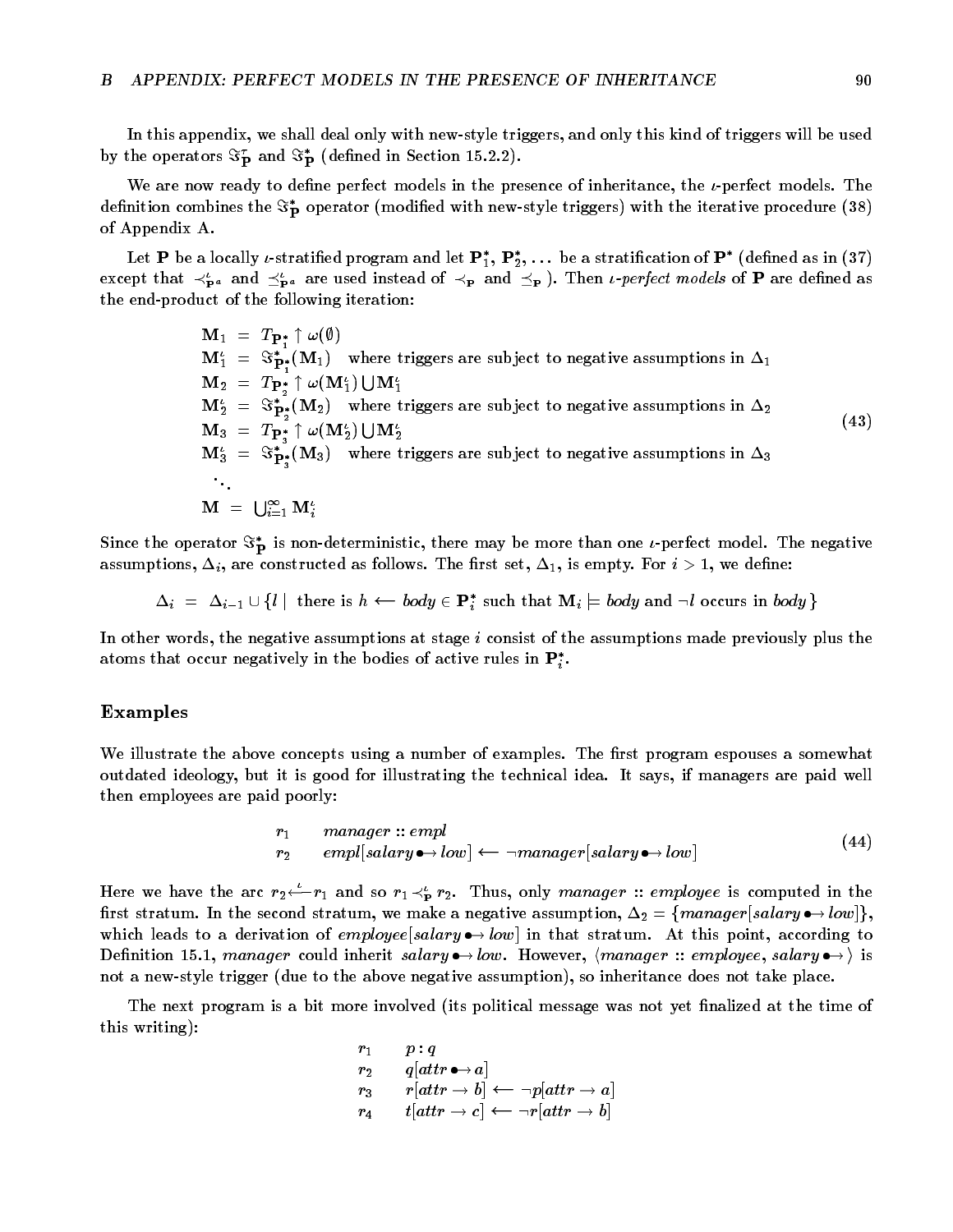Here,  $r_1, r_2 \prec_P^r r_3 \prec_P^r r_4$ . Therefore, first, p inherits  $attr \to a$ , which blocks  $r_3$  from firing. As a result,  $r[attr \rightarrow b]$  is not derived and so  $t[attr \rightarrow c]$  is derived in the second stratum.

For a more involved example, consider this:

$$
r_1 \t a : b\n r_2 \t p : d\n r_3 \t b[attr' \leftrightarrow c] \leftarrow \neg p[attr \rightarrow e]\n r_4 \t d[attr \leftrightarrow e] \leftarrow \neg a[attr' \rightarrow c]
$$
\n(45)

Here  $r_1, r_2 \prec^{\iota}_{\mathbf{p}} r_3, r_4$  and  $r_3 \preceq^{\iota}_{\mathbf{p}} r_4 \preceq^{\iota}_{\mathbf{p}} r_3$ . Note that  $r_3$  and  $r_4$  are involved in an inheritance cycle in the extended rules and rules and rules and rules and rules and rules are and rules and rules are and rules and rul are incomparable with respect to  $\prec_{\mathbf{P}}^{\iota}$ , so  $\prec_{\mathbf{P}}^{\iota}$  is well-founded.

In this example a b and p d are computed rst- Then we apply the generalized onestep in ference operator to compute the second stratum- To this end we make two negative assumptions  $\Delta_2 = \{p[attr\rightarrow e], a[attr\rightarrow e]\}$ , which enables the derivation of  $b[attr\rightarrow e]$  and  $d[attr\rightarrow ee]$ . Note that Definition 15.1 sanctions two inheritance triggers,  $\langle a:b, \,attr \rightarrow \rangle$  and  $\langle p:d, \,attr \rightarrow \rangle$ . However, these are not new-style triggers, because they are in conflict with the negative assumptions in  $\Delta_2$ .

The next example is a feeble attempt to capture a phenomenon from the academic world

$$
\begin{array}{ll}\nr_1 & theoremcr r_2 & joe: professor\\ \nr_3 & theoremcr r_4 & K:theoretical[funding \rightarrow low]\\ \nr_4 & X:theoretical(46) \\ \nr_5 & X[travels \rightarrow much] \leftarrow \neg X[funding \rightarrow low]\\ \n\end{array} \tag{46}
$$

The thing to note here is that  $r_4 \prec^{\iota}_{\mathbf{p}} r_5$  (when X is instantiated to joe) and, thus,  $r_4$  should be applied before r-computing to facts representation and r-computing the two facts representations are represent  $\Delta_2$  = {joe[programmer  $\rightarrow$  good]}, and derive joe : theoretician via rule  $r_4$ . This activates the trigger  $\lang{joe} : theoretical,~funding \rightarrow \rangle,$  which sanctions the inheritance of  $joe[funding \rightarrow low].$  This newly inferred atom prevents rule  $r<sub>5</sub>$  from firing, and the computation terminates.

## C Appendix: A Unification Algorithm for F-molecules

This appendix presents an algorithm for nding a complete set of mgus for a pair of molecules- We remind from Section - that all complete sets of mgus are equivalent to each other and therefore it suces to nd just one such set- Recall that a molecule can be represented as a conjunction of its constituent atoms- - For a pair of molecules T-1 and T-2) and T-8 molecules T-2 molecules T-2 molecules T-2 molecules that turns every constituent atom of T-1  $\mu$ the constituent atoms of T-1 may 12 may lead to different may lead to different matching to the complete set of matching take all such correspondences into account-disc position into account-disc the following forms.

- if  $P$  is a contract of the sixteen  $\alpha$  and  $\alpha$  is any of the sixteen  $\alpha$  of the sixteen  $\alpha$ types of arrows allowed in method expressions:  $\rightarrow$ ,  $\rightarrow$ ,  $\rightarrow$ ,  $\rightarrow$ ,  $\rightarrow$ ,  $\rightarrow$ ;
- (ii)  $P\left[Method\ @Q_1,\ \ldots\ ,Q_k\leadsto\ \{\,\}\right],$  where  $\leadsto\ \mathrm{denotes}\ \twoheadrightarrow\ \mathrm{or}\ \ \bullet\!\!\rightarrow\ ;$  or
- (iii)  $P | Method \& Q_1, \ldots, Q_k \leadsto |$  , where  $\leadsto$  denotes  $\Rightarrow$  or  $\Rightarrow$ .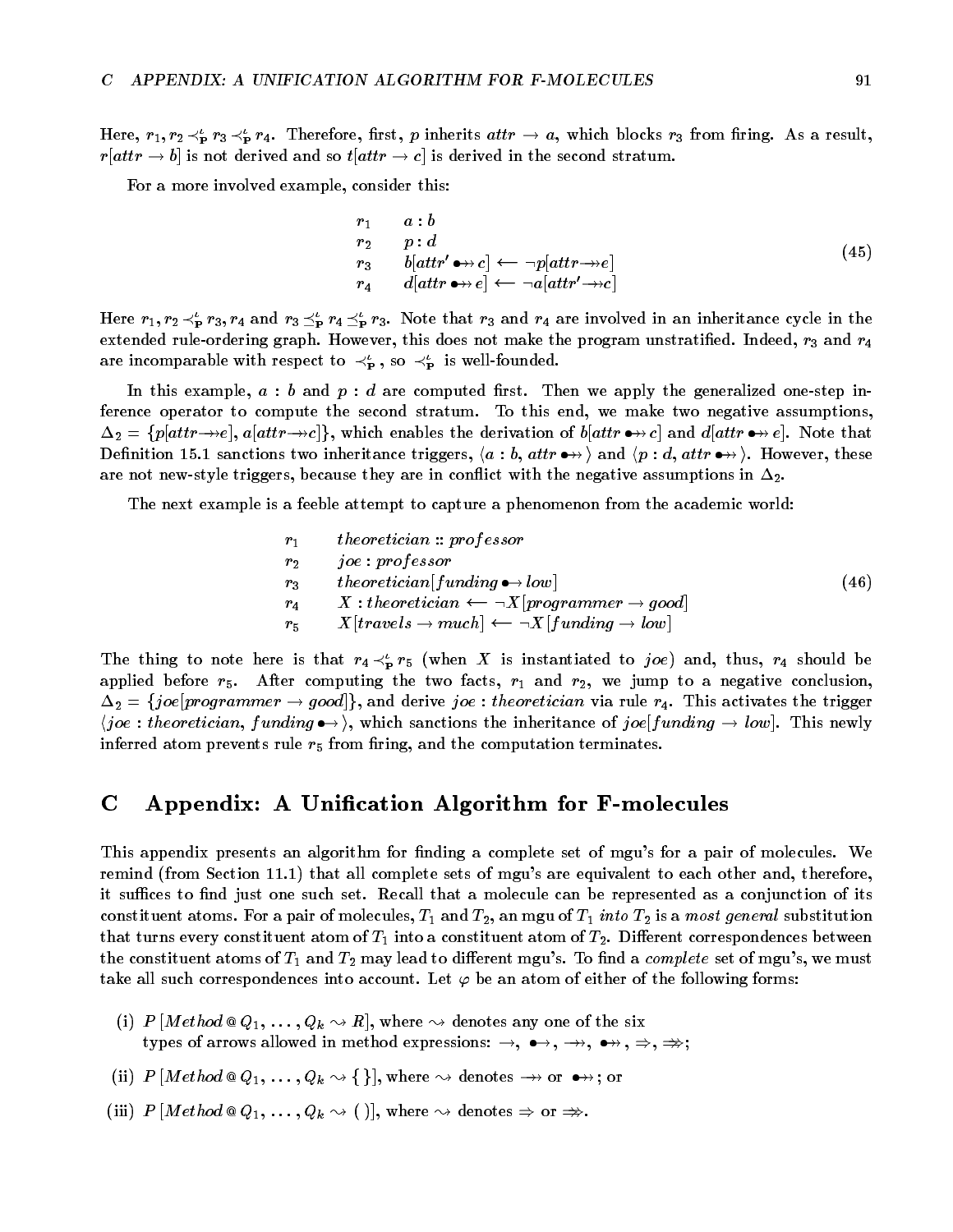In the pair of the model of the second state  $\mathcal{A}$  and  $\mathcal{A}$  and  $\mathcal{A}$ 

- Output a complete set of mgus of T- into T-
	- If idT- and idT are uniable  $\mathbf{1}$  if  $\mathbf{1}$  is the  $\mathbf{1}$  identical intervals of  $\mathbf{1}$ else Stop T-1 and T-1 and T-1 and T-1 and T-1 and T-1 and T-1 and T-1 and T-1 and T-1 and T-1 and T-1 and T-1
	- If T- is of the form <sup>S</sup> a degenerated molecule then Stop is the only mgu-

$$
3. \Omega := \{\}.
$$

4. for each mapping  $\lambda \in Map(T_1, T_2)$  do:  $\sigma_{\lambda}$  :=  $\theta$ . /\*  $\sigma_{\lambda}$  is a variable used here to hold a potential mgu \*/ for each atom in atoms  $\mathbf{r}$  and  $\mathbf{r}$  atoms  $\mathbf{r}$  at  $\mathbf{r}$ ---------Unify tuples  $\sigma_{\lambda}(\omega_1)$  and  $\sigma_{\lambda}(\omega_2)$ ,  $\sigma$ where the contract of the contract of the contract of the contract of the contract of the contract of the contract of the contract of the contract of the contract of the contract of the contract of the contract of the cont  $S_1 = \langle \text{median}(x), \text{arg}_1(\varphi), \dots, \text{arg}_n(\varphi), \text{var}(\varphi) \rangle$  and  $\omega_2 = \sqrt{m \epsilon m \omega_0(\psi)}$ ,  $\omega_1 g_1(\psi)$ ,  $\ldots$ ,  $\omega_r g_n(\psi)$ ,  $\omega u(\psi)$ /\* if  $val(\varphi)$  or  $val(\psi)$  is  $\emptyset$ , they are treated as constant  $\emptyset$  for the unification purposes \*/ If  $\sigma_{\lambda}(s_1)$  and  $\sigma_{\lambda}(s_2)$  unify then  $\sigma_{\lambda} := U N I F Y(\sigma_{\lambda}(s_1), \sigma_{\lambda}(s_2)) \circ \sigma_{\lambda}$ . else Discard this  $\sigma_{\lambda}$  and jump out of the inner for each to select another  $\lambda$ .  $\Omega := \Omega \cup {\sigma_{\lambda}}.$ endfor endfor

- Return - a complete set of mgus of T- into T-



The following notation is used in the unication algorithm in Figure  where is as above

 $\cdots$ ,  $\cdots$  $method(\varphi) = Method$  $arg_i(\varphi) = Q_i$ , for  $i = 1, ..., k$  $\mathit{val}(\varphi) \;=\; \left\{ \begin{array}{ll} R & \text{if $\varphi$ is of the form (i) above} \ \emptyset & \text{if $\varphi$ has the form (ii) or (iii) above} \end{array} \right.$ 

In addition, if T is a molecule theory atomst  $\{ - \}$  will denote the set of atoms of  $\{ - \}$  and  $\{ - \}$  are  $\{ - \}$ molecules then  $Map(T_1,T_2)$  denotes the collection of mappings  $\{\lambda\,:\,atoms(T_1)\,\longrightarrow\,atoms(T_2)\}$  that preserve method arities and the type of the method expression i-type of the arrow used in the arrow used in expressions).

As noted in Section 11.1, the mgu of a pair of tuples of id-terms,  $\langle P_1,\ldots,P_n\rangle$  and  $\langle Q_1,\ldots,Q_n\rangle,$ coincides with the mgu of the terms f P- Pn and f Q- Qn where f is an arbitrary nary function symbol- So we can use any standard unication procedure to unify tuples of such idterms-Given a pair of tuples of id-terms,  $\sigma_1$  and  $\sigma_2$ , we use  $\sigma_N$  if  $T$  ( $\sigma_1$ ,  $\sigma_2$ ) to denote a procedure that returns the mgu of  $\sigma_1$  and  $\sigma_2$ , if one exists. -

Lemma C- The algorithm in Figure correctly nds a complete set of mgus of T- into T-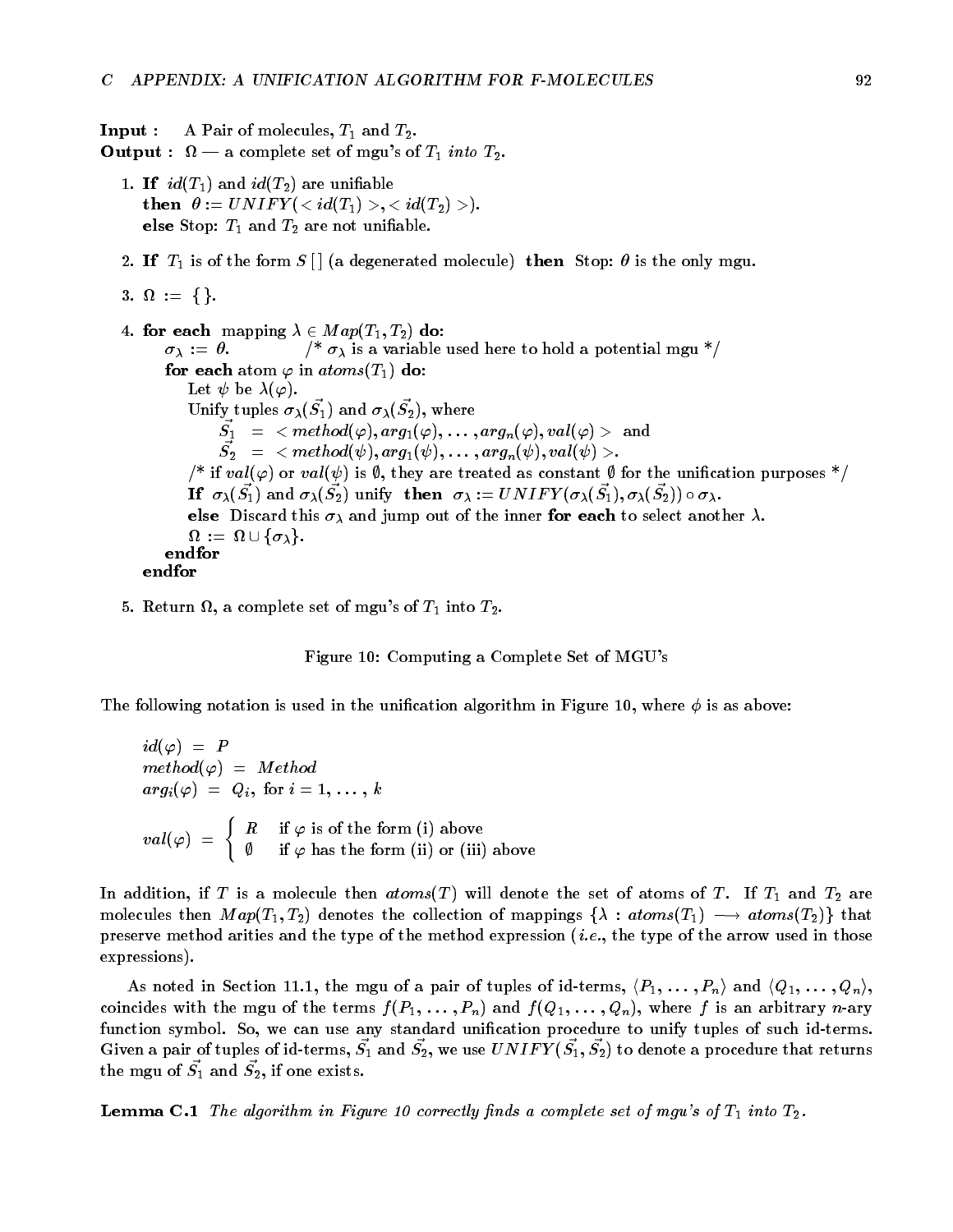$P$ roof Clearly all elements of  $\Gamma$  - into T-is complete-software  $P$  show that  $P$ Consider a unifier  $\theta$  of  $T_1$  into  $T_2$ . By definition, there is a mapping  $\lambda \in Map(T_1, T_2)$  from  $atoms(T_1)$  to atoms that into an appropriate atom and atomst- $\Lambda$  and inner for the inner formula inner formula in Step algorithm is a most general inner for the above algorithm is a most general inner for the above algorithm is a most general inner for the above algorithm is a mos unifier that maps every  $\varphi \in atoms(T_1)$  to  $\lambda(\varphi) \in atoms(T_2)$ . So,  $\theta$  is an instance of  $\sigma_\lambda$ .

Summarizing we have shown that  $\mathcal{L}_f$  . is an interesting of the simulation of  $\mathcal{L}_f$  and  $\mathcal{L}_f$  is a universe of  $\mathcal{L}_f$  ,  $\mathcal{L}_f$  $\Box$ then  $\theta$  is an instance of an element  $\sigma_\lambda \in \Omega$ . Hence,  $\Omega$  is a complete set of mgu's of  $T_1$  into  $T_2$ .

It is not hard to see that the unification problem for F-molecules is polynomial time isomorphic to the so-called *first-order subsumption problem*, which is known to be NP-complete  $[44]$ . This therefore not surprising that the worst-case complexity of the algorithm in Figure 10 is exponential, and so is the we size of the set of uniters-definition of uniters-definition  $\mathbf{I}$  and  $\mathbf{I}$ 

- Unication of sets

This problem is not specic to Flogic- Every language that allows the use of sets in any essential way has to put up with the exponential worst-case complexity of set-unification.

- Permutation of methods inside molecules

Since methods may be denoted by *nonground* id-terms, they can match each other in many different ways. For instance, in unifying  $P | X \to V$ ;  $Y \to W |$  and  $P | X \to V$ ;  $Y \to W |$ , the method denoted by  $\Lambda$  can match either  $\Lambda$  or  $I$  ; similarly for  $I$  . Thus, added complexity should be expected due to the higher-order syntax of F-logic.

The key factor in estimating the complexity of unification in "practical" cases is the number of atoms comprising each molecule in the bodies of the rules-bodies of the rules-the number of atoms in T-1 which is th the same for  $T_2$ , then the number of unifiers of  $T_1$  into  $T_2$  is bounded by  $n_2^{\sim}$  . Now, to resolve a pair of rules T- and T where T- and T are data or signature molecules we need to unify T- into T and therefore the above parameter n- which denotes the number of atoms in T-is most crucial-dependent our examples in this paper show that  $\Gamma$  is paper show that examples in this paper show that  $\Gamma$ this number is usually very small ( $\leq 2$ ). So, we believe, combinatorial explosion is unlikely to happen in practice.

# References

- S- Abiteboul and C- Beeri- On the power of languages for manipulation of complex ob jects- Tech nical report Rapport de Recherche INRIA 
 - To appear in TODS-
- ist and S-abited and S-abitection is a logic distribution for complex of the second and the complex of  $\mathcal{L}$ on Database Programming Languages, pages 253-276, Roscoff, France, September 1987.
- S- Abiteboul and P-C- Kanellakis- Ob ject identity as a query language primitive- In ACM SIGMOD Conference on Management of Data, pages  $159-173$ , 1989.
- S- Abiteboul G- Lausen H- Upho and E- Waller- Methods and rules- In ACM SIGMOD Conference on Management of Data pages May 

-

 $34$  First-order subsumption is a problem of finding a most general substitution that turns one set of first-order terms into a subset of another such set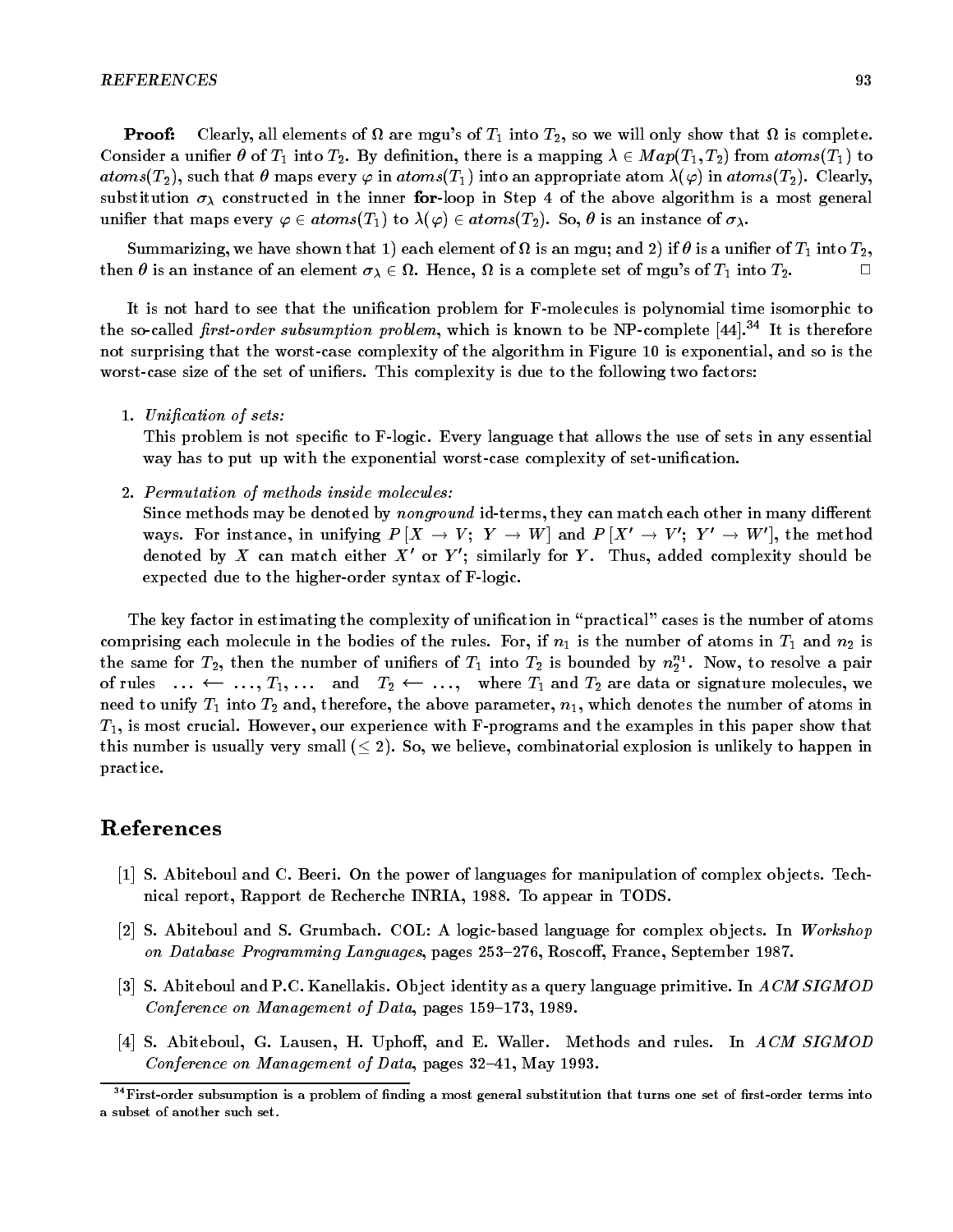- S- Abiteboul and V- Vianu- Procedural and declarative database update languages- In ACM sigated articles in the state of the Principles of Database Systems  $\mathcal{P}$  is the systems of  $\mathcal{P}$ 250, 1988.
- if an and an algebraic semantics approach to the extra contracts and the extremely resolutionsretical Computer Science and the computer Science of the Computer Science of the Computer Science of the Computer Science of the Computer Science of the Computer Science of the Computer Science of the Computer Science of t
- H- AtKaci and R- Nasr- LOGIN A logic programming language with builtin inheritance- Journal of Logic Programming,  $3:185-215$ ,  $1986$ .
- H- AtKaci and A- Podelski- Towards a meaning of LIFE- Journal of Logic Programming 
 august and august and august and august and august and august and august and august and august and august and
- R- Anderson and W-W- Bledsoe- A linear format resolution with merging and a new technique for established and the complete complete the complete of ACM in the complete of ACM in the complete of ACM in the
- M- Atkinson F- Bancilhon D- DeWitt K- Dittrich D- Maier and S- Zdonik- The ob jectoriented database system manifesto- In Intl- Conference on Deductive and ObjectOriented Databases , \_ \_ \_ \_ , , \_ \_ \_ \_ \_ \_ \_ \_ . , \_ \_ . . .
- , and generalized concept formalism and logical concept formalism and logic based representation model-In Proceedings of the Canadian Artificial Intelligence Conference, pages 215-219, 1986.
- , and stracked and S- strack- in the stracked system for the system for the system for the system  $\mathcal{A}$ - In Intel and Methodologies for Intel ligent Systems in American Intel Intel Ligent Systems in Pages – Intel 219, 1988.
- F- Bancilhon- Ob jectoriented database systems- In ACM SIGACTSIGMODSIGART Symposium on Principles of Database Systems (Principles Principal Principal Principal
- F- Bancilhon and S-N- Khoshaan- A calculus of complex ob jects- Journal of Computer and System Sciences  April 

-
- J- Banerjee W- Kim and K-C- Kim- Queries in ob jectoriented databases- In Proc- of the th Intl- Conf- on Data Engineering Los Angeles CA February 
 -
- C- Beeri- Formal models for ob jectoriented databases- In Intl- Conference on Deductive and ObjectOriented Databases DOOD pages  
- Elsevier Science Publ- 

-
- C- Beeri S- Naqvi O- Shmueli and S- Tsur- Sets and negation in a logic database language LDL-Technical report, MCC, 1987.
- terms in a fine start and start and start and starting the start of the start of the start of the start of the International Conference on Data and Knowledge Bases: Improving Usability and Responsiveness, pages and the contract of the contract of the contract of the contract of the contract of the contract of the contract of the contract of the contract of the contract of the contract of the contract of the contract of the
- C- Beeri and R- Ramakrishnan- On the power of magic- Journal of Logic Programming   April 1991.
- H-A- Blair and V-S- Subrahmanian- Paraconsistent logic programming- Theoretical Computer Science of the science of the science of the science of the science of the science of the science of the science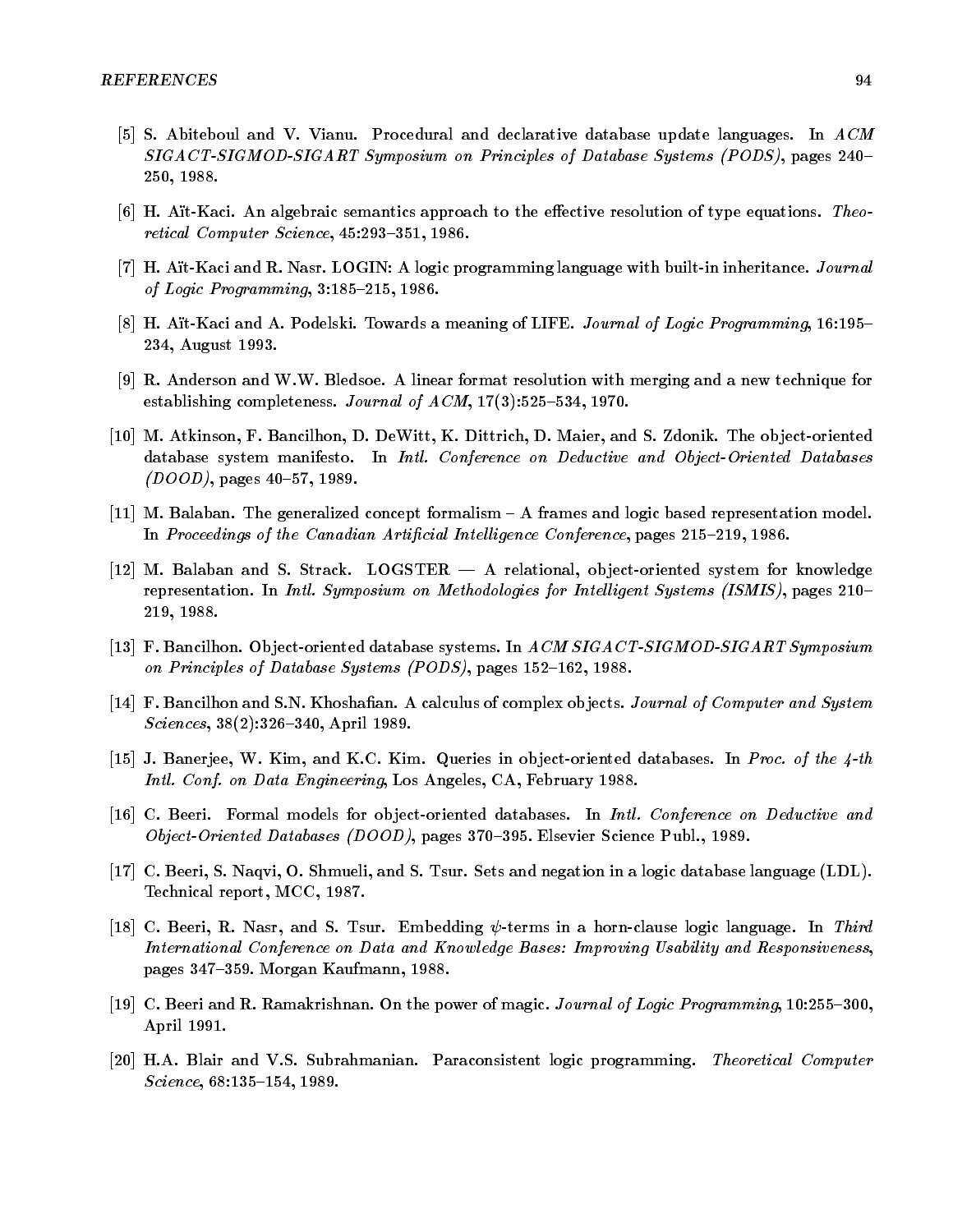- A-J- Bonner and M- Kifer- Transaction logic programming or a logic of declarative and procedural extendity, continuous corporation and continuously to continuous corporations continuously to the - Available in csritechnicalreportsreport-ps by anonymous ftp to csri-toronto-edu-
- A-J- Bonner and M- Kifer- Transaction logic programming- In Intl- Conference on Logic Program ming a structure of the structure of the structure of the structure of the structure of the structure of the s
- , and an overview of the M-state and M-state and M-state Science Science Science Sciences, and the Science Sci October 2008 - Andrew Maria Maria Maria Maria Maria Maria Maria Maria Maria Maria Maria Maria Maria Maria Mari
- , and we consider the unit of international or constant of international or  $\mu$  . The species of the state of the state of the state of the state of the state of the state of the state of the state of the state of the sta ference on Deductive and ObjectOriented Databases DOOD pages  December 

-
- G- Brewka- The logic of inheritance in frame systems- In Intl- Joint Conference on Articial Intel ligence in the light of the light of the light of the light of the light of the light of the light of the light of the light of the light of the light of the light of the light of the light of the light of the light
- M- Bugliesi and H-M- Jamil- A logic for encapsulation in ob jectoriented languages- In Proceedings of the 6th International Symposium on Programming Language Implementation and Logic Programming Lecture Notes in Computer Science pages 
 Madrid Spain September -Springer-Verlag
- , and a functional and results are and results and results are property language- and and and a function of th on Management of Data, pages  $52-58$ , 1979.
- P- Buneman and A- Ohori- Using powerdomains to generalize relational databases- Theoretical Computer Science, 1989.
- L- Cardelli- A semantics of multiple inheritance- Information and Computation February 1988.
- M- Carey D- DeWitt and S- Vanderberg- A data model and query language for EXODUS- In ACM SIGMOD Conference on Management of Data, 1988.
- C-L- Chang and R-C-T- Lee- Symbolic Logic and Mechanical Theorem Proving- Academic Press 1973.
- W- Chen- A theory of modules based on secondorder logic- In IEEE Symposium on Logic Pro gramming SLP pages September 
 -
- W- Chen and M- Kifer- Polymorphic types in higherorder logic programming- Technical Report 93/20, Department of Computer Science, SUNY at Stony Brook, December 1993.
- $\mathcal{C}$  . Chen M-s-and M-s-and  $\mathcal{C}$  and  $\mathcal{C}$  for  $\mathcal{C}$  and  $\mathcal{C}$  are the set of  $\mathcal{C}$  and  $\mathcal{C}$  are the set of  $\mathcal{C}$  and  $\mathcal{C}$  are the set of  $\mathcal{C}$  and  $\mathcal{C}$  are the set of  $\mathcal{C}$  and  $\$ Journal of Logic Programming,  $15(3)$ :187-230, February 1993.
- , we complete the state of complete the complex of the complex observed observed the complete the complete the Symposium on Principles of Database Systems PODS pages 
 March 

-
- W-F- Clocksin and C-S- Mellish- Programming in Prolog- SpringerVerlag 
 -
- re cook was and produce in and P-Cook was and P-Cookies in Act of the subtyping- is not subtypingr and the principles of the pages of Programming and the programming of the pages of the pages of the pages of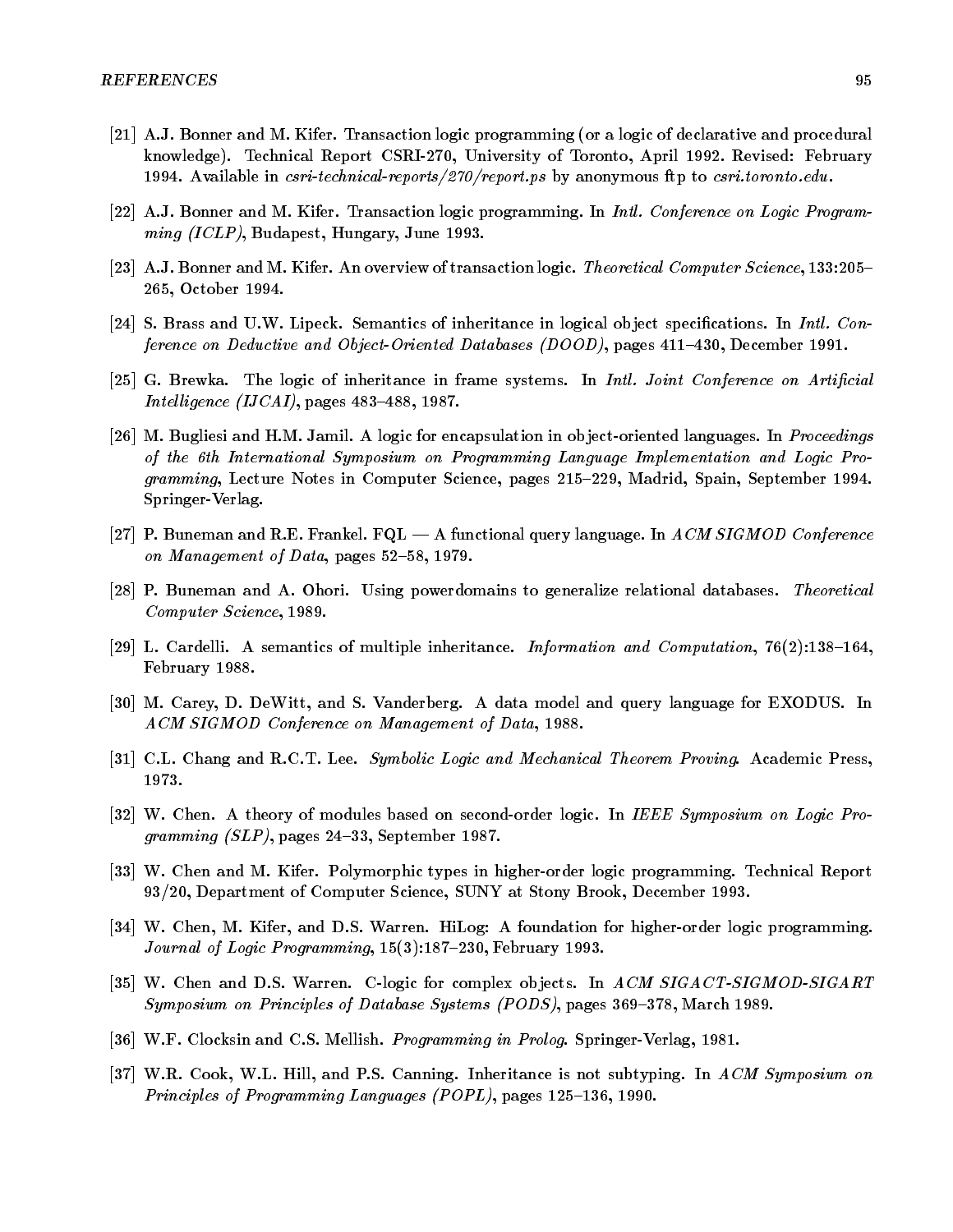- S-W- Dietrich- Extension tables Memo relations in logic programming- In IEEE Symposium on Logic Programming SLP pages - IEEE September 
 -
- G- Dobbie and R- Topor- On the declarative and procedural semantics of deductive ob jectoriented rystems - February - Intel ligent Information Systems Information Systems Intel 2019
- , a mathematical Introduction to Logic-Introduction to Logic-International Press (
- D-W- Etherington and R- Reiter- On inheritance hierarchies with exceptions- In National Confer ence on an international international pages are an international and all actions
- re role of the role of the role of the role of the role of the role of the role of the role of the role of the -----------------------
- J- Frohn G- Lausen and H- Upho- Access to ob jects by path expressions and rules- In Intl-Conference on Very Large Data Bases VLDB pages Santiago Chile -
- M-R- Garey and Johnson-Computers and Intractability: A Guide to the Theory of  $NP$ references and Company San Francisco CA (Company San Francisco CA extensive company San Francisco CA extensive
- , and the thermal and the chaining statement of the form and the chaining statement of the chain statement of  $\mathbf{J}$  , and  $\mathbf{J}$  , and  $\mathbf{J}$  , and  $\mathbf{J}$  , and  $\mathbf{J}$  , and  $\mathbf{J}$  , and  $\mathbf{J}$
- , and stable model semantics for and viewed and alternative programming-programming- and in Logic Programminggramming: Proceedings of the Fifth Conference and Symposium, pages  $1070–1080, 1988.$
- re external approaches to analogical reasoning approaches to analogical reasoning and a computations are expected  $Intelligence, 30:39-120, 1989.$
- , and the logic for framework for framework and the logic formulation and the second text in the second of the pages of the Gruyter and Co-piece and Co-piece and Co-piece the
- P- Hill and R- Topor- A semantics for typed logic programs- In F- Pfenning editor Types in Logic Programming pages - The MIT Press 

-
- J-F- Horty R-H- Thomason and D-S- Touretzky- A skeptical theory of inheritance in nonmonotonic semantic nets- In National Conference on Articial Intel ligence AAAI pages 
 -
- R- Hull and M- Yoshikawa- ILOG Declarative creation and manipulation of ob ject identiers- In Intl- Conference on Very Large Data Bases VLDB pages Brisbane Australia 

-
- F-N- Kesim and M- Sergot- On the evolution of ob jects in a logic programming framework- In Pro ceedings of the International conference on Figure Systems of the International pages Inter International Compu Japan, June 1992.
- S-N- Khoshaan and G-P- Copeland- Ob ject identity- In Proceedings of the International Conference  $\blacksquare$  pages  $\blacksquare$  and  $\blacksquare$  and  $\blacksquare$  and  $\blacksquare$
- , we same the interest water with the property of the property and the same of the same of the state of the state of the state of the state of the state of the state of the state of the state of the state of the state of th on Management of Data pages in the Management of Data pages in the Management of Data pages in the Management o
- M- Kifer and G- Lausen- Flogic A higherorder language for reasoning about ob jects inheritance and schema- In ACM Sigmon Conference on Management on Management of Data pages in Management of Data pages in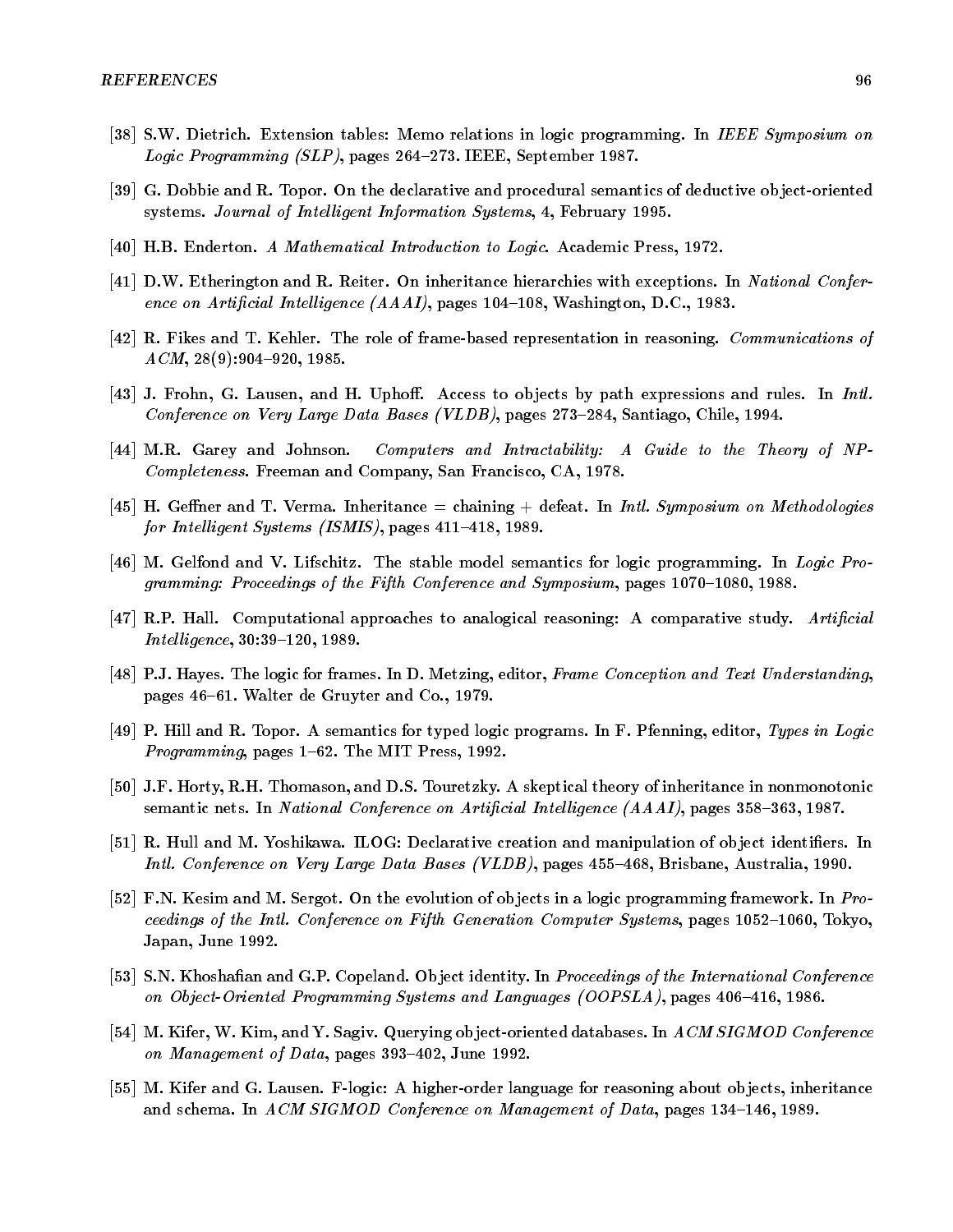- M- Kifer and E-L- Lozinskii- A logic for reasoning with inconsistency- Journal of Automated  $Reasoning, 9(2):179-215$ , November 1992.
- M- Kifer and V-S- Subrahmanian- Theory of generalized annotated logic programming and its appearance is a continued and appearance in the continued of Logic Programming and appearance in the continued
- , we also denote the state of the state of  $\mu$  is the state of  $\mu$  is  $\mu$  and  $\mu$  and  $\mu$  and  $\mu$  and  $\mu$  and  $\mu$  and  $\mu$  and  $\mu$  and  $\mu$  and  $\mu$  and  $\mu$  and  $\mu$  and  $\mu$  and  $\mu$  and  $\mu$  and  $\mu$  and  $\mu$  a active section of the signal symposium on Principles of Database Systems (Principles of Database Systems) 379-393, March 1989.
- , we are and the store theory of the state theory of types and polymorphism in logic programming- and the state Symposium on Logic in Computer Science LICS pages  Amsterdam The Netherlands July 

- Expanded version TR 
# under the same title Department of Computer Science University at Stony Brook, July 1990.
- if and documentation of the programming with complex of computer and computer and  $\alpha$ system is a system of the system of the system of the system of the system of the system of the system of the s
- we are the following and D-Chou J-Chou J-Chou J-Chou J-Chou J-Chou J-Chou J-Chou J-Chou J-Chou J-Chou J-Chou J-Chou J-Chou J-Chou J-Chou J-Chou J-Chou J-Chou J-Chou J-Chou J-Chou J-Chou J-Chou J-Chou J-Chou J-Chou J-Chou J ob jectoriented database system- In Proceedings of the International Conference on ObjectOriented Programming Systems and Languages OOPSLA 
 -
- , and construction by not negative and  $\alpha$  and  $\alpha$  in Acm significant  $\alpha$  is a construction by a construction of  $\alpha$ signation is gong the set of Database Systems of Database Systems  $\rho$  and  $\rho$  pages best because
- re in International and S-Conference on S-Conference and S-Conference and S-Conference on Very 2008. In International Large Data Bases VLDB 
 -
- , and and D-s-circumscriptive semantics of individual materials of individual contents of individual complete semantics of individual contents of individual contents of individual contents of individual contents of individ networks- In Intel ligent System on Methodologies for Intel ligent System in Intel Ligent System in Intel Lig 1989.
- T- Krishnaprasad M- Kifer and D-S- Warren- On the declarative semantics of inheritance networksin Intelligence on Articial Intelligence on Articial Intelligence on Articial Intelligence in the second page o
- G- Kuper and M-Y- Vardi- A new approach to database logic- In ACM SIGACTSIGMODSIGART symposium on Principles of Database Systems (Principles of Systems)
- G-M- Kuper- An extension of LPS to arbitrary sets- Technical report IBM Yorktown Heights 1987.
- G-M- Kuper- Logic programming with sets- Journal of Computer and System Sciences August 1990.
- E- Laenens D- Sacca and D- Vermeir- Extending logic programming- In ACM SIGMOD Conference ... we also give a constructed by the pages of the construction of the construction of the construction of the
- E- Laenens and D- Vermeir- A xpoint semantics for ordered logic- Journal Logic and Computation  $1(2):159-185,1990.$
- C- Lecluse and P- Richard- The O database programming language- In Intl- Conference on Very Large Data Bases VLDB August 

-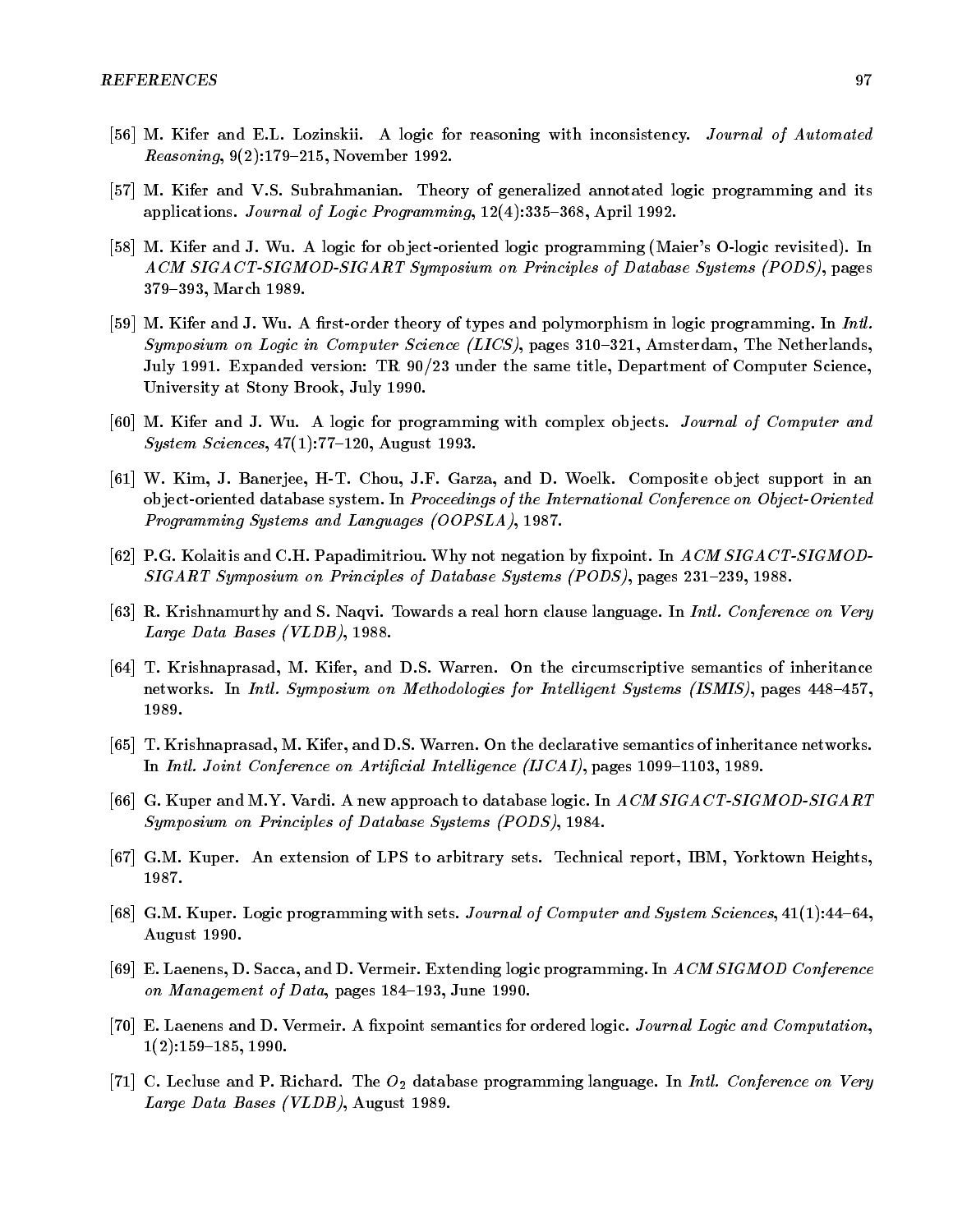- J-W- Lloyd- Foundations of Logic Programming Second Edition SpringerVerlag 
 -
- D- Maier- A logic for ob jects- In Workshop on Foundations of Deductive Databases and Logic region of the programming pages of the programming pages of the programming pages of the programming pages of the programming pages of the programming pages of the programming pages of the programming pages of the programm
- D- Maier- Why database languages are a bad idea position paper- In Proc- of the Workshop on Database Programming Languages, Roscoff, France, September 1987.
- D- Maier- Why isnt there an ob jectoriented data model- Technical report Oregon Graduate Center, May 1989.
- F-G- McCabe- Logic and Objects- Prentice Hall International London England 

-
- J- McCarthy- First order theories of individual concepts and propositions- In J-E- Hayes and - Michigan Stephen, Machine Inteligence, Stephen volume volume variable variable variable press, and 1979.
- B- Meyer- ObjectOriented Software Construction- Prentice Hall Englewood Clis NJ 
 -
- D- Miller- A logical analysis of modules in logic programming- Journal of Logic Programming  $6:79-108, 1989.$
- M- Minsky- A framework for representing knowledge- In J- Haugeland editor Mind design pages - MIT Press Cambridge MA 
 -
- , we are the symposium of the original comparative in the symposium on Logic Production , we have a set p. 2017, 2028 - 2028 - 2028 - 2028 - 2028 - 2028 - 2028 - 2028 - 2028 - 2028 - 2028 - 2028 - 2028 - 2028 - 20
- J-C- Mitchell- Toward a typed foundation for method specialization and inheritance- In ACM symposium on Principles of Principles on Principal Programming to the Programming Programming Company and the
- , and another your stranger can go to manager windows that windows are considered to make the stranger windows on NAIL-IEEE Database Engineering in the NAIL-IEEE Database Engineering in the NAIL-IEEE Database Engineering i
- , and the second a baroque a browser for relations on the relations on  $\sim$  . When  $\sim$  ,  $\sim$  ,  $\sim$  ,  $\sim$  ,  $\sim$ tion system in the system of the system of the system of the system of the system of the system of the system of the system of the system of the system of the system of the system of the system of the system of the system
- S- Naqvi and S- Tsur- A Logical Language for Data and Know ledge Bases- Computer Science Press 1989.
- E- Neuhold and M- Stonebraker- Future directions in DBMS research The Laguna Beech report- $SIGMOD$  Record,  $18(1)$ , March 1989.
- G- Phipps M-A- Derr and K-A- Ross- GlueNail A deductive database system- In ACM SIGMOD Conference on Management of Data, pages  $308-317$ , 1991.
- in and and more historically and M-symposium and and and automatic microscopistemic logic- and and in Internet sium on Methodologies jet Antoniques a getting parameter is a st
- T-C- Przymusinski- On the declarative semantics of deductive databases and logic programs- In , with the compact of the state of Deductive Databases and Digit Programming pages in Disc Morgan Kaufmann, Los Altos, CA, 1988.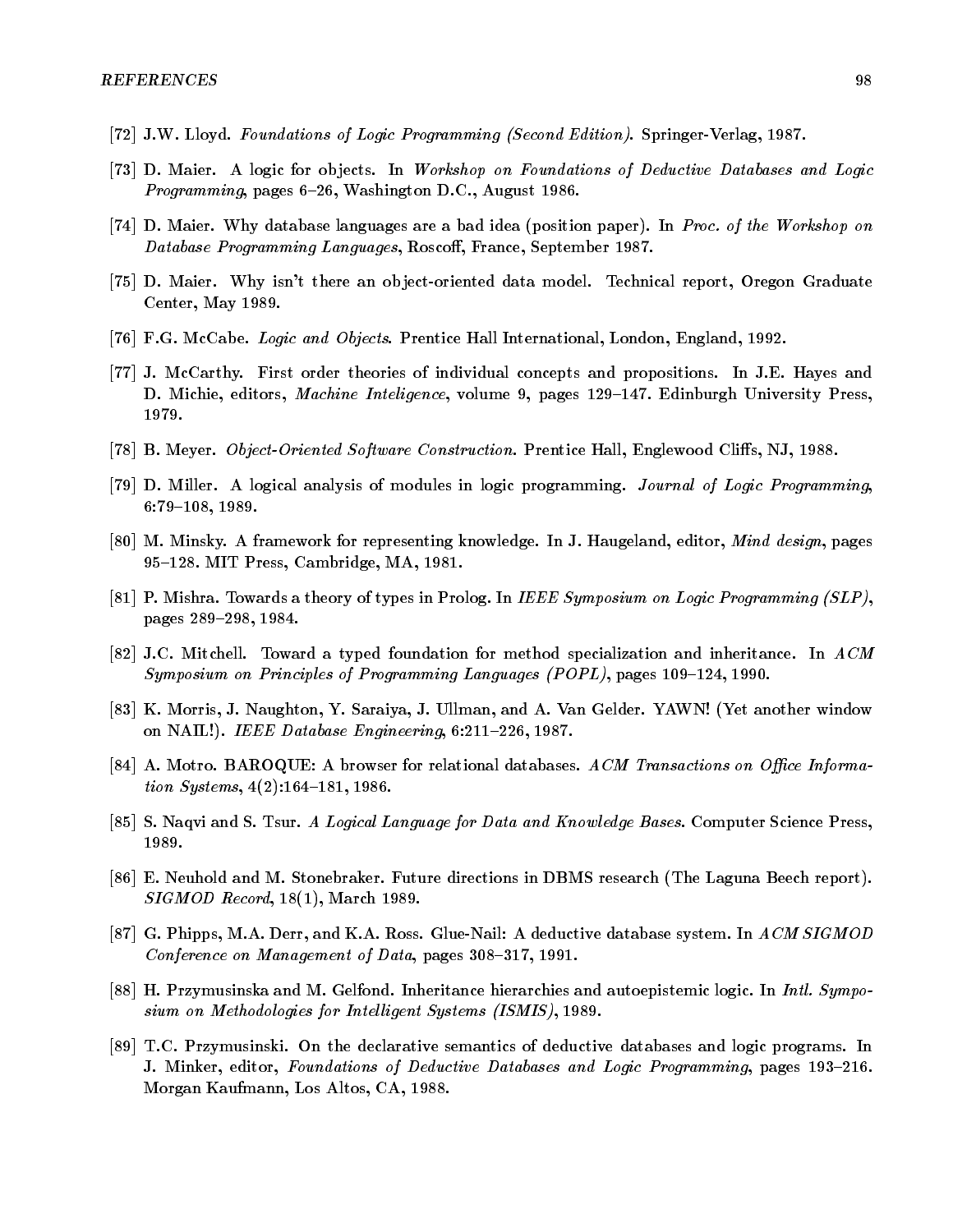- T-C- Przymusinski- Every logic program has a natural stratication and an iterated least xed point in Academy in Academy of Action and Principles of Action of Database Systems of Database Systems of Database Systems PODS pages 

-
- ramakrishnan-bendled a spellbinding a spellbes approach to logic programs- and a sample programssium on Logic Programming SLP pages  

 -
- , and are seen as a ross-common names as arguments and calculus-calculus-calculus-calculus-calculus-calculus-c signous is a principle of the Principles of Database Systems (Principles of Principles Systems) 1992.
- $\mathfrak{g}$ ) ivi.A. Roth, H.F. Rothi, and D.S. Datory. SQL/NF: A query language for  $\lnot$ inf relational databases-information systems in the system of the system of the system of the system of the system of the system of the system of the system of the system of the system of the system of the system of the system of the sys
- J-W- Schmidt- Some highlevel language constructs for data of type relation- ACM Transactions on Database Systems in Database Systems in Database Systems in Database Systems in Database Systems in Database
- D-W- Shipman- The functional data model and the data language DAPLEX- ACM Transactions on Database Systems pages  
 -
- , stek and do step and do the step and variation of the programming themes and variations- The AI Magazine pages  January 
 -
- B- Stroustrup- The C Programming Language- AddisonWesley Reading MA 
 -
- H- Tamaki and T- Sato- OLD resolution with tabulation- In Intl- Conference on Logic Programming ICLP pages 

 -
- ... and the monotonic induced and monotonic international common common and monotonic induced and  $\mathcal{L}_{\mathcal{A}}$  $Artificial\ Intelligence, 60(1):23–50, March\ 1993.$
- D-S- Touretzky- The Mathematics of Inheritance- MorganKaufmann Los Altos CA 
 -
- , and the classical internal control intuition and research intuitions the current state of internal control in nonmonotonic multiple inheritance systems- In Intl- Joint Conference on Articial Intel ligence IJCAI pages 
 -
- J-D- Ullman- Database theory Past and future- In ACM SIGACTSIGMODSIGART Symposium  $\mathcal P$  and  $\mathcal P$  and  $\mathcal P$  and  $\mathcal P$  and  $\mathcal P$  and  $\mathcal P$  and  $\mathcal P$  and  $\mathcal P$  and  $\mathcal P$  and  $\mathcal P$  and  $\mathcal P$  and  $\mathcal P$  and  $\mathcal P$  and  $\mathcal P$  and  $\mathcal P$  and  $\mathcal P$  and  $\mathcal P$  and  $\mathcal P$  and  $\mathcal P$  and  $\mathcal P$  and
- , and the computer strivity in a system system series and the systems , thence so semiples to a computer stri Press, 1988.
- , and alternative continuous continuously with the algebra with negation- and account the sign of  $\sim$  $\boldsymbol{H} = \boldsymbol{I}$  , and  $\boldsymbol{H} = \boldsymbol{I}$  , and  $\boldsymbol{H} = \boldsymbol{I}$  , and  $\boldsymbol{H} = \boldsymbol{I}$  , and  $\boldsymbol{H} = \boldsymbol{I}$  , and  $\boldsymbol{H} = \boldsymbol{I}$  , and  $\boldsymbol{H} = \boldsymbol{I}$  , and  $\boldsymbol{H} = \boldsymbol{I}$  , and  $\boldsymbol{H} = \boldsymbol{I}$  , and  $\boldsymbol{H} = \boldsymbol{I}$  , and
- , and the semantics for the wellfounded semantics for the semantics for general logic programs- $Journal\ of\ A\ CM,\ 38(3): 620-650,\ 1991.$
- , and the communication of the communication of accommunications of  $\alpha$  and  $\alpha$  and  $\alpha$  and  $\alpha$ 1992.
- P- Wegner- The ob jectoriented classication paradigm- In B- Shriver and P- Wegner editors Research Directions in ObjectOriented Programming pages - MIT Press 
 -